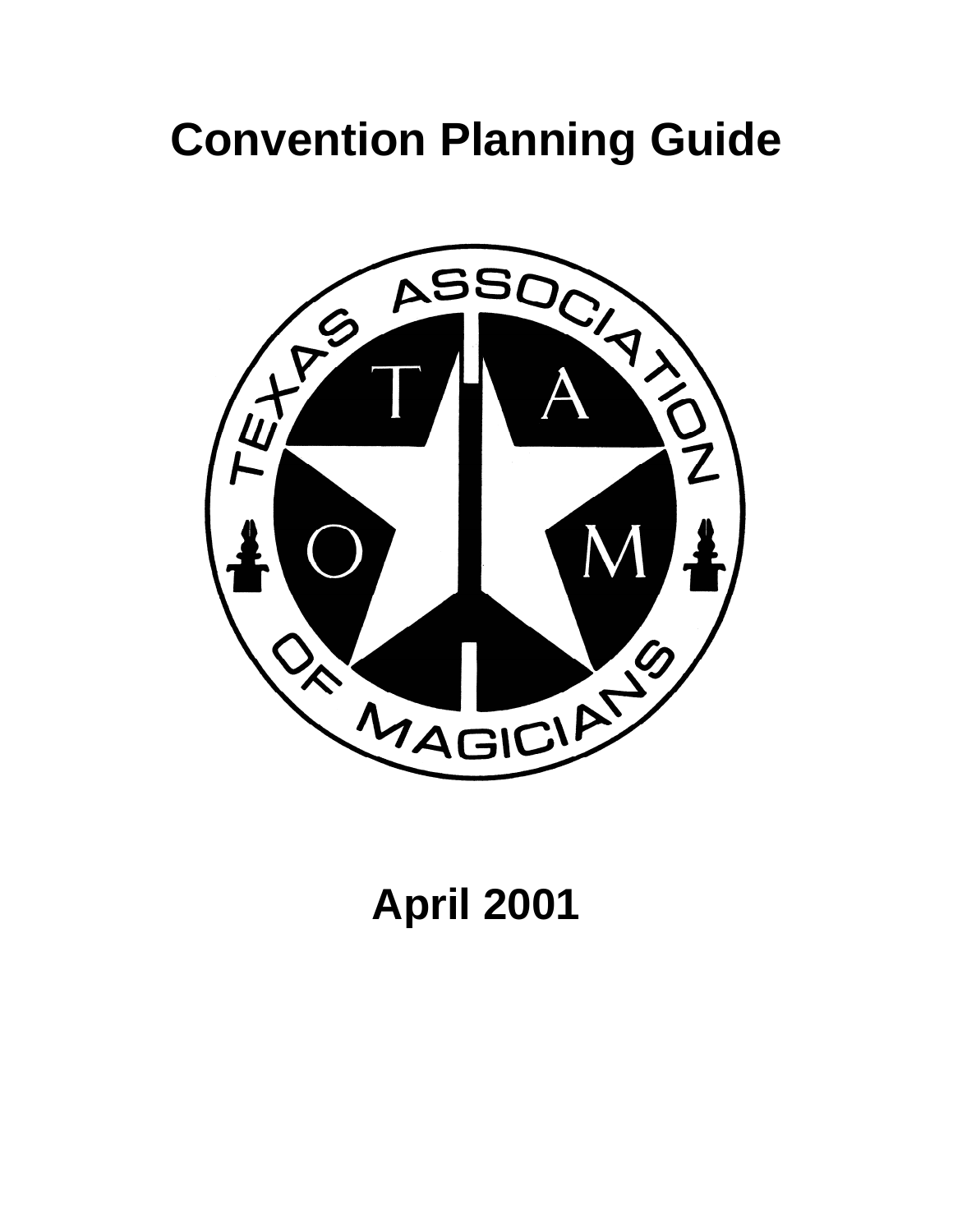# **TAOM CONVENTION PLANNING GUIDE**

# **TABLE OF CONTENTS**

- I. [Introduction](#page-2-0)
- II. [Overview of the 2000 TAOM Planning Summit](#page-5-0)
- III. [Choosing a Convention Site & Determining a Convention Schedule](#page-16-0)
- IV. [Committee Profiles](#page-27-0) 
	- 1 [PRESIDENT](#page-30-0)<br>2 REGISTRATI
		- **[REGISTRATION](#page-37-0)**
		- 3 TREASURER<br>4 TALENT
		-
		- 4 TALENT<br>5 DEALER: **[DEALERS](#page-58-0)**
		-
		- 6 CONTESTS<br>7 BACKSTAGI
		- 7 BACKSTAGE<br>8 PROMOTIONS **[PROMOTIONS](#page-74-0)**
		- 9 [LECTURES](#page-77-0)
		- 10 [TICKET SALES](#page-79-0)
		- 11 [HOUSE](#page-83-0)
		- 12 [HOSPITALITY](#page-86-0)
		- 13 [SOUVENIR PROGRAM](#page-90-0)
		- 14 [CLOSE-UP](#page-95-0)
		- 15 [TRANSPORTATION](#page-97-0)
		- 16 [YOUTH ACTIVITIES](#page-99-0)
		- 17 [HOTEL](#page-100-0)
		- 18 OTHER COMMITTEES
- V. Liability & Incorporation Procedures for TAOM Member Clubs
- VI. TAOM Presidents
- VII. Excerpts from TAOM History: 50 Years and Counting!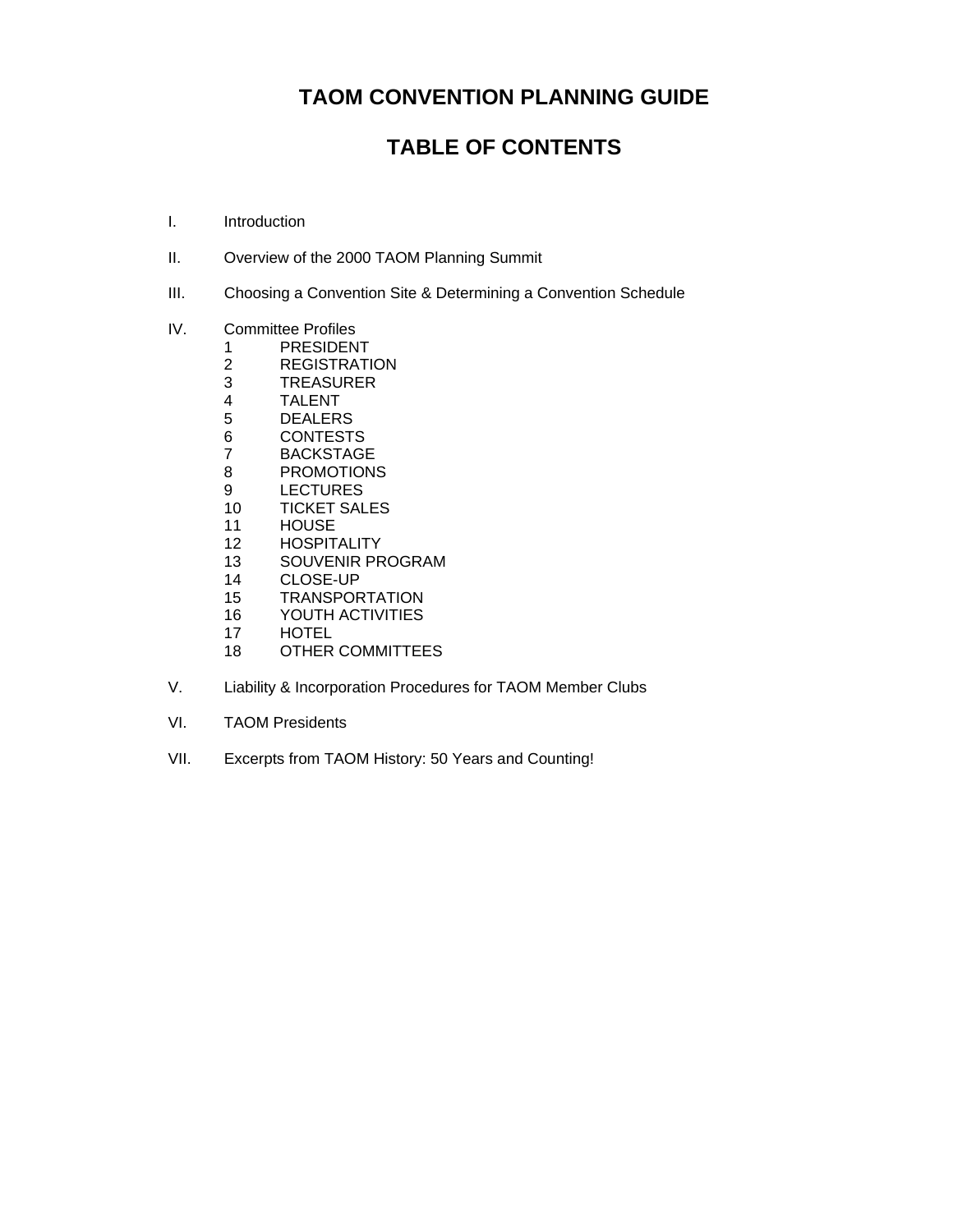# **CHAPTER ONE**

# **INTRODUCTION TO THIS GUIDE**

<span id="page-2-0"></span>The TAOM organization has a history of hosting some of the finest magic conventions in the world. Its yearly Labor Day weekend conclave is one of the best gatherings in magic. All who have ever had anything to do with planning a TAOM convention should be proud of these facts.

Of course some conventions have been more successful than others. Factors all the way from convention location, planning, leadership, and even the status of magic in general have influenced convention success. No matter how one evaluates each convention however, there is no doubt that the TAOM conventions are modern extravaganzas of top-notch evening shows, contests, lectures, and special magic events.

### THE IDEA FOR THIS GUIDE

In the beginning TAOM conventions cost little or nothing to host. They were simply gatherings of magicians who came together for fellowship and fun. Those times have changed of course and while fellowship and fun are still paramount, big budget issues are now a major concern. Back in the late 1980's and early 1990's, TAOM conventions could be hosted for only \$20,000 to \$25,000. In 1988 Fort Worth held a convention that required a \$43,000 budget! In 1997 and 1999, Fort Worth's and Austin's convention budgets both exceeded \$100,000!

With such enormous amounts of money required to put on modern TAOM conventions, liability is no small issue. This concern and others like it sparked the TAOM Board of Directors into action on April 15, 2000 with a monumental TAOM Planning Summit. This historical two-day meeting was held in Austin, Texas and was attended by representatives from most TAOM magic clubs. The weekend unveiled a host of various concerns. It was retrospective, analytical, and sometimes even emotional. Concerns were voiced and best and worst case convention scenarios were examined and solutions were suggested.

One of the conclusions of the summit was the realization that the TAOM has done a very poor job sharing information between host clubs about how to put on a convention. It was the unanimous conclusion of the summit group that a guide be produced on how to plan and execute a successful TAOM magic convention. To this end, TAOM Historian Bruce Chadwick was elected as editor of the "TAOM Convention Planning Guide" project. An Oversight Committee comprised of David Hira, Kent Cummins, and Judy Donaldson was assigned to help with the task.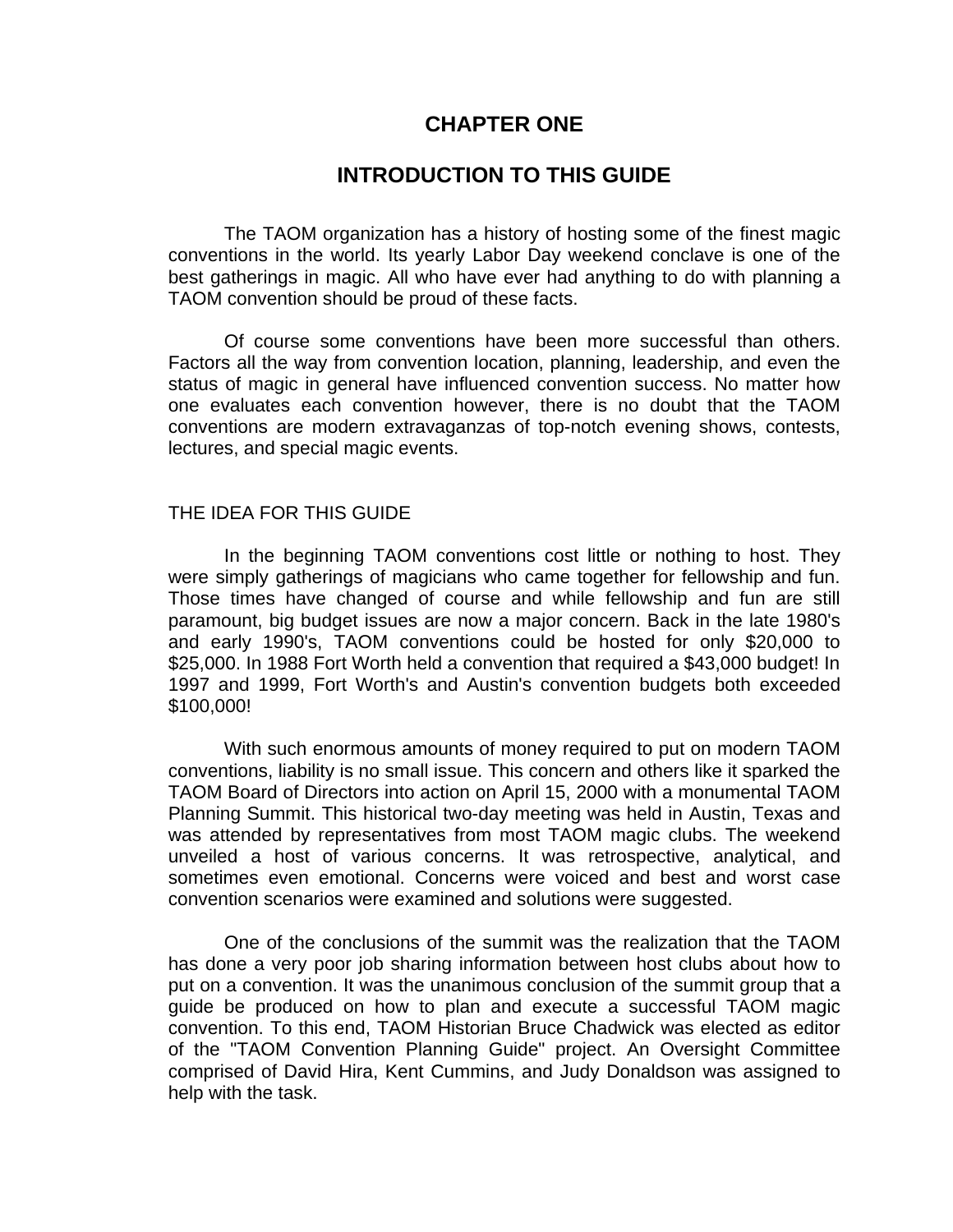### INITIAL FORMAT

In 1988 Bruce Chadwick was President of the Texas Association of Magicians and shortly thereafter he compiled a historical account on how the Fort Worth Magicians Club hosted their convention. Ultimately the TAOM Board of Directors had copies of his document distributed to each TAOM club. To get this new TAOM CONVENTION PLANNING GUIDE "jump started," Bruce's 1988 document was instrumental in providing the foundation. Names, dates, and events were have been eliminated from Bruce's original treatise so that only ideas and notations remain.

This guide now also contains materials from an array of other people. Since the guide is intended to be an ongoing project, it will seek year-after-year to glean insights from the Planning Committees of each TAOM convention. All host cities, TAOM members, and other interested persons are encouraged to contribute to the guide, report the successes and failures of their convention, and give suggestions for future conventions.

This guide is available for view and download on our official web site [www.taom.org](http://www.taom.org) and in addition, a few hard copies will be available from the Secretary of the TAOM. Each new edition will contain the information of the previous edition as well as any new contributed information. The editor and oversight committee will eliminate only duplicate and objectionable materials so that the guide will be as concise and helpful as possible.

This guide is intended to be available to anyone at anytime. As Judy Donaldson has written, a copy this guide will be available to any club at any time that just THINKS they might want to sponsor a convention, to give them an idea of what's involved from ground zero. While this document is copyrighted by the Texas Association of Magicians, Bruce Chadwick Editor, it may be may be freely transmitted, copied, and used so long as no compensation is rendered. The TAOM reserves all rights for the sale and monetary gain from the publication of this guide.

#### **ICONCLUSION**

In 1997 Bruce Chadwick also helped the TAOM settle a five-year-old dispute about the TAOM convention numbering sequence. He compiled information about the history of our organization and put it into a treatise called "Excerpts from TAOM History: 50 Years and Counting!" This work is appended to the end of this guide so that future conventions may have historical information for souvenir programs and information on how to *properly number their*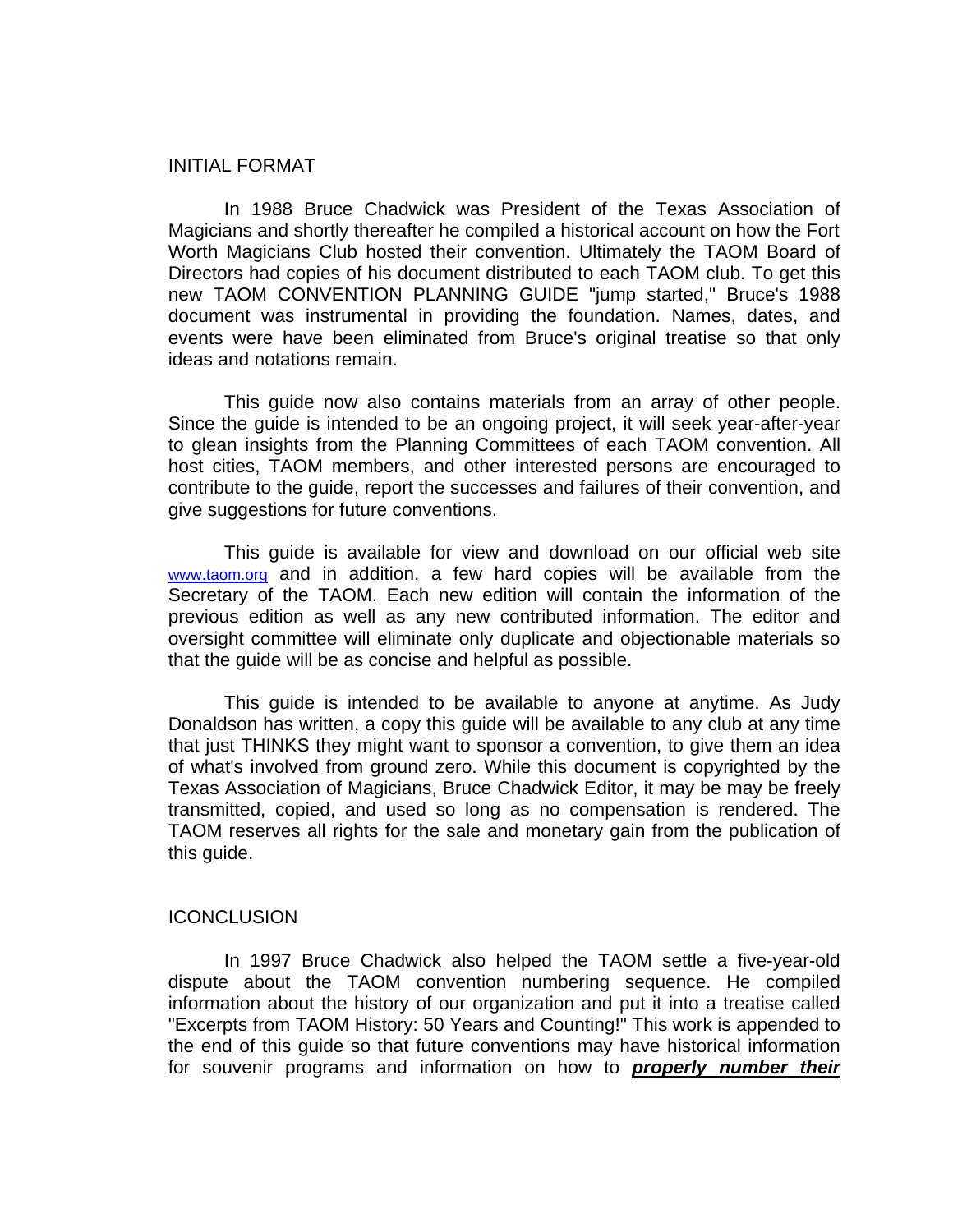*convention!* This document is copyright and is the sole property of its author Bruce Chadwick.

Use this guide as a book of ideas. Do keep in mind that what works for one club hosting the TAOM convention may not work for another club. Some things are standardized while other things are matter-of-fact and straightforward.

Use this information at your own risk and at your own discretion. The guide's Editor, its Oversight Committee, the TAOM Planning Summit, and the Board of Directors of the TAOM organization will not be held liable for how the information is used. Clubs of the TAOM are must remember that they are independent and autonomous from the TAOM organization as they host conventions. They are solely responsible for their convention's successes and failures, financial and otherwise, as they host TAOM conventions.

It is hoped that this guide will go far in continuing the wonderful reputation of the Texas Association of Magicians. At least now there is written information from which to draw ideas, thoughts, and suggestions.

- April 2001

Oversight Committee: David Hira Judy Donaldson Kent Cummins

Bruce Chadwick, Editor TAOM Convention Planning Guide PO Box 12345 Fort Worth, TX 76110 Phone 817-927-0581 [www.brucechadwick.com](http://www.brucechadwick.com) [mail@brucechadwick.com](mailto:mail@brucechadwick.com)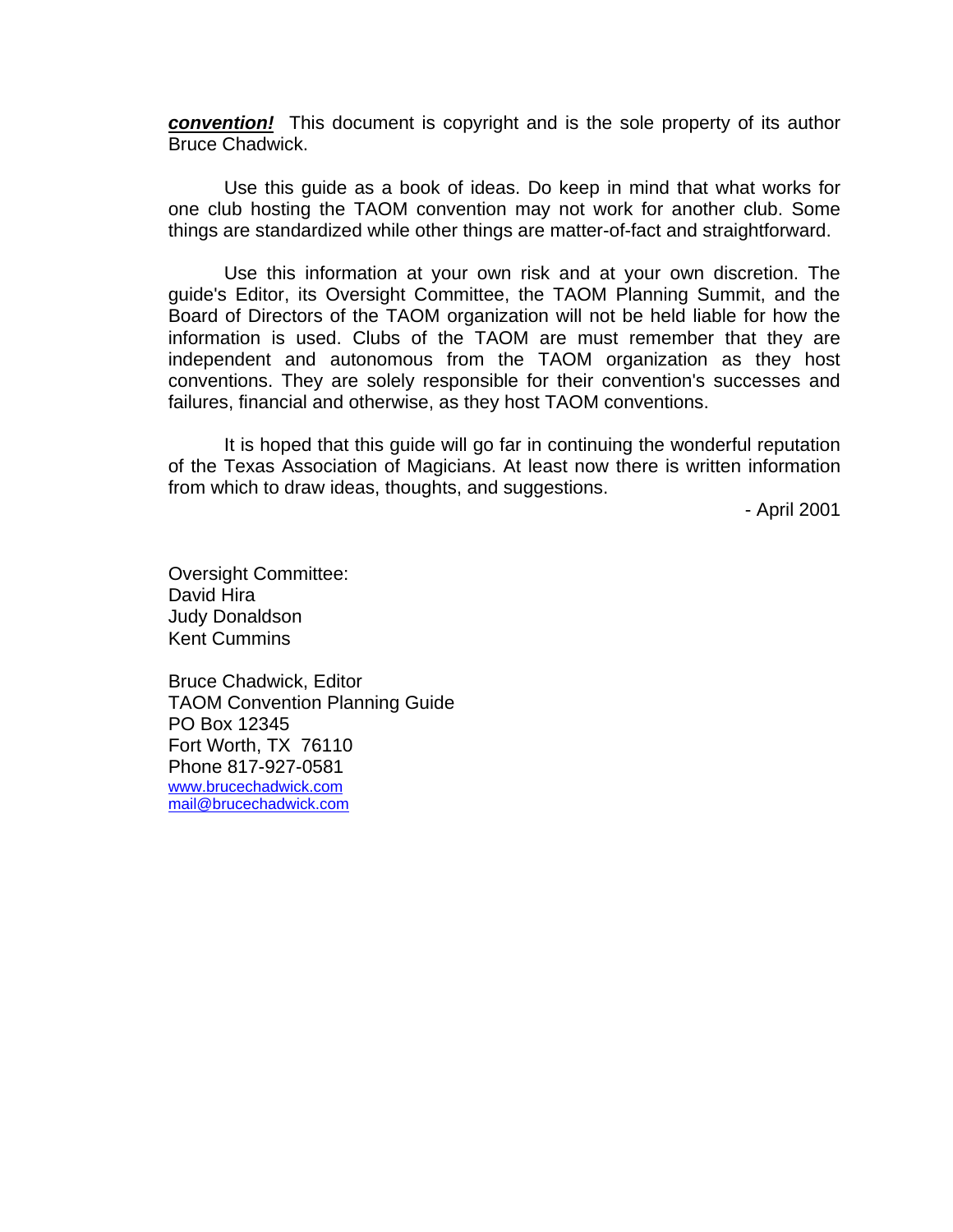# **CHAPTER TWO**

# <span id="page-5-0"></span>**OVERVIEW OF THE 2000 TAOM PLANNING SUMMIT**

### AN OVERVIEW OF THE TAOM PLANNING SUMMIT - by David Hira

Beginning Saturday morning, April 15th, 2000, a historical two-day meeting was held regarding the Texas Association of Magicians and it's future. Twenty-six people including Board Member representatives, past presidents, and club sponsored representatives gathered in Austin to discuss the present status of the TAOM, TAOM's current problems, and the future of the TAOM. Past president David Hira headed the organizing and implementation of the meeting dubbed, "The TAOM Planning Summit Meeting". It was co-organized with the assistance of Judy Donaldson, Kent Cummins, Bob Karlebach, and Bob Ford and Peter Heinrichs.

The meeting opened with the video "50 Years of TAOM Magic" produced for and shown at the 1997 TAOM Convention in Fort Worth. This video gave a historical background to the founding of the TAOM and to those who created it. Past president Kent Cummins then set the tone for the meeting with an incredibly polished keynote address. Kent's hour-long talk led the group into the five areas of thinking that the group pursued from Saturday morning until Sunday afternoon:

- 1.) We must understand what we the TAOM wants to be or become. (Wishes vs. goals)
- 2.) We must figure out what options are available.
- 3.) We must analyze each option carefully.
- 4.) We must choose the best options to achieve our goals.

5.) We must make a commitment to making those options actually happen. (Not just what we want, but what we can commit to make happen.)

It is important to understand the process that the group followed during the next two days to see how the conclusions of the summit were derived. David Hira was the workshop leader that led each of the participants through a series of exercises that built trust and teamwork between cities, members, and ideas.

The participants were broken up into four teams that were carefully selected to reflect the diversity of our organization. Each team had one or no more than two members from any given city. These teams were then named, "Hearts", "Diamonds", "Clubs" and "Spades".

Throughout the day, the four teams listened to short presentations on several areas of concern for the TAOM. The concerns were derived from a survey that each participant had completed prior to the summit meeting. After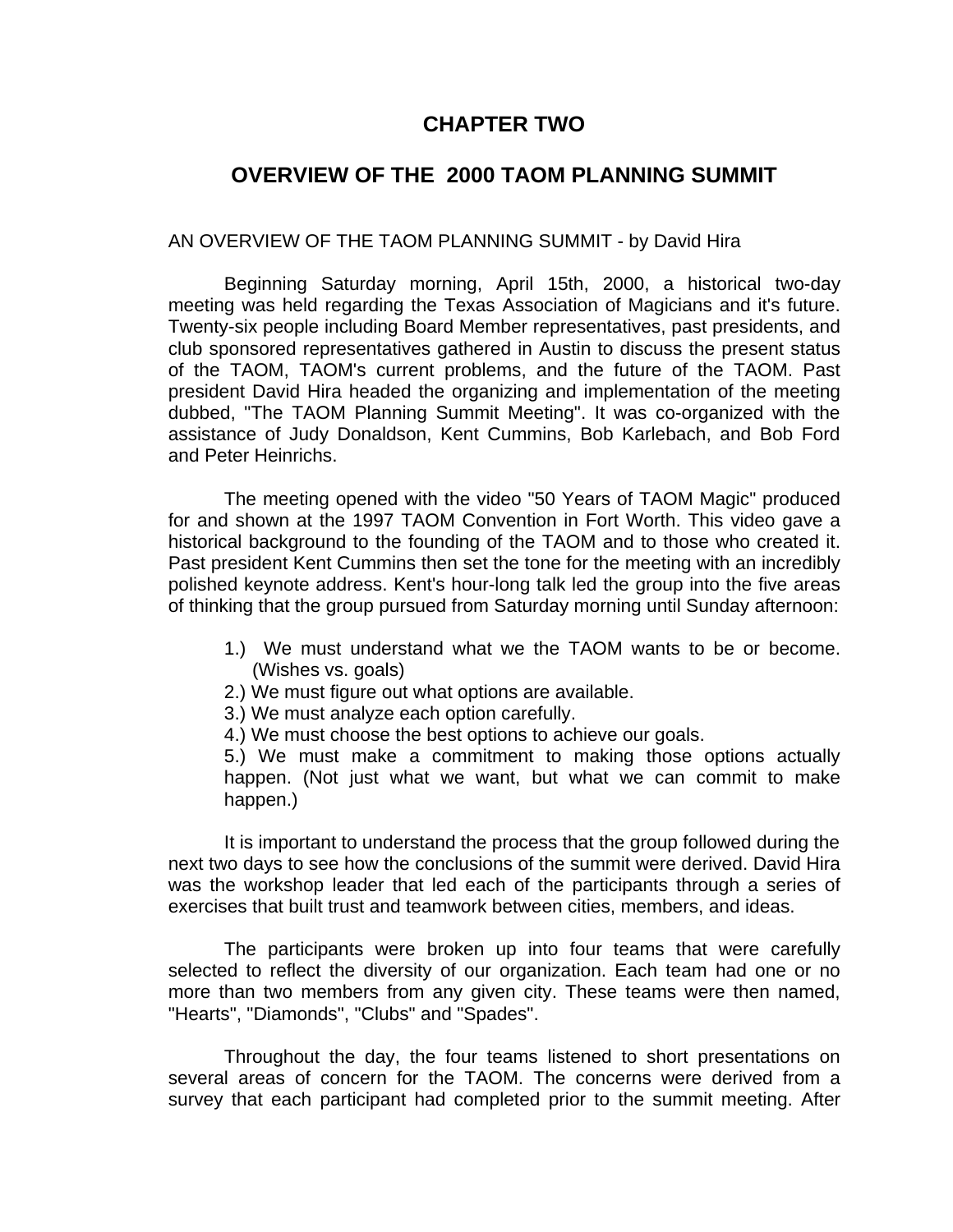each presentation, the teams were charged to meet away from the other groups and to find and agree upon one, two, or three solutions to each of the challenges. After each team agreed upon their solutions, they presented their conclusions to the other three teams in open sessions. Each team presented their solutions on chart tablet papers, and then each team's solutions were taped on the walls of the room for later comparison.

NOTE: It is both important and exciting to realize that the results derived from this summit meeting were from the cooperation of members in each team, The teams were made up of members of different cities, who then compared their agreed upon solutions with teams of similar makeup. This is both significant and important when reviewing the results of the summit.

The teams were made accordingly:

| <b>Clubs</b>          | <b>Diamonds</b>     |  |
|-----------------------|---------------------|--|
| <b>Alex Gutierrez</b> | <b>Frank Price</b>  |  |
| Paul Mims             | <b>Kent Cummins</b> |  |
| <b>Fred Donaldson</b> | Dick Olson          |  |
| <b>Bob Utter</b>      | Kevin King          |  |
| Doug Kornegay         | Ken Foerster        |  |
| Dean Ponton           | Jim Cook            |  |
|                       |                     |  |

#### **Spades** Hearts

Bruce Chadwick **Ramon Galindo** Bob Ford Peter Hinrichs Terry Campagna Brooks Griffith Ed Pietzsch Gary Hansen Don Stiefel Steve Burton David Luther Ralph Marcom

David Hira as Workshop Leader and Judy Donaldson as TAOM Secretary were not assigned to teams. Judy Donaldson took careful notes throughout the summit. This report contains most of those notes.

The challenges and presentations are too lengthy to go into detail in this report. However, to give the readers an overall idea of the areas covered, along with the conclusions arrived at by each team, below is a synopsis from each challenge:

**FINANCES**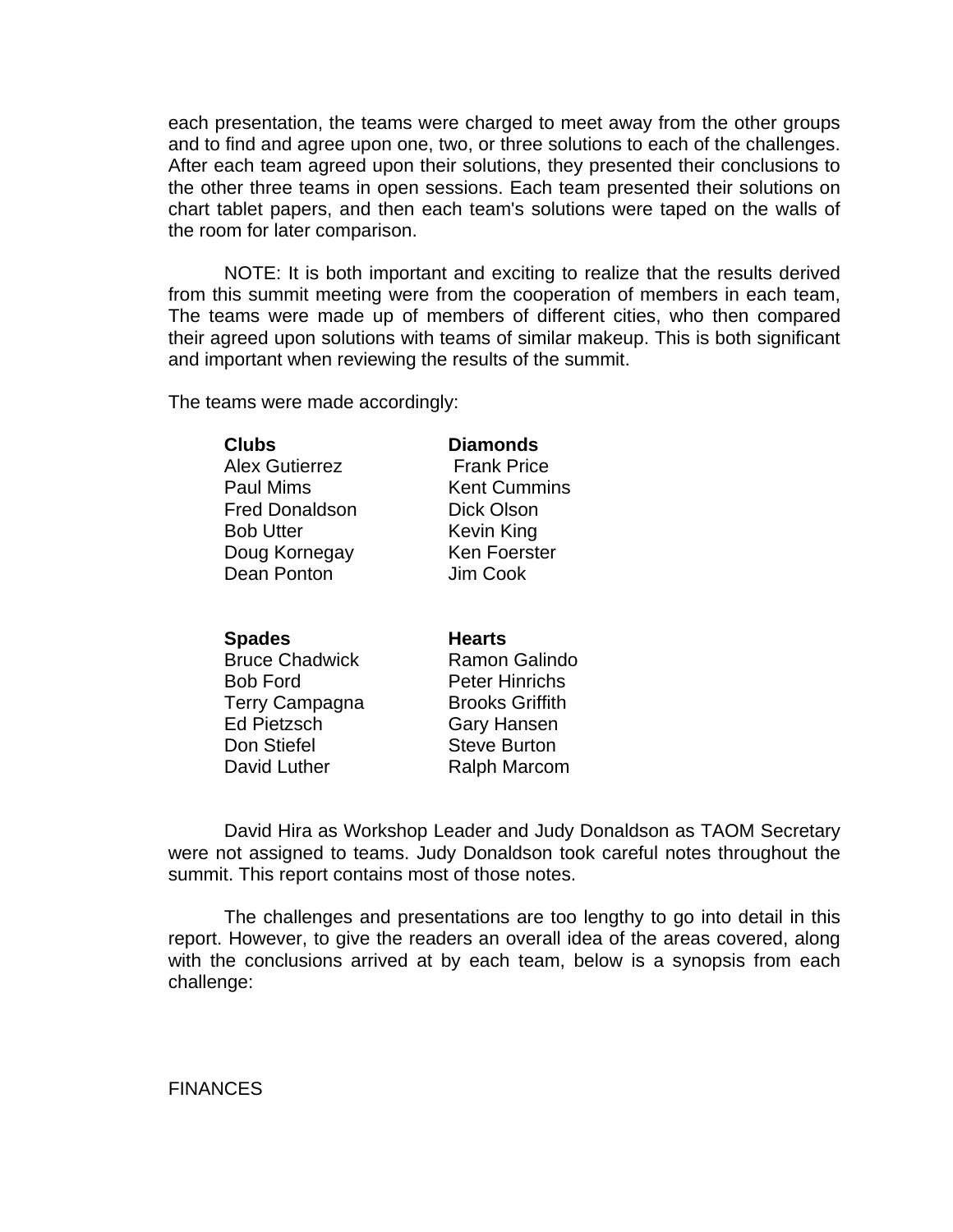How do we continue to meet the challenges of the growing costs of producing our conventions?

### **Diamonds:**

Auction Profits **Sponsorships** Professional Fund-raisers

### **Spades:**

State Sponsorships Registration Rates Tourism Chamber Assistance Limit Cost of Acts (Salary Caps)

### **Hearts:**

Corporate Advertisers for several years Seed Money given from previous convention

### **Clubs:**

Program Ads Pre-convention show fund-raisers Open evening show to public Increase & standardize registration rates

# **CONSISTENCY**

"Should we strive to give a consistent product each year to our paying customers?"

### **Diamonds:**

Status Quo: 3 against; 5 who wanted to strive for higher level of consistency Need strong centralized TAOM leadership

### **Spades:**

Maintain Status Quo Help small venue cities Keep it the same, but with better centralized support structure

### **Hearts:**

Do not standardize TAOM Need Manual and guidelines to support host club

### **Clubs:**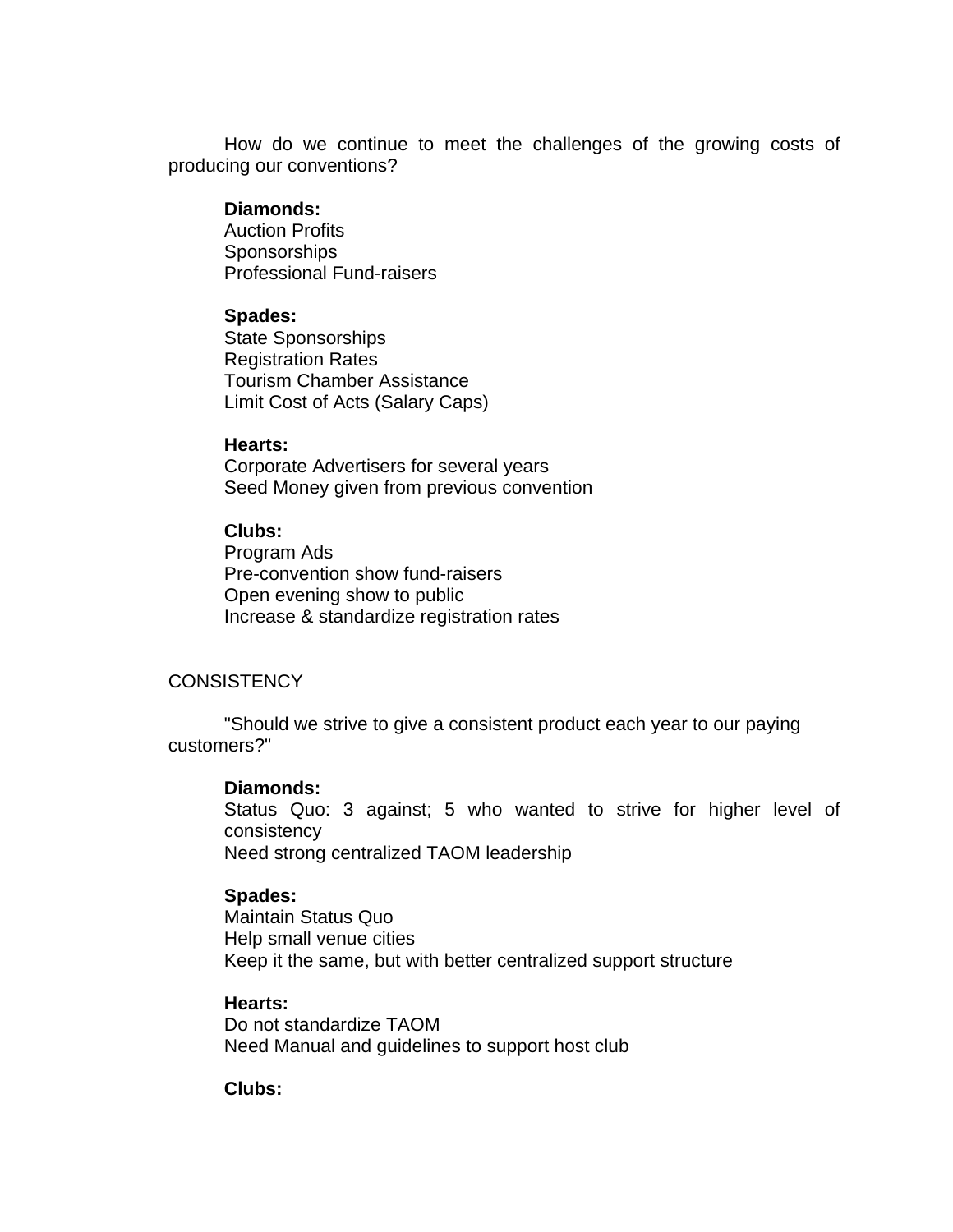Establish a consistent convention planning schedule TAOM Convention Committee use a qualified talent and convention chairman from year-to-year (a centralized planning committee) TAOM Convention Committee seek dealer, talent, & hotel all at a reasonable rate (centralized)

### **FACILITIES**

Many of our host cities are finding that they lack proper facilities to host the growing attendance of our conventions. Below is a list of host cities and their present ability to hold the number of conventioneers and public audiences:

| Hotel | Theater |
|-------|---------|
| ?     | ?       |
| ?     | yes     |
| ?     | yes     |
| yes   | yes     |
| yes   | ?       |
| yes   | ?       |
| yes   | yes     |
| no    | no      |
| yes   | yes     |
| yes   | yes     |
| ?     | yes     |
|       |         |

### **Diamonds:**

Central Committee for entire convention Daytime shows of magicians; night for public

### **Hearts:**

Convention registration limits by size of city's facilities Night show not mandatory Limit registrations to members of national magic organizations TAOM one year TAOM "lite" the next

### **Spades:**

Different Cities than host clubs Cities w/o theaters - set up pro stage in hotel Limit Registration

### **Clubs:**

Cities stay the same, but the organizers change Professional stage in hotel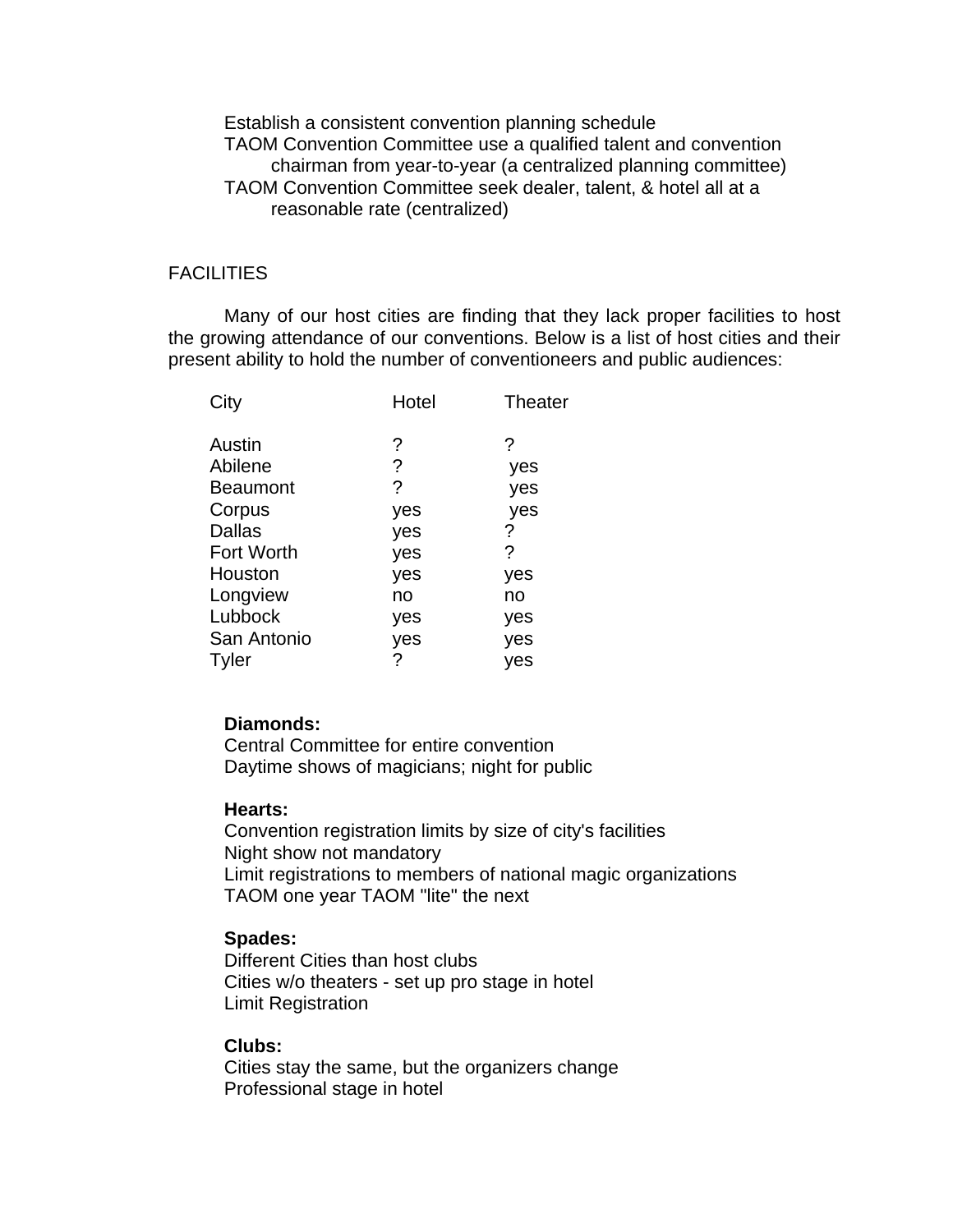Limit Registration Move to Mexico City (editor's note: This was a joke!)

### LIABILITIES

"With \$100,000 plus budgets become the norm and attendance grows, what should be done about the legal and financial liability possibilities should disaster strike, attendance be down, theaters burn down weeks before a convention, etc.?"

### **Diamonds:**

All Local Clubs need to Incorporate Legal advice for incorporation Standardize contracts - TAOM committee Investigate standardized insurance

#### **Hearts:**

General Liability Policies furnished by TAOM Add "Act of God" clause to all contracts

### **Spades:**

Standardize Contracts Incorporate Local Clubs

### **Clubs:**

TAOM corporation become host - not local clubs Convention Committee obtain insurance with local clubs insured Convention Committee provide contracts with performers and hotels

This concluded the Saturday session, which concluded just after 5:00 p.m. Dinner was "on your own", and many took advantage of the hotel shuttle van to attend the hilarious live show, "Esther's Follies", starring magician Ray Anderson.

Sunday morning began with a breakfast get-together, a review of Saturday's conclusions and results, and then a talk given by David Hira entitled, "What Do We Do Next?" A last project was given to each of the teams to discuss:

### THREE THINGS WE NEED TO DO IMMEDIATELY

### **Diamonds:**

Long-term: Decide whether or not to form central committee Immediate Goals: Package materials for local clubs to incorporate and standardize contracts Establish committee to explore sponsorship of the auction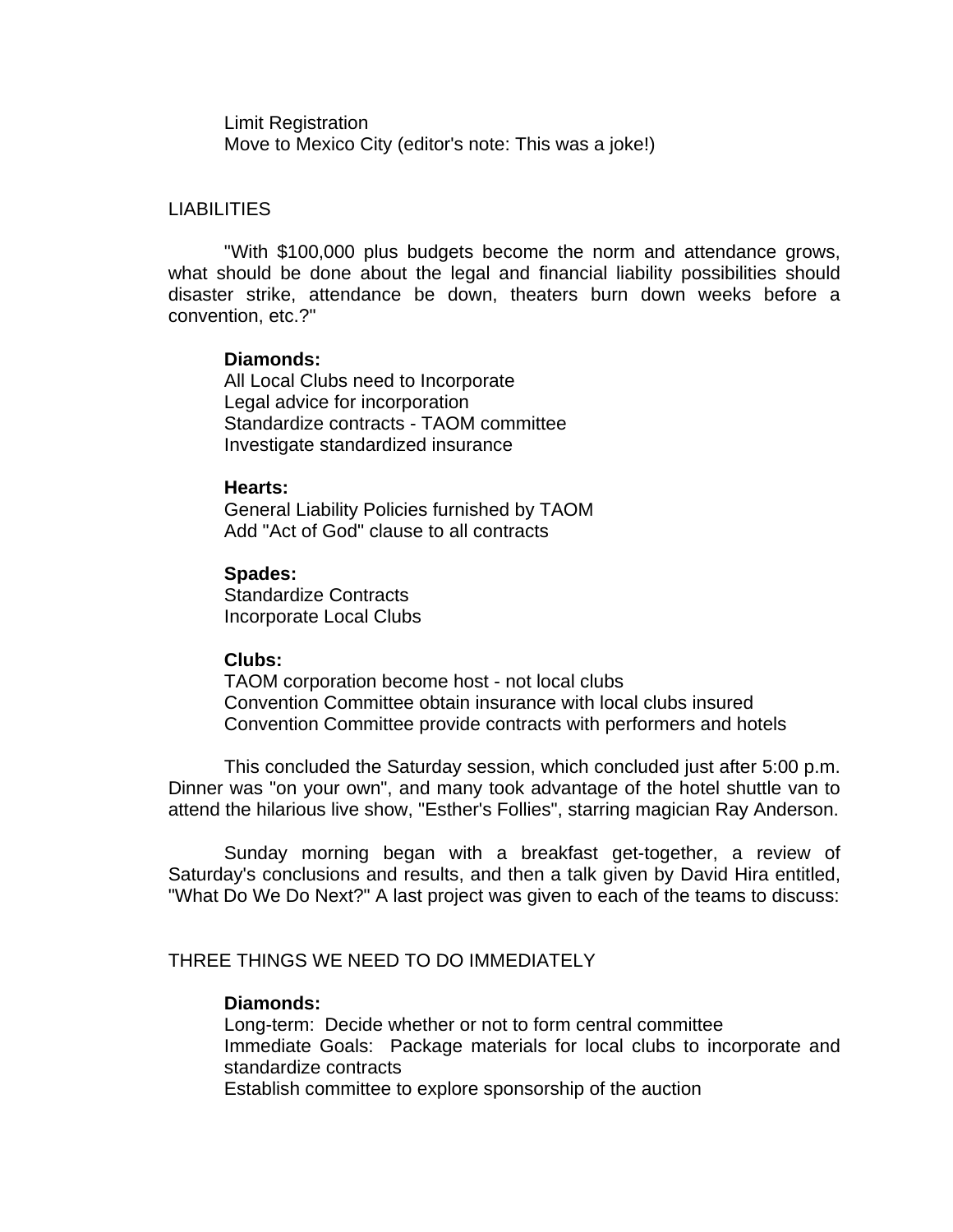### **Spades:**

Standardize Contracts Incorporate Local Clubs Recreate convention guideline manual Develop Statewide sponsorship with a professional

### **Hearts:**

Provide how-to packet to local clubs for incorporation Get general liability policy for TAOM parent Standardize contracts by TAOM legal advisors

### **Clubs:**

Board of Directors vote on becoming host for the annual convention Establish a convention committee to define goals: consistent talent chairman

 convention contracts for hotel and performers standard schedule appropriate insurance

In general, the group agreed that we want to keep it the way it is, only with more support from TAOM. Lengthy and emotional discussions were held as the group strived to reach a conclusion and consensus to what we had all discussed and agreed upon during this summit. It is thanks to Kevin King of Tyler who was able to solidify the many ideas and suggestions into a fully agreed upon consensus to the question, "What do we do next?"

# CONSENSUS

Major Project: Create an Updated "Operations Handbook" with Bruce Chadwick voted in unanimously as handbook editor with an oversight committee of David Hira, Kent Cummins, & Judy Donaldson. It was agreed that, in the absence of a centralized TAOM staff and director, that the goal of this group is to produce an operations handbook that is to become the centralized support from the TAOM. Coordinated edited by Bruce Chadwick, the operations handbook will be the compilation of research from TAOM members with expertise and experience in each of the following areas:

Immediate Goals (to be reported on Board in September): How member clubs can become incorporated and Liability Insurance Needs and Possibilities for all host clubs.

Long-term Goals: Hotels - Negotiation, contracts, facility and support needs, etc. Contract Standardization for Theater and Talent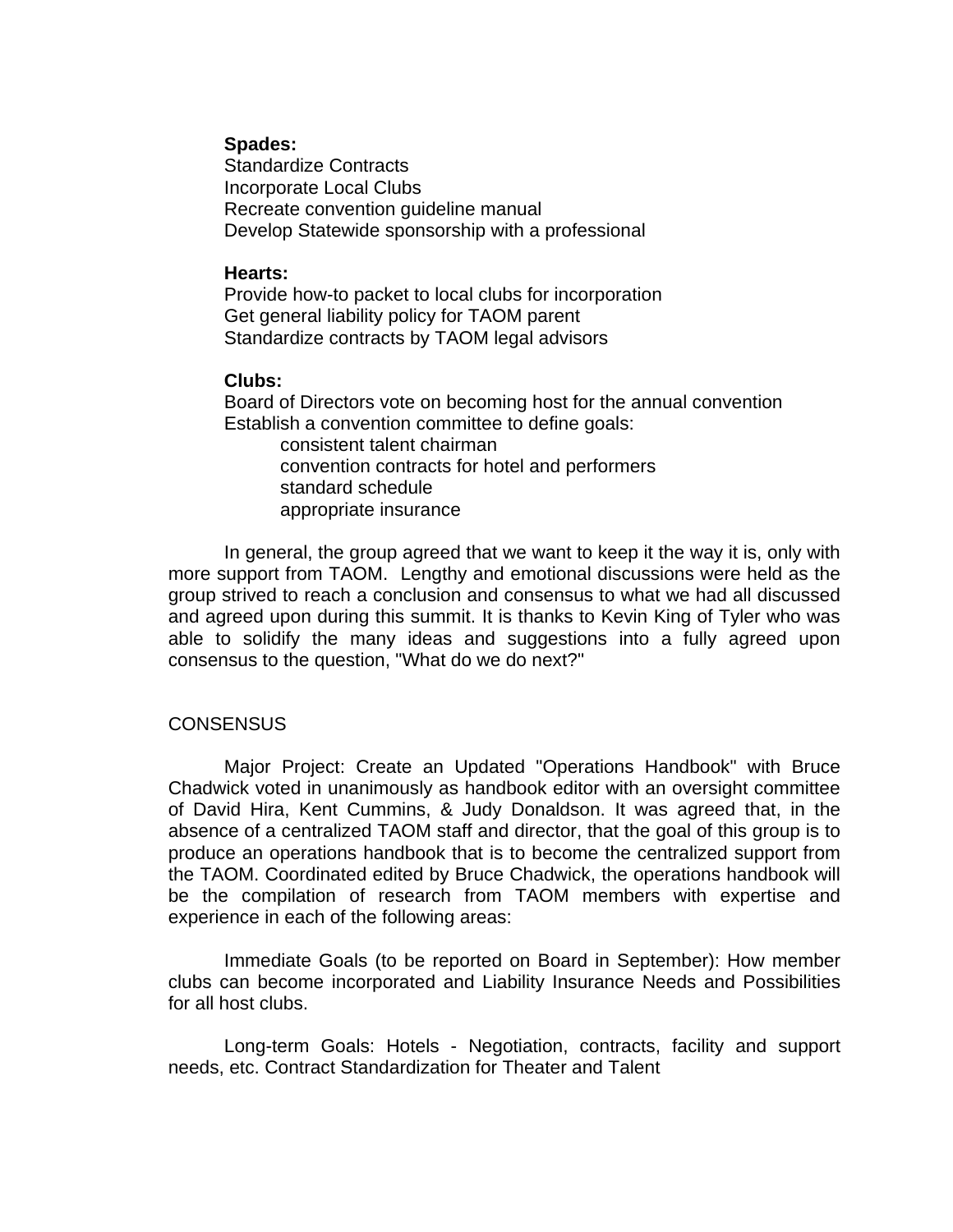It was further agreed that this handbook will be continually updated and added to for the enjoyment and use by all host clubs of the TAOM.

The meeting was adjourned to the satisfaction of all who participated at Noon on Sunday, April 16th, 2000.

Submitted by: David Hira with the detailed notes of Judy Donaldson

From David Hira To Bruce Chadwick

Writing up notes of weekend meetings is NOT my strong suit. Thanks to Judy Donaldson's incredible job of playing secretary at the TAOM Summit, I was finally able to document the whole meeting and it's outcome.

Sunday's morning meeting at the Summit got off to a scary moment. Everyone agreed that a new direction should be taken, but no one could figure out how to get there. Then, in a single stroke of genius, Kevin King of Tyler took all of the loose pieces, and showed us what the puzzle should look like...

Most everyone agreed that they want to keep the TAOM a local endeavor, but with "more support from the TAOM". How was the "TAOM" to deliver the support without an Executive Director or full time staff?!? The answer was like the voice of God... literally! We needed a Bible that would speak to all clubs no matter where they were that would guide them in the ways they should go! All agreed that what was needed was an operations manual that would be kept current for all clubs to use. THIS would be the assistance that was needed, provided by the TAOM (it's membership!).

Our membership is varied enough to have the talent and expertise in the areas where clubs need help. The chapters are to be written by carefully selected members who will contribute their expertise in preparing the text for the chapters.

What is needed is an Editor to coordinate the chapters and produce the Operations Manual. Your name was immediately nominated, voted, and accepted by an unanimous vote! Your first operations manual, created after the '88 Fort Worth convention, was visionary. The manual suggested is merely an expansion of the initial concept that you started.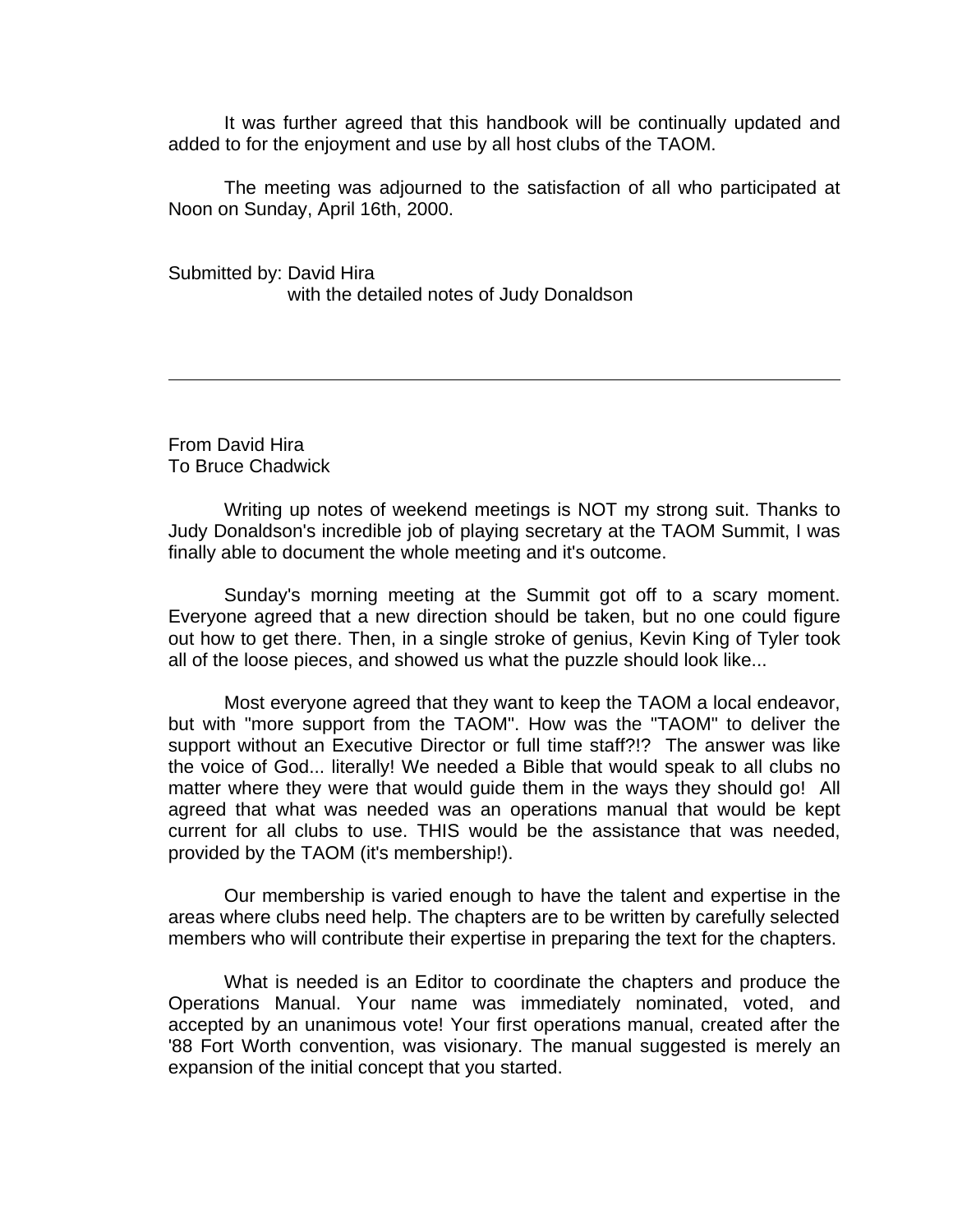Because of your training, talent and experience in publishing similar works, the TAOM would like to ask if you would accept this challenge. An oversight committee consisting of Judy Donaldson, Kent Cummins, and myself was suggested and approved. We will be your support staff in helping to get members to participate in a timely fashion to contribute to this project.

If you will take time to read through my report, you will see the beginning scope of the project. We thought that two chapters, even if "rough", could be attained by the next convention. Though much time has already passed, we believe that it is still achievable. Judy has already done most of the work on the chapter on "Incorporating Your Club". The liability insurance possibilities can probably be scoped out by a small committee of members within a few week's time.

Would you be willing take this on? I believe that this contribution will be historical and may well re-energize and preserve TAOM for it's members and their clubs. I hope that you will agree. Please respond to any or all of us on the oversight committee as soon as possible with any questions you might have before letting us know your decision.

Thank you for your consideration of this undertaking. I believe we are at a turning point...

David Hira, Judy Donaldson, Kent Cummins & the Participants of the TAOM Planning Summit Weekend

FROM: "Future of TAOM Idea Summit" Planning Committee: David Hira, Peter Hinrichs, Kent Cummins, Bob Ford, Bob Karlebach, and Judy Donaldson

SUBJECT: Hotel Information - April 15/16 Summit Meeting

### IMPORTANT MEETING INFORMATION

Please make your reservations right away to assure a comfortable room at the Holiday Inn Austin South for the nights of April 14 and 15, 2000. The number to call is 512-448-2444; mention "Texas Association of Magicians" to secure our preferred rate of \$75.00 per night. If you have any trouble with the reservations clerk, ask for Karen Cavin (pronounced "kay-ven"). We have a block of 25 rooms on hold until March 30 - BE SURE TO CALL BEFORE THAT DATE, otherwise you may not be able to find a hotel room in Austin that weekend, due to other events already in town.

TO: TAOM Board of Directors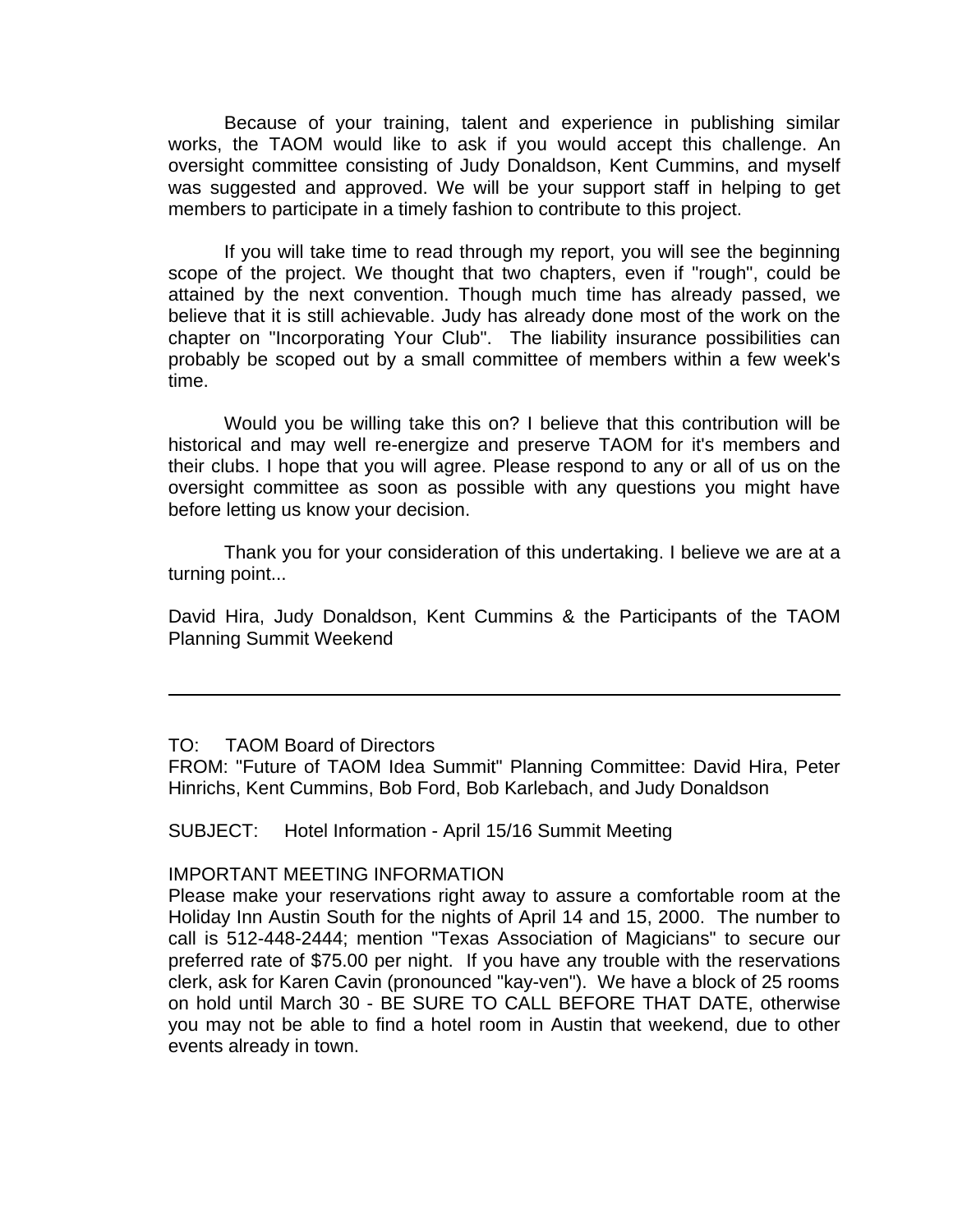The Holiday Inn South is a full-service hotel, with restaurant, bar, pool, spa, etc. There is more-than-adequate space available for our meeting. We're excited about it! Hope you are planning to come. The hotel is located at the Northeast corner of the intersection of IH-35 and Woodward. From the South, exit IH-35 at Ben White/Woodward; stay on the service road through the Ben White intersection. From the North, exit IH-35 at Woodward, turn right on Woodward across the expressway.

The TAOM treasury will reimburse hotel and travel expenses for the sixteen Board Members who represent member-clubs. Past presidents will receive the usual travel reimbursement. Club-sponsored representatives are eligible for the preferred rate at the hotel, but will be responsible for all expenses. We encourage each member-club to help these representatives with the costs.

Thanks to all who have returned the RSVP and Survey form. If you haven't sent yours yet, please do so before April 1 so the survey results can be compiled.

Please plan to arrive Friday evening, April 14th for an informal get-together about 8 p.m. The first formal agenda item is scheduled for 9 a.m. Saturday the  $15<sup>th</sup>$ . The last session is scheduled to end at noon on Sunday the 16th.

p.s. If you've already indicated you won't be able to attend the meeting, I'm sending this information anyway, in case your plans change.

| "Future of the TAOM Idea Summit"<br><b>RSVP and Survey Form</b>                                                                                                                                                                              |  |
|----------------------------------------------------------------------------------------------------------------------------------------------------------------------------------------------------------------------------------------------|--|
| Yes, I plan to attend! X No, I cannot attend:<br>(even if you can't come, please complete and submit the form; we value your<br>ideas)                                                                                                       |  |
| Name: _Bruce Chadwick_________________                                                                                                                                                                                                       |  |
| Club Represented: Fort Worth Magicians Club<br>Designation: (please circle one)<br>Member-club Representative to TAOM Board<br>Past President<br><b>Club-appointed Representative</b><br>Mailing Address: PO Box 12345, Fort Worth, TX 76110 |  |
|                                                                                                                                                                                                                                              |  |
| E-Mail Address: ____________mail@brucechadwick.com___________                                                                                                                                                                                |  |
|                                                                                                                                                                                                                                              |  |
| Please help plan the specifics for the meeting by completing the survey<br>below.                                                                                                                                                            |  |

Allow yourself ten checks marks; allot them amongst the items list (or added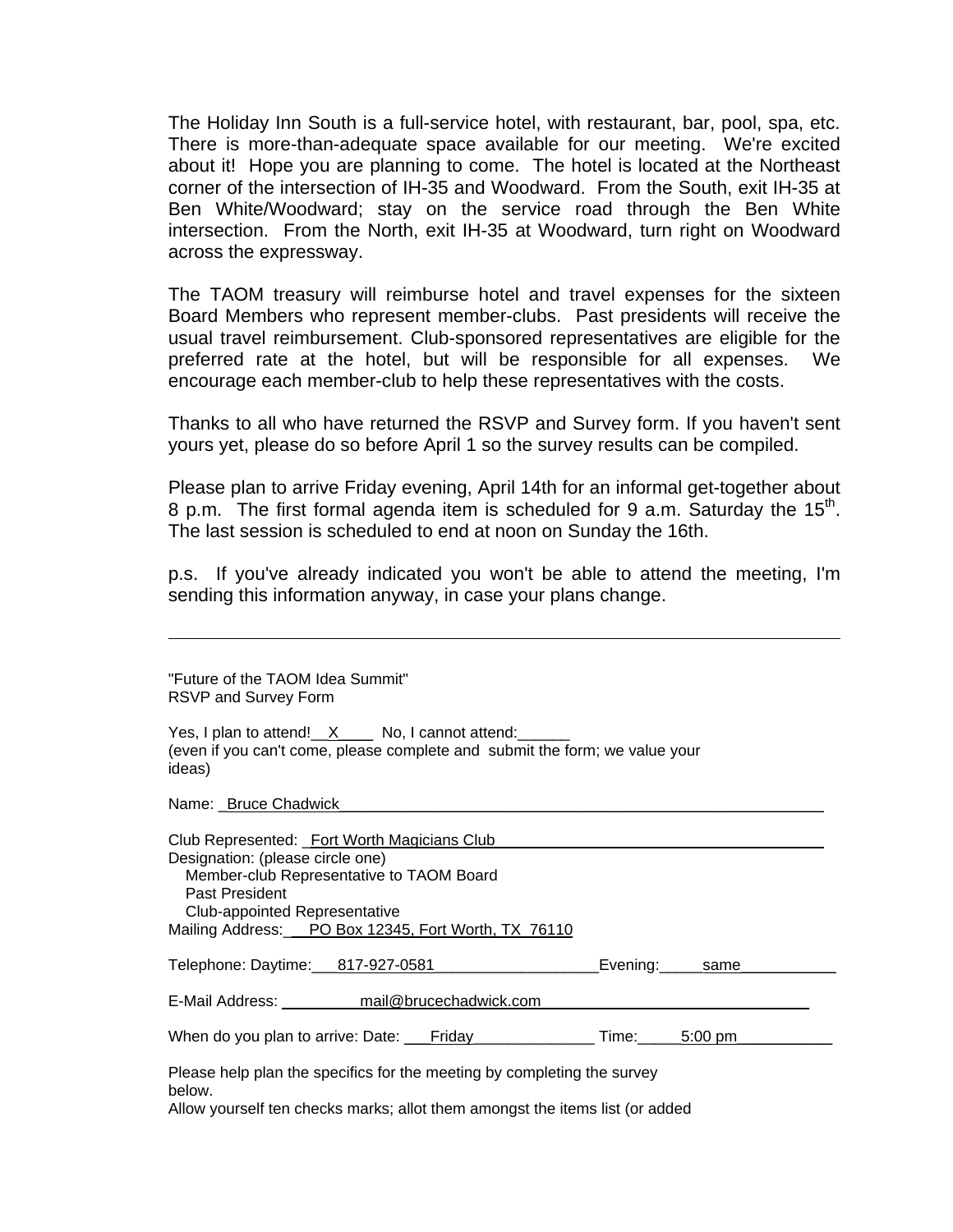by you) according to the importance to your club. Any item may be given multiple check marks (or none) to indicate priority, so long as no more than ten check marks are used.

xxx Facilities (hotel & theater)

xxx\_\_\_\_ Liabilities (financial shortfall, injuries, facility cancellation due to fire, etc.)

\_x\_\_\_ Standardization of Contracts (having centralized legal representation for all)

\_xx\_\_\_ Consistency of Conventions

Sponsor/Underwriter (getting financial help from a statewide sponsor)

**EXECUTE:** Protecting the Secrets at our Conventions

x Other: consistency of backstage management

 $Other:$ 

Other:

We thank you for your input. It is important to everyone! Please return this to TAOM Secretary Judy Donaldson by Saturday, April 1st.

# **Secretary Summary Report Texas Association of Magicians Summit Meeting April 15-16, 2000**

Twenty-seven members of the Association met in Austin at the Holiday Inn South on April 15 and 16, 2000, to discuss the future of the TAOM. Only three of the sixteen member clubs were not represented. No official Board action was taken, but a consensus was reached by those attending for solutions in several areas of concern.

Kent Cummins gave an inspiring opening address that prepared the participants to desire, achieve, and accept success from the conference. David Hira, the driving force behind the idea, planning, and culmination of the summit, very capably moderated and orchestrated the proceedings.

An obvious conclusion one could draw from the discussions is that TAOM conventions do not have to be "bigger and better" every year to accomplish the goal of fellowship and magical camaraderie that tradition dictates.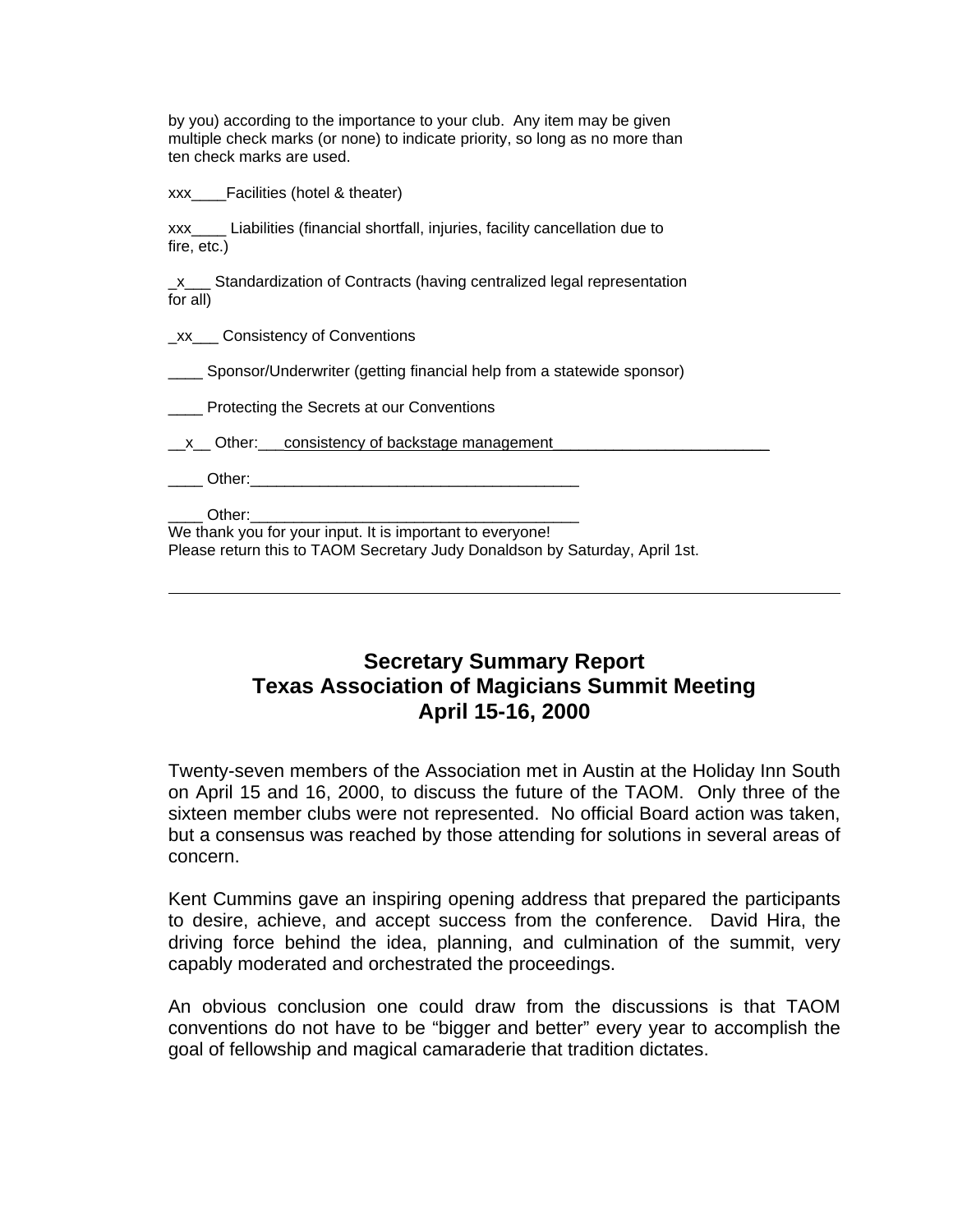An updated "Operations Handbook" will assist future convention chairman gain from the hard lessons learned by their predecessors. Bruce Chadwick will compile and edit the handbook, assisted by David Hira, Kent Cummins, and Judy Donaldson. Various members with expertise and experience in specific fields will be asked to contribute.

Results of research on two immediate goals will be presented at the September Board of Directors meeting: 1) incorporation procedures for local clubs and 2) liability insurance needs and possibilities for clubs sponsoring conventions.

Long-term goals of 1) hotel negotiations, contracts, facilities, and services assistance and 2) standardized contracts for theaters and performers will be discussed in September. Experts in these fields will be selected to provide information on these subjects for the handbook.

The general consensus of the entire group was that guidance from those with previous experience will be needed to assure the continuation of the traditions that have made our conventions so successful.

Respectfully submitted,

Judy Donaldson [TAOMSEC@austin.rr.com](mailto:taomsec@austin.rr.com)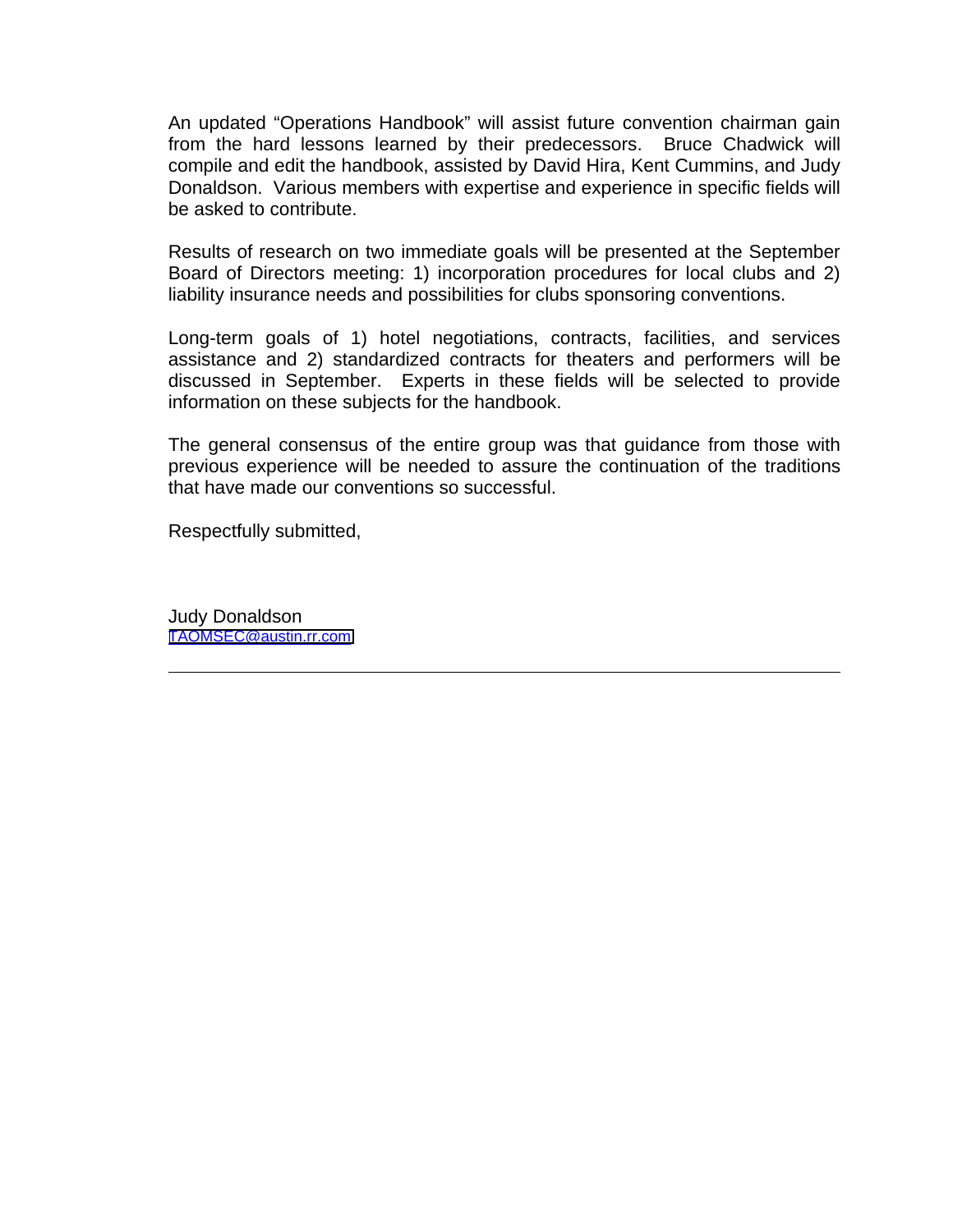# **CHAPTER THREE**

# <span id="page-16-0"></span>**CHOOSING A CONVENTION SITE AND DETERMINING A CONVENTION SCHEDULE**

This chapter contains the following:

- 1. Hotel
	- a. Selection
	- b. Negotiation
	- c. Contract
- 2. Theater
	- a. Selection
	- b. Negotiation
	- c. Contract
- 3. Convention Schedule

From Scott Wells Dallas 2000 TAOM Convention President April 2001

1. Hotel

a. Selection

Determine initially whether you will be using the hotel ballroom for evening shows or if there will be another location for your evening activity. Once known, then you can decide how many banquet rooms you will need to use. Make sure the rooms are clean and acceptable. There should be rooms large enough to accommodate all of the dealer tables and the traffic flow. If there is no room big enough for all the dealer activities, then the smaller rooms should be connected or close enough in proximity for the registrants to flow between the rooms without any trouble finding them.

If possible, it's always best to assure that no other groups will hold their convention(s) during the same weekend. If it's a large hotel, then try to keep all hotel activities in the same general area so registrants feel its intimacy without feeling claustrophobic. Make certain that the hotel is near the theatre (if there is to be an evening show outside the hotel) so as to avoid transportation costs for bussing registrants between the two. If possible, try to have the hotel in or near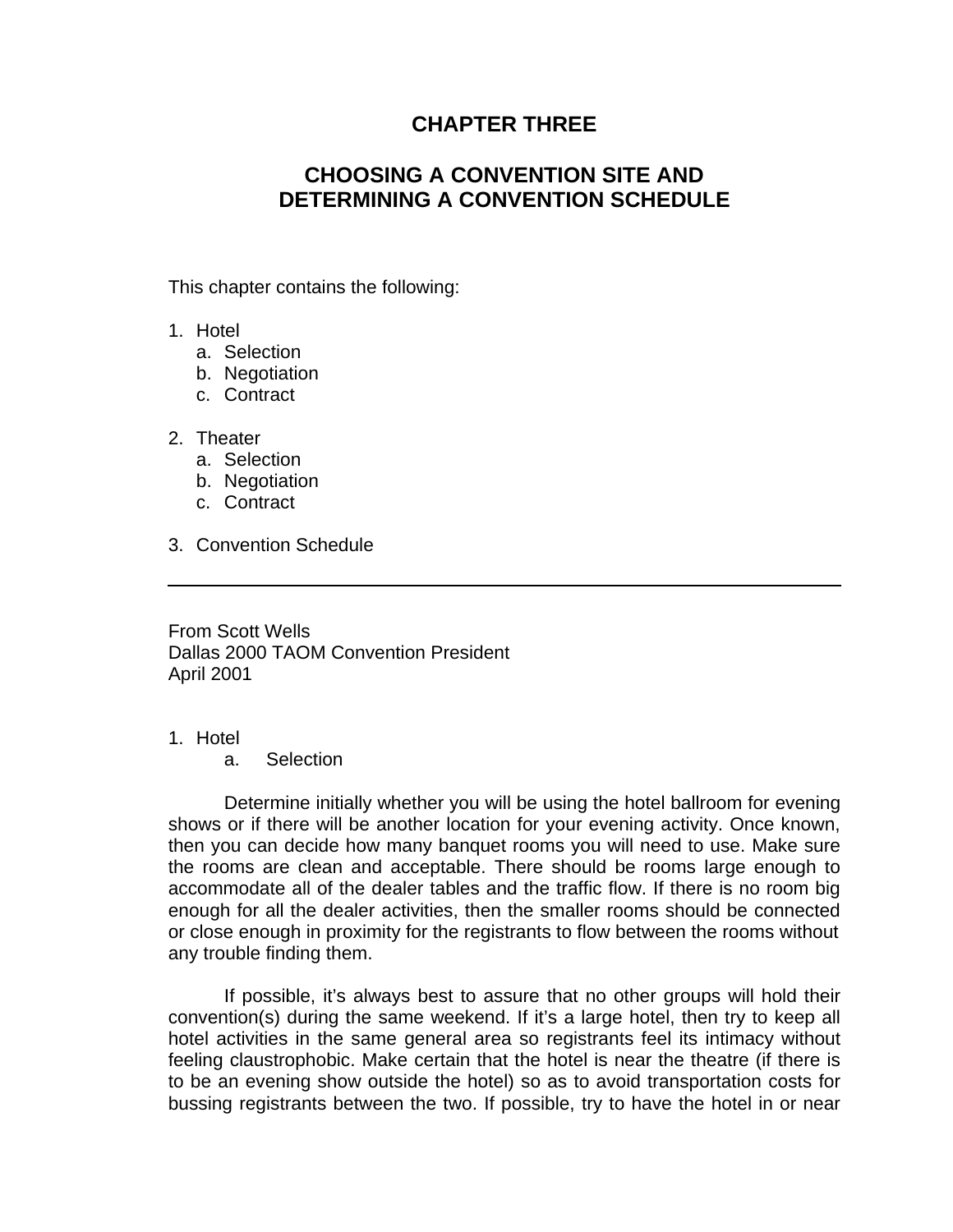dining and shopping establishments so the registrants have choices. Make sure the nearby restaurants know that there is going to be a large convention that weekend and see which of them will remain open during the Labor Day weekend. Put a map to the restaurants and local attractions in the registration packets. These restaurants could also be a good source of revenue for advertising in the Convention Souvenir Program. If there is adequate transportation to these area restaurants/ shopping/ attractions (i.e. rapid transit, buses, trolleys, etc.), then include their schedules in the registration packets.

Union house hotels have many more restrictions on what you can and can't do in the hotel (i.e. whether you may carry boxes into the dealer's room, working with sound, light, and video production people from the hotel, etc.) Find out if there are any plans for renovation or management change in the near future.

### RECAP

- $\triangleright$  Need hotel ballroom or not?
- $\triangleright$  Adequate room for dealers
- $\triangleright$  Near theatre for evening show
- $\triangleright$  Try to maintain exclusivity at hotel
- $\triangleright$  Keep all activities in same general area
- $\triangleright$  Hotel to be near restaurants and shopping areas that will be open on Labor Day weekend
- $\triangleright$  Avoid a union house if possible
- $\triangleright$  Will the hotel be around (and in the same shape) by the time of the convention?

# b. Negotiation

When negotiating with the hotel, there are several things to remember. First and foremost, remember that you are negotiating from a position of strength. Specifically, Labor Day weekends traditionally have the lowest occupancy of the year: it's the end of the summer, people have concluded their vacations, children are returning to school, emphasis is put on back yard barbecues, etc. So pay no attention to the "rack rate" or the usual convention discounted rates usually offered throughout the rest of the year. Even with other expenses skyrocketing in our economy, this is one area that has traditionally been well below \$100 for decades. Furthermore, it should be noted that the lower rates usually are the same whether one to four people occupy the room. This makes it even more attractive to families.

When negotiating with the hotel, be sure to get the complimentary ("comp") rooms set out up front in the contract. Typically one room night for every forty is usual but subject to negotiation. Also you should be able to get an additional rebate of \$2.00 kicked-back to the hosting club for every occupied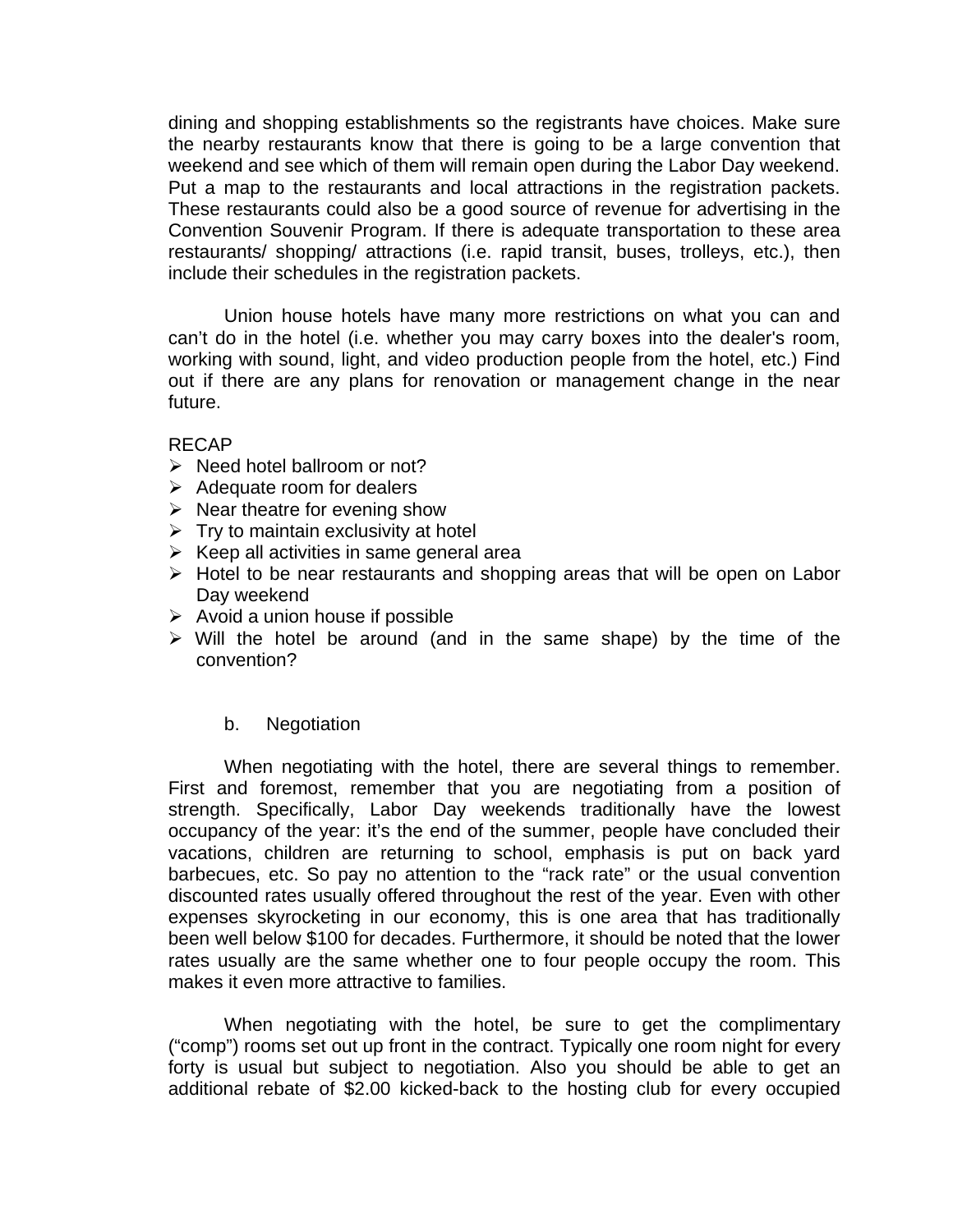room. This helps add to the income side of your budget. You may be required to make some guarantee on room nights for the hotel for them to justify providing you with the banquet rooms.

You may be able to have the hotel provide complimentary coffee or other services for the registrants if you go over your allotted rooms. After all, you are on the hook if you go over so you should have some incentive if you provide the hotel with more business. You can help the hotel make more money if you encourage them to sell coffee and breakfast foods and box lunches outside the banquet rooms. Remind them that there will be few places to go outside the hotel to dine on Labor Day weekend and that your activity schedule will be so full that it will preclude them from driving too far away. Furthermore, the cart food service outside the banquet rooms will relieve pressure from the hotel restaurant staff during peak times.

When determining the number of hotel nights, keep in mind that it is not a "per night" basis but "total night" basis over the duration of the convention (i.e. one room for three nights is three total nights). The comp rooms you receive should be applied towards your talent first with any leftover rooms going toward your Committee Chairmen. One other thing to note is that if a President's Suite is offered, you may be able to trade it back in for two smaller comp rooms (one for the President and the other for a performer) thus helping to further reduce the costs.

The hotel will be able to provide you with audio/visual equipment but here again you have negotiating leverage. Most organizations have no experience or contacts with A/V so they accept whatever package and rate the hotel offers. As magicians, you should have contacts within your purview that can compete with the rates offered by the hotel. In particular, you should be able to contract outside the hotel for monitors, video cameras, and operators. At the very least, local furniture rental companies may rent you big screen TV's for a nominal cost and may only charge a one day rental since Labor Day falls on a Monday so they won't be due back until Tuesday. The hotel may choose to match or beat your rate, but if not, then go with your outside source.

Here again, if the hotel is union, they may charge you for bringing in outside equipment so be aware of any hidden costs associated with bringing in your own equipment. If none are available through your local club, then consider Richard Neece, All-Occasion Video Production from the Ft. Worth magic club. He was the main A/V man at T.A.O.M. 2000 in Dallas. He can be reached at rneece@arlington.net or 4101 W. Green Oaks, Suite 544, Arlington, TX 76016.

### RECAP

- $\triangleright$  You're negotiating from a position of strength
- $\triangleright$  Get rates for up to quadruple occupancy for under \$100 (including tax)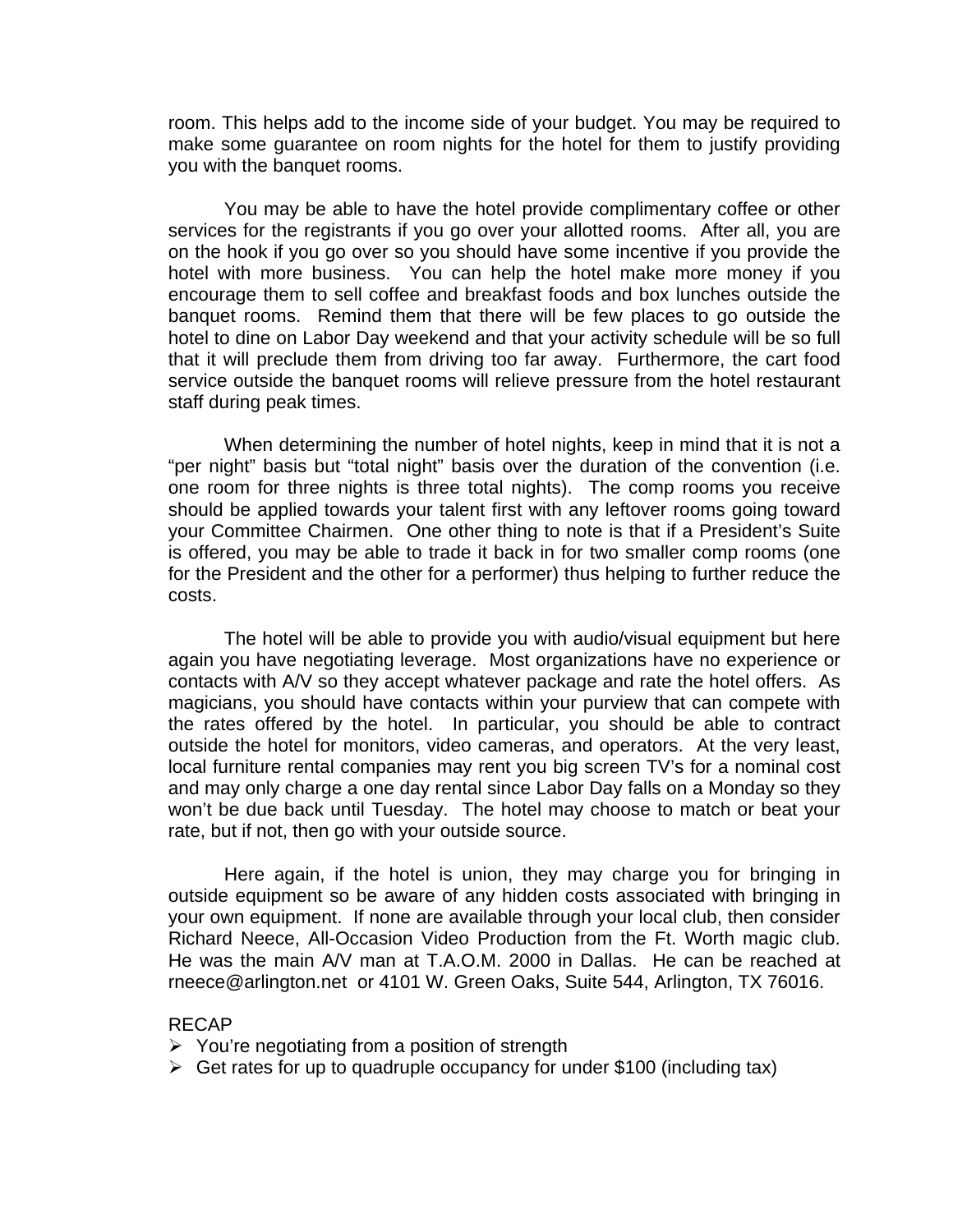- $\triangleright$  Get the most comp rooms per paid room as possible (no less than one comp room for every 40)
- $\geq$  Get \$2.00 per night rebate
- $\triangleright$  Offer the hotel the chance to make money through setting up breakfast and box lunch service
- $\triangleright$  Negotiate the best percentage of total room nights you can (i.e. 75% of lowest expectation) for the guarantee
- $\triangleright$  Apply comp rooms to your talent first
- $\triangleright$  Get outside quotes for A/V equipment for comparison with the hotel rates

### c. Contract

Know what you are getting and have any ambiguity defined up front. Know how many banquet rooms you'll be using and which ones they are. Know what hotel convention facilities you will need and have that set out in the contract, too. Make sure there are no "hidden" charges that may creep up on you later (i.e. set-up charges in banquet rooms, setting up additional chairs, extra phone lines, power and Internet cable hook-up fees for computers for registration, etc.)

Determine if the hotel will charge for accepting and/or storing packages. Dealers and performers often send boxes in advance of the convention and some hotels charge for accepting, storing and return shipping on top of regular postal rates. Know what services will be provided and which ones you'll have to pay for (i.e. free easels but charges for printed signs). Find out when the hotel restaurant(s) and bars will be open during your event and how late they will stay open. Make certain that they will be properly staffed. Make it clear up front what type of group the hotel is hosting and that registrants are late night people so there needs to be facilities and staff available to accommodate them.

Remember that you do have options so keep them open. You may have to change hotels before the convention so keep your lines of communication open. Don't be afraid to make drastic changes if you think the final outcome will benefit the good of the masses. Know if you have any financial obligations, charges, or non-refundable deposits that could be lost if you do decide to change venues.

Work closely with your Hotel Sales and Meeting Manager but not to the point of annoyance. In this regard, there should be one person acting as liaison between the T.A.O.M. convention committee and the hotel contact. Parking should be worked out in advance. Make certain that the registrants will get reduced or complimentary hotel parking for the weekend with no "in-and-out" charges. Also, how long will the hotel honor the convention rate and how many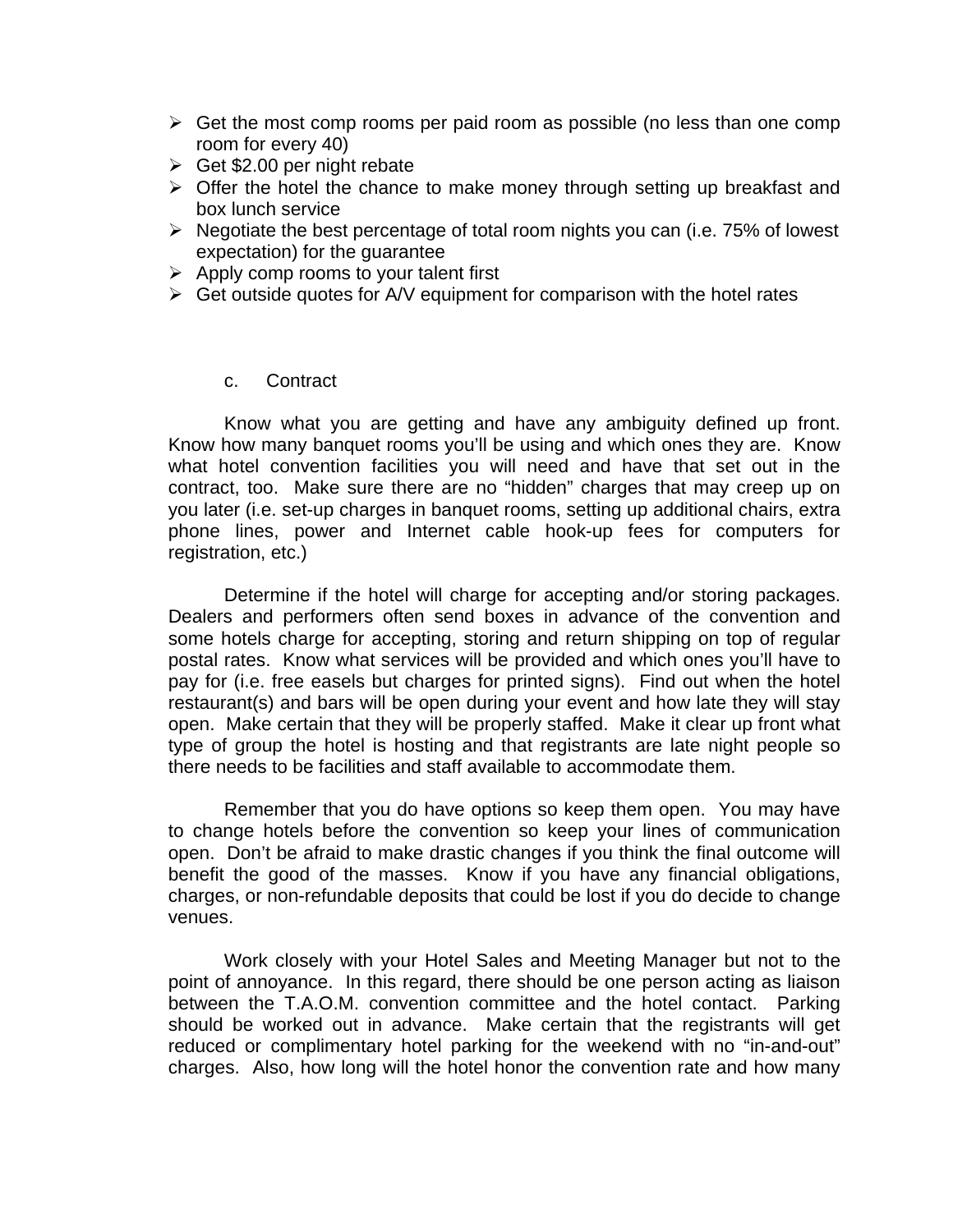rooms they will let at that rate. Find out how long before and after the event the hotel will honor the convention rate.

### RECAP

- $\triangleright$  Define everything in the contract from the beginning
- $\triangleright$  Have as much defined in the contract that you think you will be needing
- $\triangleright$  Make sure there are no hidden charges
- $\triangleright$  Identify what you get for free and what you'll have to pay for
- $\triangleright$  Specify the hours for the hotel bar and restaurant
- $\triangleright$  Don't worry about having to change hotels before the convention, but remember your negotiating leverage may be drastically reduced
- $\triangleright$  Be aware of any non-refundable deposits
- $\triangleright$  Maintain one person as lead contact between the convention committee and the hotel staff
- $\triangleright$  Get the best parking arrangement you can (free if possible)
- $\triangleright$  Set out how many rooms they will let at the convention rate and how long the rate is effective

### 2. Theatre

### a. Selection

Determine if your budget will support contracting for hosting the evening shows in the hotel ballroom, a convention center, an auditorium (i.e. high school or college), or a legitimate theatre. Whichever option you decide to use, make sure to contact them as soon as possible to ascertain if they will be available for the Labor Day weekend convention. If your budget will allow, it is always best to host the evening shows in a legitimate theatre for several reasons. First, they are designed for handling people and professional entertainment. Specifically, they are designed acoustically for grand productions. They have the sound, lights, and curtains already in place so it won't be necessary to rent them. They have permanent seats that are comfortable and numbered (making it easier for to assign reserved seating).

Registrants want to see magic presented in its ideal venue as close to Las Vegas as possible and a legitimate theatre will provide that. The theatre staff is well equipped to assist you and your performers and will help avoid any last minute pitfalls. The stage has adequate room to accommodate the illusions and dressing rooms to keep everyone happy. The cost of a legitimate theatre may seem prohibitive, but remember that the registrants remember the evening shows way out of proportion to the rest of the convention activities and their memory and appreciation of your convention rests on the venue for the evening shows.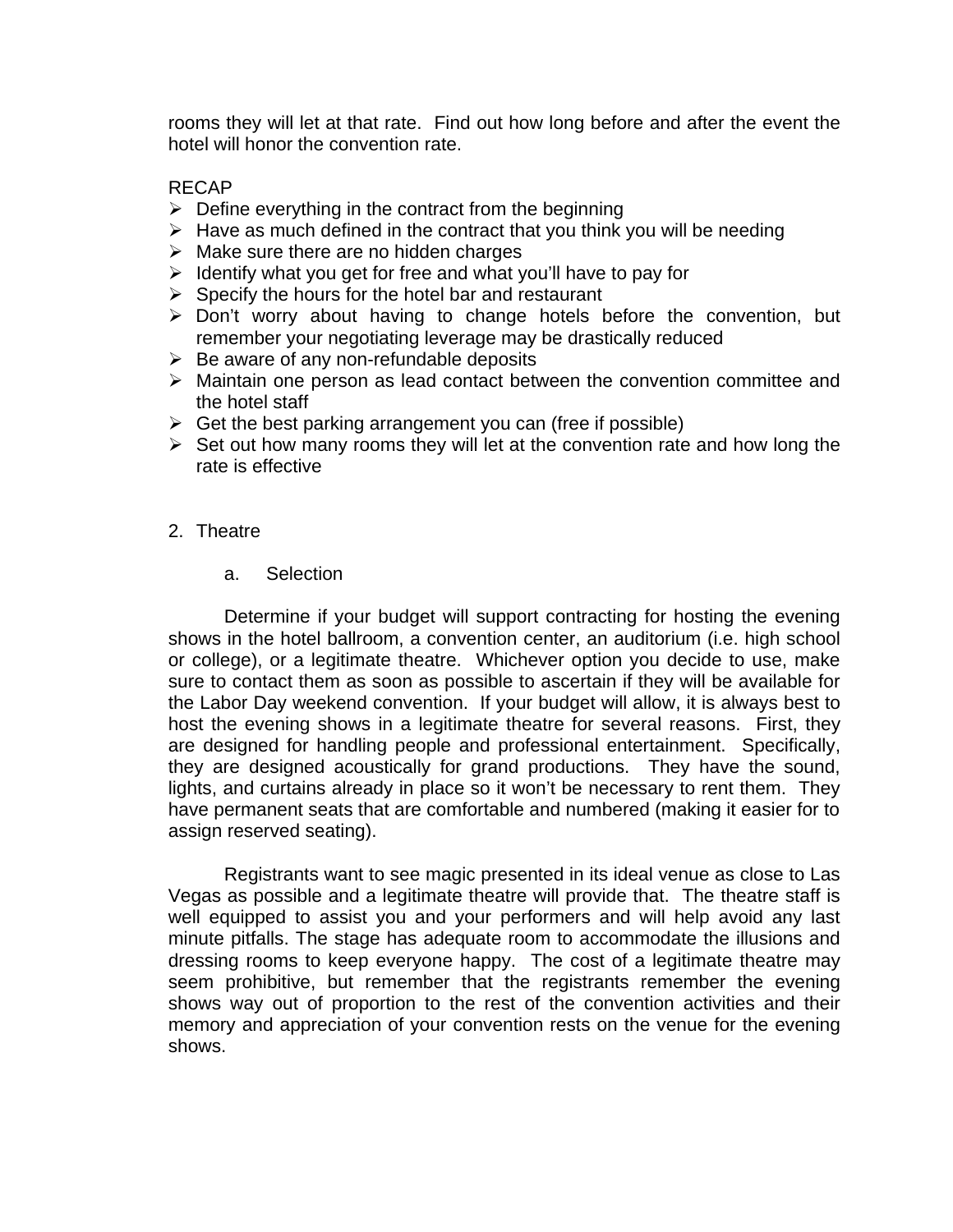Your selection of a legitimate theatre will be limited by its seating. Keep in mind how many people you believe will pre-register for the convention then plan on seating at least 10-20% more late registrants. If possible, your theatre should be as close to the hotel as possible so as to avoid additional transportation costs (see Hotel Selection above). Determine what, if any, fire can be used in the theatre. Find out if there are any plans for renovation or management change in the near future.

### RECAP

- $\triangleright$  Fit the theatre to your budget but go for the maximum you can afford
- $\triangleright$  Make sure the theatre is near the hosting hotel
- $\triangleright$  Make sure the theatre will seat all of the registrants without it being too large so as to eliminate any intimacy
- $\triangleright$  Can the acts use fire in the theatre?
- $\triangleright$  Is any change in management or any renovations planned prior to the convention?

### b. Negotiation

More than likely you will be limited as to choices of legitimate theatres so your negotiation leverage will be nil. If you intend to have shows open to the public, see if the theatre will be available for selling public tickets during daytime hours as a public ticket outlet. Perhaps they may be able to provide tickets cheaper than it will cost you for having them printed. If you plan to host the evening shows in another venue outside the hotel, your leverage will be directly proportionate to the other available venues for the Labor Day weekend. Often times there might be nothing else going on that weekend so you may have a slight upper hand advantage; however, keep in mind that since it is a holiday weekend, holiday labor wages may be higher for union workers. Request that you use your own club members as ushers, security, stage crew, sound & light crew, etc.

### RECAP

- $\triangleright$  You may be negotiating from a position of weakness
- $\triangleright$  Look for opportunities for the theatre to make a profit
- $\triangleright$  Try to get the theatre to be a ticket outlet for the evening shows
- $\triangleright$  Remember that you may have to pay union labor wages
- $\triangleright$  Try to get as many positions at the theatre filled with club members as possible to reduce your costs

### c. Contract

Make sure there are no hidden charges. Provide the theater with the T.A.O.M. non-profit status, tax-exempt forms. Make sure it's clear if the theatre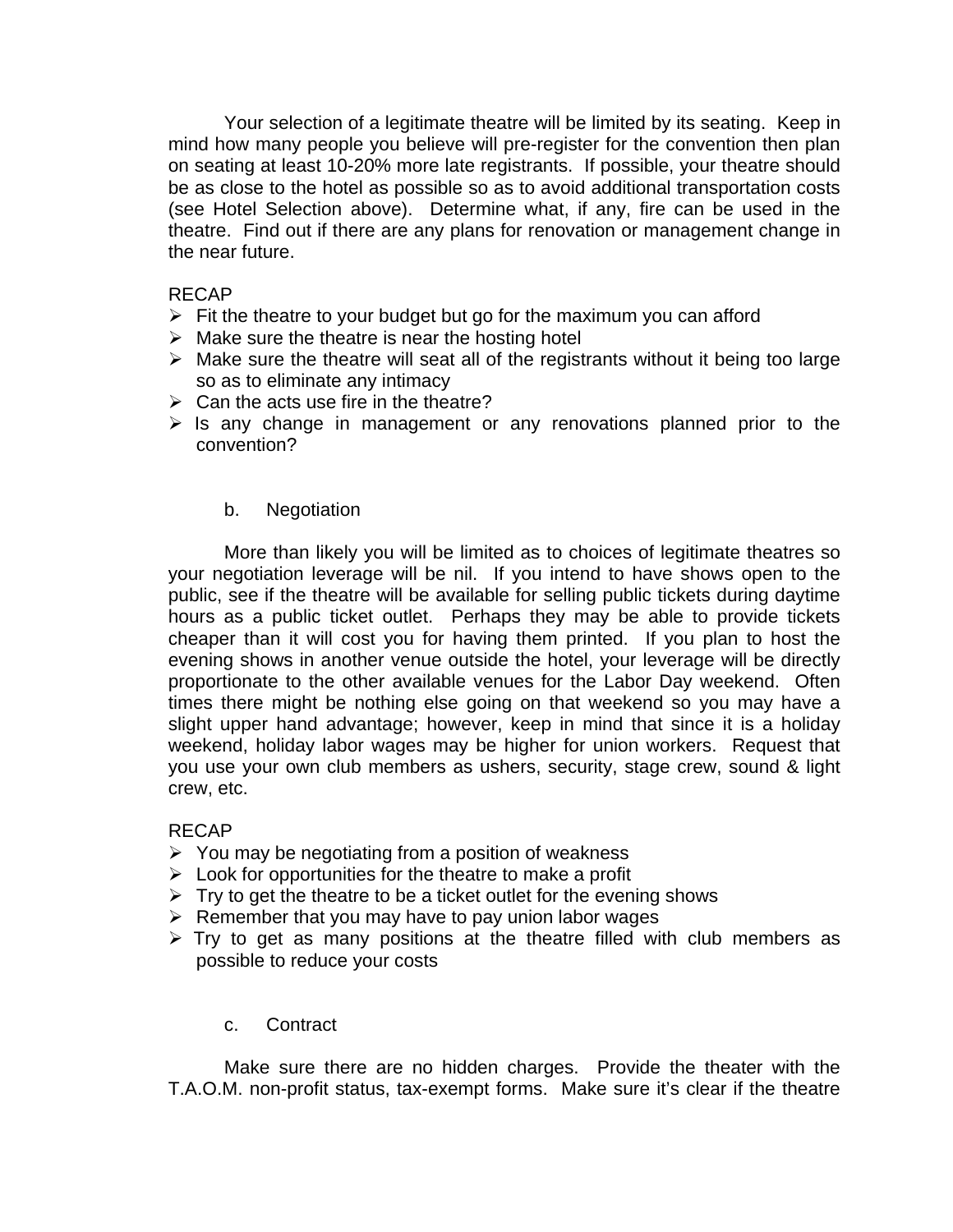will allow you to sell programs, t-shirts, beverages, or any other items without having to pay a percentage to the house. Put in a clause that will allow video taping for archival OR commercial purposes (with performer approval, of course) with no percentage of any profits going to the house. A legitimate theatre will more than likely be a union house that will require union workers to be on site. Define how many hours and how many stagehands they will need for the load-in, move out, evening operations, sound and lights. Find out their per hour costs, when they must take breaks (usually after five hours of work), and how much their overtime hours will cost. Set out what times the theatre will be available for your activities (load-in, move out, technical rehearsals, etc.) Set out how much it will cost for security and police and (if required) house ushers. Understand what circumstances will allow any portion of any security deposit to be retained by the theatre. Define what fire effects, if any, will be allowed in the theatre without licenses or fire marshal approval.

# RECAP

- $\triangleright$  Provide the theatre with all T.A.O.M. non-profit forms
- $\triangleright$  Make it clear in the contract whether you can sell anything in the theatre and if the theatre must retain any portion of it
- $\triangleright$  Make sure up front whether the theatre will allow the taping of the shows
- $\triangleright$  Remember that you may have to work in a union house which has another whole set of cost issues
- $\triangleright$  Understand what it takes to get back your security deposit
- $\triangleright$  Make it clear what fire effects, if any, will be allowed (i.e. lighting a match but no flashpots)

# 3. Convention Schedule

Here you have a lot of latitude. There is nothing "carved in stone" as to how early or late you run your convention. You may consider having the convention start early and/or ending late. Tradition has the convention beginning mid-afternoon on Friday and ending by noon on the following Monday. This allows the registrants who arrive early to have something to do and ample time on Monday for the registrants to make their way back home at a leisure pace. T.A.O.M. conventions are thought of as being a four-day convention, but in reality, it only lasts three days (half days on Friday and Monday).

You may wish to schedule evening public shows prior to the convention (i.e. Thursday night) so as to add to your public ticket sales profits. Keep in mind that additional shows may bring in additional revenue, but they will also have associated costs (talent, theatre, tickets, playbill printing, etc.) This has been done in the past and has had lukewarm success. An advantage to a Thursday night show is that it could serve as a dress rehearsal for a "tighter" show on Friday night. You may also wish to have the convention run later on Monday, maybe even having another evening show. If you consider this option,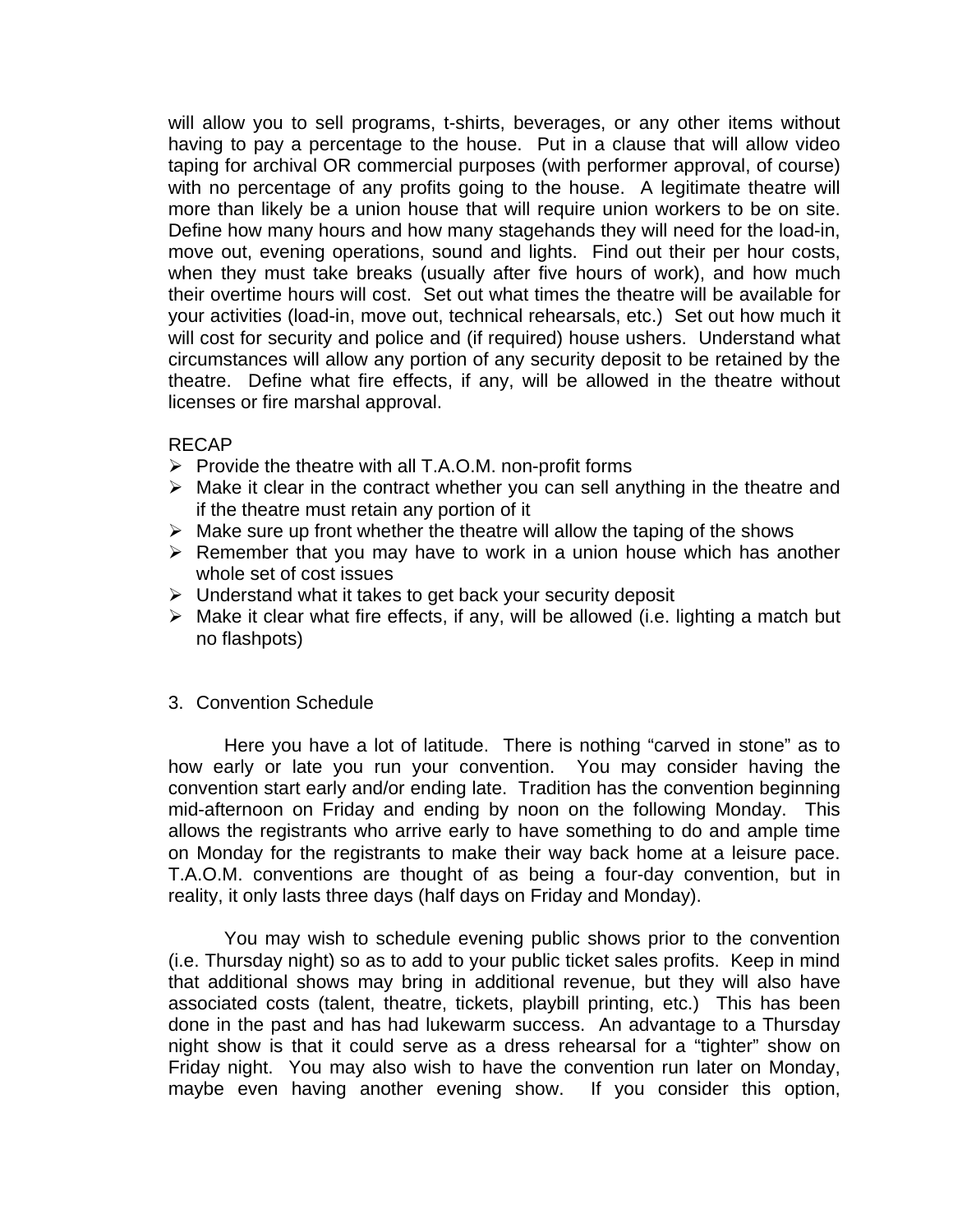remember that many will have checked out of the hotel by noon that day. Furthermore, for those needing to return to work and/or school on Tuesday, they will now have less time to get home.

There are a variety of ways to schedule events during the convention. Traditionally, everyone sees everything at the same time. In Dallas, registrants were split into two groups, red and blue, and scheduled for the evening shows, close-up shows, and a close-up workshop at alternating times. This allowed for more intimacy with everyone having time to see everything without having to fight for good seats. As our convention registration grows, more of these ideas should be used to accommodate the larger groups.

Another idea is to have conflicting schedules. Some conventions provide competing lectures so registrants have to decide which schedule they want to follow. Usually these events are so different that registrants who are more interested in one event don't mind missing the other. For example, a close-up lecture given opposite of a stage lecture on birds or illusions. Or a balloonsculpting lecture given opposite of mentalism lecture.

Another thing done at the Dallas convention in 2000 was multiple youth events. It was almost like there was a "secret schedule" going on for the youth only. Certainly our youth program is growing and there should be ample opportunities for the youth to learn in their own forum. Dallas scheduled youth activities each day with a youth-only lecture on one day, a pizza party the next, and a youth show and panel discussion the next that featured a Q&A teleconference with Lance Burton. This not only made the youth feel special, but it made room in other parts of the hotel for adults to see other scheduled activities.

You could have competing schedules throughout the day with registrants signing up for events aligning with their particular interest then joining each other at night for the evening shows. For example, a schedule for stage performers, one for clowns and jugglers, another for close-up workers, another for mentalists, another for business and marketing, etc. This would of course require colorcoded badges, security, and proper signage so everyone knows where to go for their specific event.

Remember that the evening shows are not required and may even be evening close-up shows. You could even schedule the stage shows for the afternoon with professional close-up shows in the evening at the hotel.

There is no firm structure as to how you want to run your contests either. One thing incorporated at the Dallas convention was video submissions. This allowed for better, more qualified competitors who were serious about competing and eliminated those who decided at the last minute that they wanted to enter. It also allowed for fewer competitors that meant less time taken at the contests. So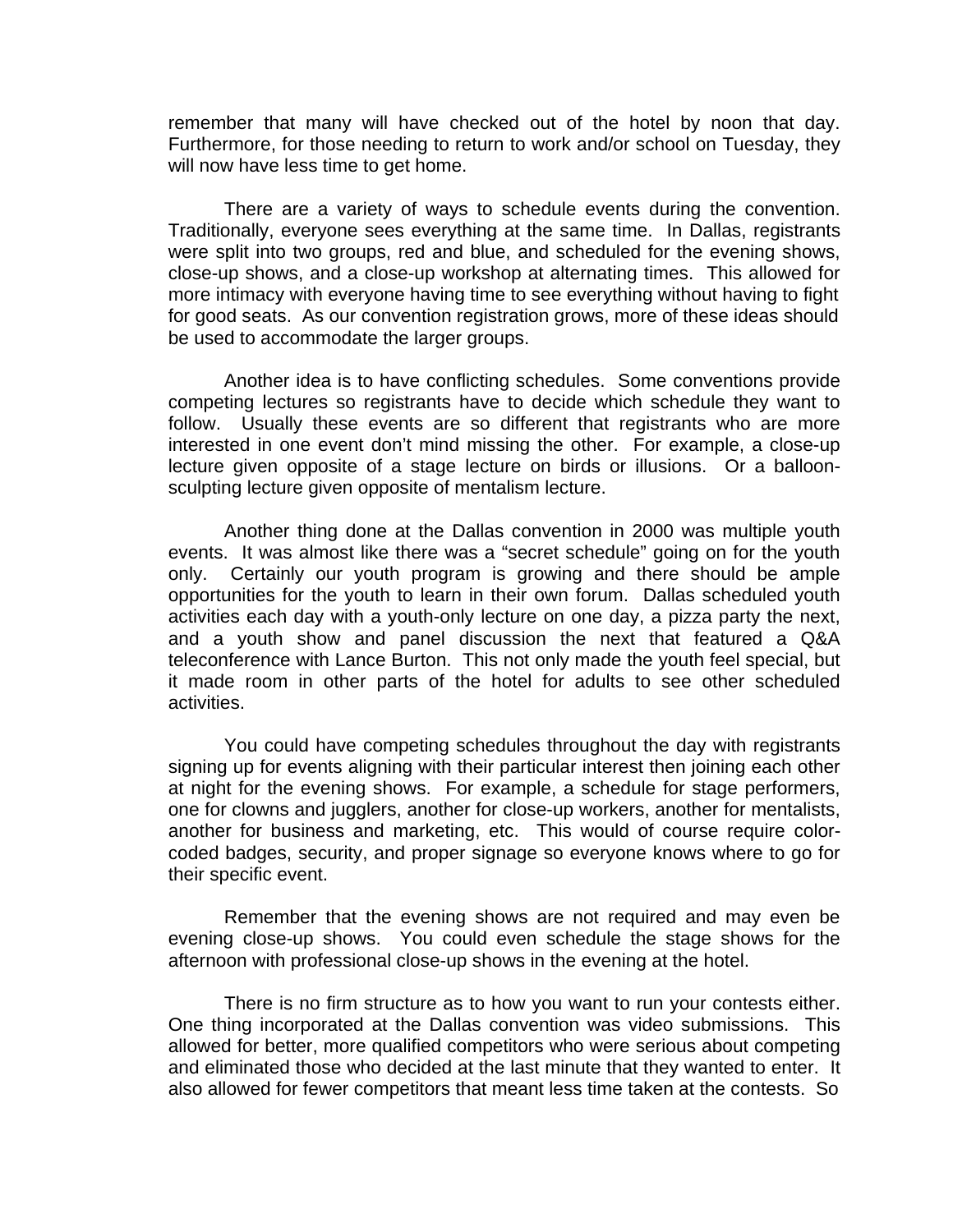instead of four hours of stage competition with redundant and unprepared contestants, the time was cut down drastically and there was a higher quality of competitor.

The same held true for the close-up contestants. Prior to the convention, we were prepared to split the competition into two segments – junior close-up scheduled opposite the senior stage on the first day and the senior close-up opposite the junior stage the following day. As it happened, there were not enough competitors to justify the split so we went with the traditional method of having both juniors and seniors compete together in both events. But the point is that you can schedule it however you wish, but the requirement for video submission is recommended for all future conventions to maintain.

The professional close-up shows and the close-up competition should both have the opportunity to perform multiple times. Close-up by its very nature is intimate and should be performed in as close to ideal conditions as possible. Close-up on the big screen TV is a poor second option but sometimes a necessary evil in order for all the registrants to see. Small rooms should be provided to allow the performers an opportunity to perform their act multiple times.

It is important to remember that organizers are trying to appeal to the broadest of interests including those who stay up all night in close-up sessions, those who come just to see the lectures, those who come to spend time in the dealers' room, those who only come to see the evening shows and spend time with old friends. It's hard to accommodate everyone's wishes if you plan activities too far off of the "normal" and "traditional" path. In particular, the schedule flows as follows:

# **Friday**

- $\triangleright$  Lecture
- $\triangleright$  T.A.O.M. board meeting
- $\triangleright$  Dealers open (they stay open throughout the weekend except during the evening shows)
- $\triangleright$  Evening stage show

# **Saturday**

- $\triangleright$  Lectures (maybe two or three including late night lecture)
- $\triangleright$  Non-Magicians (spouse) Event
- $\triangleright$  Stage competition
- $\triangleright$  Youth event
- $\triangleright$  Evening stage show
- $\triangleright$  Late night activity (i.e. Roger Klause Midnight Madness)

# **Sunday**

 $\triangleright$  Gospel magic show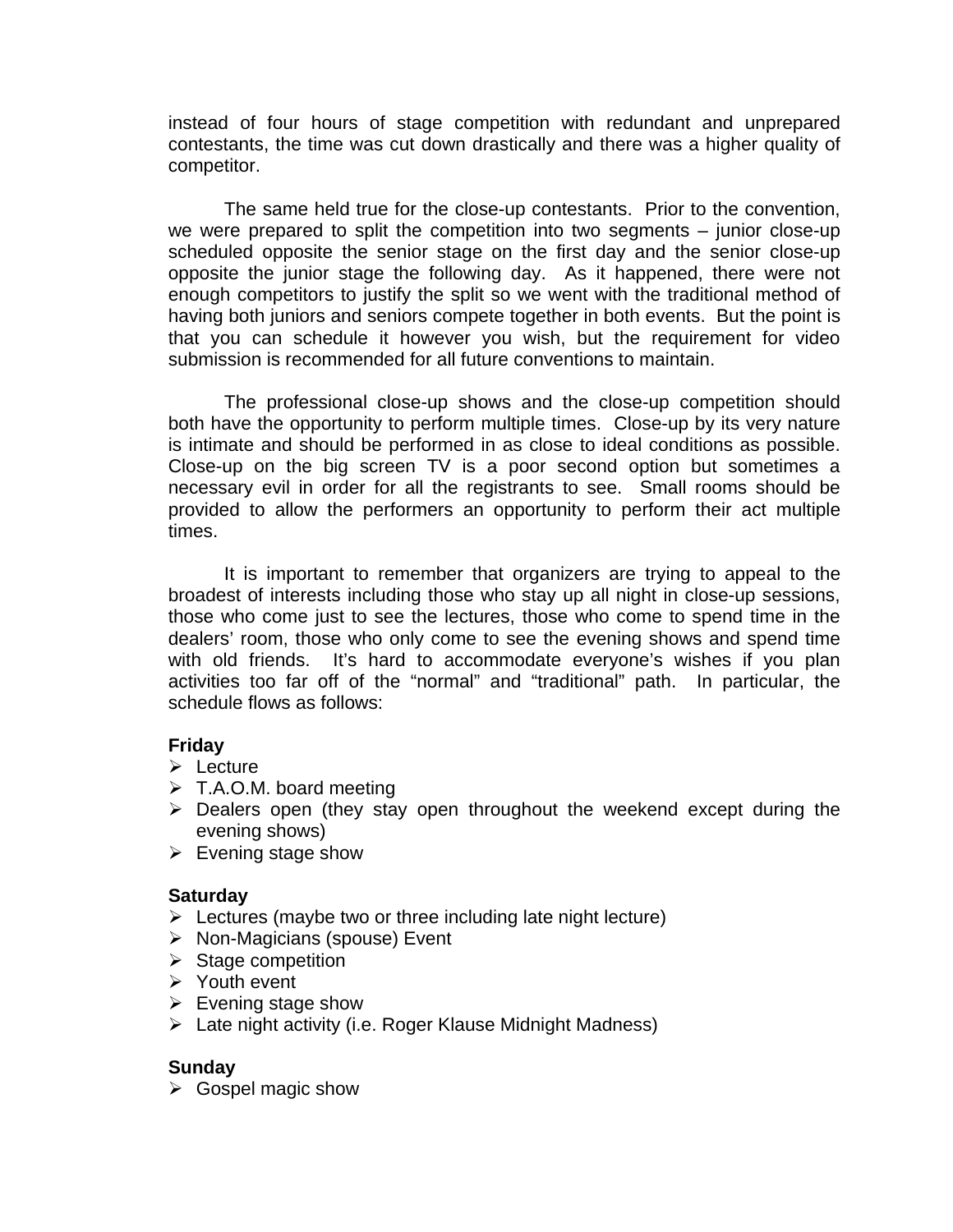- $\triangleright$  T.A.O.M. general board meeting
- $\triangleright$  Registration for next year's convention
- $\triangleright$  Close-up competition
- $\triangleright$  Professional close-up shows
- $\triangleright$  Lectures (maybe two or three)
- $\triangleright$  Evening stage show

### **Monday**

 $\triangleright$  Lecture

Although the schedule above is a good skeleton of typical and traditional T.A.O.M. conventions, one does not have to adhere to this structure; however, keep in mind that some members don't accept change very well. These ingredients have proven to result in successful magic conventions and can be rearranged however you choose so long as you schedule them all somewhere during the weekend. Where you have a lot of latitude is in who you get for talent and what topics are discussed in the lectures. If you want to host a large number of registrants, then you need name talent with drawing power.

Austin hosted the largest T.A.O.M. convention in 1999 with nearly 1,600 people due in large measure to having Harry Anderson and a reunion of the Left Handed League perform and lecture. They also brought in additional star talent with Jeff McBride and Rudy Coby. It goes to prove that if you "bill" it, they will come . . . and Austin certainly had an impressive bill. The registration numbers for the 1995 convention in Lubbock leapt substantially with the addition of Chuck Smith (underground close-up guru) to their line-up. So it's not the schedule that brings in the people or makes them want to register for next year. It's the line-up and the venue.

You can have your own agenda for what you want the registrants to see and hear. If you want them to learn more on the business and marketing side of magic, then you can book talent to discuss that. If you want registrants to learn more about the allied arts such as juggling, balloon sculpting, clowning, escapology, mentalism, or whatever, then you can have a particular slant toward that (or those) endeavor(s). Likewise, some convention shows in the evening feature large illusions while other have none but more tricks with livestock or featuring comedy. Again it's the prerogative of the hosting club and their particular preference or bias for how they want the convention to go and/or be remembered.

As for routining the running order of the evening shows, I suggest you consult with those who have a good base of comparison and/or have served as stage managers at previous conventions. The formula of ending with a big illusion is just that . . . a big illusion. You do not have to necessarily end with big illusions if your strongest performer has another type of act (i.e. birds, comedy, or other novel act).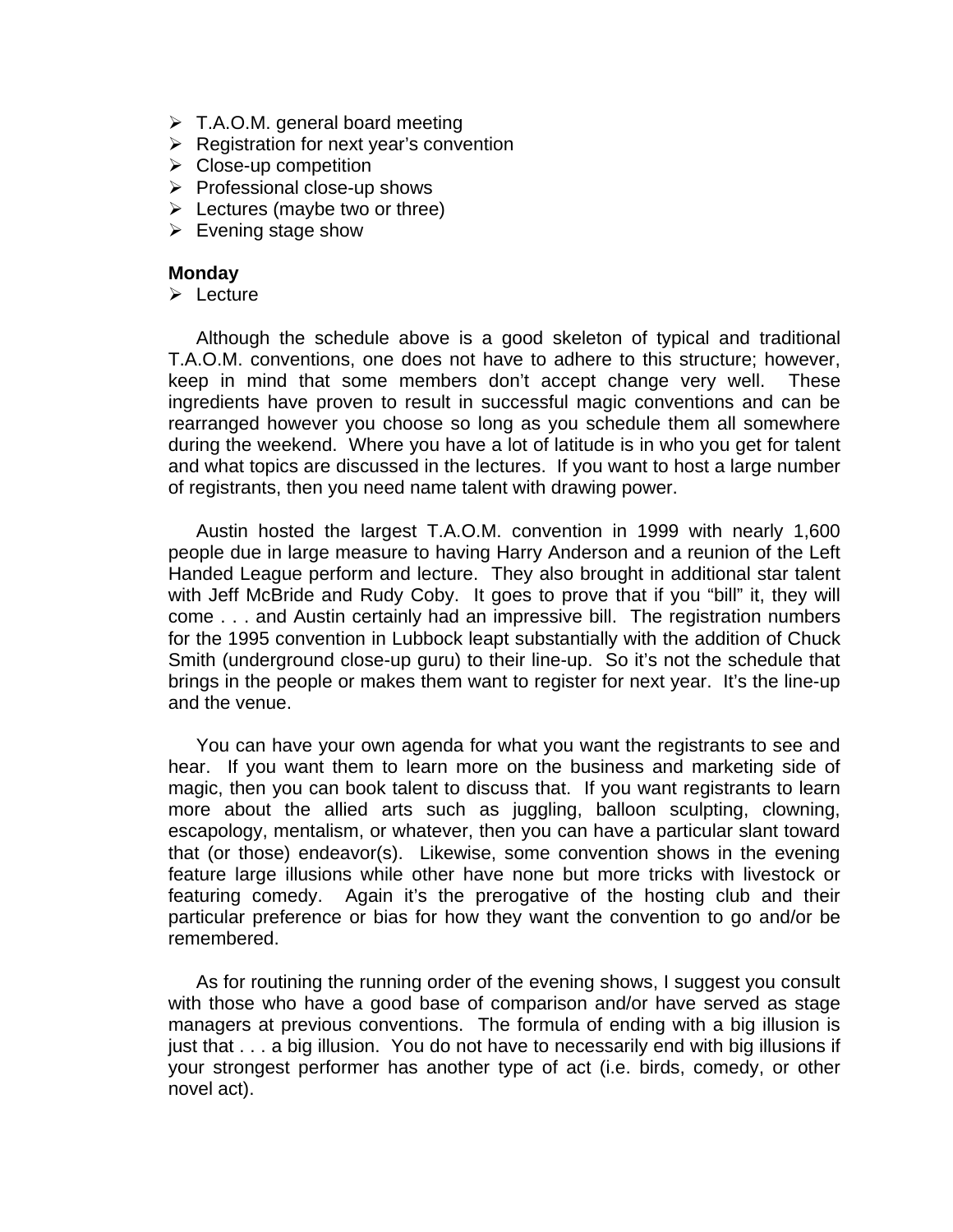The accessibility to and availability of the hotel banquet rooms will dictate much of your planning. You may not have choices as to when and where you can slot certain events and have enough time for registrants to see the event and get to the next one and allow time in there somewhere to dine and visit the dealers.

The schedule should be blocked out as early as possible (at least one year prior to the convention) so it can have time to be fine-tuned as the convention gets closer. The hotel needs to know when and where certain events will take place so they can plan the necessary arrangements (chairs, tables, moving airwalls, rearranging cables, etc.) and schedule their workers for the weekend. Your Printing Chairman will need to have a firm schedule as soon as possible for meeting his printing deadline for the souvenir program and for the registrants' hanging name badges.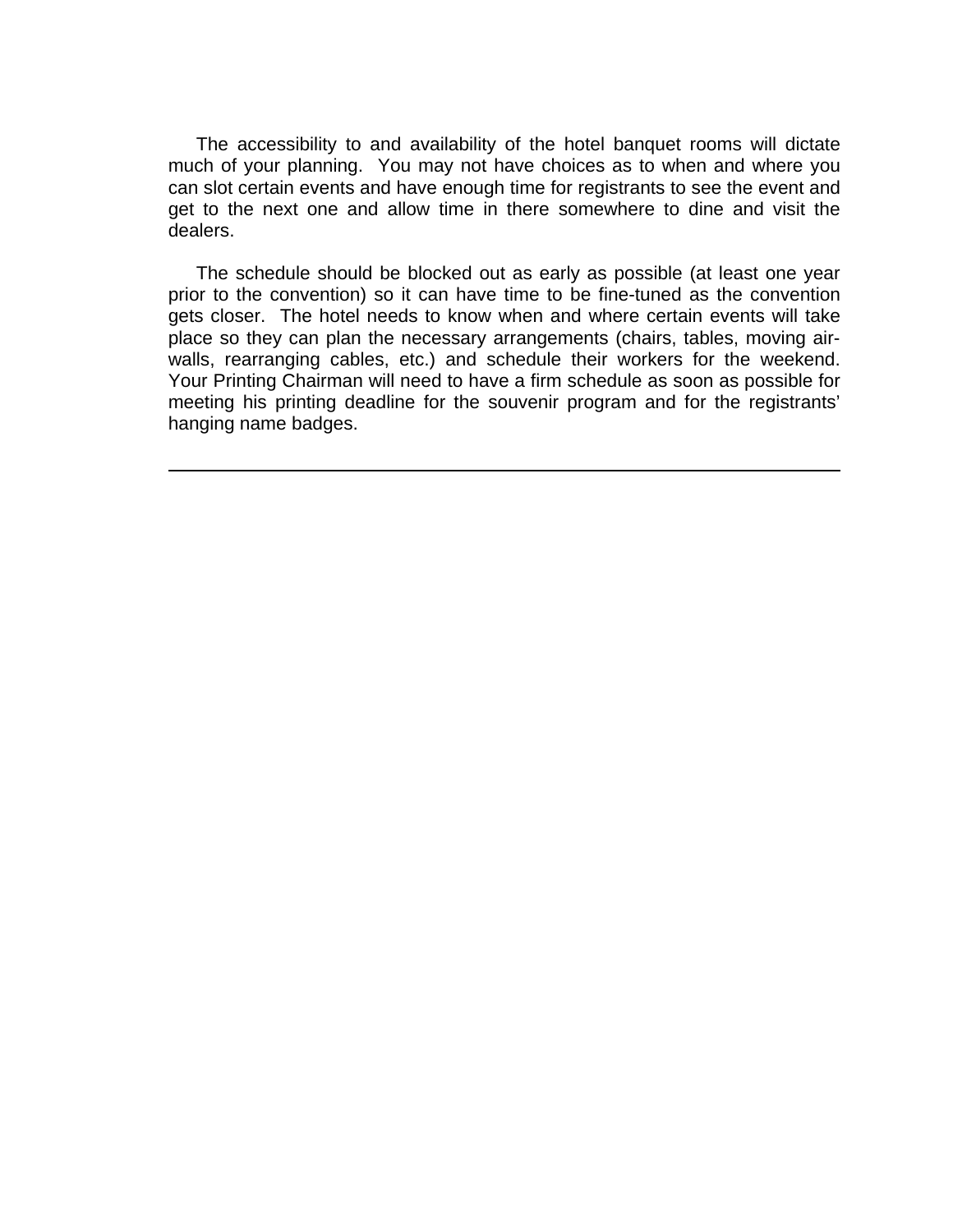# **CHAPTER FOUR CONVENTION COMMITTEE PROFILES**

<span id="page-27-0"></span>**1. PRESIDENT:** General Chairperson of the TAOM convention and responsible for its organization, planning, and execution. The President is also responsible for choosing convention hotel and theater, and it is up to the President to plan the activities during a convention (the convention schedule). The President is first elected to the office of Vice-President of the TAOM and afterward elected as President by the TAOM organization. The year he is President, he has other specific duties to the TAOM organization as outlined by the TAOM Bylaws.

**VICE-PRESIDENT:** A sponsoring club nominates the vice president of TAOM two years before its convention. He is Chief Judge for the contests one year before his convention. He selects contest judges and participates in the presentation of awards in accordance with the Trophy and Awards Program.

**2. REGISTRATION:** Is in charge of all convention registrations and promptly turns over to the Treasurer any moneys received for registrations. The chairperson also secures badges for convention attendees (oversees their printing, the purchase of vinyl holders, the printing of the name of attendees on the badges, the placement of the theatre seat number on each badge, etc), puts together the souvenir packets, helps assign the evening show theatre seats for convention attendees, oversees the staffing of the convention registration booth, and sees to it that the previous year's TAOM convention registration booth is staffed on Sunday.

**3. TREASURER:** Acts as treasurer for the convention, establishes a convention checking account, and oversees the administration of the account. This person also works closely with the President to work up a convention budget, works with the Talent Chairman to work up a talent budget, disburses all funds according to all budgets, and works according to the TAOM Constitution concerning accounting and records as required by the TAOM organization. At the beginning of the convention, the Treasurer provides the Talent Chairperson with checks made out to each performer. Only the Convention President/Chairman and the Treasurer have power to write checks. The account is terminated at the convention's conclusion, after all disbursements are made.

**4. TALENT:** Hires and then executes a written contract with all performers (stage and close-up) and Masters of Ceremonies, works with the Treasurer to write a talent budget, works within his budget, and provides the President and the Treasurer with information regarding all talent contracts and other relevant information. The Talent Chairperson should work closely with the Lecture and Dealer committees. The chairperson has the responsibility to make sure each performer is paid immediately after their services are rendered.

**5. DEALERS:** Secures magic dealers for the convention, develops the dealer's room floor ground plan, and makes sure the hotel properly places the booths and tables in the dealer's room (coordinating this with our Hotel Hospitality Committee). He assigns booths to the dealers, provides appropriate signs for each booth, is the monitor for the dealer's room, and collaborates with, provides, or otherwise arranges for hotel security (working with the Hospitality Committee) during all open and closed hours of the dealer's room. The Dealer chairperson should work closely with the Talent Chairperson so that deals regarding certain dealers/performers/lecturers can be appropriately arranged.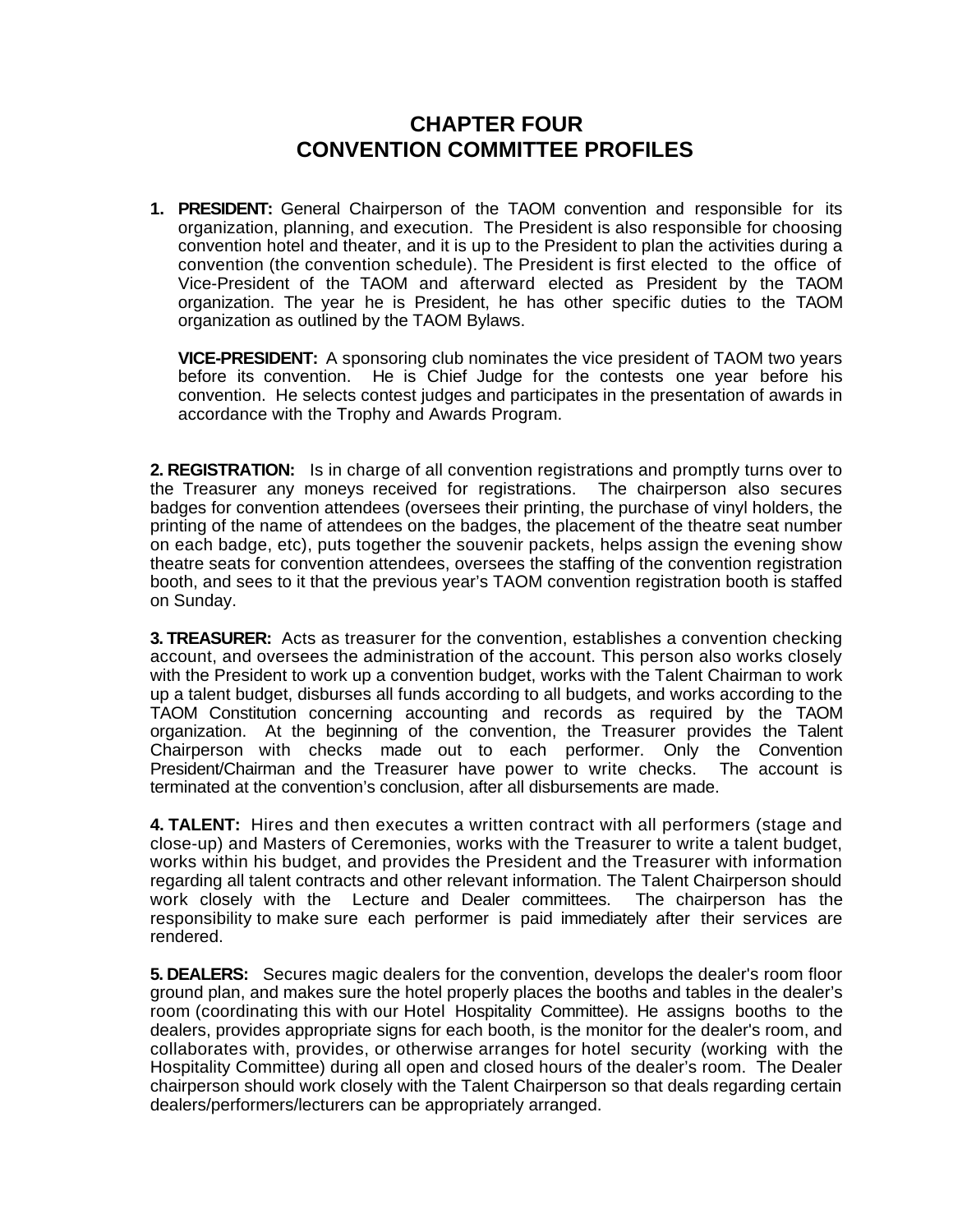**6. CONTESTS:** Works with the TAOM Trophy and Awards Committee to see that the contests are efficiently executed, coordinates stage and close-up physical facilities with the Stage Manager and Hospitality Chairman, coordinates with the TAOM Vice-President (who is in charge of securing judges for all contests), and secures emcees for the stage contest and each of the close-up contest rooms. He also generates and disseminates a contest application form and other literature conforming to the TAOM contest program (rules, cut-off date information, etc), is in charge of sending this information to contestants who request it, and thereafter is the recipient of all contest applications submitted back to the host club by potential contestants, and notifies applicants of acceptance or rejection.

**7. BACKSTAGE:** Is in charge of the theatre stage for all stage shows (evening shows and stage contest show). He executes all stage shows as Stage Manager, collaborates with the union stage crew to determine lowest budgets and minimize overtime, and works as the liaison between the union stage crew and the performers of each show. The Backstage Chairperson should also have a copy of the contract used to secure the facilities, stage crew, and insurance for the performance venue.

**8. PROMOTIONS:** Works closely with the Souvenir Program Committee and the Ticket Sales Committee so that the convention is properly covered with newspaper, radio, television, and other media coverage, stressing emphasis on pre-convention coverage to aid ticket sales. He is also in charge of advertising the convention to magicians and potential magic attendees, including display advertising in magic periodicals, flyers placed in the December mailing of the TAOM roster immediately prior to the convention, and all pre-convention mailouts mailed to potential convention attendees. He is also in charge of poster production and distribution, the creation of a graphic logo for the convention, and all other aspects of advertising to promote the convention event.

**9. LECTURES:** Works with the Talent Chairman to secure lecturers, sees to the individual needs of each scheduled lecturer, contacts each lecturer prior to the convention to let them know he is their contact person, and meets them at the beginning of the convention to answer any questions they may have. The Lecture Chairperson also introduces each lecturer before his/her lecture, provides each lecturer with one or two helpers to help the lecturer sell his lecture notes and magic wares, makes sure the lectures start on time, and is the ultimate person-in-charge of the lecture hall during each lecture.

**10. TICKET SALES:** Works to sell all unoccupied theater evening show seats to the lay public through individual ticket sales and block ticket sales, and works closely with the Promotion Committee and the Souvenir Program Committee. The chairperson is also in charge of printing the evening show general admission tickets. He is also in charge of the theatre box office the nights of the evening shows to make sure it is manned with personnel who will sell tickets to the public for each evening theatre show. He makes sure that all moneys received from ticket sales are immediately turned over to the Treasurer.

**11. HOUSE:** Secures ushers for the evening shows and oversees all ushering procedures. He also oversees the printing of flyers for each evening show (designating the performers for the particular show, and the facts that no flash photography or audio or video recording devices are allowed) and provides them to his ushers for distribution to the audience as they enter the theatre for each of the evening shows. He is also in charge of securing individuals to sell Convention Souvenir Programs to the lay public in the lobby of the theatre prior to the start of each evening show, and then is responsible for immediately turning in to the Treasurer all moneys received from these sales.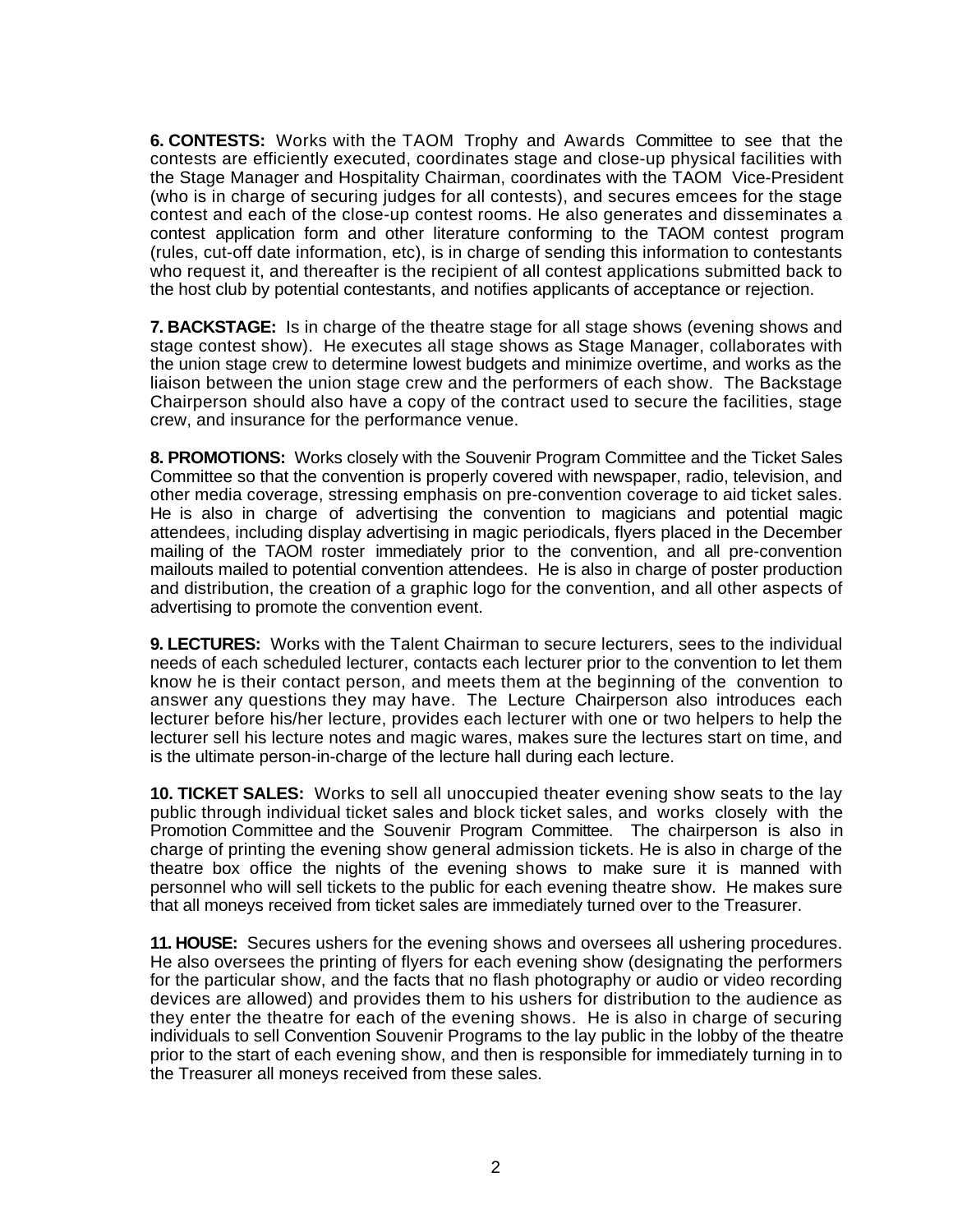**12. HOSPITALITY:** Works as a liaison between the convention hotel, performers, and conventioneers. He is the contact person if needed regarding any hotel/attendee problems that may develop. He secures hotel equipment and operators where needed (including lecture hall backdrop pipe and drape scenery), sound system, lights, and closed-circuit video projection. He makes sure such equipment is properly set-up. He also makes sure the hotel has proper set-up tables and chairs for the various convention events. He also works with the TAOM President to secure the convention hotel. The chairperson is also in charge of the hospitality room at the convention. This chairperson is responsible for working with the Talent Chairman regarding all comp hotel rooms given to performers, convention attendees and convention dignitaries, and keeps up with the hotel room master account and hotel comp room list He arranges for and keeps up with the house physicians cell and/or pager numbers. He should also work with the Dealer Chairman to make sure the dealer's room has security for all hours whether the dealer's room is open or closed. The Hospitality Chairman is also responsible for arranging special handicap services such a signing for the deaf during all convention activities and shows.

**13. SOUVENIR PROGRAM:** Oversees the layout, publication, printing, and distribution of the convention souvenir program. This chairperson also oversees and promotes the sale of all souvenir program advertising space to supporting businesses, block ticket sales purchasers, magic dealers, etc. He either collects moneys directly from the purchasers of advertising and immediately turns it over to the Treasurer, or makes sure the Treasurer has promptly sent them an invoice. The chairperson provides the souvenir programs directly to the Registration Chairperson and helps the chairperson insert them into the registration packets. He also provides the House Chairperson with ample extra copies of the program for sale in the lobby of the theatre to the general public the nights of each evening show.

**14. CLOSE-UP:** Responsible for the execution of the professional close-up shows (in conjunction with the Talent Chairman). He arranges for emcees in each of the close-up rooms, makes sure each room is set-up properly for each show (that is, tiered seating, table for the performers, etc), and makes sure each room is labeled properly (i.e., Room 1 of 4, etc, and a map on each room label showing the locations of the other available close-up rooms). The Chairman should work closely with the Contest Chairman to see that the needs of the close-up contest are met.

**15. TRANSPORTATION:** Responsible for anything dealing with the transport of performers and their cargo to/from the airport. He is to line-up handicap assistance hotel vans for people that need help being transported to/from the hotel. He is to arrange for and coordinate with busses in the event that convention attendees need to be bussed to/from the convention hotel to/from the theater for the evening shows. He might also be the person in charge of coordinating or arranging for limo and van shuttle services.

**16. YOUTH ACTIVITIES:** Responsible for planning and executing activities for youth at the magic convention. The chairman is also responsible for enlisting all the help needed during a convention to run such activities. The chairman must coordinate his efforts with the President so that youth activities do not interfere with the main body of scheduled convention activities. As well, such activities should be planned so as to not take the youth away from other regularly scheduled activities that they might enjoy. The chairman must work closely with the Talent Chairman and the Souvenir Program Chairman so that hired talent for the convention might be used and communication about such activities can be properly published.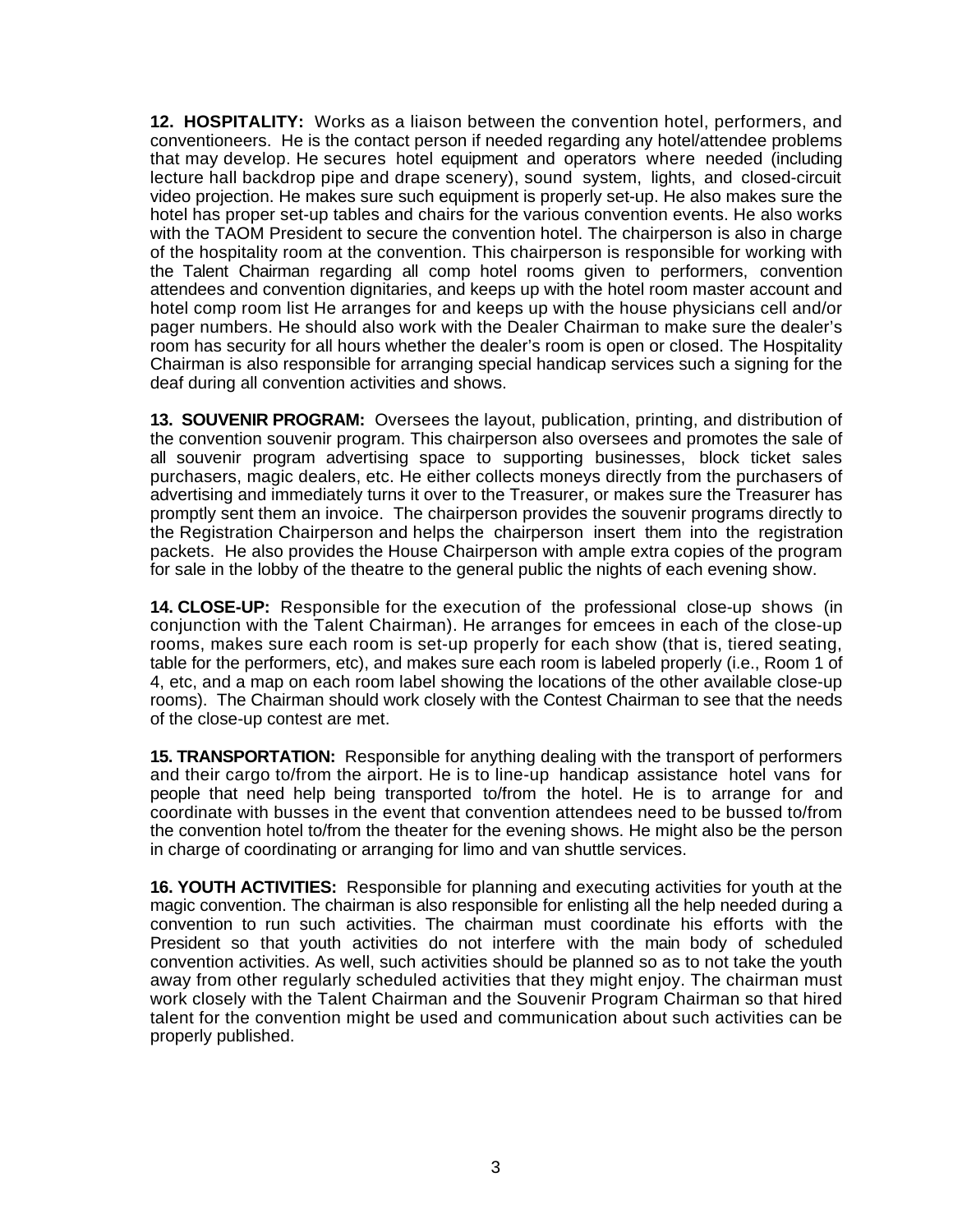# 1. PRESIDENT

<span id="page-30-0"></span>The President of the TAOM will be a member from your host club and he/she will generally, be the person in charge of putting on the magic convention. Generally the President will be your convention chairman. Sometimes however the job of actually planning and executing a convention is delegated to another person called the Convention Chairman. If your club decides to have a Convention Chairman position in addition to the President of the TAOM, it is a good idea to decide who will make final decisions. Petty politics and squabbling over who does what can take the fun out of putting on a magic convention.

**PRESIDENT:** General Chairperson of the TAOM convention and responsible for its organization, planning, and execution. The President is also responsible for choosing convention hotel and theater, and it is up to the President to plan the activities during a convention (the convention schedule). The President is first elected to the office of Vice-President of the TAOM and afterward elected as President by the TAOM organization. The year he is President, he has other specific duties to the TAOM organization as outlined by the TAOM Bylaws.

**VICE-PRESIDENT:** A sponsoring club nominates the vice president of TAOM two years before its convention. He is Chief Judge for the contests one year before his convention. He selects contest judges and participates in the presentation of awards in accordance with the Trophy and Awards Program.

The convention and convention year before the President is elected to his office (while he is serving as Vice-President of the TAOM), he has specific responsibilities to the contests. These responsibilities can be found in the "TAOM Contest Responsibilities" sheet that is appended to the "Contest" portion of this guide.

 If we there is any advice to be give regarding planning and hosting a magic convention, that advice would certainly be that it simply is never too early to begin. Most host clubs begin planning 4-5 years in advance.

To secure the year for which your club wants to host a TAOM convention, your club Secretary must send a letter to the Secretary of the TAOM and request that year. If that year is not already scheduled, your written motion will be voted upon usually at the next Board of Directors meeting. There is a good chance your motion will be approved!

Sometimes it is impossible to find the person who ultimately will be your TAOM President and/or General Chairman years in advance of the convention. In this case you can find a willing person in your club to be the acting convention chairman for a specified length of time. With your club's approval, this person can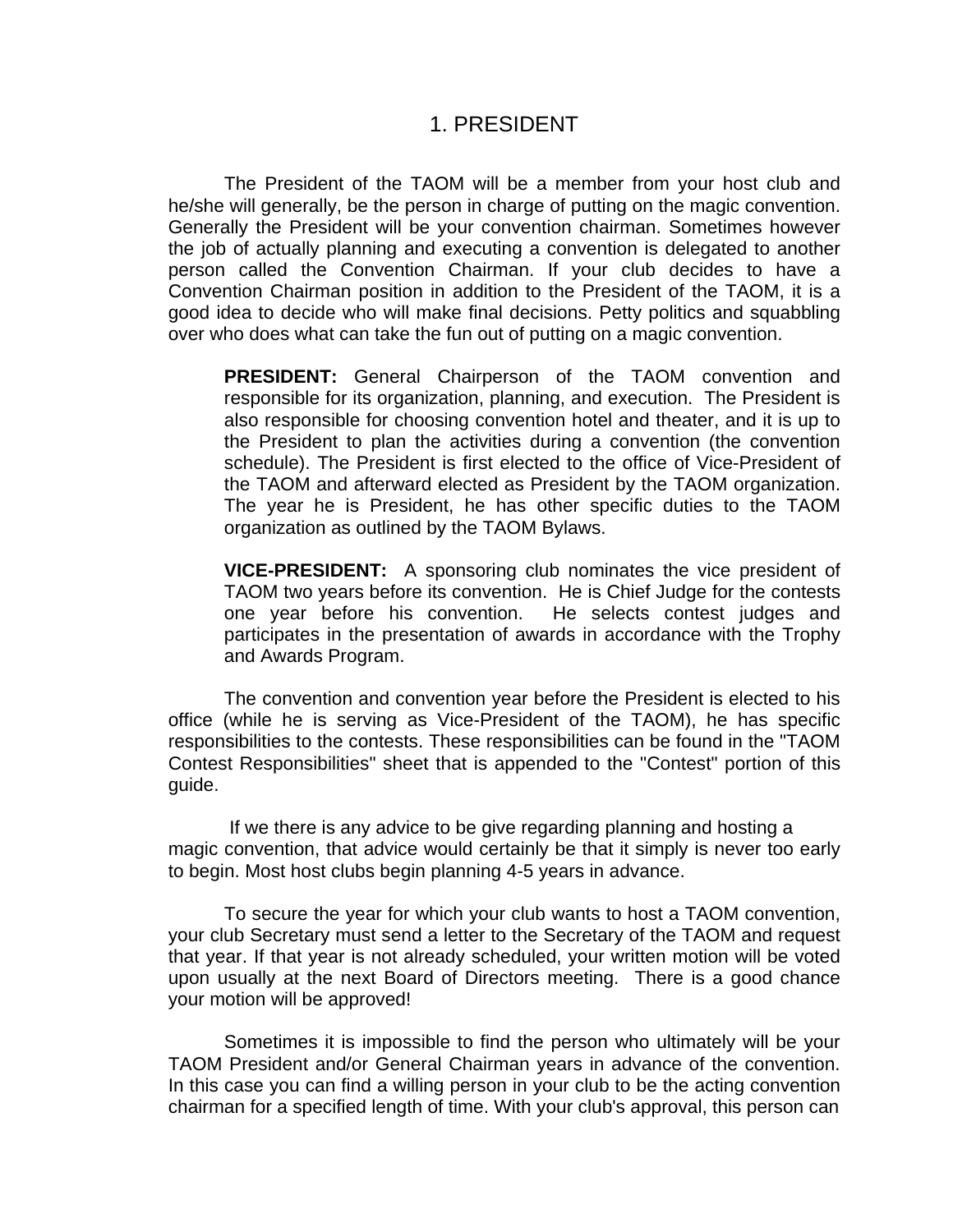enter into contracts and agreements with a hotel and convention center theater. When you finally find your President, he or she can take over. Usually the person who has demonstrated good leadership and planning abilities as an officer of your local magic club is the best person for the job of President.

After securing a year to host a convention, your first task will be to secure a place to hold your convention. Generally this means securing a convention hotel and a theater for the evening shows. These two tasks are monumental and will set the tone for your entire convention.

Since these tasks are so important, the entire chapter three of this book is dedicated to helping you do these tasks. Additionally there is material in this chapter on how to put together a convention schedule so that attendees will know what activity is when.

The President is the leader who will make sure all convention planning tasks are accomplished. The President must assemble a convention planning committee and your committee chairmen must individually know clearly what is expected of them. Controversy usually comes because of ineffective communication.

The President must keep in mind that his chairmen are volunteers. They must be managed accordingly. There are many ways to manage volunteers and maximize their input and contribution potential. One way is to get them to do their jobs is to get them to do the various aspects of their jobs over a period of time.

By having periodic planning meetings with all your committee chairpersons in attendance, everyone will know every else's job. There will also be polite peer pressure. If a committee chairman shows-up at a planning meeting without a particular aspect of his job done and then has to explain why they haven't done what they were supposed to do, they will probably be motivated! The President must be in good communication with each of his committee chairmen. The use of e-mail, phone calls, letters and even personal visits cannot be stressed enough.

The people who will chair each of the committees will come from the ranks of your magic club. A simple sign-up sheet can be used initially to canvas your magic club membership to see who might be interested in helping plan the convention.

As your first planning meeting is scheduled, a letter sent well in advance to each person who has indicated interest in helping plan the convention inviting them to your meeting cannot be emphasized enough. Also use verbal announcements at magic club meetings and don't forget to publish a blip about the upcoming meeting in your monthly club newsletter.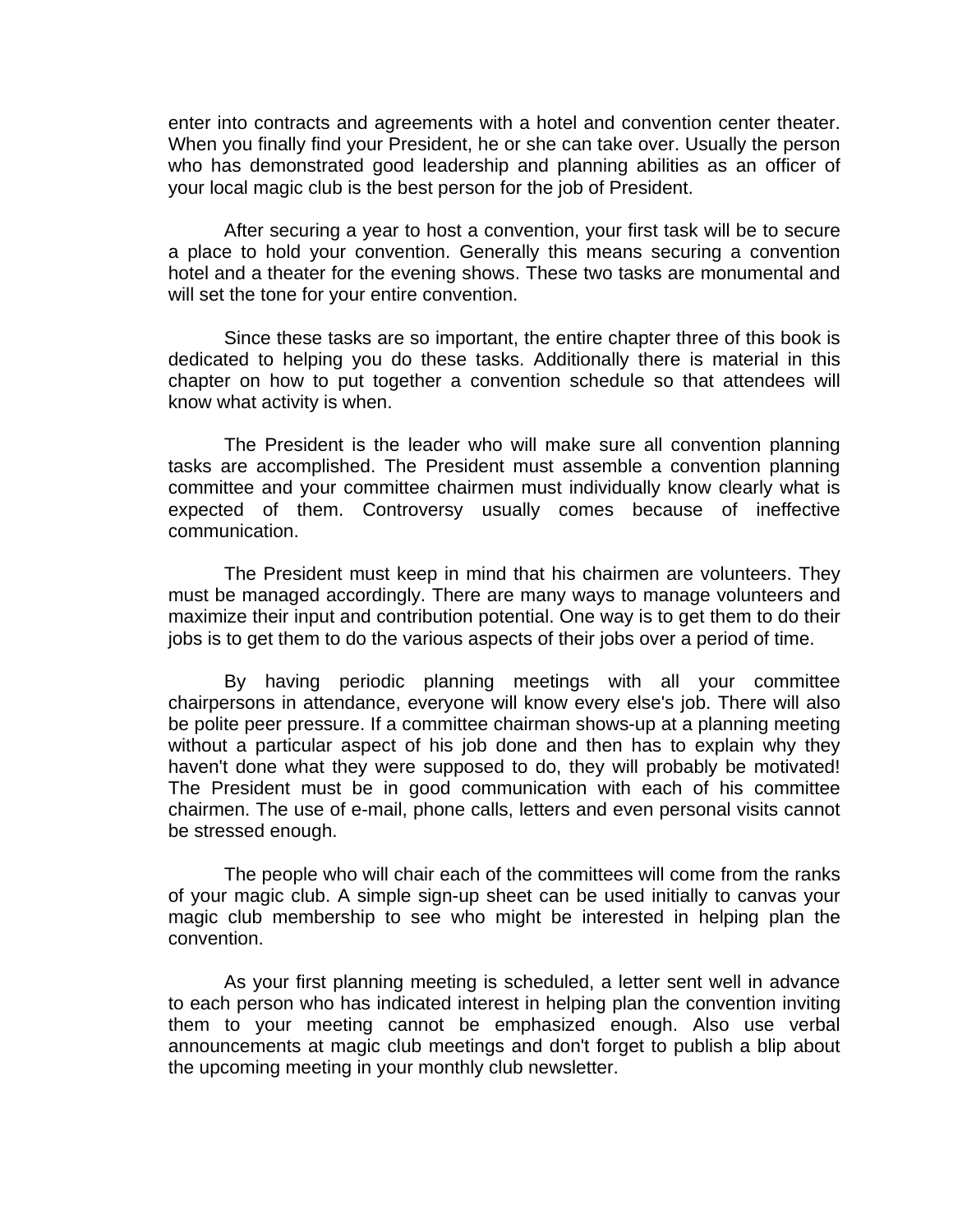Be prepared for your planning meetings. Think about the convention, write down your thoughts and ideas, consult past-presidents and previous TAOM leadership still in your club, and read through all the archives you can find relating to how your club put on past conventions. In addition, become a student of the TAOM bylaws. This will be valuable preparation and will enable you to answer questions definitively and efficiently as they come up.

Also go to other magic conventions and try to examine what makes conventions successful. Don't be ashamed to "borrow" ideas from other conventions. Sometimes inbreeding is good, but don't do the things that make other conventions unsuccessful!

To have a list of specific committees and a definition of each committee's responsibilities is INVALUABLE! Use the Committee Profiles presented in this Convention Planning Guide. Don't be afraid to modify the list according to the needs and the talents of your local club members of course, but put into writing job descriptions of each committee.

Convention profiles will stipulate who is to do what and they will alleviate you as President the burden of answering questions regarding who is supposed to do what. Everyone will know their job profile and what is expected of him or her because each committee will be clearly defined on paper. Everyone will know what the other committee chairman's jobs are. If a committee member has a question, it will be easy for him to contact the appropriate committee chairman himself rather than contact you as president and ask the question. This will help free-up your time a bit and help ease some of the burden of responsibility from your shoulders

Be sure to publish and keep updated a roster of your committee chairmen and include on the sheet their addresses and phone numbers. Distribute the roster freely to everyone. Let everyone know how to contact everyone.

As you assign committee chairmen, think about the talents and responsibilities of your club members. Sometimes people have certain abilities and do certain things well that make them ideal to head particular committees.

Most people will do a good job with their responsibilities if they are led properly. Encourage your volunteers. When they do a particular aspect of their job, call them up and thank them! Build them up as human beings. Love them. They will be doing difficult jobs and they should be commended for their work as their work progresses!

Also keep in mind that people will let you down. Sometimes they just simply aren't cut-out for their job or can't do their jobs or part of their jobs due to unforeseen circumstances. Occupational changes occur, people get ill, have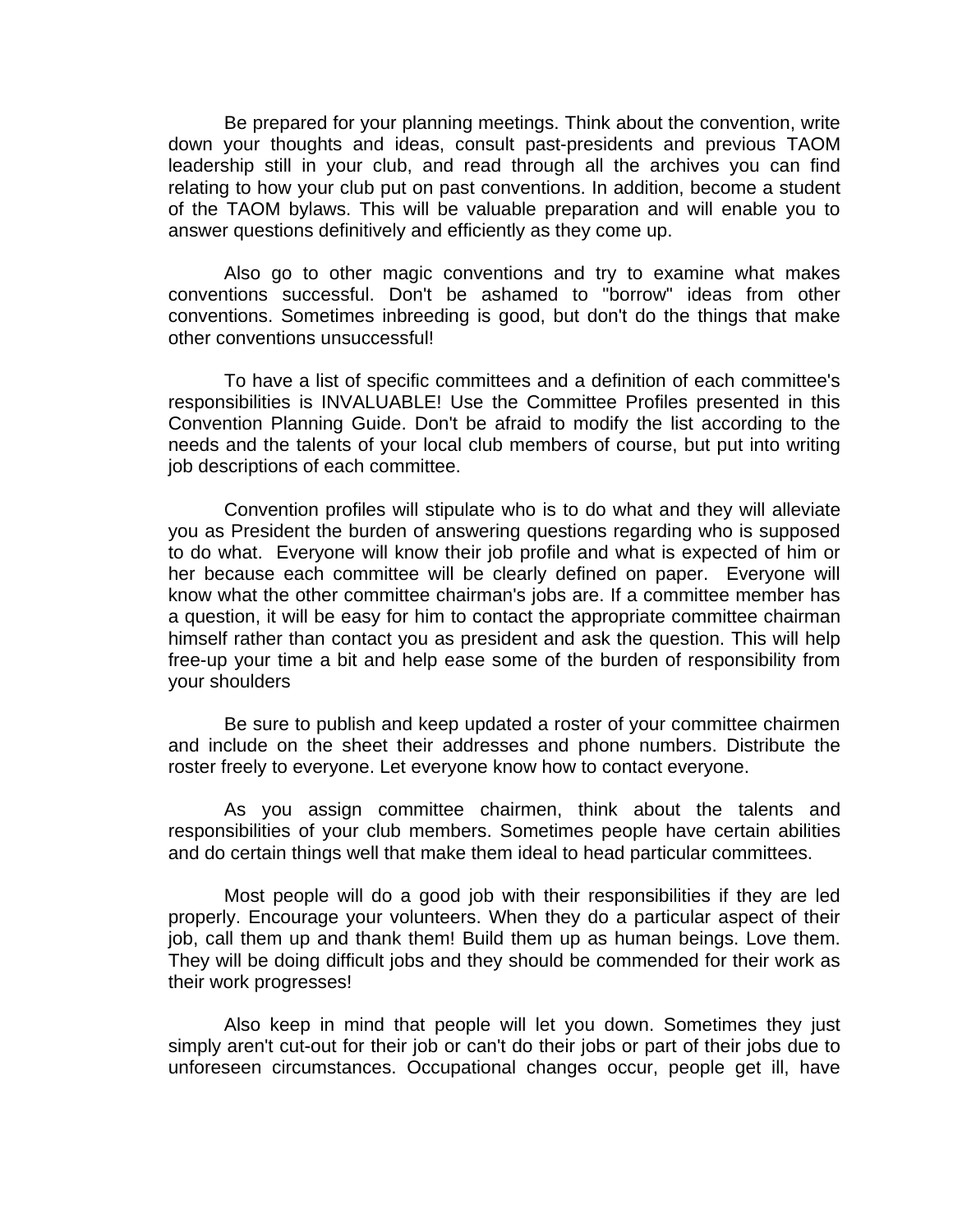crises in their lives, and have to move away due to unforeseen situations. You will have to be on your toes to know how to shift duties and responsibilities.

Emphasize at your planning meetings that is up to each of your committee chairmen to enlist all the workers that he or she deems necessary to accomplish the tasks of their committee. Try to get your committee chairmen to understand that they can't do it all themselves! If their job is difficult and they try to do it themselves, they will wear themselves out! If they burnout, you have a big problem on your hands. Motivate your committee chairmen to enlist workers and co-chairmen to help them accomplish the tasks of their committees.

The successful magic convention comes about because of good presidential leadership, communication, and properly motivating people with respect and understanding. If you do this, you will quickly discover diligent hardworking individuals who will be willing to work as chairman and they will make your convention a success.

Methods of communication will vary depending on the information to be communicated. When you call a TAOM Planning Committee meeting, contact individuals by phone, US mail, and e-mail. Call your committee chairman the night before a particular meeting. Remind your committee chairmen of the meeting time and place. Remind them they will be called upon to report regarding the status of their committee's responsibilities.

Prepare for your meetings. Make your planning committee meetings orderly and well organized. Keep accurate written records of each meeting. You Might keep a file folder on each committee and review each folder before your meetings so that you are mentally up-to-speed. Write down pertinent information you know should be covered at your meetings.

If you plan properly, you will probably only need about four or five general planning meetings to plan your whole convention! Give your committee chairman the responsibility to call meetings for their committee outside your general planning meetings, as they are needed. Let them do their jobs!

If you lead and plan appropriately, as President you will not have to spend a lot of time running around at your convention making sure everything is in place, ironing out problems, putting out small fires, and so forth. A few last minute problems will probably arise during your convention and you will probably have to act. For the most part however, you will be able to sit back, relax, and enjoy the convention and the fruit of your hard work and planning. Your committee chairmen will know their jobs and responsibilities. They will take care of the problems that come up and fall under the jurisdiction. They will do their jobs and they probably will do them well.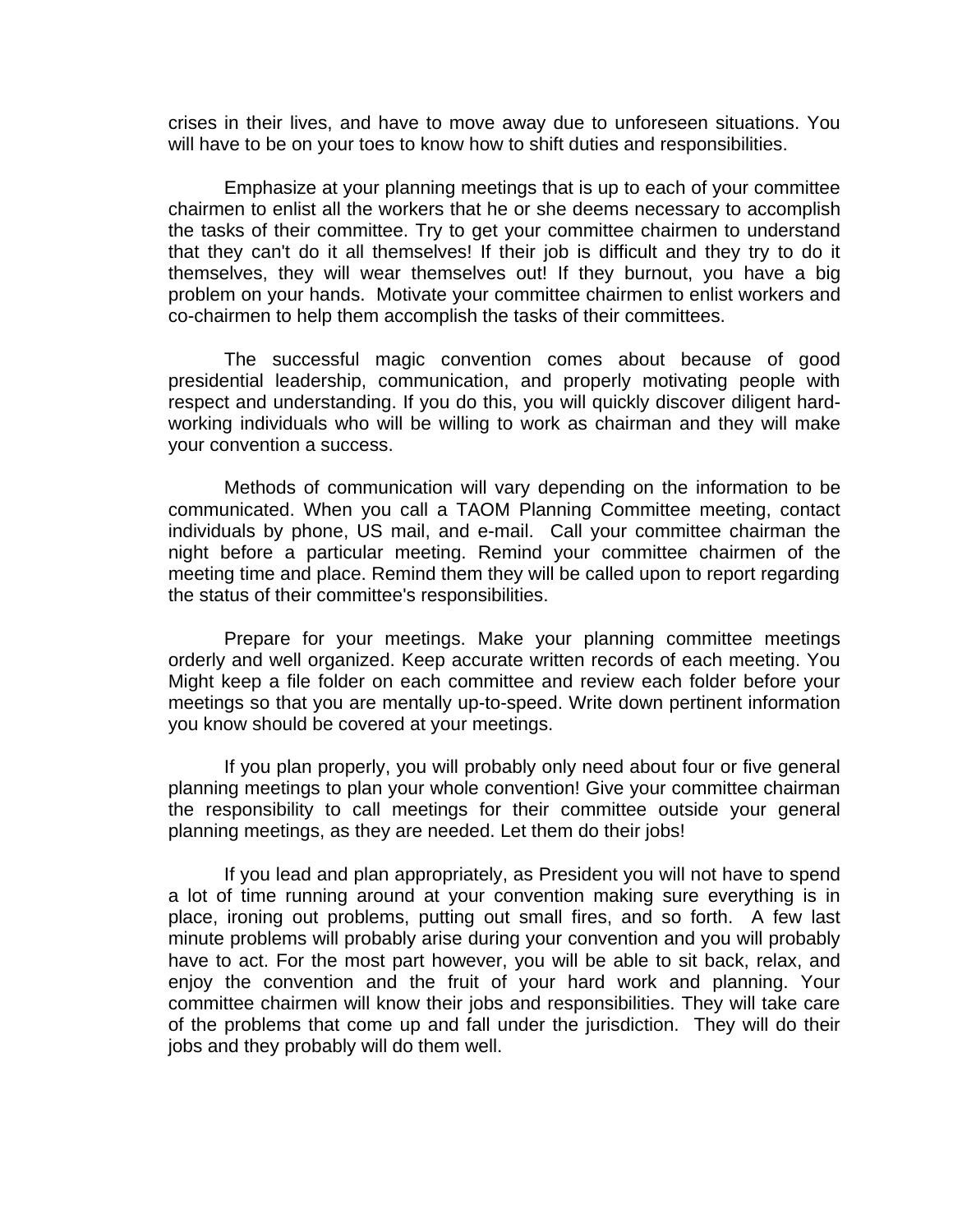Don't forget to say thank you and do it in ways that are meaningful. Each committee chairman of the Planning Committee can be recognized during your convention. Special appreciation certificates are a must. This small gesture is usually well received. Other appreciation certificates may be obtained from the TAOM Secretary/Treasurer and these can be distributed to other helpers as appropriate. If you take people for granted, you will pay for it in the future!

From Judy Donaldson Secretary of the TAOM August 2000

# **TAOM PRESIDENTIAL RESPONSIBILITIES**

(revised 8/00)

Spanish-speaking registration chairman and contest chairman are a real asset. If not possible, an on-call translator is essential. It is very helpful if you, the registration chairman, and the contest chairman have email capabilities.

#### **13 Months before your Convention:**

Supply the secretary the necessary information to have registration forms printed for your convention. Secure commitments from five close-up and five stage judges and an alternate. (Names of many prospective judges will be provided by Board representatives.) As a courtesy, invite future contest chairmen and TOAM vice-presidents to get experience by being a judge.

#### **At Convention 12 months before your Convention:**

Attend Board Meeting; accept registrations from board (you or registration chairman). If you are allowing registrants to choose theatre seats, have a seating chart available.

Trophy & Awards Program duties as outlined in "TAOM Contest Responsibilities".

Accept registrations immediately after General Meeting (you or registration chairman).

Accept presidential medallion at presentation show and present a brief invitation to your convention.

- **September 15:** Send "Thank You" letters to the judges.
- **November 15:** Send secretary convention advertising and contest entry information for annual roster mail-out.
- **January 15:** Notify secretary of date and location if you plan to have a mid-year meeting.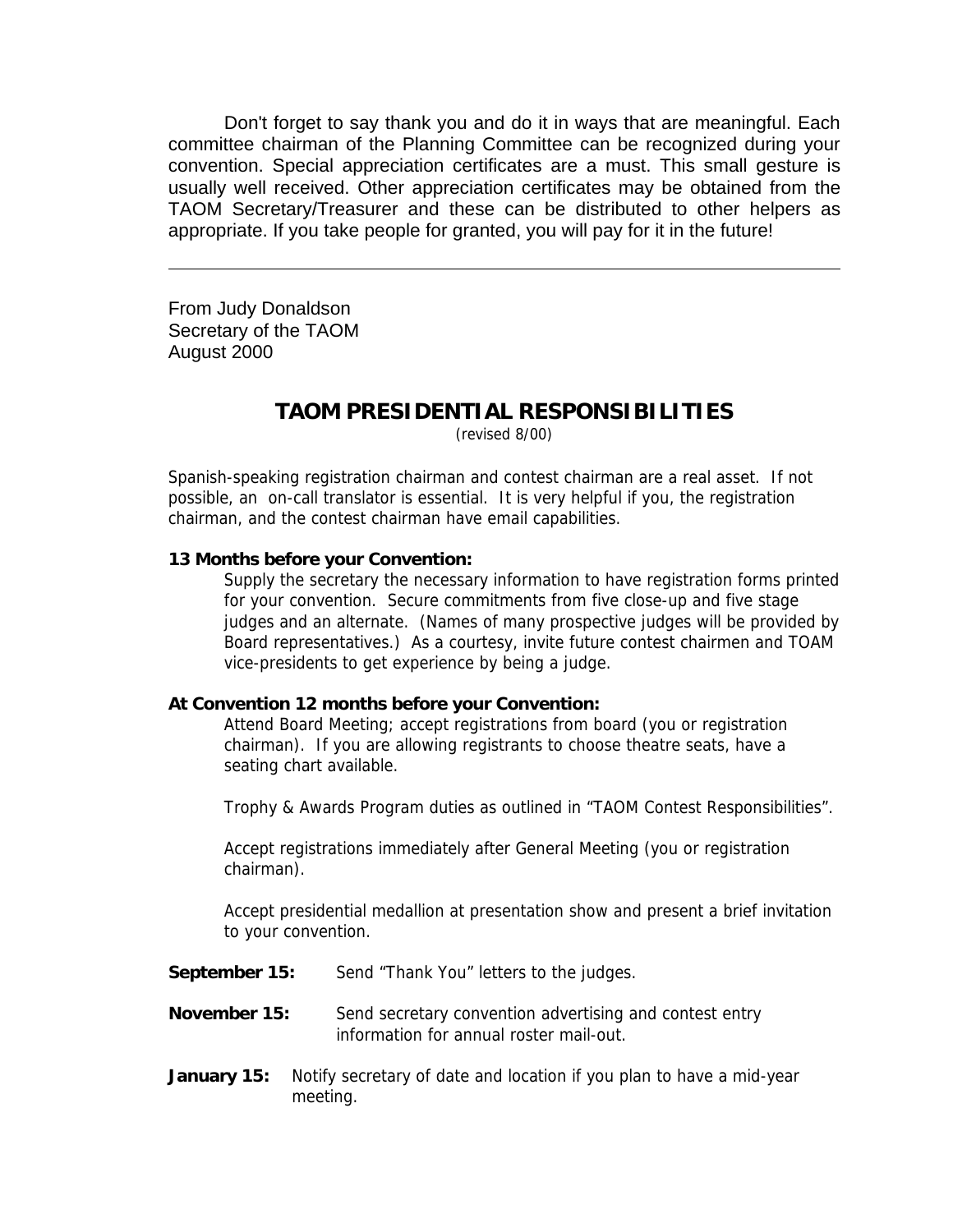#### **Last Saturday in February or meeting date of your choice:**

Preside at mid-year meeting.

Bring secretary registration forms (original or true copy). Sign Order of Willard certificates and fifty or so copies of Certificate of Appreciation for secretary to include in contestants' statistical analysis after the convention.

**May 1:** Send secretary registration forms.

Solicit program advertising from next year's convention committee.

### **August 1:**

Send secretary registration forms.

Notify secretary of date, time, and place of the following: Board of Directors Meeting, General Meeting, Order of Willard presentation ceremony, contest trophy presentations, and Transfer of Power ceremony. Send secretary a list of contestants with addresses, phone numbers, and emails and the categories entered. She will provide you sufficient copies of the contest rules for you to send a copy to each contestant.

### **August 20 (or 10 days before convention):**

Send secretary registration forms

### **Convention:**

Friday -Preside at Board of Directors meeting. Sunday - Preside at General Meeting. Sunday - Present in-coming president with presidential medallion during presentation ceremony and participate in contest awards ceremony. Monday – Make true copies of registration forms received since August 20 and giive them to the secretary.

### **Within 30 days after your convention:**

Send T.A.O.M. membership card and refund (less \$6 dues) to no-shows. (The by-laws do not address this issue, but it has been customary since the beginning.) Send Secretary dues collected (\$6.00 per registrant). Give "Certificates of Appreciation" to your colleagues and performers.

### **Within 90 days after your convention:**

Send Secretary your convention financial report and 25% of the profit over \$1500.00.

Send Secretary statistical/registration report.

### **SPECIAL NOTE: If your convention has a printed program, the following statement MUST be included:**

### **This convention was partially funded by the**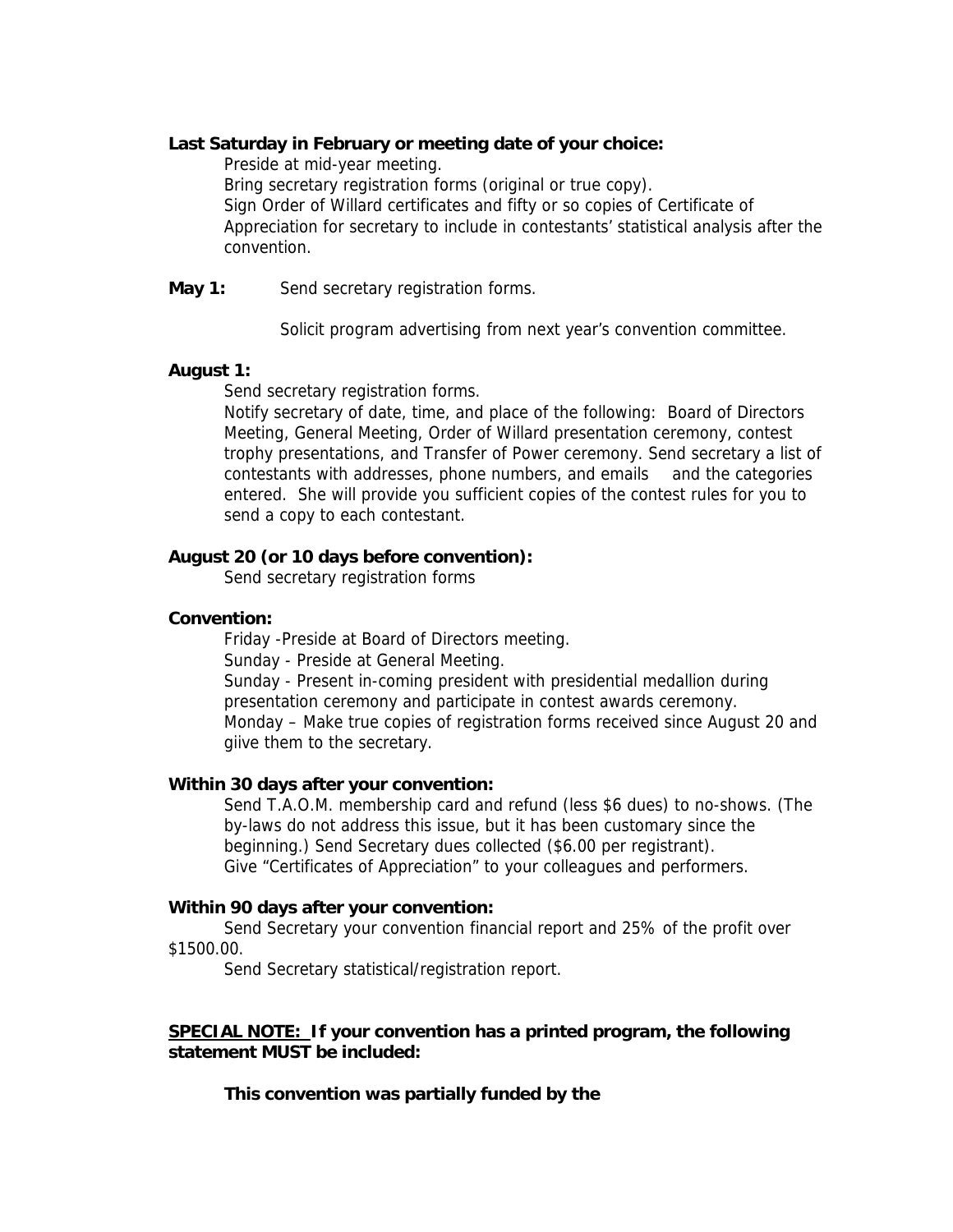#### **Renerick "Ren" Clark Memorial Trust Fund.**

From David Hira Planning Summit Leader TAOM Convention Planning Guide Oversight Committee Member August 2000

Part of this manual should include a CHECKLIST at the end of every chapter. Such a checklist may be added at a future date. Some of the items that should be included:

Liability Insurance Hotel/Theater Stage Manager Fire Marshall for Theater Sound Equipment/Lighting Transportation of Talent/Equip. to/from Theater Handicap Transportation Signing for Deaf Hotel Room Master Account Hotel Comp Room List House Doctor's cel #/pager Change (money) for Treasurer On Site Enough Checks for Treasurer On Site Arrangements for Safe at Hotel for Treasurer

From Judy Donaldson Secretary of the TAOM

This guide should include optimum dates for completion of the various items. Such as checklist may be added at a future date.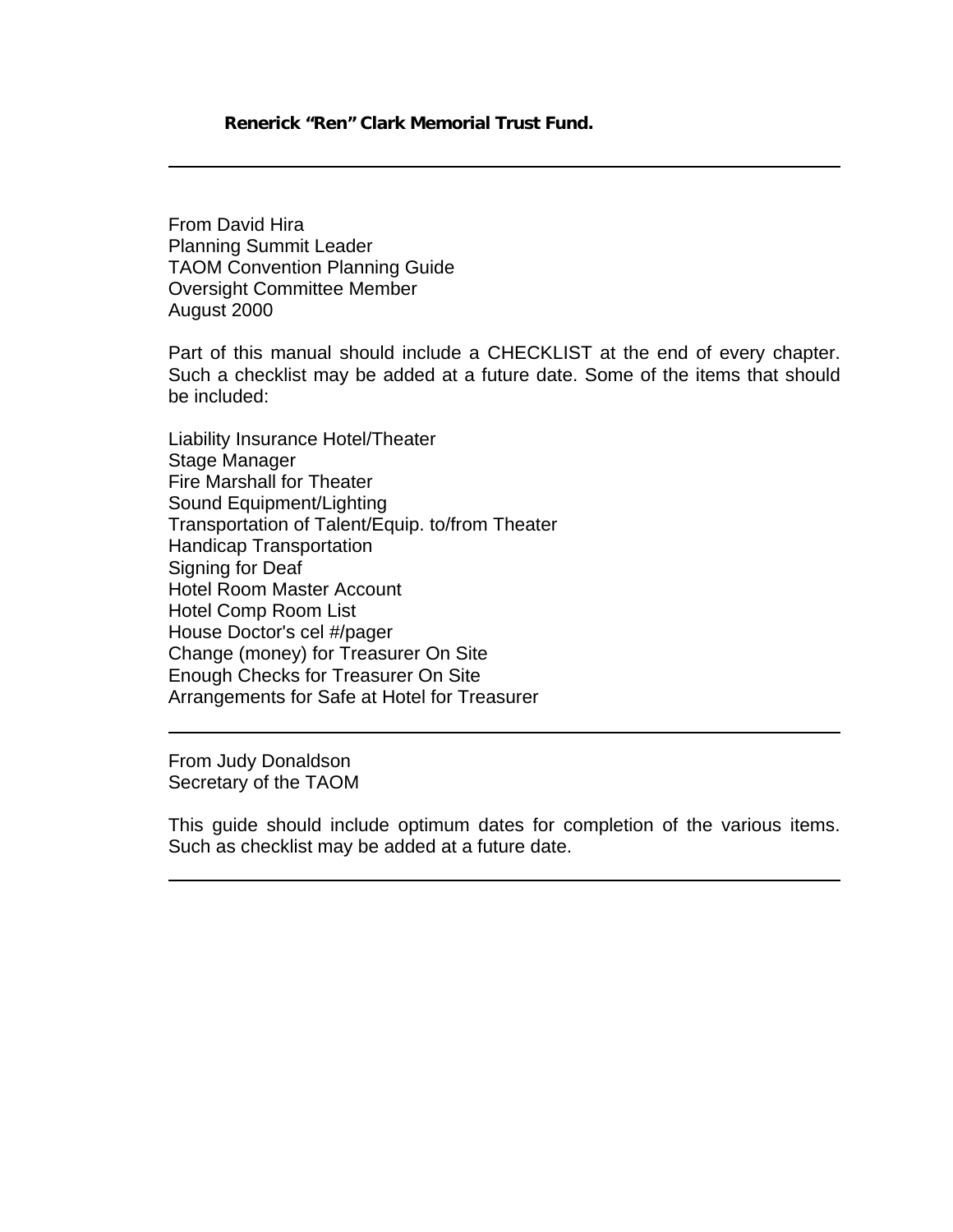## 2. REGISTRATION

One of the most important aspects of a convention is of course convention registrations. A financially successful TAOM convention needs to have as many registered attendees as possible. The job of Registration Chairman is therefore quite important. It is a complex job and demands a lot of attention. A person who has a computer and has the time, energy, and enthusiasm to endure to the end is best for the job.

**REGISTRATION:** Is in charge of all convention registrations and promptly turns over to the Treasurer any moneys received for registrations. The chairperson also secures badges for convention attendees (oversees their printing, the purchase of vinyl holders, the printing of the name of attendees on the badges, the placement of the theatre seat number on each badge, etc), puts together the souvenir packets, helps assign the evening show theatre seats for convention attendees, oversees the staffing of the convention registration booth, and sees to it that the previous year's TAOM convention registration booth is staffed on Sunday.

The first thing you must do regarding registrations is to determine bow much to charge convention attendees. The TAOM has no rules, no traditions, and unfortunately no consistence when it comes to establishing convention registration fees. In the TAOM, establishing your fee structure can be time consuming, intricate, and even controversial if you are not careful!

The history of the TAOM shows that the convention has always been regarded as a family convention and at various times the convention has used a flat fee per family registration amount. In addition, amounts for adults and children who register individually have also been a part of its history.

Unfortunately family type registrations are often abused. Groups of people will register at your convention as a "family" when in reality they are not a family at all. At your convention registered under a family registration you might have the magician, spouse and children, but also grandchildren, Uncle Joe, Aunt Martha, Nephew Stephen, and young eight year old Roger the next door neighbor!

If you don't control it in some way, family registrations will severely undercut your registration profit margin. Because of this, some TAOM conventions have gone exclusively to charging separate rates for adults and other rates for children and have eliminated the family registration category.

If you decide to use the family registration, you are going to have to figure out some way of policing the registration. With the proliferation of today's mixed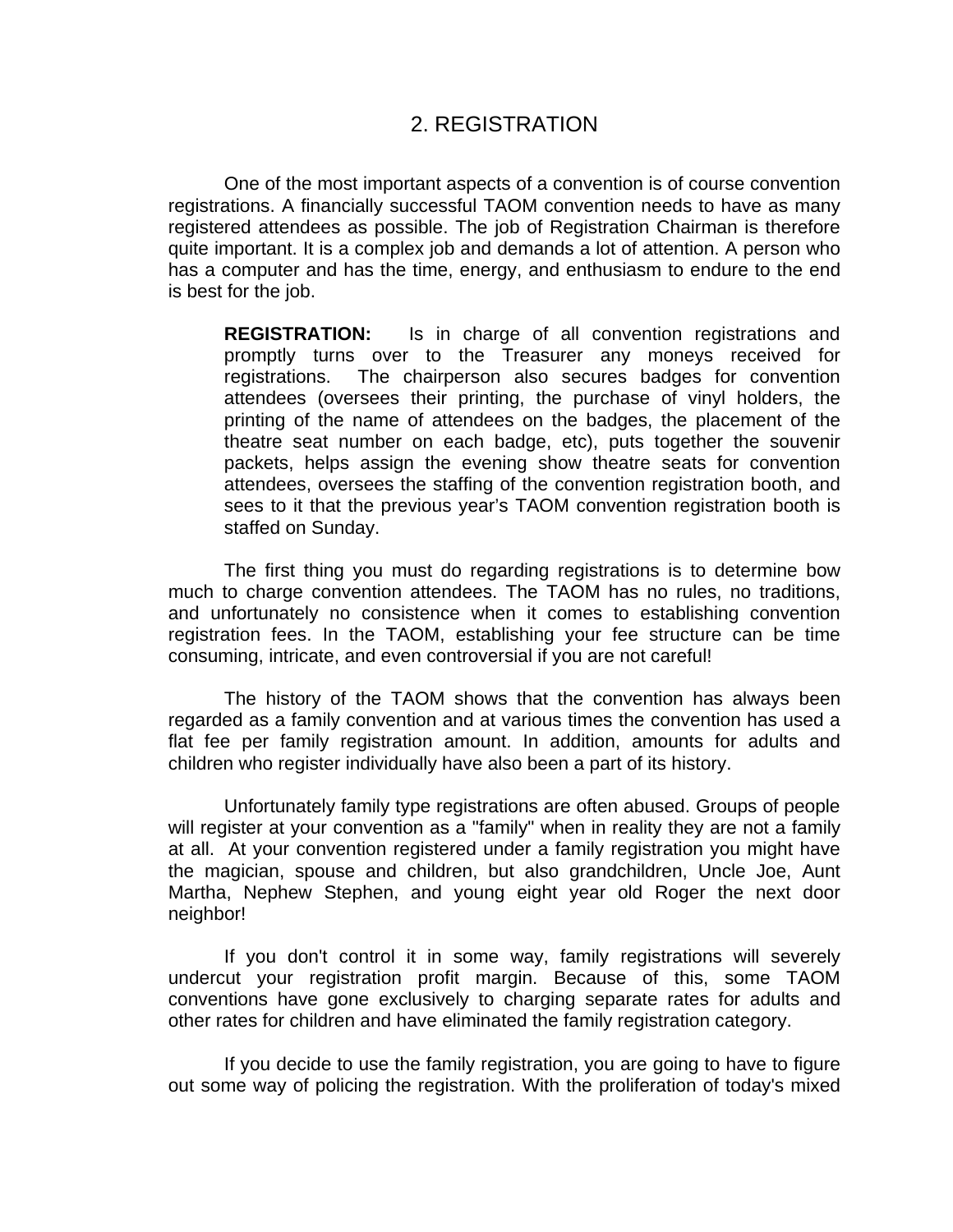families, children having different last names, and the fact that you really have no way of verifying a family unit, this will be extremely difficult.

It is expensive for families to come to magic conventions. They must pay for transportation, food and lodging in addition to the convention registration fees. At the same time however, magic conventions are also expensive to host!

There is also no convention anywhere that currently has a family registration rate and the TAOM should probably follow the tradition it seems to have established the past couple of years and eliminate the family registration structure. Most conventions nowadays have two basic registration rates; one for adults (18 years of age and older) and one for children (individuals under 18 years of age).

The TAOM should come to grips with the fact that its annual convention rivals the top IBM and SAM conventions. The TAOM is a major player in the magic convention scene. Its quality and attendance usually far exceeds the SEAM, PCAM, Florida State, Abbott, Midwest Magic Jubilee, and other regional magic conventions. Sometimes the TAOM convention has more attendees than the IBM or SAM conventions as happened in 1999 when almost 1200 people showed up for the Austin TAOM convention!

As the old saying goes, if you want quality, you must pay a fair price. The thing about it is that people will pay if they know the convention is going to be a good one! You can't have a quality convention with exceptional talent without paying for it. You can't pay for good talent if the attendees don't pay for the convention!

#### **TAOM convention registration rates should at least be similar to the rates other conventions are charging for a particular convention year.**

The summer of 2000, the IBM charged \$98 for an individual registration and \$68 for a child's registration while the SAM charged \$120 for adults and \$60 for children! The 2000 Dallas TAOM convention brought the convention fees upto-date a bit (and they should be saluted for doing so). The Dallas 2000 TAOM convention charged \$75 for adults (\$85 after August 1), \$50 for Spouse/Partner (\$60 after August 1), and \$35 for children (\$45 after August 1). There was no family registration and there was little opposition that such was not available.

Once registration fees are established, you should send a camera-ready registration blank to the TAOM Secretary. She may reformat it so that it conforms to the TAOM organization's consistency, but you should send her as much as possible. With the advent of modern computers and the proliferation of desktop publishing, this shouldn't be much of a problem.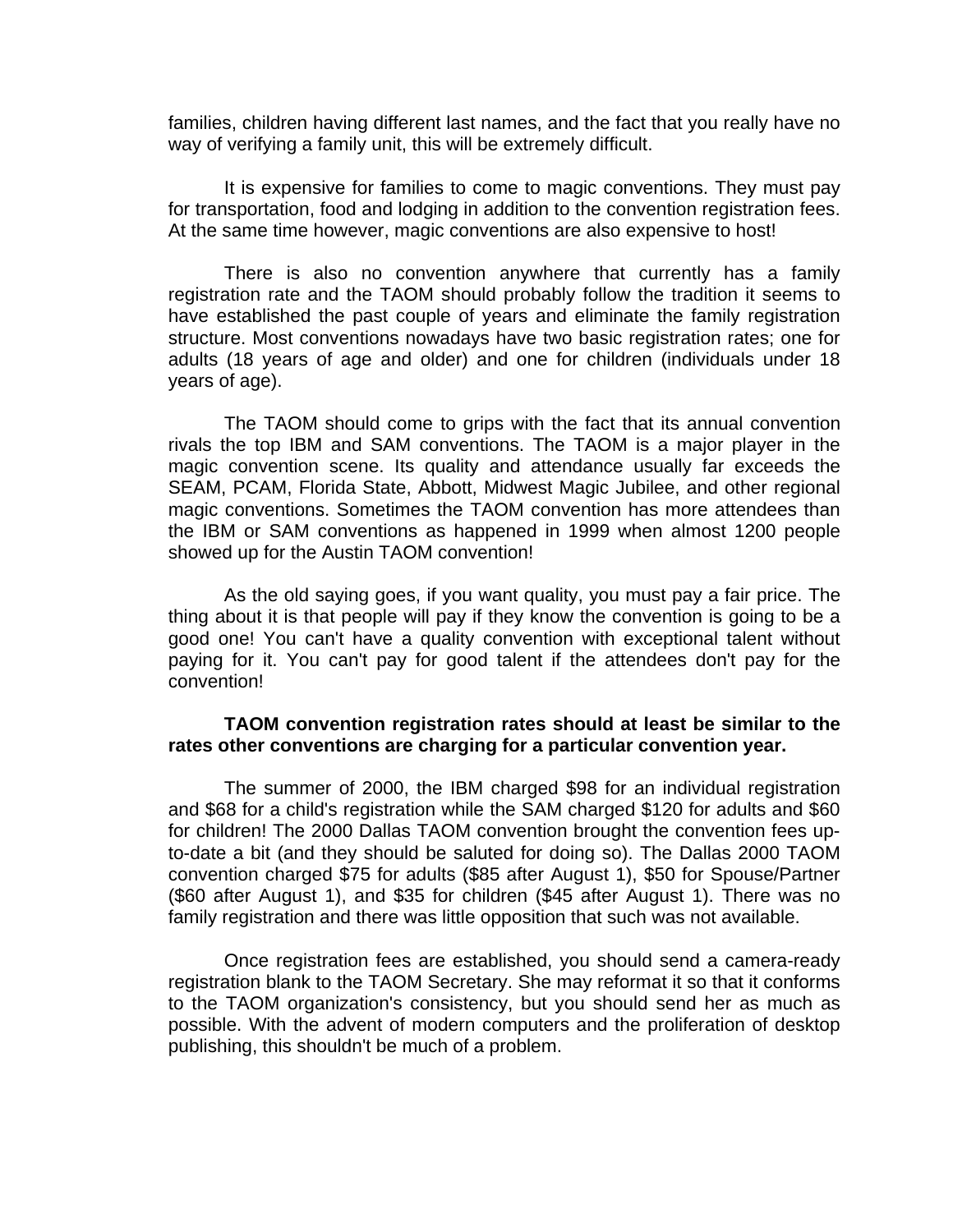Be sure to include the address, phone number, and e-mail address of the registration chairman. Include other information such as the TAOM website address. Include the address, phone number, and e-mail address of the contest chairman. Include the dates of the convention and the name and phone number of the convention hotel and how a registrant can reserve their room for the convention. You might also include other information such as a "for office use only" area to indicate registration number and seat numbers in the auditorium for the evening theater shows. Be sure and include proper information needed if an attendee wants to pay by credit card).

You will officially begin receiving registrations on Sunday morning following the business meeting of the previous year's convention and it is customary to let the Board of Directors register for your convention at their Friday board meeting.

Traditionally at TAOM conventions, a person who registers early for the convention will have a seat close to the theater stage. The longer a person waits to register for the convention, the further back from the stage his theater seat will be. This is a good arrangement so long as it is remembered that the people who register early should receive good middle section seats and not seats on the far sides of the auditorium! Treat them right. After all, they did register early.

Theater seating can follow a sort of funnel arrangement with the apex of the funnel being close to the stage, and the funnel growing larger as it progresses further back into the house. The seats outside the perimeter of the funnel can be sold to non-convention attending persons.

Over the past several years, a wonderful tradition has developed where people that register at the previous year's convention can select where they want to sit it the auditorium! Wow! What great incentive to register early! Usually a blown-up theater seating chart is available. When seats are taken, the seats are blocked-out with a marker and row and seat numbers are then immediately written onto the convention registration form. What a great idea!

You will receive more registrations at the convention than you will during any other month except August prior to our convention. Many people procrastinate and don't plan ahead. Many will register in August or will wait and register at your convention once they arrive.

It is recommended that you try to motivate as many people as possible to register early for the convention. This will give you more working capital and will help distribute the work load more easily. One method to accomplish this is to use a lower or discounted registration fee for individuals registering prior to July 1 (or other appropriate date), with individuals registering after this date paying a higher or "regular" registration fee.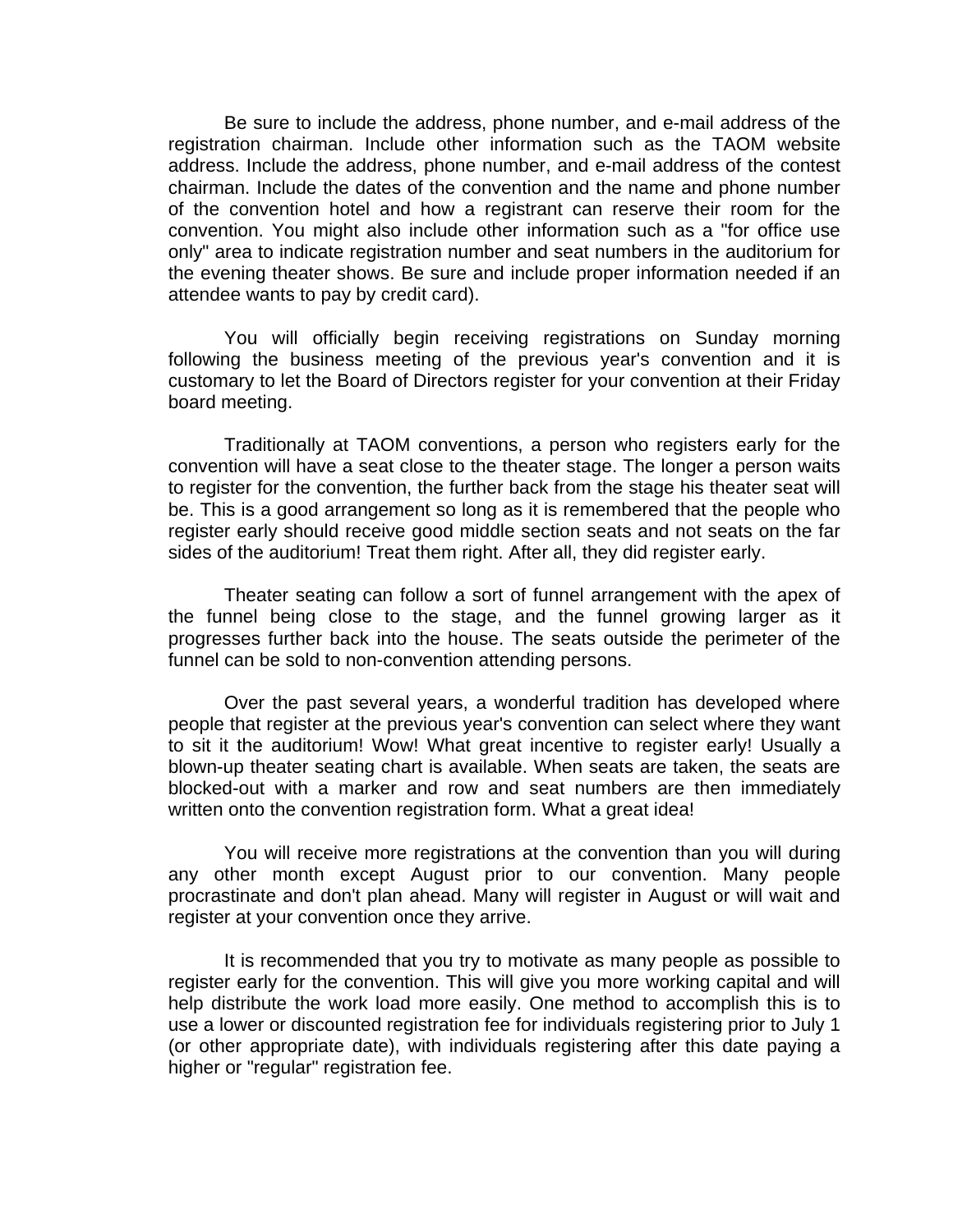One of best things you can do to promote the success of your convention is to have good convention name badges. Fort Worth has used clear plastic name badge holders purchased from Betty Jo Standridge. (Note from Chuck Lehr, Dallas 2000 TAOM Registration: The vinyl badge holders formerly produced by Betty Jo Standridge are no longer available from that source. She sold the business. We were told the new owner destroyed the die after producing ours).

These types of holders allow for the name badge in the upper section while the lower section of the badge holds the convention schedule. First names on the badges should be big and bold enough so that they can be seen a few feet away. Inexpensive name badge label software is abundant in any office or computer supply store. The cards on which the names are can be printed at a printing shop in strips of five or more, or the whole thing can be printed on simple home-based computer systems.

On the badge somewhere, the attendee's seat row and number should also be printed. The badge can serve a multi-purpose function including the means by which a person is admitted to the evening theater shows, the way a person is admitted to the dealer's room, the lectures and other shows. This will eliminate the need to print evening theater show tickets for the convention registrants. The great backside of this is that there will also be no lost evening theatre show tickets. Each attendee usually sits in the same seat for each of the three evening theater shows.

When an attendee arrives at a convention, it is customary to have convention registration packets waiting for them at a registration booth or table area. These packets are usually large letter-sized envelopes with the registrant's name and their registration numbers printed on the upper portion of the outside. You can also use a system whereby stickers or other indicator can be used on the outside of the envelopes to delineate anyone who owes money to fully pay for their registration.

Inside the envelopes can be an array of various materials such as a convention souvenir program, name badges, a "where to go eat" guide, brochures, discount coupons, and other various brochures that are provided free of charge by your Convention and Visitor's Bureau. You might include things like a downtown map (or map of the convention area) and a "things to do and see" guide including information concerning local tourist attractions. You can include bus route information, special letters from the Talent Chairman in the packets of your performers, dealers, and lecturers. Free giveaways from generous dealers can be included and you might even throw in a wooden nickel or two. In short, be creative and give the attendees all sorts of goodies.

The convention hotel will probably have a convention registration booth area that is permanently built into the hotel. Ask to use it. You might also request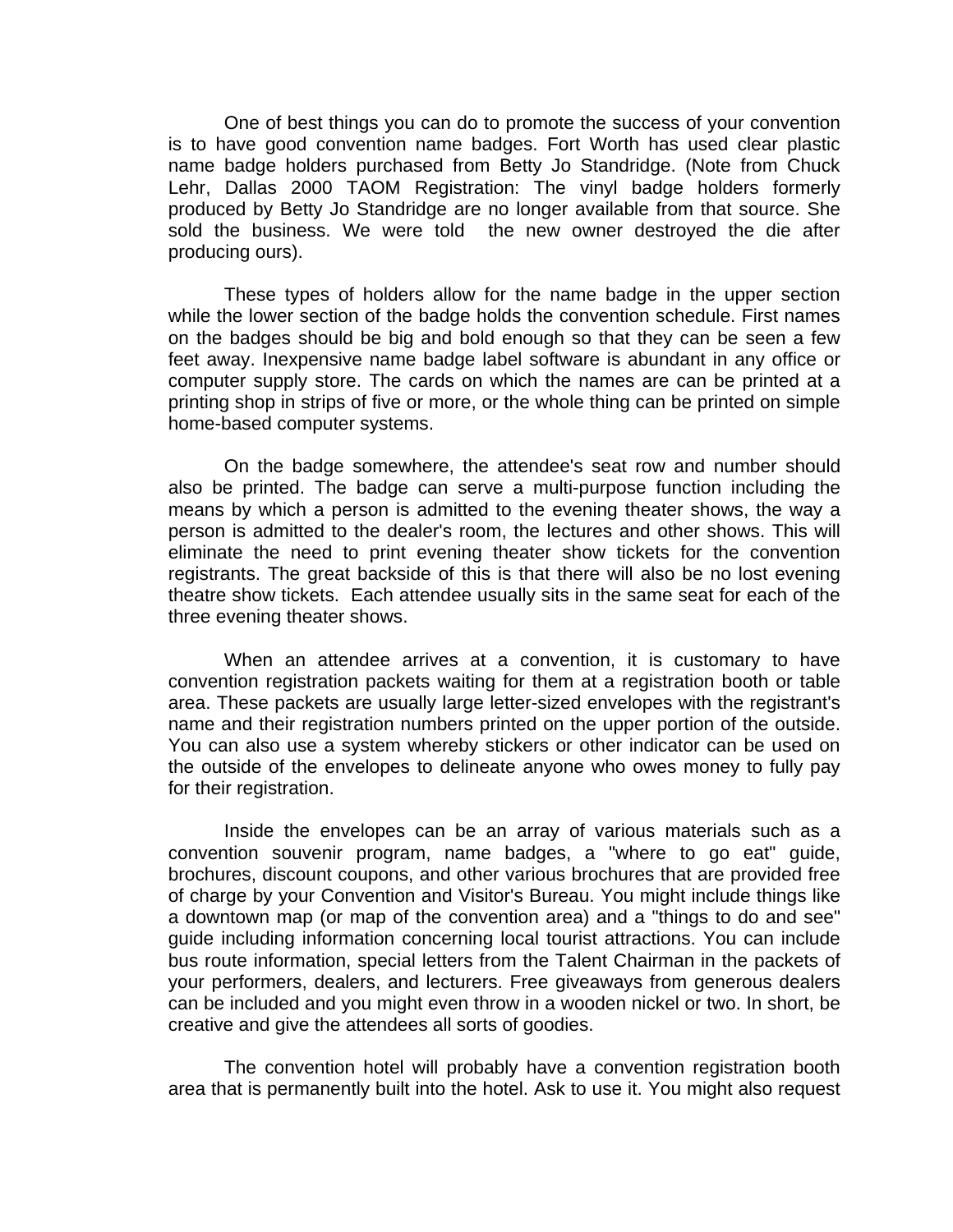a house phone, a bulletin board, and tables with pens (chained to the tables) so people can fill out registration forms without congesting the packet pick-up lines. The booth can also be decorated with a banner welcoming magicians to the convention. The booth should open early Friday afternoon (at least by about 1:00 pm) and remain open until about 30 minutes prior to the Friday night show. It can reopen after the Friday night show and certainly it should remain open all day Saturday the next day.

The Registration Chairman should make sure the booth is staffed with adequate help. It is also useful if individuals have particular jobs and work the booth on a shift system. Your Convention and Visitor's Bureau may be willing to provide one or more of their employees to work in your booth free of charge, the number based on a prorated schedule pertaining to the number of your convention attendees.

You may need to hand out a few complimentary registrations to dignitaries or other individuals as directed by the President and Talent Chairman. Also many of the performers will probably receive complimentary registrations as part of their payment, the details of which should be worked out by the Talent Chairman for your convention. Be sure to save some of the "good seats" in the auditorium for dignitaries, the talent you hire for the convention, and so forth.

Another thing you might consider is to mix lay people in among the seats where magicians are seated. Lay people are "real people" when it comes to magic conventions, and their enthusiasm, applause, and audience response is always contagious to the magicians seated around them. This is also very educational for magicians in that they are reminded just how laymen respond to magic. The first two rows of the theater might be seated with no one but lay persons. Be sure the performers know this so that "real volunteers" can be chosen from the audience as needed for their various acts.

The job of Registration Chairman is very demanding. Someone who has a spouse, roommate, or children should staff it; people who can help do the job. There are many things that must be done, all the way from mail correspondence, to answering the phone, running errands, to stuffing registration envelopes. Having a co-chairman and workers is a help, but someone actually at the residence of the chairman especially during the months immediately prior to the convention is extremely helpful.

From Judy Donaldson To Bruce Chadwick August 2000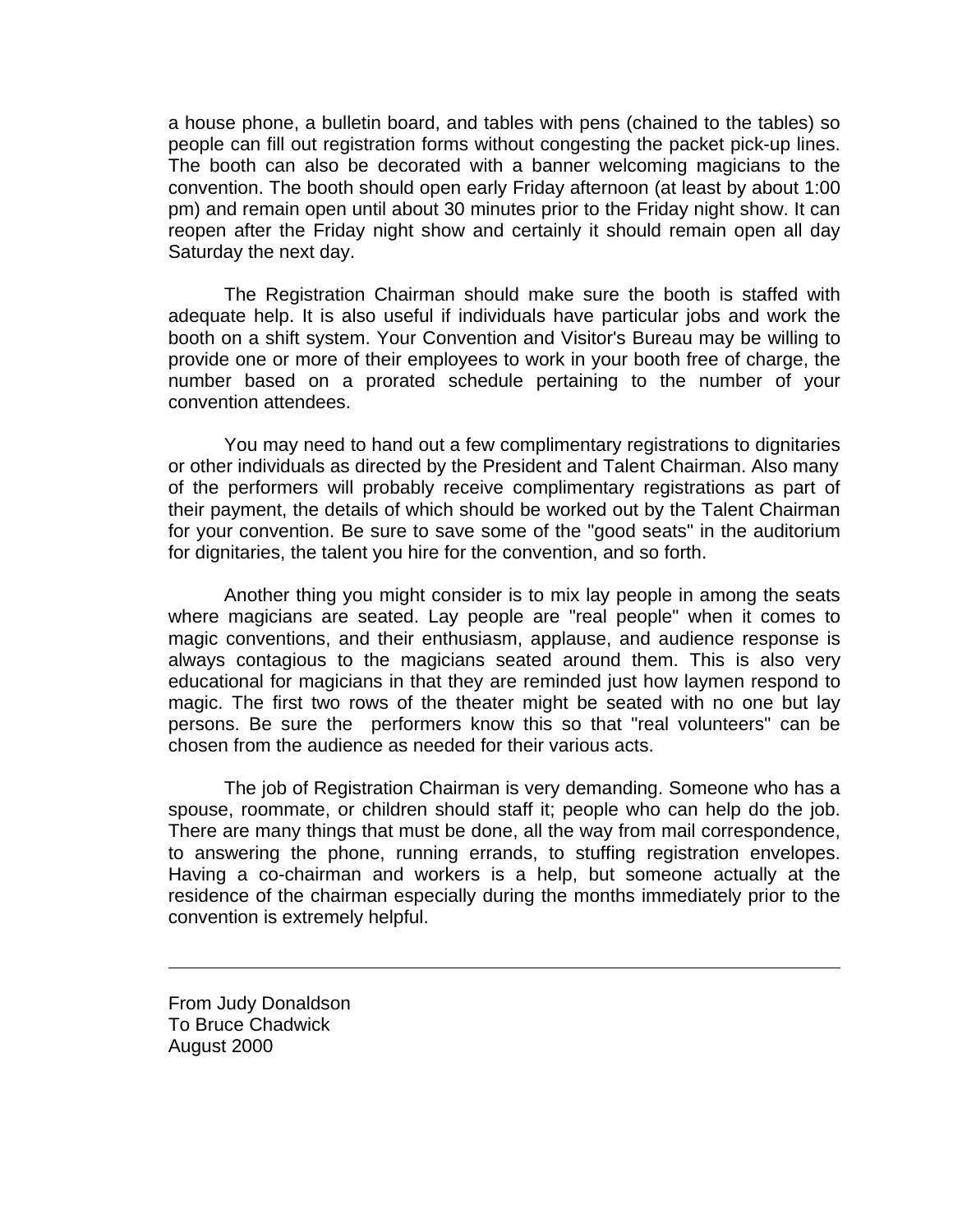This might be the spot to add another category – "Operations Center". I think it is a CRITICAL addition to the list of committees. It was a lifesaver for the Austin convention on many fronts. Brooks Griffith has worked with much larger conventions over the years and suggested a separate room with communications capabilities staffed with someone knowledgeable about all aspects and personnel connected to the convention. Telephone calls from the public are directed to the Op Center director. Volunteers sign in and are directed to needed areas from this control central. This room can be used to store material and equipment and clears the registration area of clutter. It also allows problems to be solved in privacy.

All questions not immediately answerable by convention personnel are directed to this center. The room itself provides a resting spot and refreshment for the various workers. Walkie-talkies are an invaluable tool for key personnel and can be dispensed, collected, and recharged in this area. The Op Center director keeps up with everything and everybody and hardly gets to enjoy the convention, but is crucial to it's success.

From Paul Siegel Dallas 2000 TAOM Convention Souvenir Program Chairman September 12, 2000

Information Packets -- an effort must be made to create a folio of information that will be used for and by each registrant. This information should include special events, maps showing hotel activity locations, important schedule notations, etc. This data can be produced at the last moment (prior to the convention) to offset any schedule changes that may occur.

Convention Identification -- The Print Chair should work with the conventions President and Planning Committee to establish some convention identification. This "logo" can be used on all printing, media releases, stationery and badges. Badge designs MUST be clear, concise and easily readable so that all registrants can be positively controlled.

From Chuck Lehr Dallas 2000 TAOM Convention **Registration** September 25, 2000

Sometimes people arrive at (the Friday theater show) without having registered (just arrived) and want to get it. It is an easy matter to produce a quick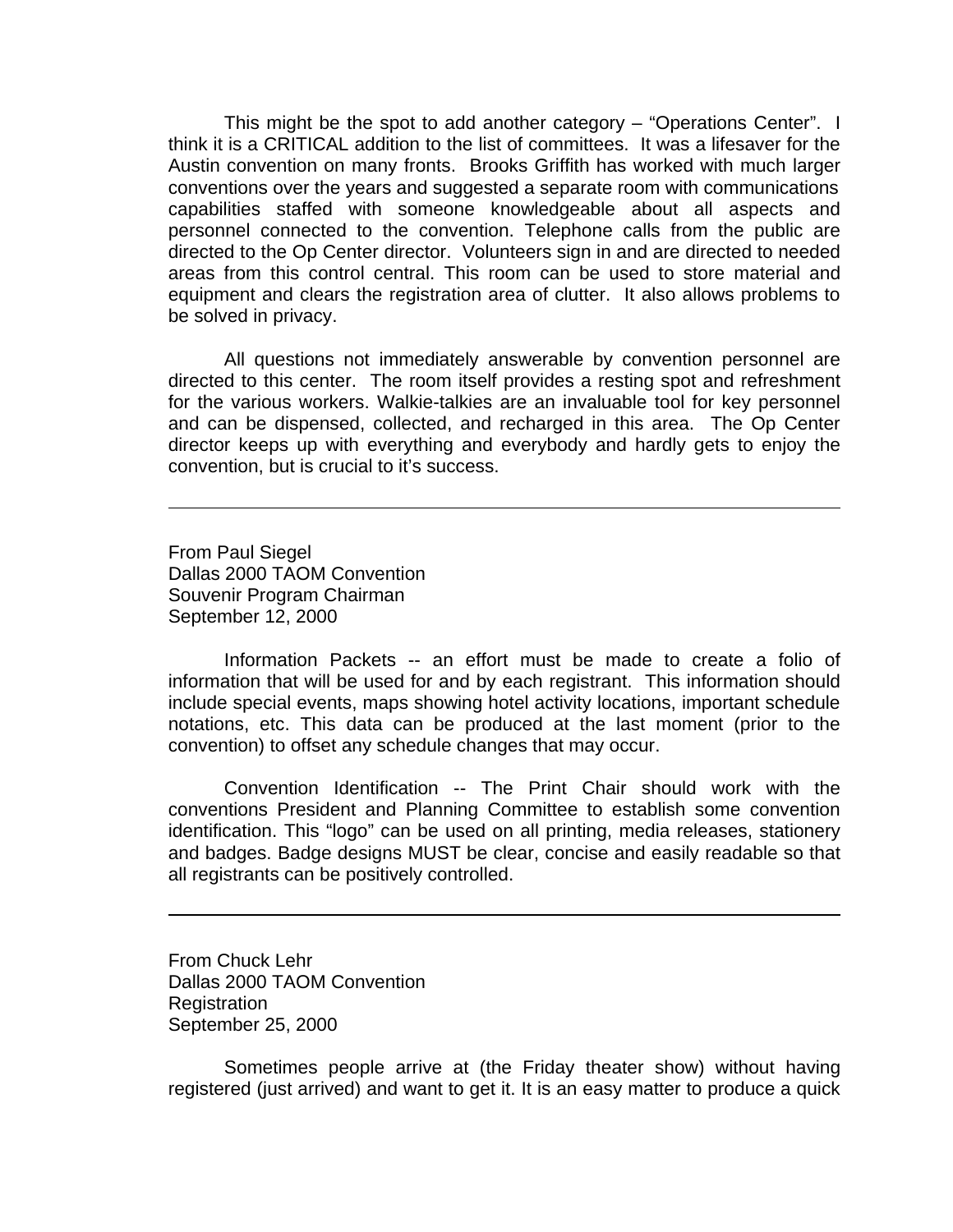listing from the database of registrants and their seat numbers. The ushers could use this list to verify registration at the door.

There is no way to determine the age of "children" submitted on a registration form. A deterrent to submitting adults as children might be to give them a different color badge – or a badge that has the "child" on it.

Establish price for day badges too. Consider – when you charge \$50 for a day badge – the TAOM membership will only apply if the individual requests it  $$ and then… add \$6 for membership dues. It is NOT a good idea to advertise "day rates" in advance.

If you utilize a two-color badge system where people are grouped by badge color as to which activities they attend  $-$  EARLY ON  $-$  NOTIFY EVERYONE IF THEY REQUIRE SEATING WITH FRIENDS, THEY MUST TELL YOU IN ADVANCE BEFORE COLORS ARE ASSIGNED.

We had over 100 walk-ins in Dallas. So did Austin. The registration office needs to be equipped both with people to hand out pre-registration packets and other people to handle new registrations (our new registration processing at one time had a one hour backup to process badges).

Concerning mailing receipts, mailing receipts can be costly. Whenever possible, we e-mailed receipts. On the e-mail we included information about the hotel, encouraging early hotel registration. Cost savings using this method were significant. We managed the entire convention using only one roll of stamps.

## RECEIPT

Texas Association of Magicians 2000 Convention September 1, 2, 3, and 4, 2000

T.A.O.M. MEMBER:

BADGE NAME –

TOTAL PAID: \$

REGISTRATION #

RECEIVED , 2000 – JOAN LEHR

YOUR SEATS ARE:

This is a good view of the stage. The Mezzanine overhangs the main floor quite a bit, so there are very few people's heads between you and the stage. The Majestic has a steep rake to the stage, so little chance of your view being obstructed.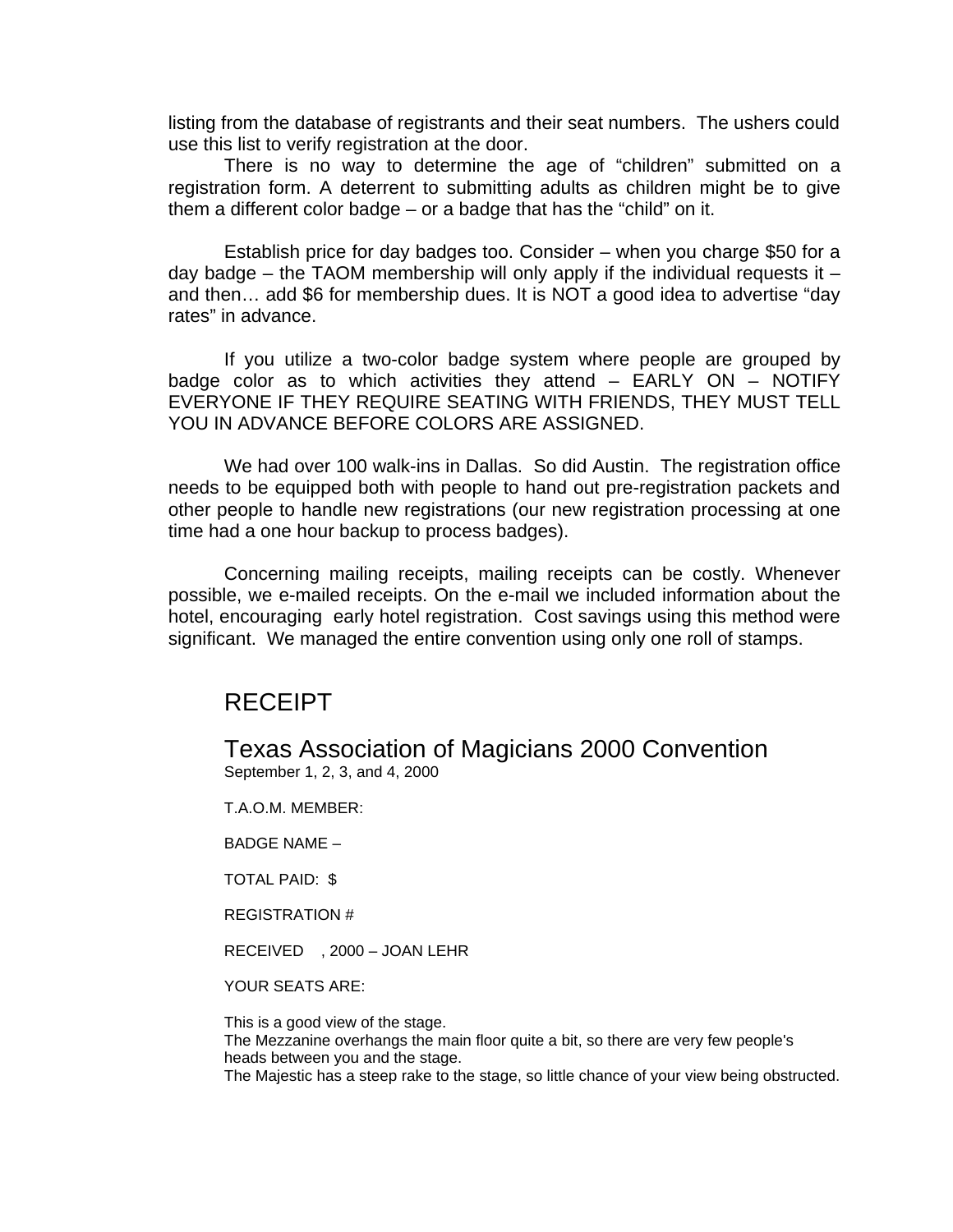This is the only receipt you will get.

You can keep up with TAOM2K activities on the Internet at [www.TAOM.org](http://www.taom.org) The Web page now has the schedule, talent lineup, and dealers list on it. Check it out!!!!

WE ARE EXCITED!!!!!!

Chuck and Joannie Lehr

## **---Our convention hotel is:**

# **The Adam's Mark 400 North Olive St, Dallas, TX 75201**

<http://www.adamsmark.com>

Our new facilities are gorgeous – ultra-modern – spacious – and even closer to the theater (1\_ blocks). The Adam's Mark will offer the same rates as we have previously advertised - \$89 per day (which includes all taxes).

> **You must have reserved your room prior to August 17 to get this rate. It may not be too late.. ask for the TAOM rate and see if you get it.**

## Please call Adam's Mark at 1-800 444-2326 or 1-214 922-8000 for room reservations.

Do NOT try to book your room at their website. Use the phone.

Be sure to ask for the Texas Association of Magicians Convention over Labor Day Weekend to get our special convention rates.

From Judy Donaldson To Bruce Chadwick August 2000

(I'm not sure why the "previous" year's club needs a presence at the booth on Sunday; the "current" convention should have a representative on hand even after next year's host club starts taking registrations – possibly at the Operations Center – see below.)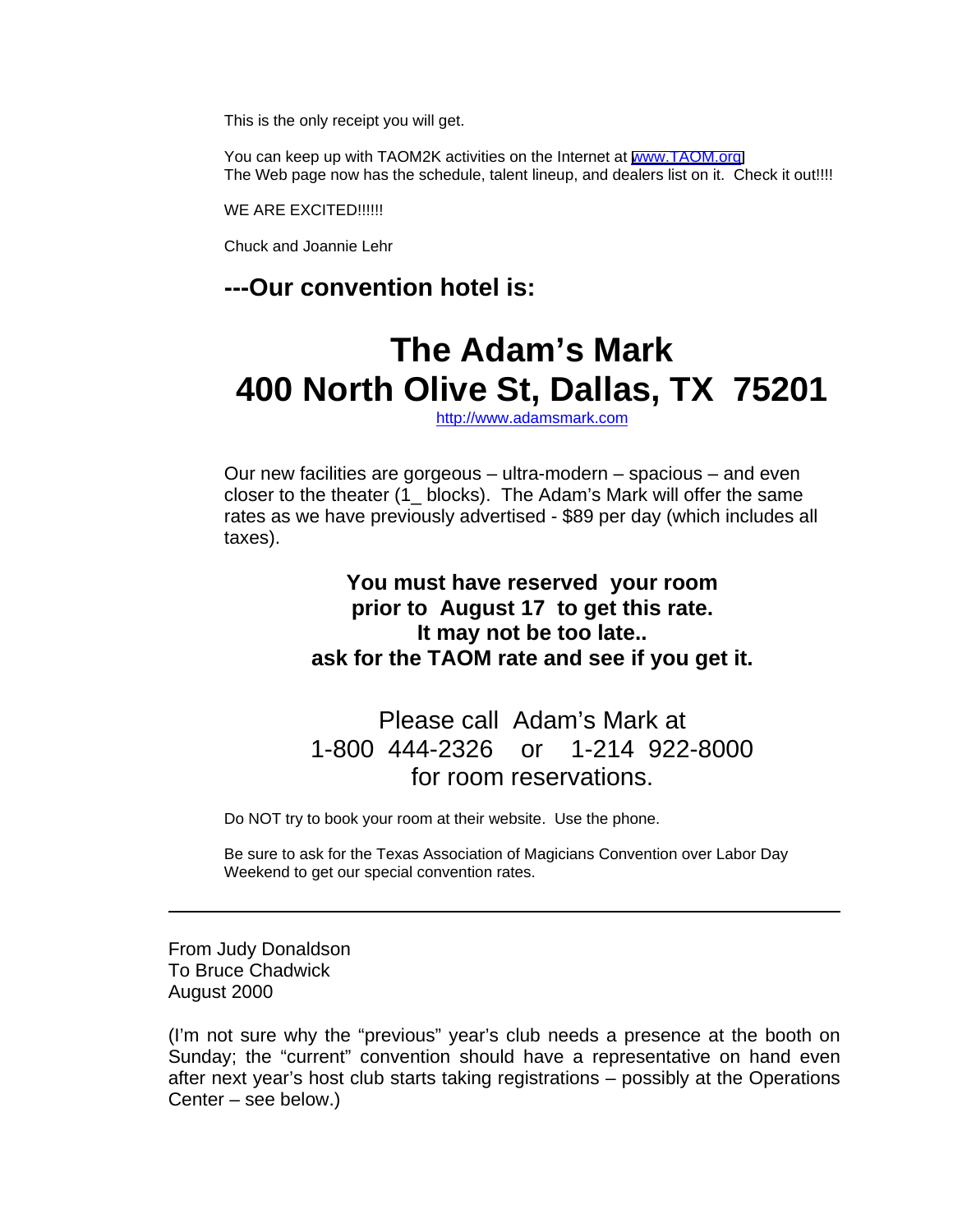Our "Operations Center" was a life-saver for the Austin convention on many fronts. Brooks Griffith has worked with much larger conventions over the years and suggested a separate room with communications capabilities staffed with someone knowledgeable about all aspects and personnel connected to the convention. Telephone calls from the public are directed to the Op Center director. Volunteers sign in and are directed to needed areas from this control central. This room can be used to store material and equipment and clears the registration area of clutter. It also allows problems to be solved in privacy. All questions not immediately answerable by convention personnel are directed to this center. The room itself provides a resting spot and refreshment for the various workers. Walkie-talkies are an invaluable tool for key personnel and can be dispensed, collected, and recharged in this area. The Op Center director keeps up with everything and everybody and hardly gets to enjoy the convention, but is crucial to it's success.

From Judy Donaldson Secretary of the TAOM August 1999

## **T.A.O.M. Registration Procedures by Judy Donaldson** (rev. 8/99)

At least 13 months before your convention, provide the secretary with the necessary information for your registration form. She will bring 500 three-part NCR forms to the Board meeting on the first day of the convention a year before yours.

Accept registrations *only* on the following time schedule:

Accept registrations from the Board of Directors immediately after the board meeting (usually Friday afternoon). If you are allowing registrants to choose their theatre seats, have the seating chart available. The secretary and spouse receive complimentary convention registration. Life Members are exempt from paying dues and convention registration. Life Members as of 5/30/99 are Bob Blau, V. Frank Jones, Ralph Marcom, Doc Miller, Ray Santee, John Sissom, and Ed Watkins. *They do not pay membership dues or convention registration fees.*

Set up a table with appropriate eye-catching decorations and signs to accept registrations from the general membership immediately after the General Meeting (usually Sunday morning). If you are allowing registrants to choose their theatre seats, have the seating chart available.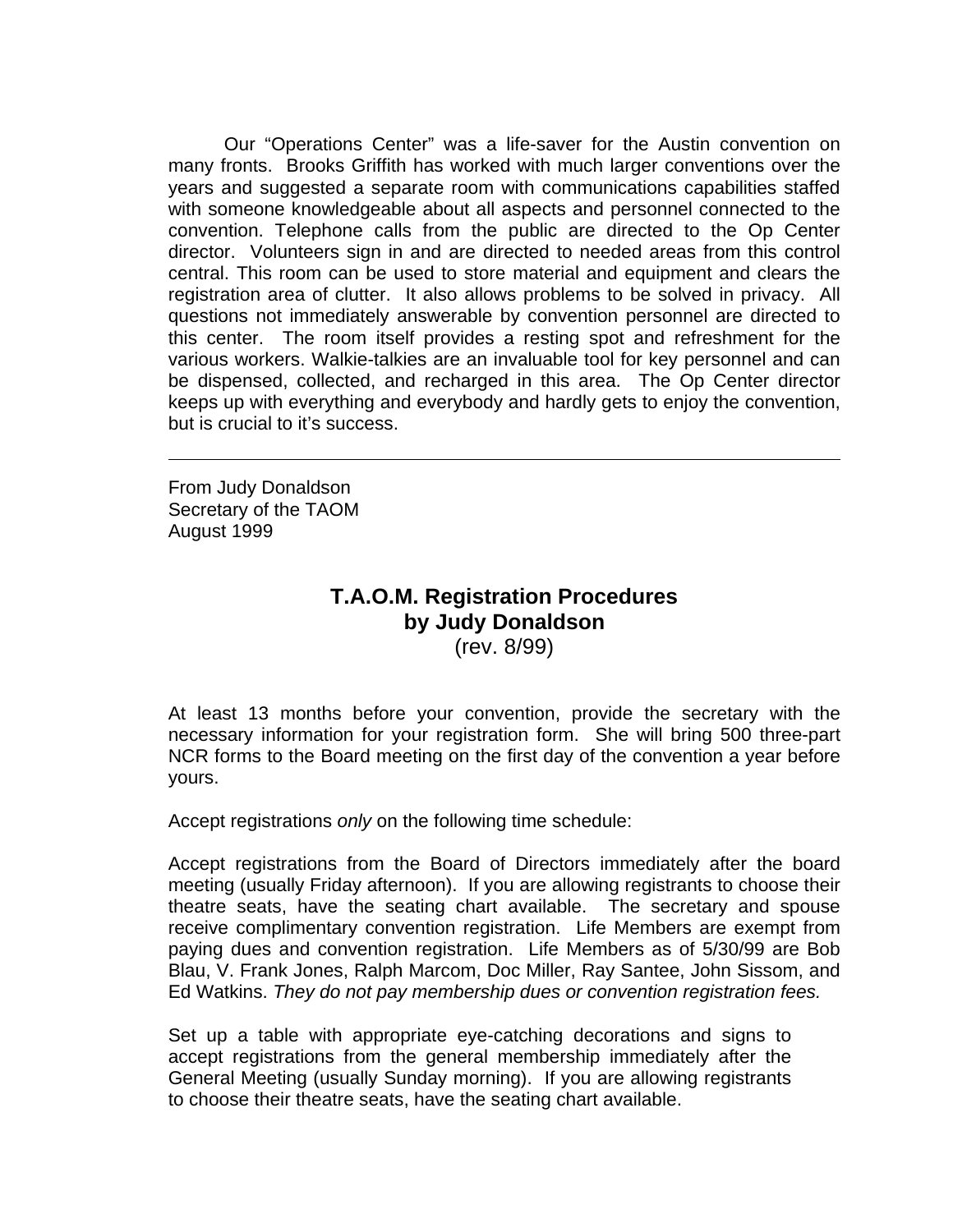Anyone who attends a TAOM convention (with the exception of public shows) must to be registered for that convention. To be registered, a person must pay your set fee, which includes one TAOM membership, **or** be the spouse/partner or child/grandchild of a registrant. **No more than two adults should be registered on any one registration form.**

When a magician is accompanied by an assistant, that person is considered a "spouse/partner", pays the spouse fee, and is not issued a membership card. If that person wants a membership card, collect an extra \$6. When more than one TAOM \$6 membership fee is included, please make a LARGE notation on the form so the appropriate cards can be made.

"Guests" perforce become members by completing separate registration forms. Otherwise, all the members of one magic club (for example) could register as "adults" for the spouse fee on only one member's form. If two people (or families) want to sit together, have them complete two registration forms and make a note of seating partners on the top of the form.

This system has worked well by providing the host club the maximum equitable registration income and increasing the membership rolls for future conventions. The registrants are getting a bargain any way you compute the price of the shows, lectures, etc.

Make arrangements with the Dealer Chairman and the person who hires the performers to supply you with a completed registration form for each dealer table and each performing group, whether they pay for themselves or your club includes registration as part of their payments and dealers fees. This may present exceptions to the "only two adults per form" rule. Remember, there will always be exceptions; let common sense be your guide.

Set up your registration database to produce a final report that contains the information required on the "TAOM Convention Statistical Report" form.

If a registrant cancels after paying the registration fee, be sure to deduct \$6 for TAOM membership before you refund any money. Do not discard the registration form; mark it "cancelled" and submit it to the secretary with the others. This will be handled like the ones you get for "dues only".

Give the secretary the original (or a true copy) of all registrations at the mid-year meeting or about the first of March. Send additional registrations to the secretary as quantities warrant until ten days before your convention*.*

*Important: Notify the secretary of address corrections and mail returned by the post office.*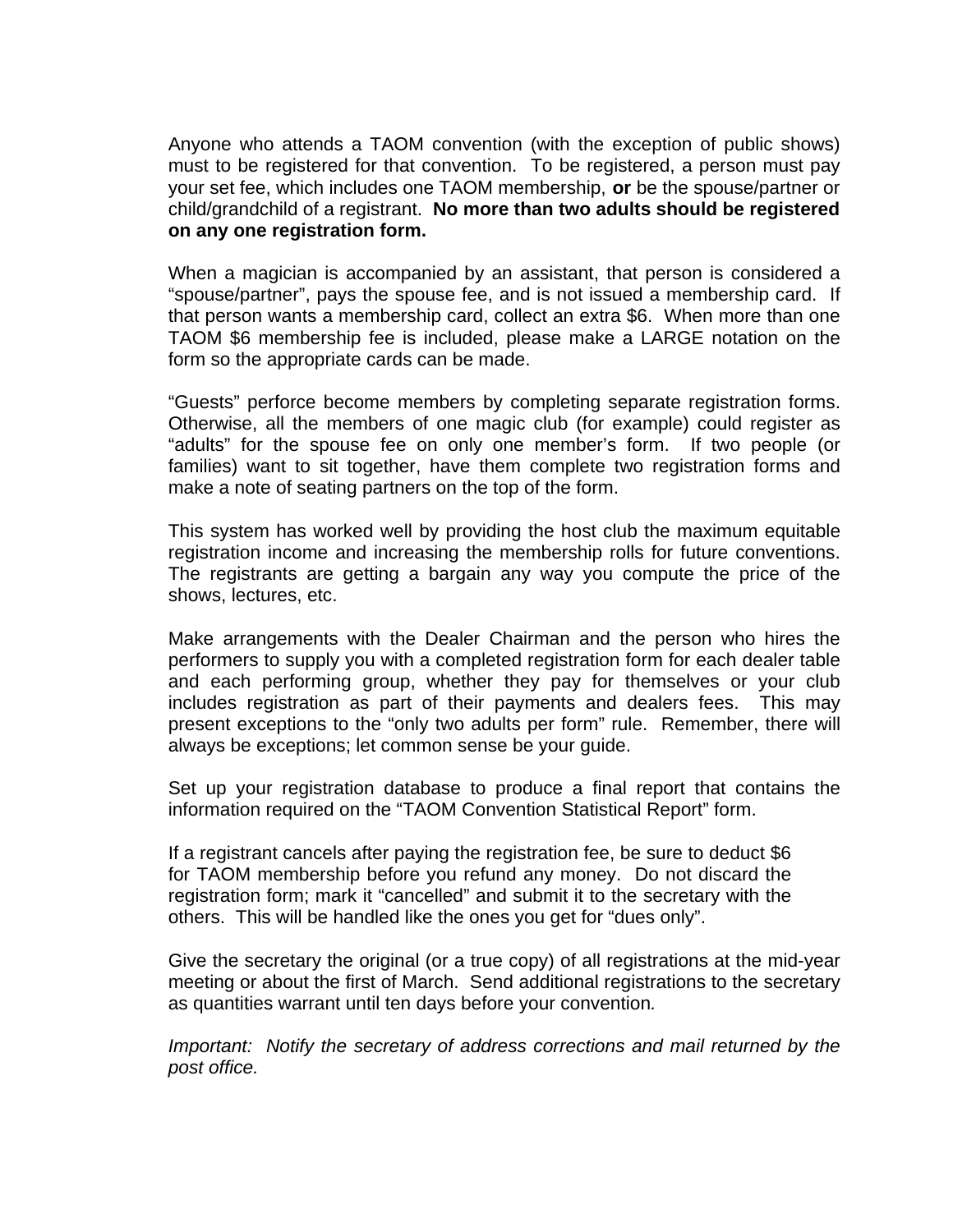Label each registration packet with the registrant's name, address, phone numbers, and email.

The secretary will provide you with a form to be inserted in each packet for registrants to note changes in this information. A box will be provided at the registration desk to receive these complete forms.

The secretary will meet with you the Thursday night before your convention to put the membership cards in your registration packets for everyone registered up to that point.

Monday morning of your convention, make a true copy of all registration forms not previously submitted and give them to the secretary.

 Remove the unclaimed membership cards from the "no-show" registration packets and mail them to the members when you refund their registration fees (less \$6 dues, of course.)

Within 30 days after your convention, send the secretary the membership dues collected with registrations (\$6.00 per member). Within 90 days, send the secretary the completed 'TAOM Convention Statistical Report" form.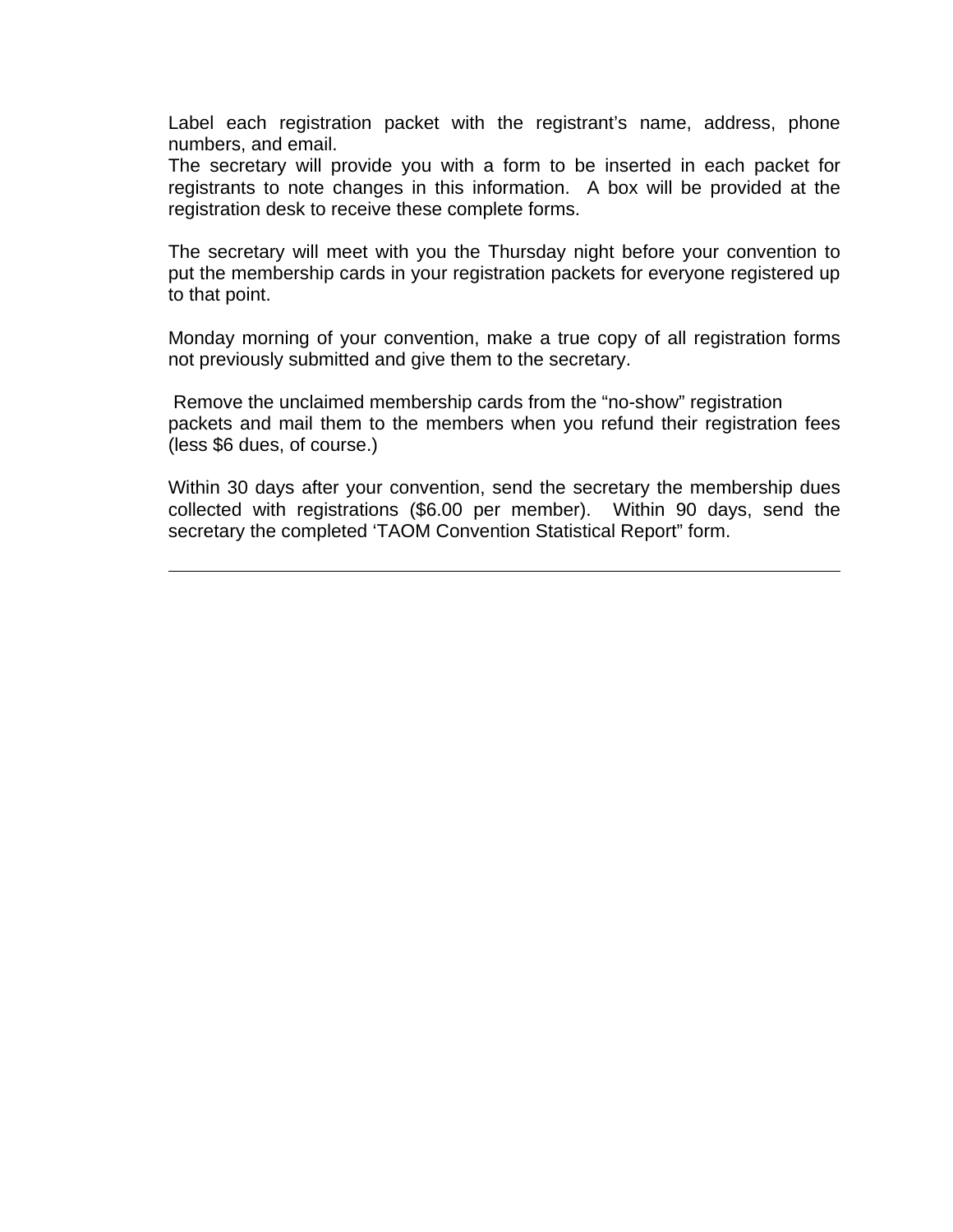## 3. TREASURER

As your club decides to put on a TAOM convention, you must understand that you are autonomous from the TAOM organization. Whether you make money or go horribly into debt, the TAOM organization won't come to your rescue. Make sure you pick a Treasurer that you can trust.

**TREASURER:** Acts as treasurer for the convention, establishes a convention checking account, and oversees the administration of the account. This person also works closely with the President to work up a convention budget, works with the Talent Chairman to work up a talent budget, disburses all funds according to all budgets, and works according to the TAOM Constitution concerning accounting and records as required by the TAOM organization. At the beginning of the convention, the Treasurer provides the Talent Chairperson with checks made out to each performer. Only the Convention President/Chairman and the Treasurer have power to write checks. The account is terminated at the convention's conclusion, after all disbursements are made.

There should only be one address where all invoices and financial correspondence is sent. Usually this is the Treasurer's address. If the Treasurer so chooses, a post office box can be secured for the convention. One single address for financial matters will minimize the headaches associated with getting all the bills paid before, during, and after a convention.

A budget must be developed for your convention. You might want to examine the budges of previous TAOM conventions and then parallel your budget accordingly. You will usually multiply all the figures in your budget by about fifteen percent, as compared to the last time your club hosted a TAOM convention. The budget can always be revised, but you must consider your best and worst case scenarios. Some categories you might consider for your budget will be indicated on an additional sheet in this chapter.

You might also consider a separate "Promotions" and "Advertising" categories in your budget. This will delineate money for the Promotions Chairman to use without interfering with the printing of flyers and posters, advertising in magazines, and so forth as provided by the Promotions category.

The Treasurer should make periodic reports to the President. A computer spread sheet is the best way to make such a report. You might also use a simple computer invoice program to create invoices for use in billing individuals for moneys owed you.

Your Treasurer will probably need to open a convention checking account. This account should be first augmented by the TAOM organization's advance they will give you, and money from your own magic club account (or from the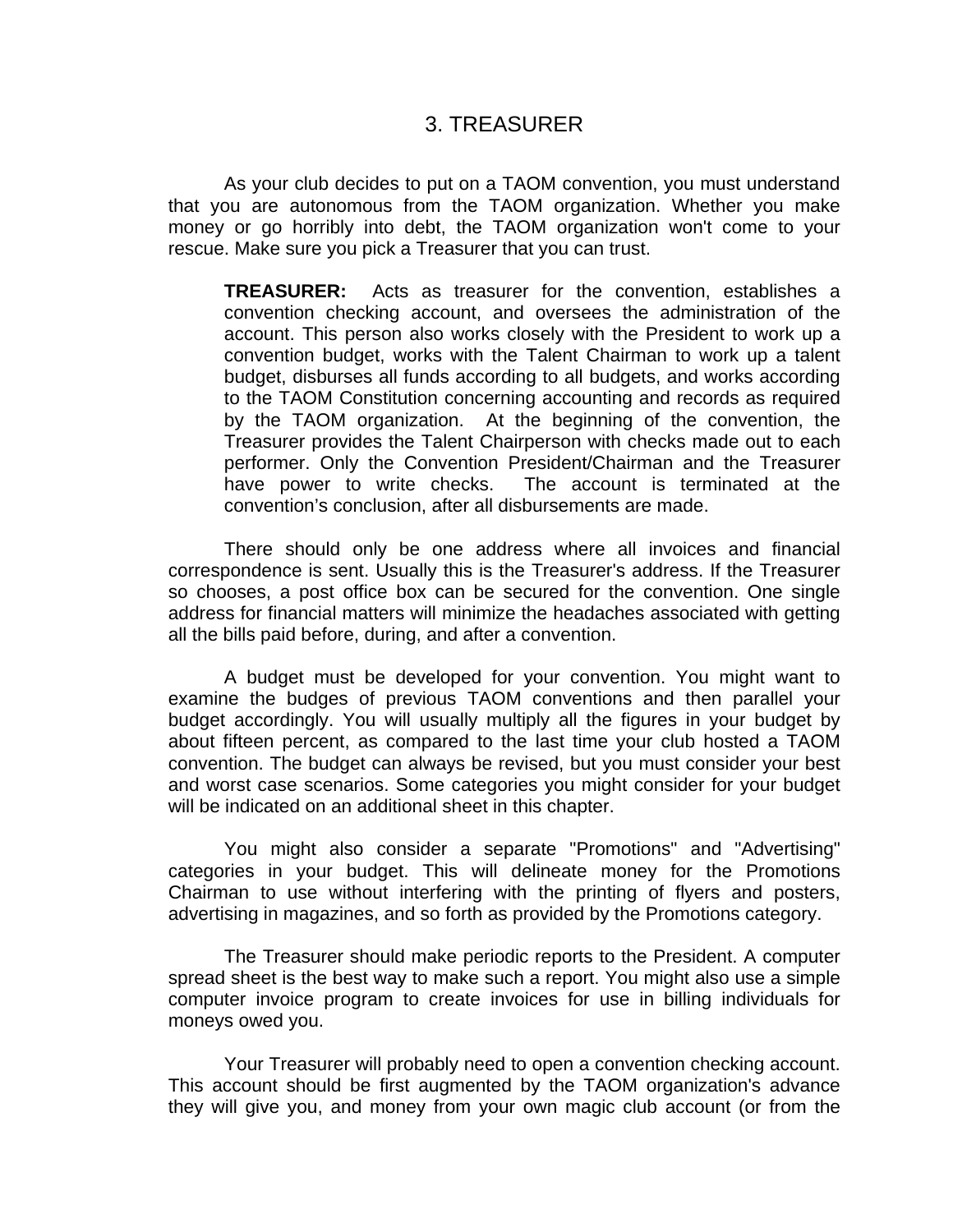account that contains the profit from the previous time you hosted a TAOM convention).

Only two people should have the power to write checks, essentially the Treasurer and a backup person such as the President, just in case something happens to the Treasurer. The Treasurer and President should be bonded.

Make sure your Treasurer has change (money) on hand at the convention site. Small matters usually come up that require cash. Certainly the Treasurer should have enough checks on site at the convention to take care of any matters that need financial attention.

Many performers will need to be paid cash. Follow the procedures used by both the IBM and SAM conventions. They have a system whereby the Treasurer has checks pre-written for each performer. The check is usually attached to a regular #10 business envelope with the performer's name on it. In the envelope is the same amount of cash as the amount on the check.

When a performer is paid, he is given the check to endorse immediately. Immediately the performer returns the check back to the Treasurer, and then the Treasurer gives the performer the envelope of cash to "cash" their check. The check becomes the receipt showing that the performer has been paid in full. Note that this payment procedure is specified in the standardized performance contract (found in the Talent section of this convention planning guide).

Yes, this means that the Treasurer will have a lot of cash money on him, but this is how most magic conventions pay their performers. Most performers that work other magic conventions will expect this same payment procedure as they work the TAOM.

Obviously the Treasurer should make arrangements to use the convention hotel safe. The Treasurer and Talent Chairman need to coordinate their efforts so that the Treasurer knows what is promised in the performance contract for each performer.

It should be emphasized that the Treasurer cannot wait till the end of the convention to pay performers. Performers should be paid immediately after services are rendered. Payments can be made backstage immediately before an evening show. Don't wait till an evening show is completed to come backstage and make payments. It is hectic backstage after a performance and some performers will actually leave the theater immediately after their performance and before the evening theater show is completed.

Most performers will need cash so that they can pay their hotel bills. Other performers will not be able to stay to the end of your convention. They will fly in for their performance, perform, and will need to fly back out the next day to their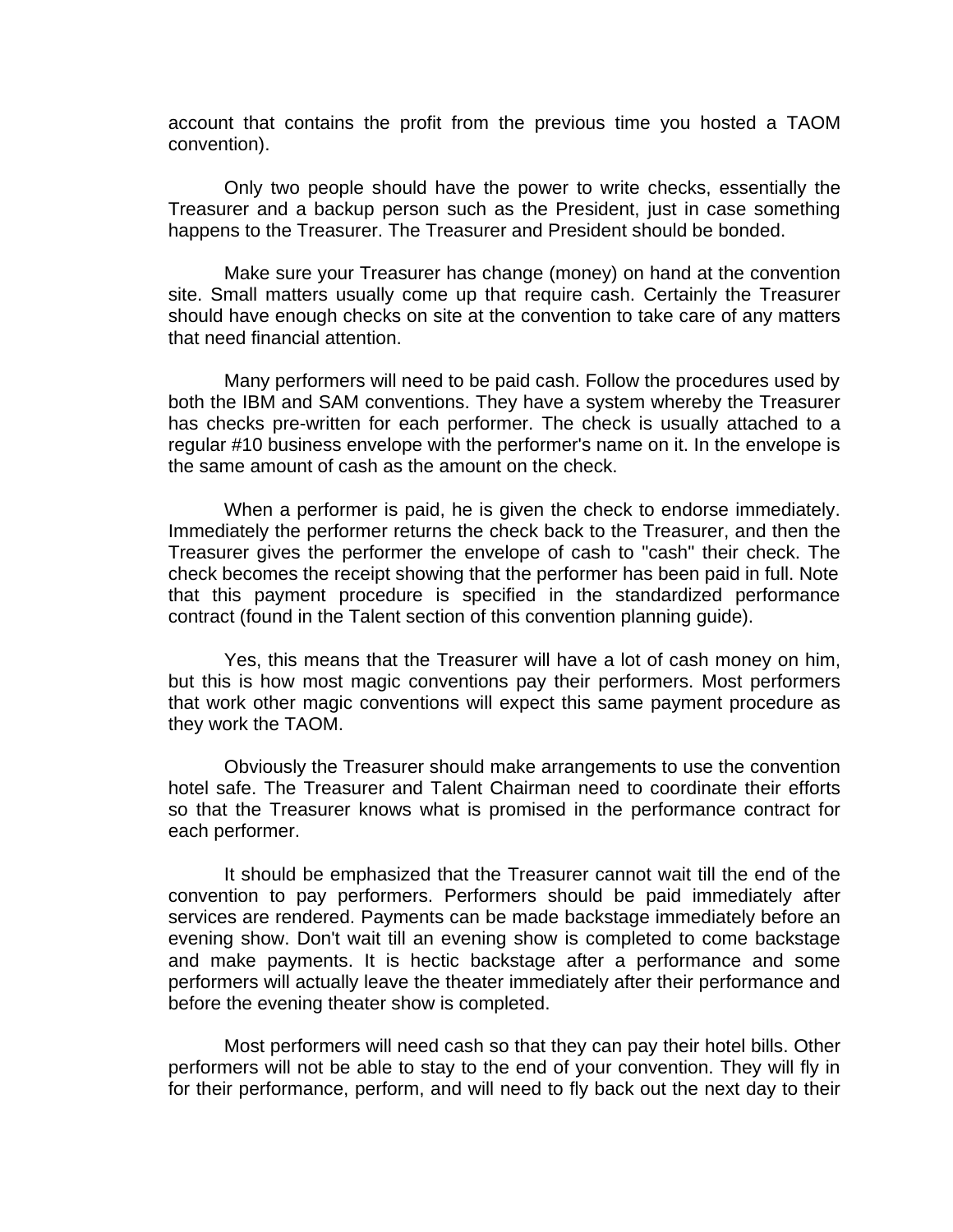next performance destination. They must be paid on the spot after their performances!

From Kevin Stadler Dallas 2000 TAOM Convention **Treasurer** October 16, 2000

It is a good practice to write into the note section of each check the budget category that the expense falls under. The same thing should be done with each deposit slip except note the categories of income on the back with the amount for each. This way the process of reconciliation is much easier and the end of convention accounting has an audit trail.

Since much of the money for the convention comes in within the last two weeks, it makes sense to plan the budget with a best case and worst case scenario. In this way you can recommend either increasing or decreasing expenditure well in advance of knowing the actual outcome of the convention. Bear in mind that the local club bears the burden if the convention loses money.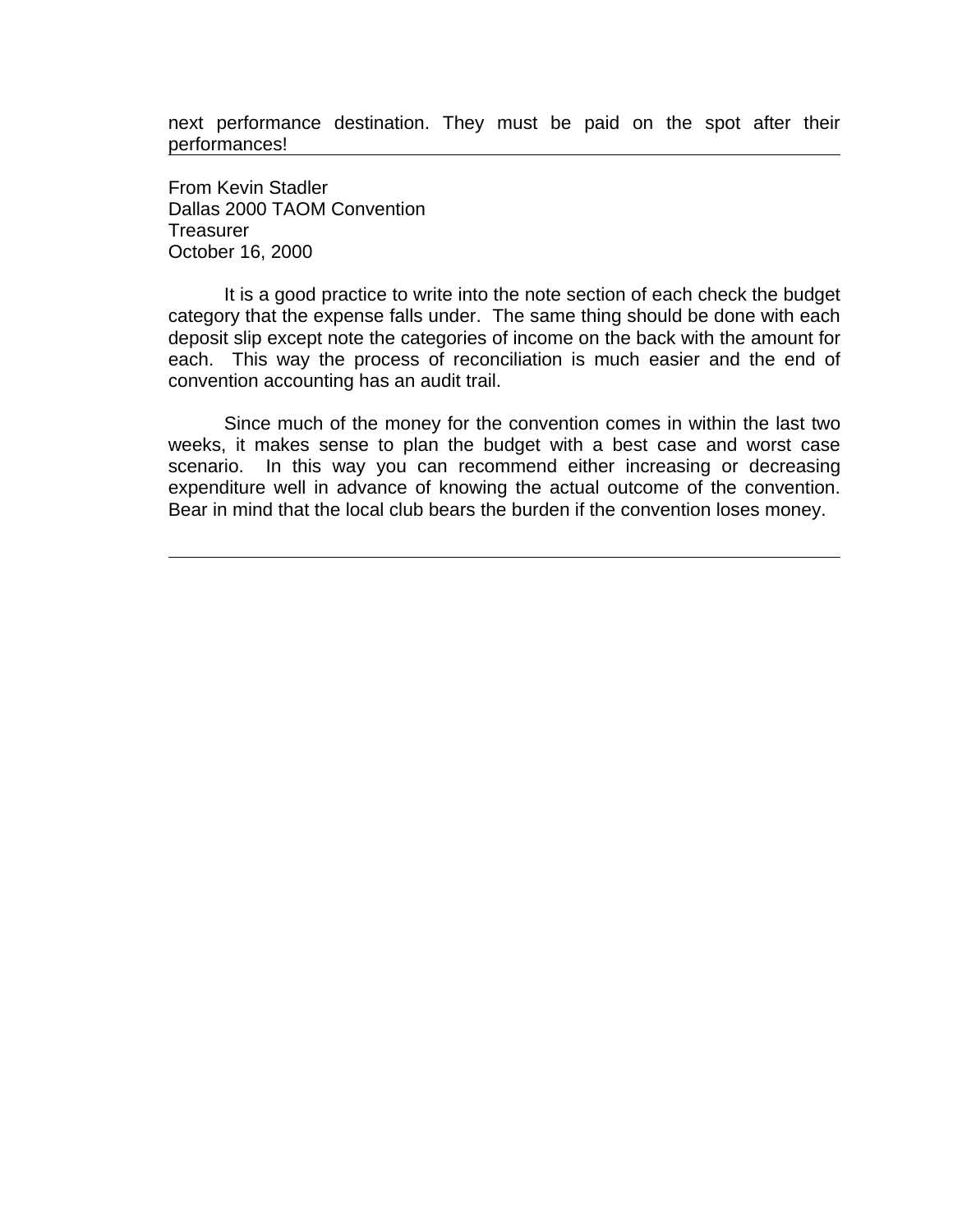## 4. TALENT

The person for the Talent Chairman job is a person who knows magicians or at least is willing to get to know them.

**TALENT:** Hires and then executes a written contract with all performers (stage and close-up) and Masters of Ceremonies, works with the Treasurer to write a talent budget, works within his budget, and provides the President and the Treasurer with information regarding all talent contracts and other relevant information. The Talent Chairperson should work closely with the Lecture and Dealer committees. The chairperson has the responsibility to make sure each performer is paid immediately after their services are rendered.

Your Friday night evening show does not have to be the weakest evening show of the convention. A good Friday night show can "set the stage for a very good convention." Of course if you are selling tickets to each stage performance including Friday night, this will motivate you to have strong shows for each evening of the convention.

One of the most anxious aspects of hiring talent for a convention is the dilemma between wondering if you have set aside too much or not enough of your budget toward talent. The single most expensive item on your budget list will probably be your talent budget. Give first priority in your budget to talent and try to give the Talent Chairman plenty of room from the beginning so that he knows the money amounts he has to negotiate with.

The Talent Chairman will also book lecturers for your convention. Also the Talent Chairman and the Dealer Chairman must work closely together when it comes to hiring performers, lecturers, and inviting dealers. Sometimes special deals can be worked out with dealer/performers, such as telling them they can come as a evening show performer if they will also lecture free of charge. Everyone wants to lecture (see Lecture chapter) and there is no reason to pay for lecturers.

Other factors to consider in negotiating fees with performers include free convention registrations, airport pick-up/drop-off, hotel rooms and dealer's booth space.

Performers should be told that they must make their own room reservations at the hotel like all other convention registrants. Where the convention has agreed to pay for performer's rooms, the best way to handle this is to give the performers cash for their rooms when they arrive at the convention. Thereafter they will be solely responsible for checking in and an out of their room, and paying for their room when they leave the convention. This will keep the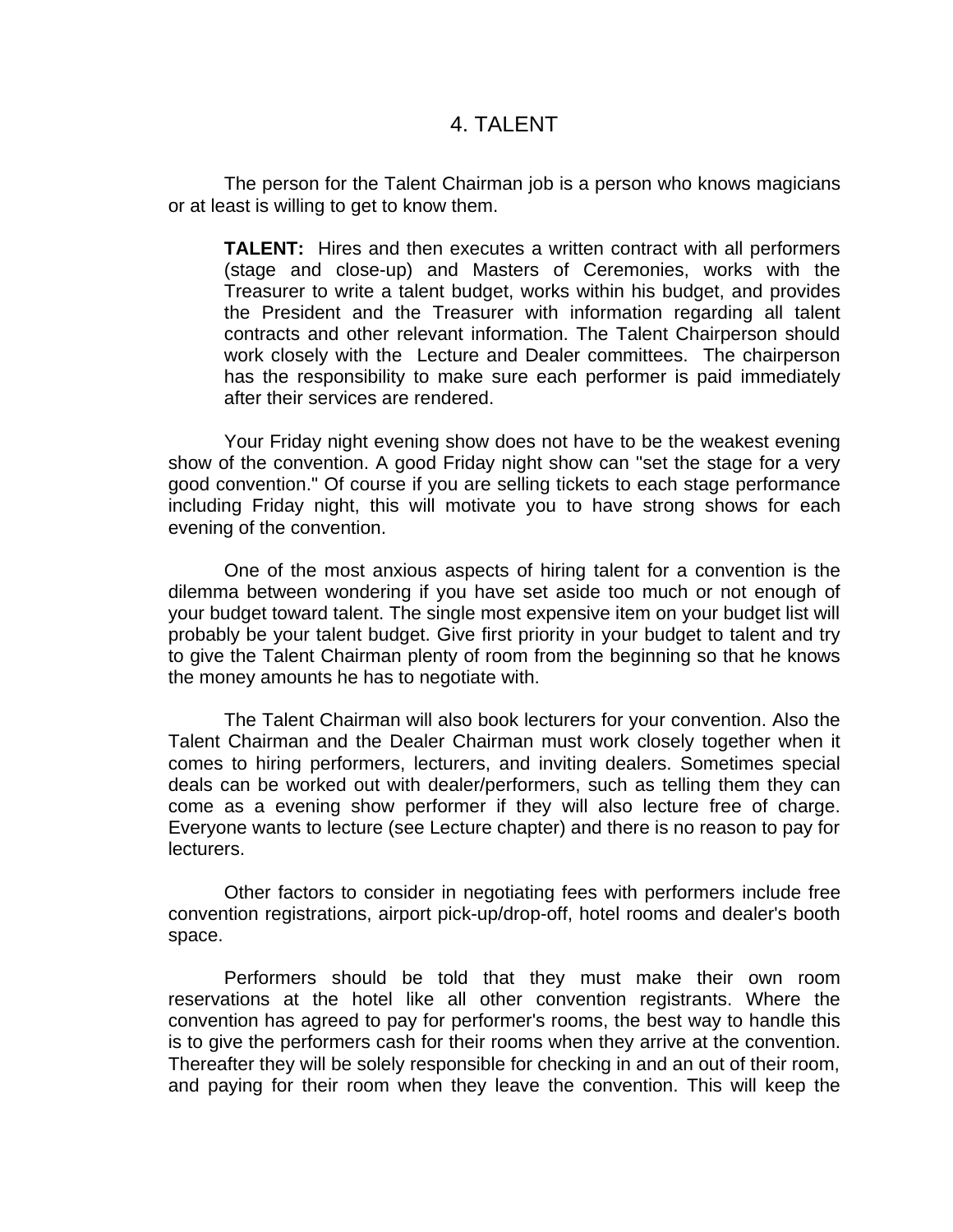convention from getting stuck with room service charges, long distance phone calls, movies and other hotel charges.

One of the most exciting events of the 1988 TAOM convention was Roger Crabtree's Sunday afternoon "Classics of Magic" matinee show. This was a one trick per performer show that was emceed by Roger. Seated on a leisure chair with the intimate stage setting appearance of a living room, Roger would tell about the history of a particular effect (the histories had been provided to Roger by each performer) and then introduce a performer who then performed one single effect.

A copy of the performer contract is part of this chapter. Roger Crabtree originally used this contract when he booked the talent years ago for IBM conventions. This contract was modified and used by the 1988 Fort Worth TAOM convention. In 1997 when the convention was once again in Fort Worth, Bruce Chadwick the Talent Chairman re-wrote the contract once again and it was thereafter examined by Fort Worth attorney and magician Mack Ed Swindle. This contract is legal and it covers most liability. A copy of this contract can be emailed to you by Bruce Chadwick. Contact him at mail@brucechadwick.com

Another suggestion is that the evening shows should not extend beyond 10:30 pm. Actually is probably best if do not go beyond 10:00 pm, with a beginning show time of 8:00.

You might also consider evening shows without an intermission. The SAM convention evening shows never have intermissions. This means that most SAM evening shows run between 1-1/2 to two hours. This gives a full 30 minutes for convention attendees to get back to the hotel for any activities scheduled for 10:30 pm.

Consider also arranging for celebrities and politicians to come to your convention. Often they can come at little or no charge.

Impress your VIP personalities and performers by picking them up at the airport in a limousine. Bob Utter worked out a special deal with Carey Limousine Service at the 1988 TAOM convention. Carey would made round trip runs to the airport for \$25 each. Different individuals of the Fort Worth Magicians Club donated the \$25 dollar amounts. These individuals also rode with the limo for their particular run.

Be sure to inform performers and convention attendees how they can get to/from the airport and the convention hotel, especially in regards to shuttle services. Develop a transportation schedule for the performers who have cargo that needs to be transported to/from the airport and make sure this information is placed into the hands of the Transportation Chairman. See if one of your club members has a cargo van that can help haul cargo to and from the airport.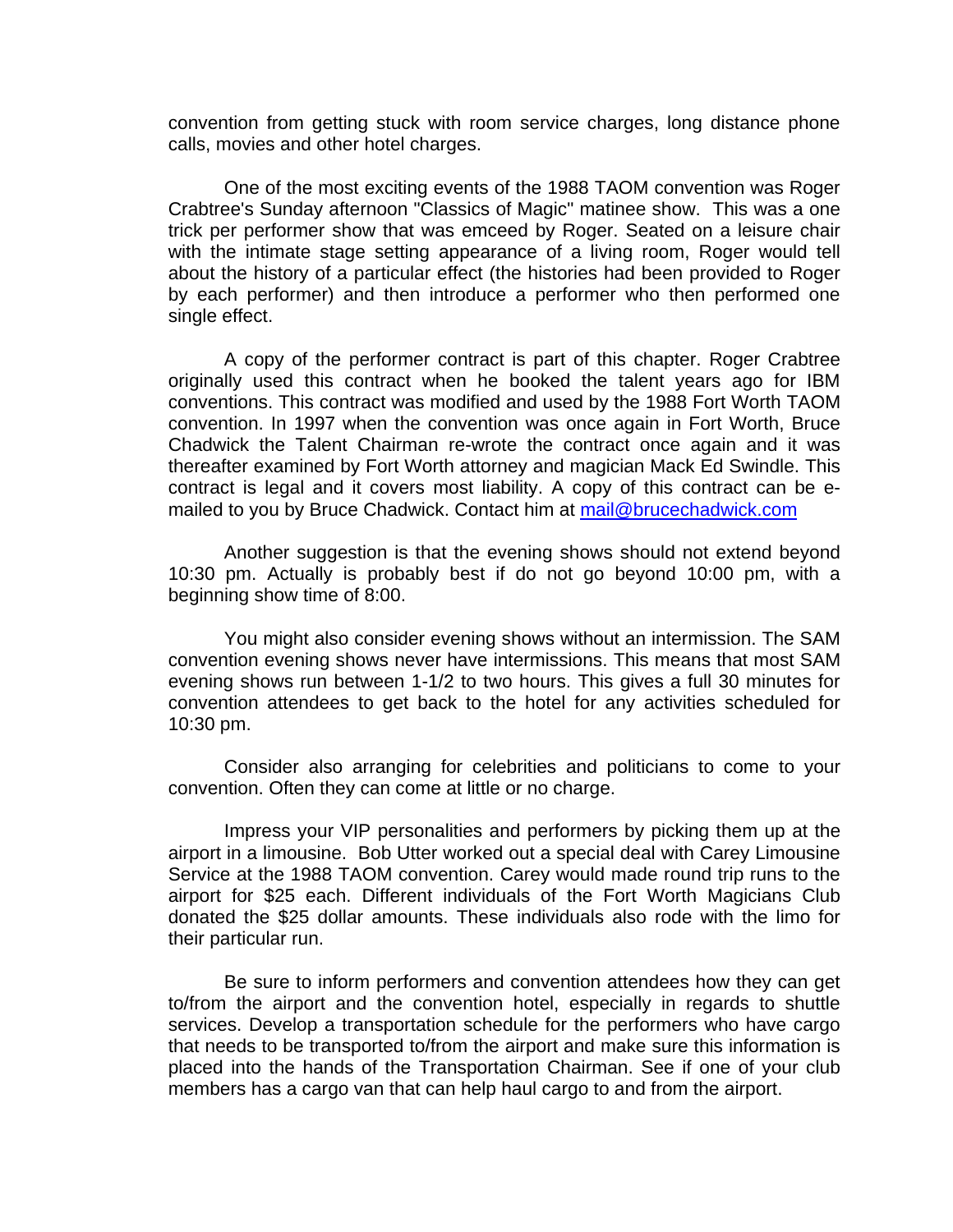From Scott Wells Dallas 2000 TAOM Convention President April 2001

The job description and responsibilities for scheduling talent for the Dallas TAOM Convention in 2001 was as follows:

**TALENT HANDLER:** Responsible for making sure that the performers know when they are to perform, where they are to perform, and what time they are to be there. Chairman works closely with Transportation Chairman to assure that Performers get to and from the airport at the right times. Each Committee member will be assigned to one Performer to attend to their needs (i.e. water/soda for lectures, liaison with hotel to assure that room accommodations are acceptable, they have transportation to and from theatre/lecture room for them and props, etc.). Chairman prepares booklet for each Performer which identifies and includes the following: welcome letter from President, schedule of events, Performer's contract with TAOM, highlighted times of their performances/lectures, map of hotel which identifies where events will be held, confirmation numbers for hotel, transportation information [flight times, numbers, etc.], names, numbers and responsibilities of all relevant Committee Chairmen).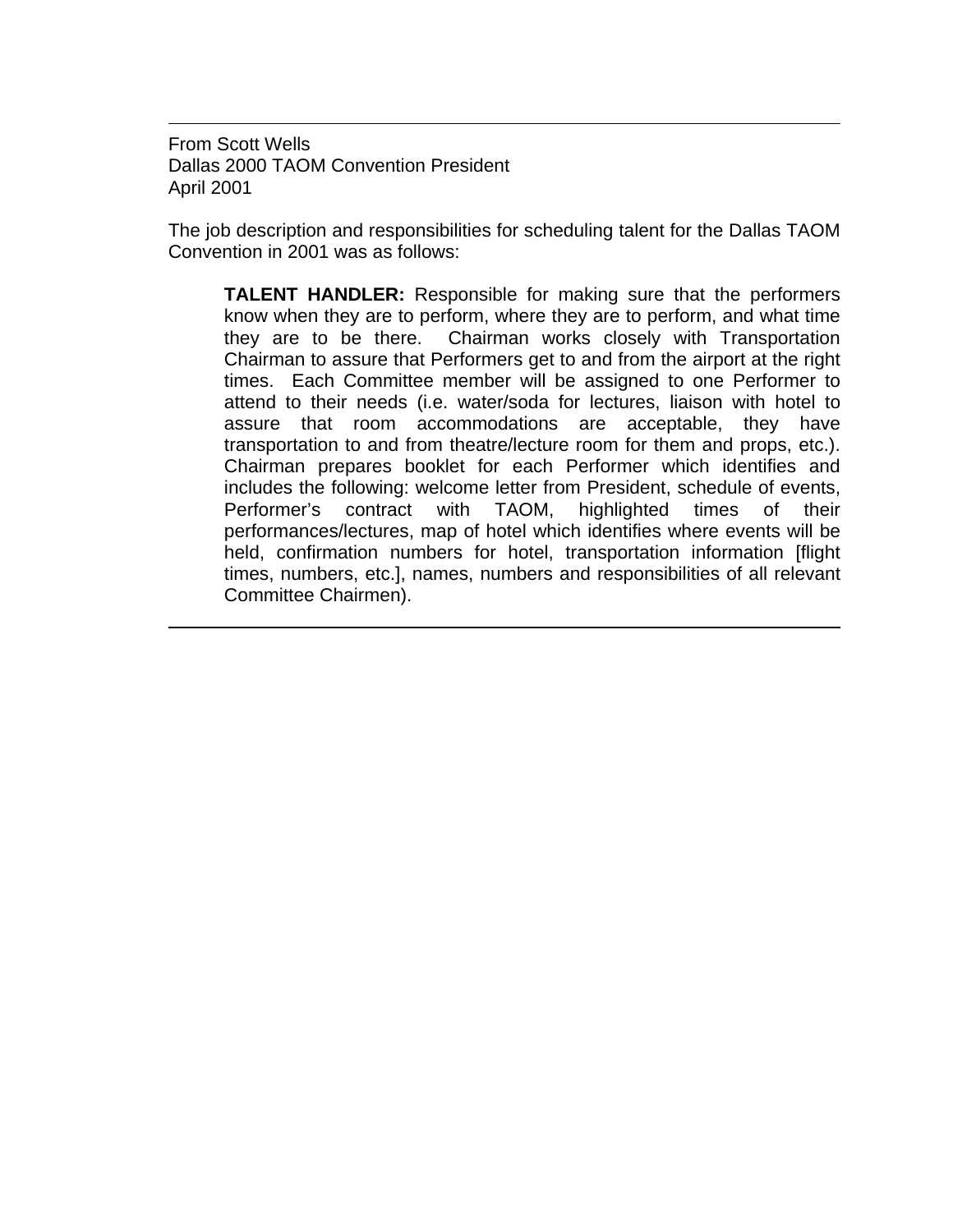### **TAOM CONVENTION PERFORMANCE AGREEMENT**

This Performance Agreement ("Agreement") is entered into between the Texas Association of Magicians, a non-profit association (hereinafter "TAOM") and **Name of Performer** whose address is Street, City, State, Zip, phone 000-000-0000 (hereinafter referred to as "Performer").

#### **RECITALS**

**WHEREAS,** TAOM is conducting a convention in **host city**, Texas, USA during the Labor Day weekend **year** (Friday afternoon **month date** through noon Monday **month date**), and desires to engage the services of **Bruce Chadwick** for such convention in accordance with the terms of this Agreement.

**NOW, THEREFORE,** for and in consideration of the mutual promises, covenants, and conditions described herein, the Parties hereto agree as follows:

**1. Performance(s).** TAOM engages the services of the Performer for the **insert year** TAOM Convention in Fort Worth, Texas, USA. The Performer agrees to provide the following performances at the convention in accordance with the terms of this Agreement: *perform the act which won the performer the 2000 FISM first place trophy, on one of the three evening shows.* The schedule for the performance(s) during the Labor Day weekend will be determined by the TAOM and the TAOM reserves the right to change the schedule of the performance(s) during the weekend as it deems prudent.

**2. Consideration.** TAOM agrees to pay Performer at the convention, as full consideration for Performer's services at the TAOM Convention, the following: *two convention registrations, one room in the convention hotel for the three convention nights (Friday, Saturday, and Sunday; \$78 per night) and fee of TWO thousand dollars.* The performer must make convention his own hotel reservations. The name of the convention hotel is located at \_\_\_\_\_\_\_\_\_. Be sure to mention the TAOM to get discount room rates of per night. The TAOM will pay the performer a cash settlement for his or her hotel accommodations (room and tax) and the Performer will therefore be personally and solely responsible for paying for said room and tax at time of check-out as dictated by hotel policy. In the event that dealer's room booth space is part of the consideration above, a additional written agreement regarding the use of such dealer's space shall be negotiated between the Performer and the TAOM Dealer Chairman.

The two convention registrations will allow the performers access to all convention shows as per a standard convention registration that is granted to or purchased by other convention attendees. The Performer's convention registrations will not include admission to any special events either arranged or suggested by the TAOM that are in addition to a normal convention registration. If performer so requests it, the TAOM is available for consultation regarding automobile transportation from the airport to the hotel at the beginning of the convention, and back to the airport from the hotel at the end of the convention. Except for the consideration described above, Performer acknowledges that there is no other compensation for Performer's services contracted for herein.

**3. Performer's Act.** The specific act or acts which the Performer will perform are set forth in paragraph 1 hereinabove. Performer agrees that he will provide the TAOM Talent Chairman with a written detailed list of effects (or VHS video tape of the act or acts) he or she plans to perform at least 45 days prior to the convention. This information will assist the TAOM in appropriate scheduling of the shows and detail the Performer's performance obligations.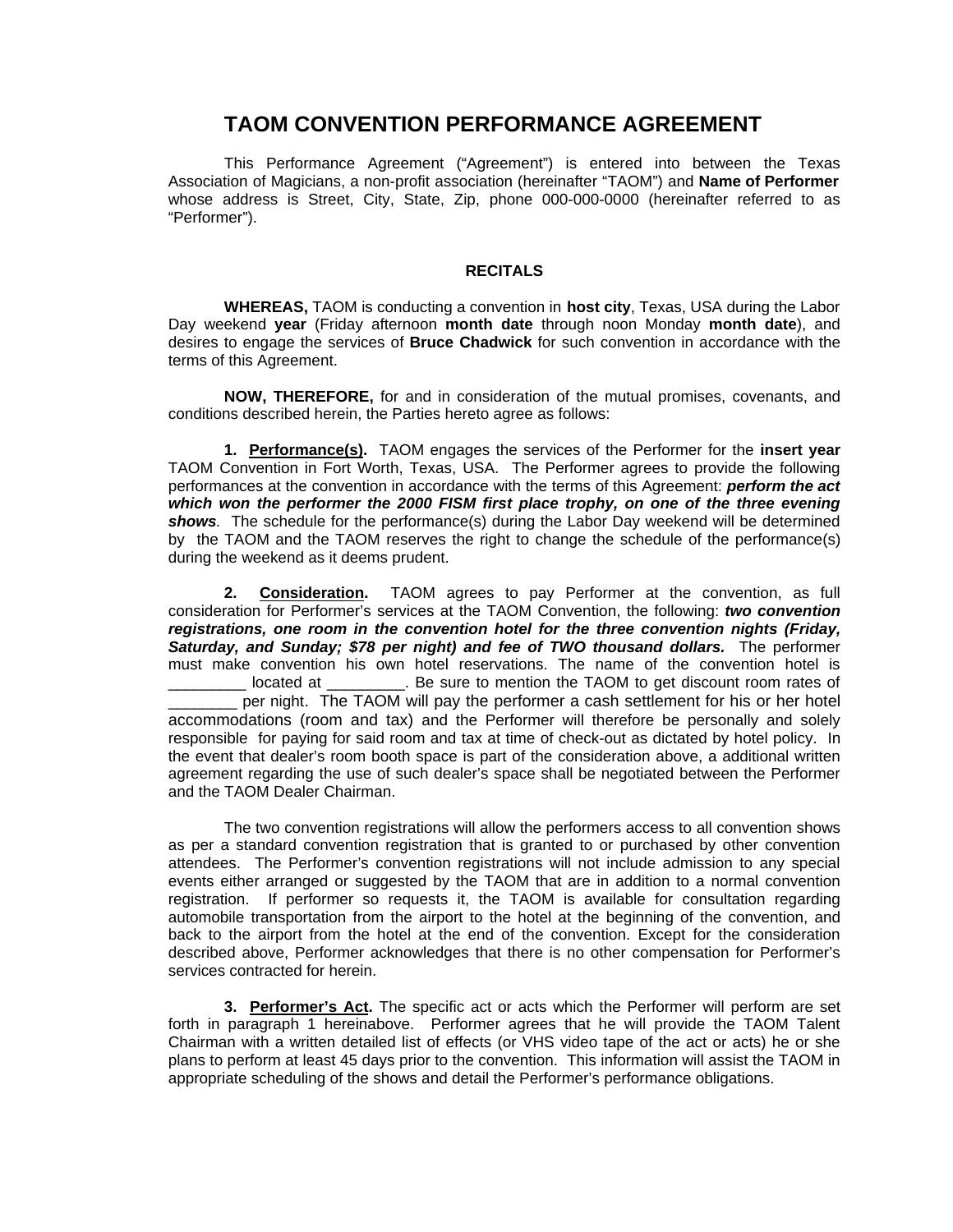The Performer acknowledges that in preparation for an **evening** show performance, he or she agrees to be in attendance during the four hour technical rehearsal time scheduled by the TAOM. This technical rehearsal will probably be held in the afternoon at the show performance site, but it is understood that an alternative site or time might be required. The TAOM shall be responsible for providing only this four hour period of rehearsal on the day of the performance. It is also understood that this same rehearsal period will be shared with the other performers on the show, with the rehearsal time appropriated by the TAOM Stage Manager. Note that this period is for technical rehearsal (i.e., a rehearsal period to establish the performer's stage cues for lighting, sound, curtains, and so forth) and not a full run-through of either the Performer's act or the show as an entirety.

The TAOM Talent Chairman shall provide information on how to get from the convention hotel to the performance location, provide overall show times, and indicate times scheduled for technical rehearsals. Upon arriving at the rehearsal or performance location, all questions regarding the performance should be directed to the TAOM Stage Manager. For performances other than for the evening shows, the TAOM does not require nor provide a rehearsal.

For evening shows, because of the diversity of the number of performers and the fact that we are dealing with three or more separate shows, a generic stage lighting plot will be developed. In other words, the technical rehearsal time does not allow for involved hanging, re-hanging, or re-focusing of stage lighting instruments. Performer agrees that any special requirements necessary for the performance of the act or acts (such as equipment which the TAOM should provide for the performer, storage of Performer's equipment, facilities for animals, etc) must be specified by the Performer in the space below. If not so specified, TAOM is under no obligation regarding same.



**4. Fire Regulations.** To comply with fire regulations, Performer agrees not to perform any effects with fire, flash paper, flames from candles, matches, torches, flashpots, or other fire or smoke producing apparatus without the express written consent of the Talent Chairman at least 20 days prior to the date of performance.

**5. Objectionable or Blue Material**. Performer understands and acknowledges that the TAOM Convention shows are attended by children and families, and it is the intent of TAOM to provide family entertainment during the convention. Performer therefore agrees to refrain from the use of any blue, ethnic, sexual, or otherwise inappropriate mater. Upon breach of this provision, Performer acknowledges that he or she has waived the right to recover any of the consideration due under this Agreement.

**6. Performance Aspects.** The TAOM shall designate the performance location for the Performer's act(s). The TAOM shall provide sound reinforcement, lighting, curtains, and other stage facilities at it's discretion. The Performer acknowledges and agrees to comply with the authority of the Talent Chairman and/or the Stage Manager regarding all aspects related to his or her performance.

The parties acknowledge that no special theatrical equipment, including and not limited to stage rigging, lighting instruments, curtains, scenery, sound reinforcement, special effects equipment, and so forth shall be provided by the TAOM. The performer agrees to request the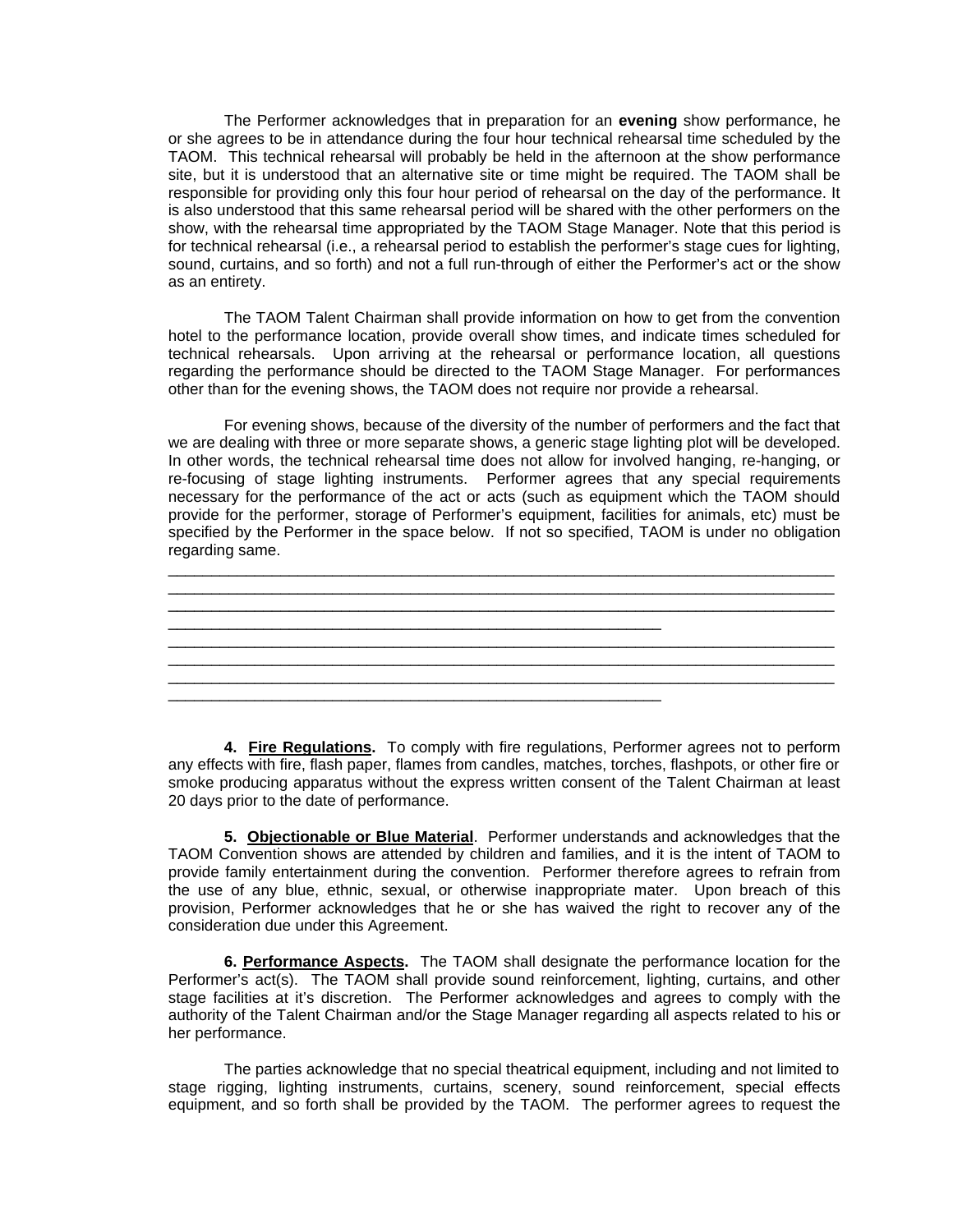use of only the theatrical equipment at the performance location which the TAOM has leased or otherwise has permission to use, and such request may or may not be granted by the TAOM or it's authorities. The TAOM is under no obligation to provide additional equipment, and the Performer assumes all liability and obligations to pay for, rent, or otherwise provide additional equipment for his or her performance(s).

For recorded music that a performer may desire to use during his or her performance(s), the Performer acknowledges that the TAOM will only provide cassette tape playback equipment, and such equipment will only be available for use during evening shows. The parties acknowledge that the Talent Chairman is obligated to assure that sound levels and decibel level limits are appropriate during performances, and therefore the Talent Chairman and/or the Stage Manager shall be ultimate authorities regarding the control of such. Furthermore, the Performer is solely liable for paying any fees, royalties, commissions or otherwise (such required by BMI, ASCAP or other authorities) related to the use of the Performer's music during his or her performance(s).

**7. Reasonable Availability, Motion and Still Photography**. Performer agrees to spend a reasonable amount of time during the convention mingling with the convention attendees, and, unless otherwise agreed herein, attend the president's party on Sunday night of the convention.

Performer also acknowledges that as a part of his or her services engaged herein that he or she will be reasonably available for photographs with convention attendees. Performer also agrees to permit non-flash still photography during the Performer's performance by the audience, by TAOM photographers, and by representatives of the news media. The TAOM will make reasonable attempts to see that any photography is properly conducted so as to not distract from the Performer's performance.

Due to contractual regulations at some TAOM performance sites, the TAOM will request that no motion film or video taping of the Performer's performance(s) be made unless written permission is granted by the Performer AND the Talent Chairman. In the event that the Performer wants to arrange for (or otherwise requests that) his or her performance be audio, video, or otherwise mechanically recorded, permission from the Talent Chairman must granted in writing. If owner of the performance location requires that additional fees be paid to allow for such recording (such as additional money for rent, stage hand labor, and so forth), the Performer shall have sole responsibility for paying such fees.

**8. Independent Contractor.** Performer is an independent contractor and not an employee or agent of the TAOM. Performer assumes all responsibility for any taxes, state, federal or otherwise, associated with Performer.

**9. Indemnification.** Performer agrees to indemnify and hold harmless the TAOM, its officers, directors, employees, and members from any claims for any loss or damages to performer or any of Performer's property that may arise out of Performer's performance. Performer agrees to pay for any damages to persons or property resulting directly or indirectly from the Performer's performance(s) or conduct.

**10. Acts of God**. TAOM shall not be liable for any consequences arising as a result of any fire, strike, labor dispute, court order, act of God or other act without the reasonable control of TAOM.

**11. Breach.** In the event either party materially breaches the provisions of this Agreement, the other party shall have his or its remedies at law. Upon any material breach of this Agreement by Performer, Performer also waives payment of all consideration provided for herein.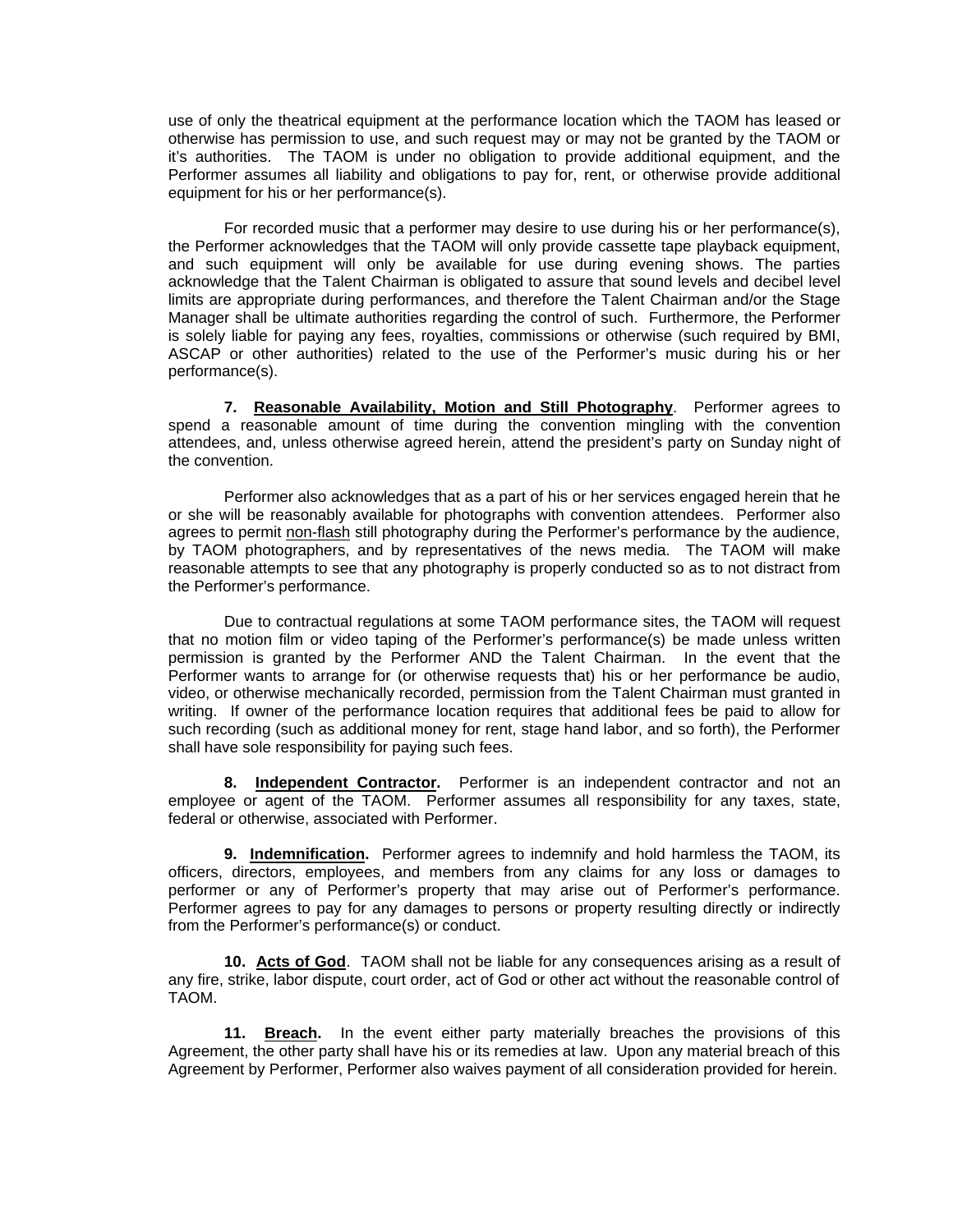**12. Miscellaneous.** This Agreement is performable in Fort Worth, Texas. This is an Agreement freely negotiated between the parties.

**SIGNED** the day and year first written above.

#### **TEXAS ASSOCIATION OF MAGICIANS**

\_\_\_\_\_\_\_\_\_\_\_\_\_\_\_\_\_\_\_\_\_\_\_\_\_\_\_\_\_\_\_\_\_

\_\_\_\_\_\_\_\_\_\_\_\_\_\_\_\_\_\_\_\_\_\_\_\_\_\_\_\_\_\_\_\_\_\_\_\_

Harry Houdini, Talent Chairman PO Box 12345 Fort Worth, TX 76110 USA Phone 817-927-0581 FAX 817-927-1804 mail@brucechadwick.com

#### **PERFORMER(S)**

Bruce Chadwick PO Box 12345 Fort Worth, TX 76110 USA Phone 817-927-0581 FAX 817-927-1804 mail@brucechadwick.com

\* \* \* \*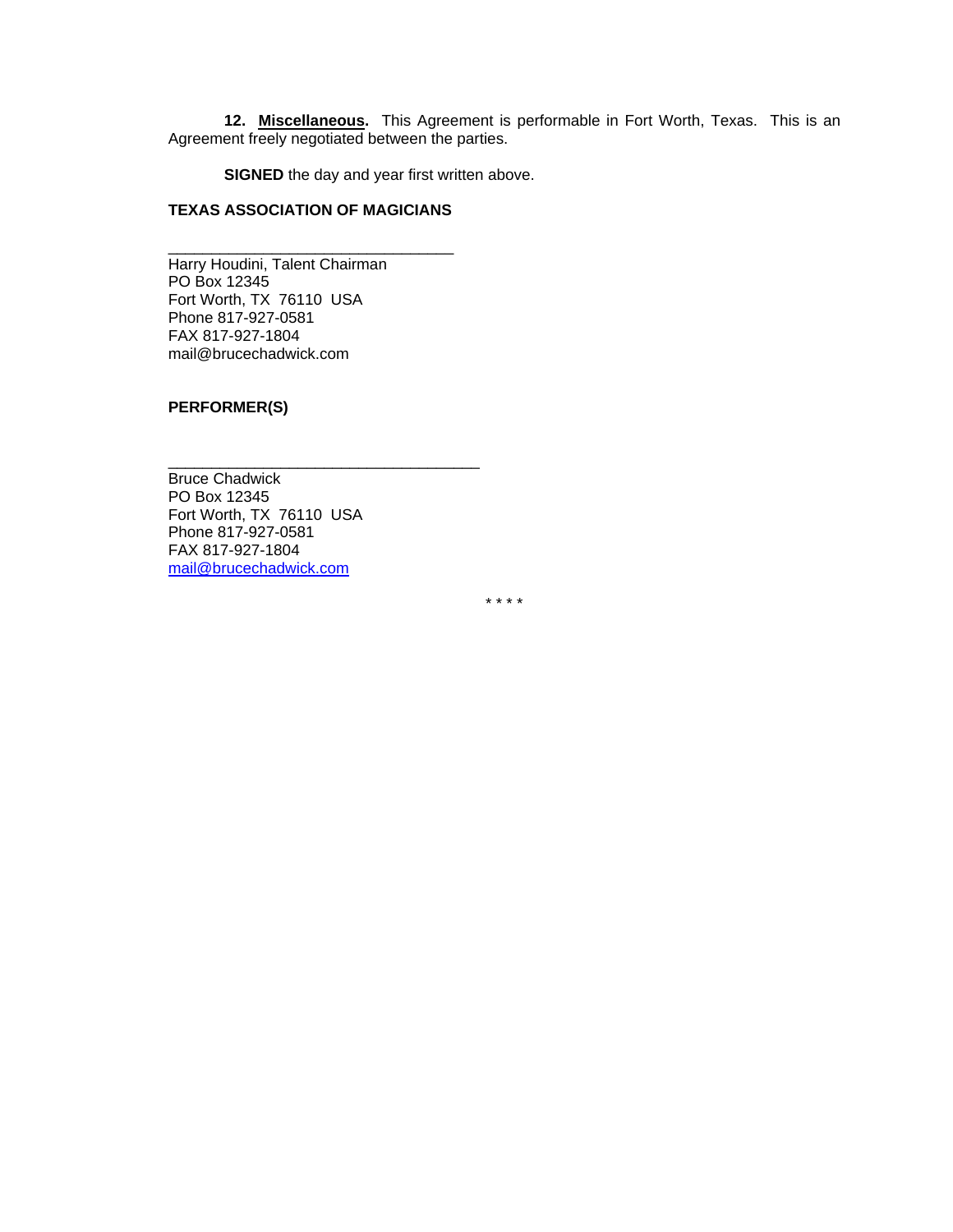## 5. DEALERS

One of the most exciting things about a magic convention is the dealers' room. Here the world of magic apparatus from the simple thumb tip to floating ladies in the air is made available to the magician willing to buy it. Here the advertisements from the magic magazines and periodicals come to life with live demonstrations and sometimes even hands-on examinations. Needless-to-say, the dealer's room offers a magnetism and appeal all its own. The person in charge of dealers' room will have the following responsibilities:

**DEALERS:** Secures magic dealers for the convention, develops the dealer's room floor ground plan, and makes sure the hotel properly places the booths and tables in the dealer's room (coordinating this with our Hotel Hospitality Committee). He assigns booths to the dealers, provides appropriate signs for each booth, is the monitor for the dealer's room, and collaborates with, provides, or otherwise arranges for hotel security (working with the Hospitality Committee) during all open and closed hours of the dealer's room. The Dealer chairperson should work closely with the Talent Chairperson so that deals regarding certain dealers/performers/lecturers can be appropriately arranged.

The number of dealers at a convention should be limited. There is value to the convention attendees if there is a broad range of various magical apparatus without an excessive amount of overlap. Also too many magic dealers compared to the number of convention attendees is a financial disaster for dealers. This will leave unsuccessful dealers with an attitude that the TAOM convention is not profitable. This will foster unwillingness for them to come to future TAOM conventions and it can stain the TAOM with a bad reputation that the convention is unprofitable.

Some conventions have dealers on an invitation only basis. This helps control the variety and the number of dealers. As dealers began to contact the dealer's chairman and inform the convention that they would like to display, it is best to have them fill out a request form that will in turn put them in the pool as the convention decides whom to invite.

There is a tradition to invite Texas dealers first. After all, it is the Texas Association of Magicians.

There will be much overlap between dealers, performers, and lecturers. The Dealer Chairman must work closely with the Talent Chairman. Most of the time there will be negotiation and the offer of a dealer's booth to performers and lecturers. Some performers will not come to perform or lecture unless they are given a dealer's booth.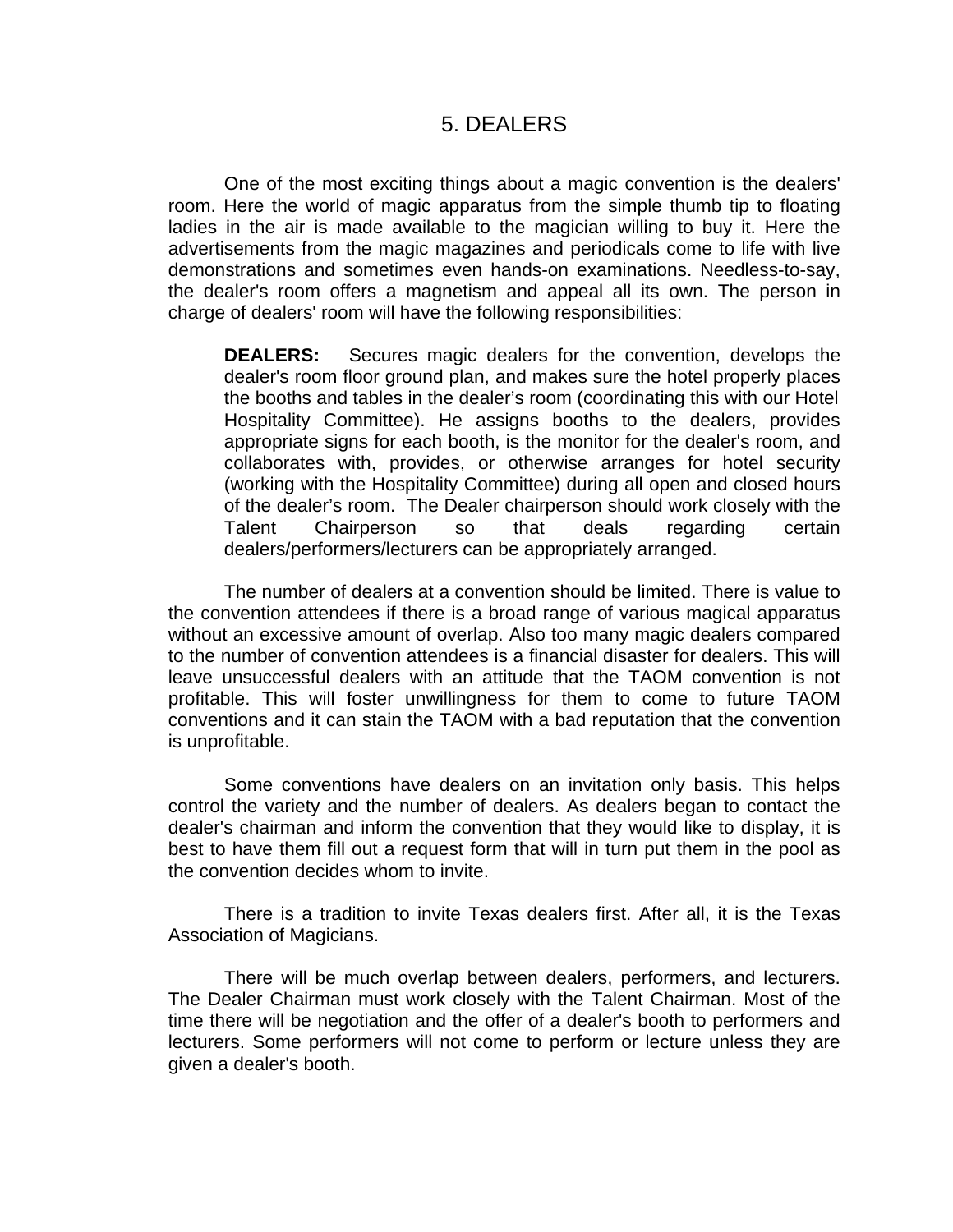The reputation of the magic dealers should be considered. It is no secret that certain magic dealers have a hard time getting along with other magic dealers. Where you are aware of "problem dealers," the choice to bring them to your convention should be weighed heavily.

The 1988 Fort Worth TAOM Convention used the tactic of telling dealers that if they came as a dealer, they might be required to perform, lecture, or emcee a show. The success of the tactic varied. Some dealers expressed resentment when they were told that they might have to perform, lecture or emcee a show without financial compensation. Some dealers even decided that under these terms, they would not come as dealers to the convention and withdrew their interest in coming as a dealer.

The assignments of the booths should be well thought out so as to avoid putting like dealers together, or dealers that are contentious with their competition.

The number of dealers may be limited to the amount of hotel space available for the dealer's room. It is best if all the dealers can be located in one large room. If possible, also put in the center of the room a water station complete with tables and chairs. This will give a nice place for conventioneers to congregate and provided space for magician's spouses to sit and gossip while their magician combs the dealer's booths.

Standard booth sizes at magic conventions are usually 8'-0" x 10'-0" and consist of one front draped table measuring 6'-0" x 2'-6" and one school table (6'0 x 1'6")" stacked on top of a regular 6'-0" x 2'-6" table, the stacked tables located at the back of the booth. Dealers that require electricity should be placed along the walls that contain electric receptacles, or near floor pockets with receptacles. It is also nice if there is at least some space between each booth to give the dealers and convention attendees "room to breathe."

A paging system is useful in the dealer's room so that the Dealer Chairman can make announcements to close the dealer's room, make announcements, and so forth.

Professionally made (perhaps computer generated) signs for each booth are helpful. This is a professional touch so that each dealer will know his booth as he arrives to set up in the dealer's room. Signs are also useful to convention attendees to know which booth is which.

A security guard may be needed to spend each night in the dealer's room to give it ample overnight security. Certainly security should be used at the entrance to the dealer's room to make sure that only people with convention badges enter the room. This will keep laymen and non-registered persons from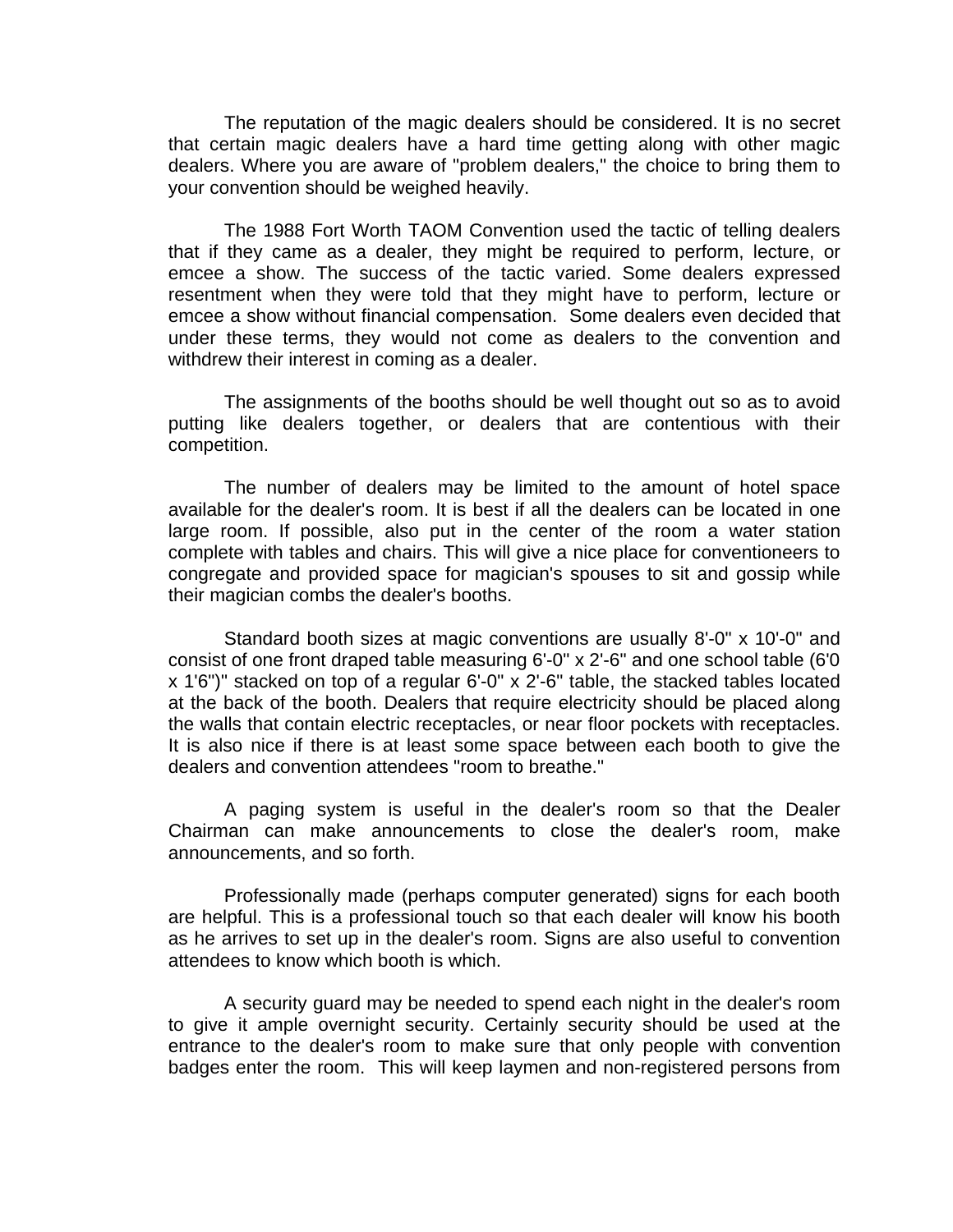entering the room. During closed times, no person should be allowed in the room without the Dealer Chairman's approval and/or presence.

The dealer's room booth tables are usually set-up by 9:00 am on Friday before the convention, with the room officially opening by about 1:00 or 2:00 pm in the afternoon. The dealers room should probably close by at least 1:00 pm Monday afternoon, and hotels may request that the room be cleared by 3:00 pm.

Each of the dealers who agree to come to the convention should probably be sent an Exhibitor's Guide that will give them information on where to enter the hotel or unload their supplies, the rules and regulations of the dealer's room, and provide the written contract engaging their services.

From Steve Burton Past IBM Dealer Chairman March 1, 2001

One of the busiest and most appreciated areas of any convention is the dealer's room. TAOM Convention planners should consider the dealers an integral part of a successful convention and do everything they can to make both the dealers and the attendees happy with their dealer's room experience.

One of the most effective ways to accomplish this is to appoint a dealer chairman who is receptive to concerns by both the buyers and the sellers. For this reason it is not recommended that the person in charge of the room be a dealer him/herself and certainly not someone who is going to display at the convention. This prevents the perception of a conflict of interest whether or not one actually exists. It also insures that the Dealer Chairman will be available to all dealers and not be involved in running their own booth.

This does not mean the Dealer Chairman should not be knowledgeable about the business of magic. On the contrary, it would be of great benefit to the convention if the Dealer Chairman has attended as many different conventions as possible and seen first hand how different dealer rooms are managed.

Once the Dealer Chairman has been selected it is up to him/her to go about soliciting dealers for the convention. It is a good idea to approach people who have displayed at previous TAOM conventions, as long as there wasn't a problem with their appearance. It would be a good idea for the new Dealer Chairman to contact the previous year's chair and ask questions about the dealers who attended. In this way, the new Chairman will gain valuable information about different dealers and what he/she can expect.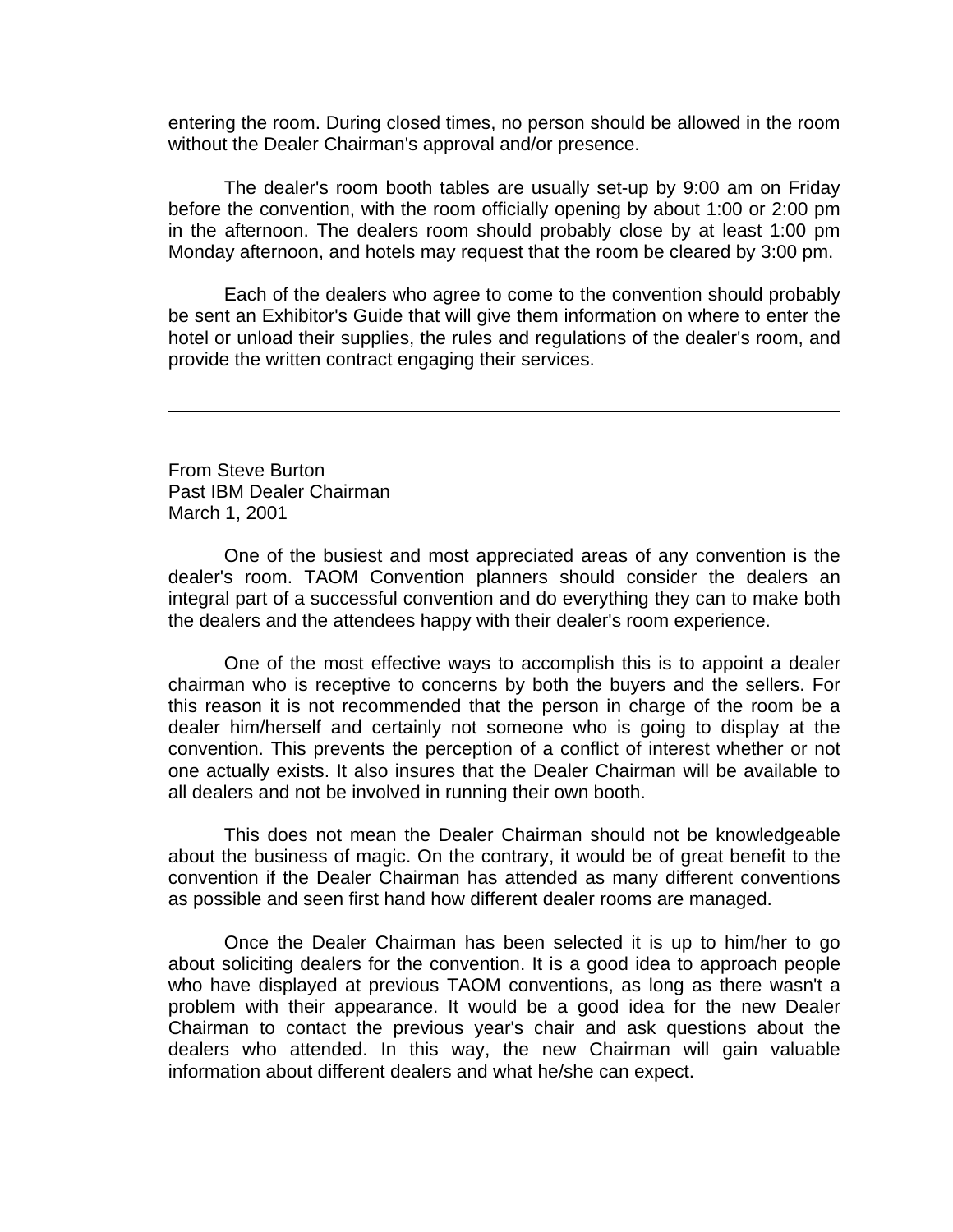The Dealer Chairman must work closely with the person arranging the hotel facilities on the committee. One of the first things they must find out is how large an area they will have for the dealer's room. Generally speaking, dealer spaces are limited to 6 by 8 feet square depending on how the pipe and drape company sets up the room. The hotel coordinator must find out the name of the company usually in charge of setting up dealer spaces and how many spaces can be comfortably accommodated.

Once the chairman knows how many booths they can arrange, they can set about selling those spaces to potential dealers. The Dealer Chairman must contact the pipe and drape company and ask them to create some sample layouts with at least two different room configurations. It is also important to find out how much this service will cost and what is provided, i.e. electricity, carpet, signage etc. Usually the pipe and drape company will provide most of things necessary to set up the room but it's a good idea to find out. If the company's proposal is not satisfactory the chairman may need to get bids from other companies.

Another consideration the chairman should discuss with the hotel coordinator is the issue of security. You will need a security guard to protect the dealer's wares after the room is closed in the evening and throughout the night. It is also a good idea to secure the services of a guard during the convention to make sure no one but TAOM registrants are allowed into the room. Secrets are often revealed in the dealer's room and you don't want someone who is simply curious walking into the room. The hotel staff will often have a security firm they work with in these cases or you can check the telephone directory for companies. As with the pipe and drape company it may be a good idea to secure multiple bids in order to get the best price.

It is usual to limit the number of spaces one dealer may purchase for the convention. For instance, most conventions will not allow a single dealer to purchase more than three spaces. This allows more dealers to participate and keeps anyone from dominating a particular area of the dealer's room. It is not a good idea to discount "triple" or "double" displays either. You don't want your smaller dealers feeling that they are being charged more than anyone else. It also not a good idea to allow two dealers to share a space for the same reason and you should not allow anyone to deal items from their hotel room or suite. The idea here is to treat all dealers with the same courtesy and respect.

Another possible requirement for dealers is electrical outlets because many times dealers have lighted signs, powered effects and video displays. You must find out how much it will cost to provide this to the dealers and how much you will need to charge in order to make it cost effective for all parties involved. This can run more than \$100.00 per booth space or it may be provided by the hotel, so be sure to find out all the details before you begin signing up companies to display at your TAOM convention.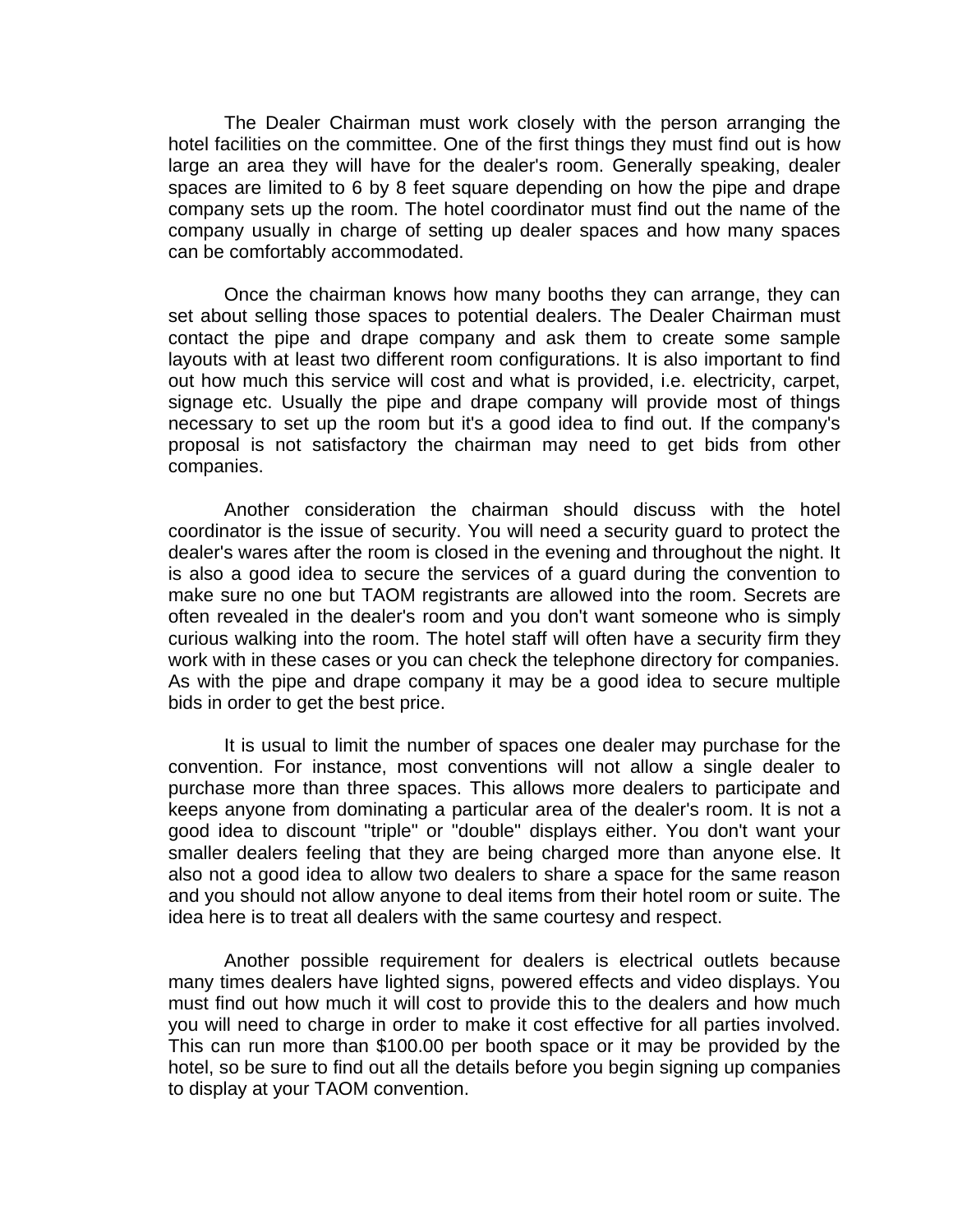The hours of operation for the dealer's room is likely to be the responsibility of the Dealer Chairman but he/she must work closely with the Convention Committee to make sure they are open at the best times to benefit the entire convention. Obviously you don't want the dealer's room open every hour the convention is operating so be sure to schedule a break during the day. This might not be during the regular lunch or dinner period as quite often these are busy times in the dealer's room. Of course the room will need to be closed during the evening shows but may be opened immediately afterward.

After you have worked out the important details of hours of operation, setup, security, electricity and other factors you should begin the task of selling your booth spaces. Don't be shy when it comes to asking dealers to participate and use the list from previous years' TAOM conventions to your best advantage. The number of spaces you will have to sell depends on the how many your facility can comfortably provide. The fee charged per booth space will largely depend on what they cost in the past. You may need to raise prices but be considerate of your dealers when you do this. Too large of a rate hike may cause some of your participants to feel they are being taken advantage of by the convention planners.

You will need to create a form for your dealers to fill out detailing information such as: company name, company address, hotel address, phone information, credit card numbers (if accepted), e-mail address, number of spaces required, whether or not electricity is needed, etc. It is also a good idea to spell out any rules and regulations in this form and have your dealers sign it. This way there can be no question as to whether they have been informed of your committee's policies.

The I.B.M. and S.A.M. have created a joint Code of Ethics that is good to use a guideline for dealers. It is as follows:

The members agree to the following:

 1) Oppose the willful exposure to the public of any principles of the Art of Magic, or the methods employed in any magic effect or illusion.

 2) Display ethical behavior in the presentation of magic to the public and in our conduct as magicians, including not interfering with or jeopardizing the performance of another magician either through personal intervention or the unauthorized use of another's creation.

 3) Recognize and respect for rights of the creators, inventors, authors, and owners of magic concepts, presentations, effects and literature, and their rights to have exclusive use of, or to grant permission for the use by others of such creations.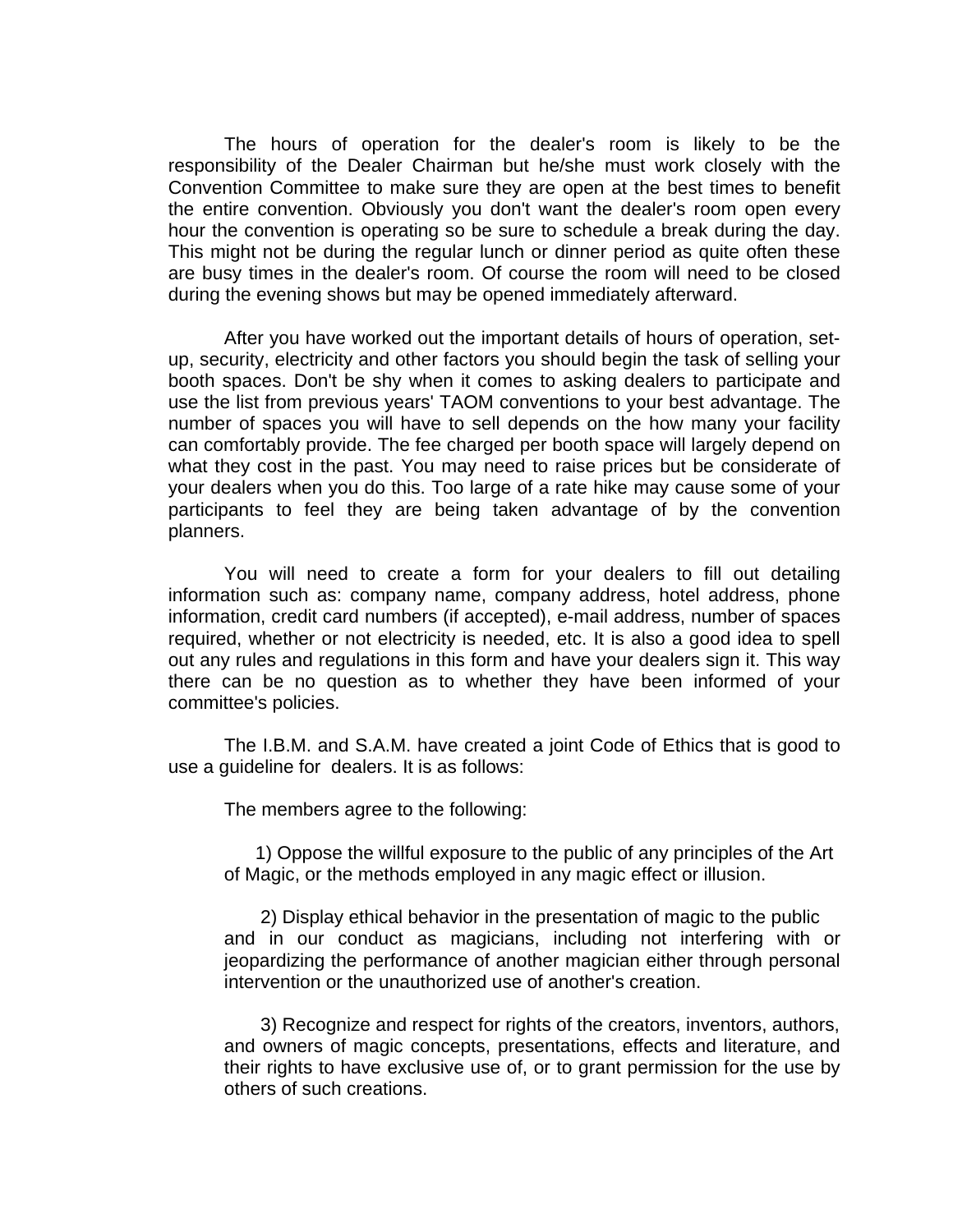4) Discourage false or misleading statements in the advertising of effects, and literature, merchandise or actions pertaining to the magical arts.

 5) Discourage advertisement in magic publications for any magical apparatus, effect, literature or other materials for which the advertiser does not have commercial rights.

 6) Promote the humane treatment and care of livestock used in magical performances.

Other rules and regulations can be: making sure they are properly registered for the convention, no littering of the aisles or loud demonstrations that may disrupt the atmosphere of the room (such as a video being turned up too loud), no pornographic materials, policies about sharing booth space and dealing outside the dealer's area. Be sure to inform your dealers of any special rules the hotel has added to your convention contract. These can include; no animals, no fire or explosive effects or no admittance after the room is closed. Every hotel is different and it is good to find out anything that will be expected of those displaying at your convention.

We hope your experience as a Dealer Chairman for the TAOM Convention will go smoothly and that you have a great convention experience because of it. Again, don't be afraid to ask people who have served as Dealer Chairpersons in the past for advice. After your term as chairman is over we hope you will do the same when a future Dealer Chairman approaches you for that same advice.

From Mark Roberts 2000 Dallas TAOM Dealer Chairman March 12, 2001

One thing I would add is to make sure the dealer chairman checks with the hotel to see if they charge to hold and store incoming UPS boxes. The Adam's Mark was pretty high. Luckily we found out about this in advance and I was able to have dealers ship to me.

The other thing I would recommend is to keep some spaces in reserve. The Presidents will often times have promised a dealer space to a performer, and there may be some confusion as to who and how much space they need. You covered this, but I would emphasize it! My best advice is to have the President route all dealer inquiries to the chairman and keep him informed as to what has been negotiated.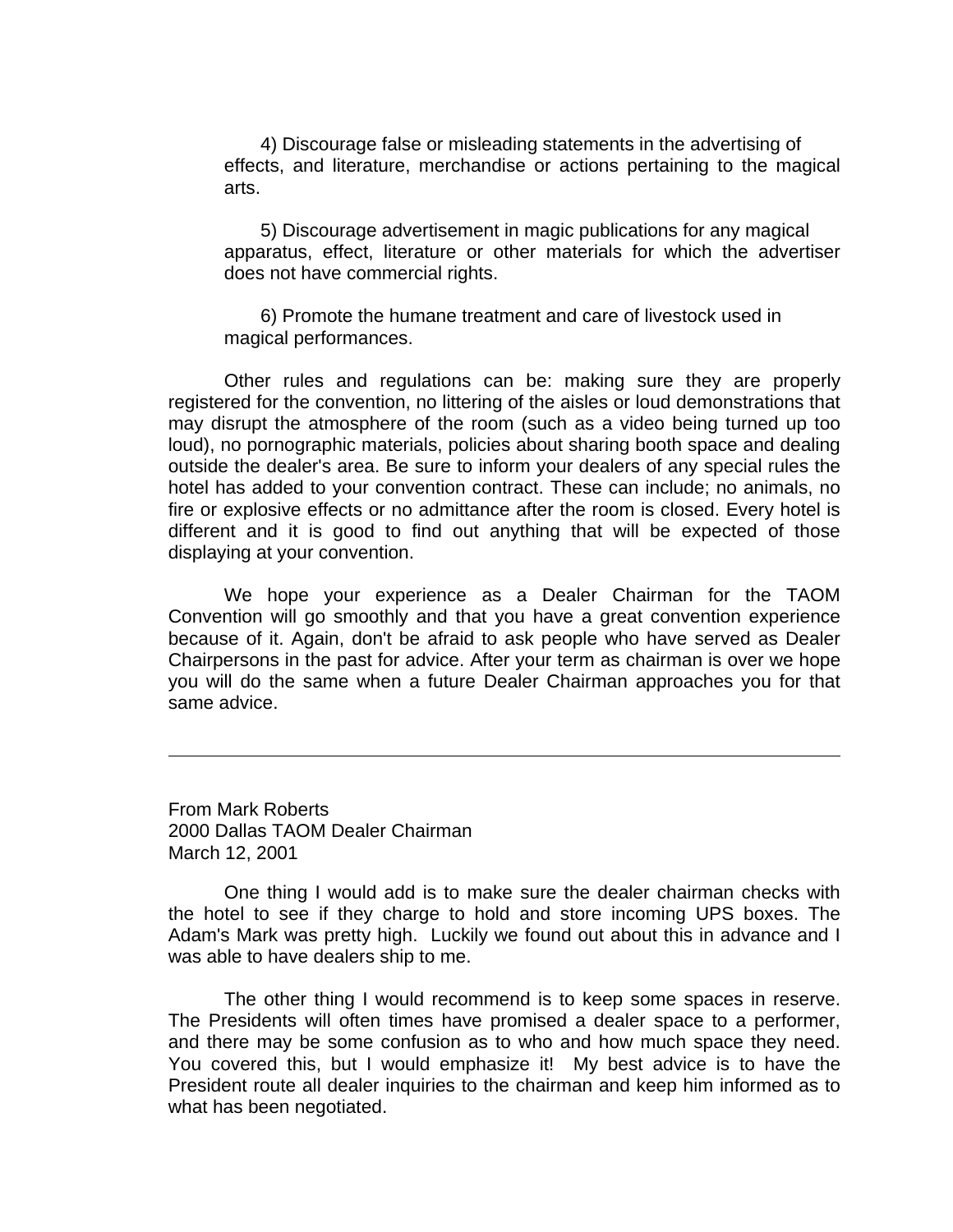From Scott Wells Dallas 2000 TAOM Convention President April 2001

It's also suggested that the Dealer Committee be chaired by a magic dealer, if possible. Better still, this committee should be co-chaired by a club member and a dealer who acts as liaison between the club and the dealers.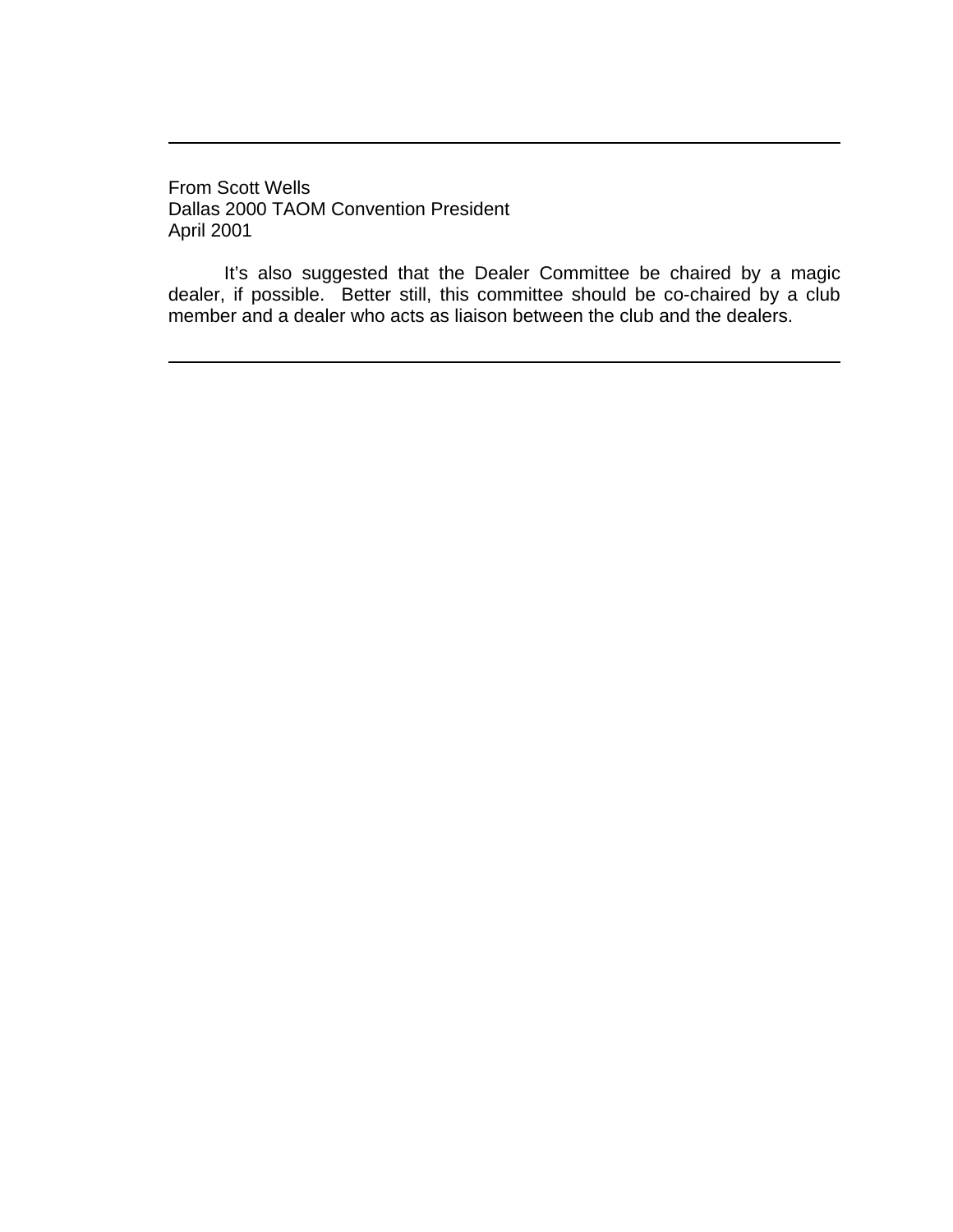## 6. CONTESTS

Magicians love to compete. There is also something wonderful about watching individuals grow in the art of magic, to see the innocence of performers performing as they see fit and the growth and improvements that come to them through time. Sometimes real sparks of creativity, unique innovations, and new twists can be seen in the acts of contestants that makes magic come alive with newness and brilliance.

**CONTESTS:** Works with the TAOM Trophy and Awards Committee to see that the contests are efficiently executed, coordinates stage and close-up physical facilities with the Stage Manager and Hospitality Chairman, coordinates with the TAOM Vice-President (who is in charge of securing judges for all contests), and secures emcees for the stage contest and each of the close-up contest rooms. He also generates and disseminates a contest application form and other literature conforming to the TAOM contest program (rules, cut-off date information, etc), is in charge of sending this information to contestants who request it, and thereafter is the recipient of all contest applications submitted back to the host club by potential contestants, and notifies applicants of acceptance or rejection.

A packet of literature should be produced consisting of an contest application blank, a copy of the rules of competition from the Trophy and Awards Committee of the TAOM, and advertising materials about the convention. This packet of information should be distributed freely to anyone who requests it. The contest chairman should be the one to control the distribution of this literature as needed. It would also be wise if the rules of competition and a contest application blank were made available on the [www.taom.org](http://www.taom.org) website for download.

It is important to communicate a clear cut-off date in all advertising literature. A cut-off date will be necessary because conventions can only accommodate a certain number of contestants for the two contests especially in regards to time constraints. You might also have to limit the number of contestants for each contest category because of the limited time available during the convention for the contests. Every promotional flyer published should not only contains the Contest Chairman's name and address, but also a definite cut-off date when you will under no circumstances accept further applications for the contests.

As the time for the convention grows near, a follow-up letter should be sent to each contestant that gives them specifics about the time, date, place, and other such details of their contest.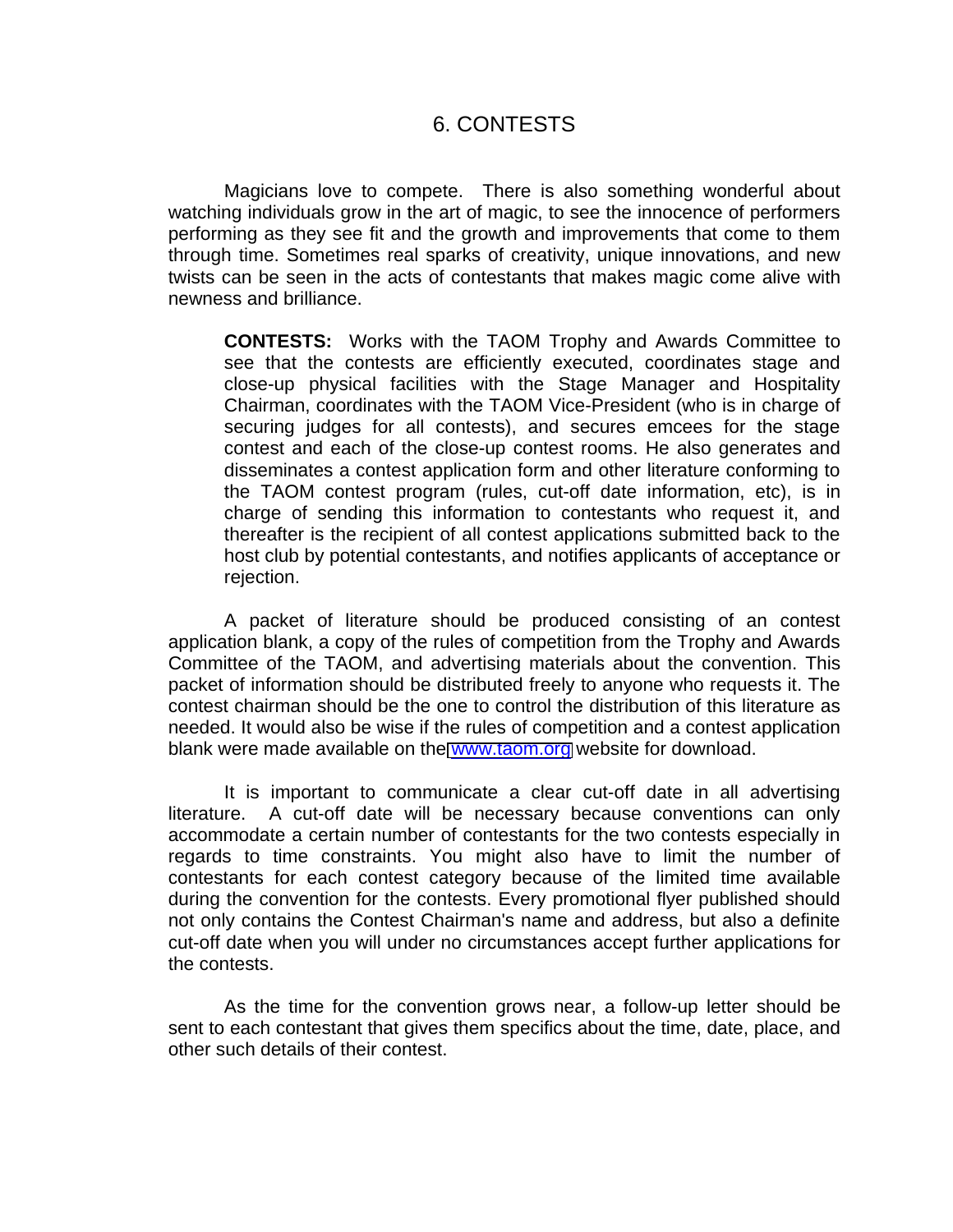Close-Up Contests performing environments can be handled two different ways. The contests can be held in several smaller rooms at the convention hotel with each performer moving from room-to-room and the audiences seated on a combination of flat floor and tiered platform seating.

Alternatively the entire close-up contest can also be held in the lecture hall or ballroom with closed circuit video in use. With today's technology, home video camera(s) work very well on a good tripod. Large screen televisions can be rented from home consumer appliance rental places. Some of these places will even deliver them to the hotel, set them up, and after the convention come back to pick them up! These televisions can be rented for an entire week for only \$30- \$40! (See additional information about video projection in the Close-Up chapter).

The close-up performers should be supplied with a small card table sized table rather than the long banquet tables.

Members of the host club can be drafted to become emcees, one club member for each room. These volunteers should meet with the Contest Chairman prior to the contests to get names of the contestants and other information to make their close-up rooms run smooth. Note also that these same emcees might also serve their same rooms for the professional close-up show.

If at all possible, the stage contest show should be held in the convention center theater. This gives novice performers the opportunity to perform on a real stage and gives them a chance to get the feel of a theater-performing situation. This is both inspirational and educational for them.

Experience dictates that the awards ceremony should be held during the Sunday evening show of the convention. If done correctly, this ceremony does not have to be dull and boring, and it can be done quickly.

The way to make the awards ceremony quick is to have your emcee announce before the Sunday night's show intermission that during intermission all contestants from the various categories of stage and close-up contests should come backstage during the intermission. After this intermission, the curtain can open and everyone who has competed in the contests can be standing on-stage. This gives visible recognition to all contestants as well as speed-up the presentation of the awards to the winners in that you won't have to wait for the winners to come up out of the audience. While the ceremony will then be short, it will give visual recognition everyone who worked so hard to receive it. After the awards are disbursed, all contestants can exit the stage back out into the audience and the MC came forward to continue the evening show.

Future TAOM conventions might think about using some of the contestants as performers for the evening shows. The top six IBM Convention stage contestants appear again for one of the evening shows that they call their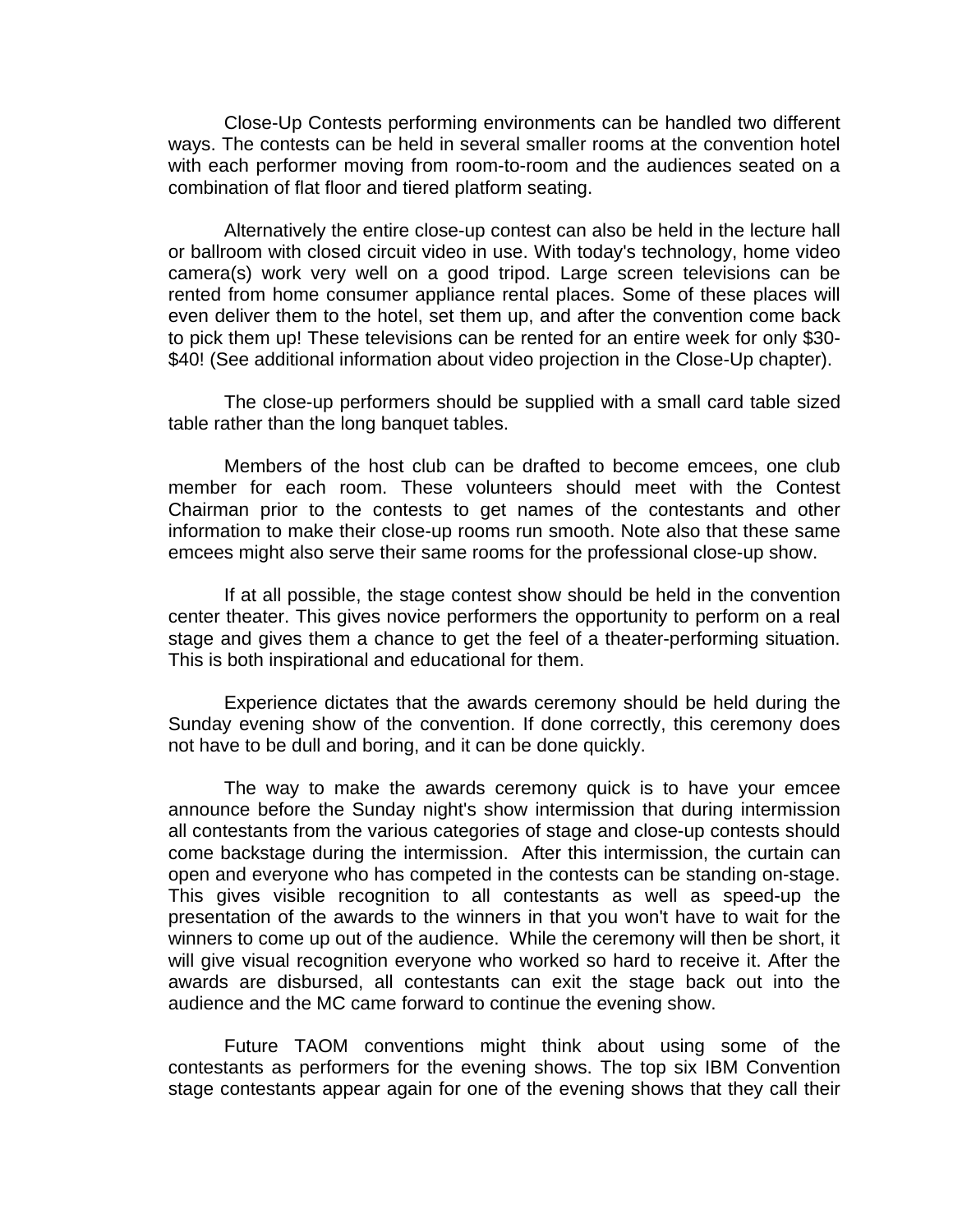Gold Medal show. These contestants are generally the performers for the first half of the show, with a feature performer closing the second half. This show provides the contestants with a semi-final competition and gives the judges and the entire convention audience a fresh look at the finalists. Most importantly, it also provides the convention with a well done yet inexpensive evening show!

The SAM conventions goes a step further in that the entire stage contest show is one of the evening convention shows. Again this provides good performers for the evening show without expense. This might be a great idea for future Friday evening TAOM shows?

Contestants must not be allowed to compete unless they are registered at the convention! Watch this very closely!

From Judy Donaldson Secretary of the TAOM August 1999

## **T.A.O.M. Contest Responsibilities**

(revised 8/99)

#### **Secretary of T.A.O.M.**

- 1. Notify the T.A.O.M. Board of Directors representative of each member club of his/her responsibility to supply, before August 1, to the Vice President the name, address, and telephone number of three prospective judges.
- 2. Provide the host club sufficient copies of the "Trophy and Awards Program" for distribution to all contestants.
- 3. Meet with Vice President, Trophy and Awards Committee Chairman, and the judges to provide each judge a copy of the "Trophy and Awards Program", a list of the contestants and the category entered, and sufficient copies of the contest score sheet.
- 4. Meet with the Vice President, judges, and Trophy and Awards Committee Chairman to compute scores. Provide forms and materials necessary.
- 5. Provide official T.A.O.M. trophies to the Trophy and Awards Committee Chairman at the convention.
- 6. Mail each contestant the statistical results of the contest entered, pertinent judges comments, and a Certificate of Appreciation signed by the T.A.O.M. president.

## **T.A.O.M. Vice President**

- 1. Appoint five judges for the close-up contest and five judges for the club/comedy/stage competitions.
- Judges should represent as many different member clubs as possible.
- 2. Meet with the judges, Trophy and Awards Committee Chairman, and T.A.O.M. Secretary to compute scores.
- 3. Keep a record of the exact time of each performer's act or appoint a deputy to do so.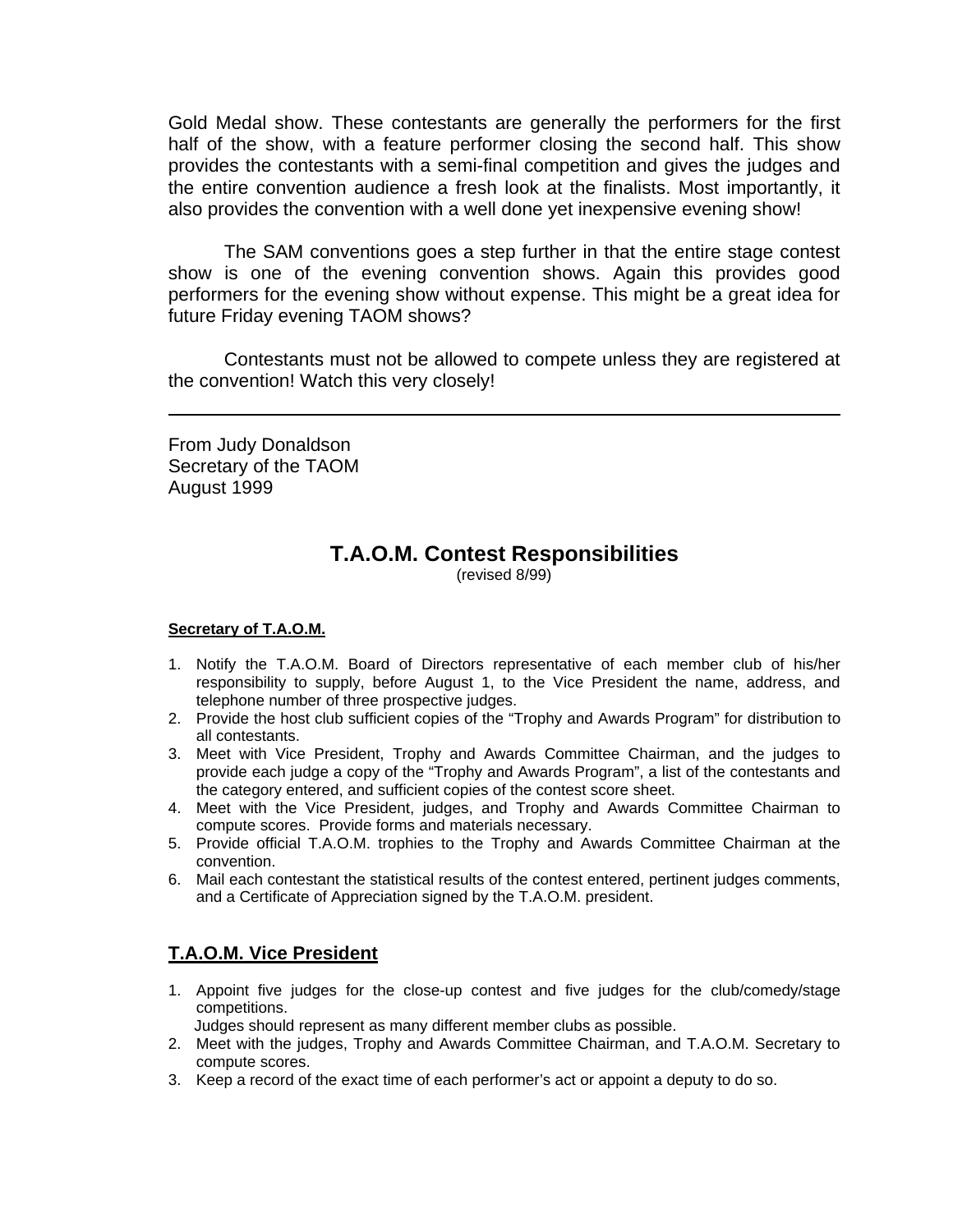4. Meet with the judges, Trophy and Awards Committee Chairman, and T.A.O.M. Secretary to compute scores.

### **Host Club**

- 1. Make available to all prospective contestants approved contest application forms. The application to compete may be part of the T.A.O.M. mailings or prominent space and copy may be allotted in one or more T.A.O.M. bulletins describing the manner in which prospective contestants may make application to compete.
- 2. Notify all applicants at least seven days before the convention whether or not their applications have been accepted.
- 3. Provide a copy of the "Trophy and Awards Program" to each contestant accepted at least seven days before the convention.
- 4. Provide the T.A.O.M. Secretary a list of competitors names, addresses, and telephone numbers, annotated with the contest entered as soon as the contest is closed. (Usually by August 15<sup>th</sup>)

5. Before the contest, arrange a meeting for the contestants and the Trophy & Awards Chairman.

#### **Trophy and Awards Committee Chairman**

- 1. Before the contest, meet with the contest chairman and contestants to answer questions and annotate any last-minute changes in the schedules. Notify the secretary of such changes.
- 2. After the contest, meet with the judges, Vice President, and T.A.O.M. Secretary to compute scores. Discard high and low score for each act; average the remaining three to ascertain the contestant's score. Deduct any penalty points from that score.
- 3. Participate in the presentation of awards at the scheduled time.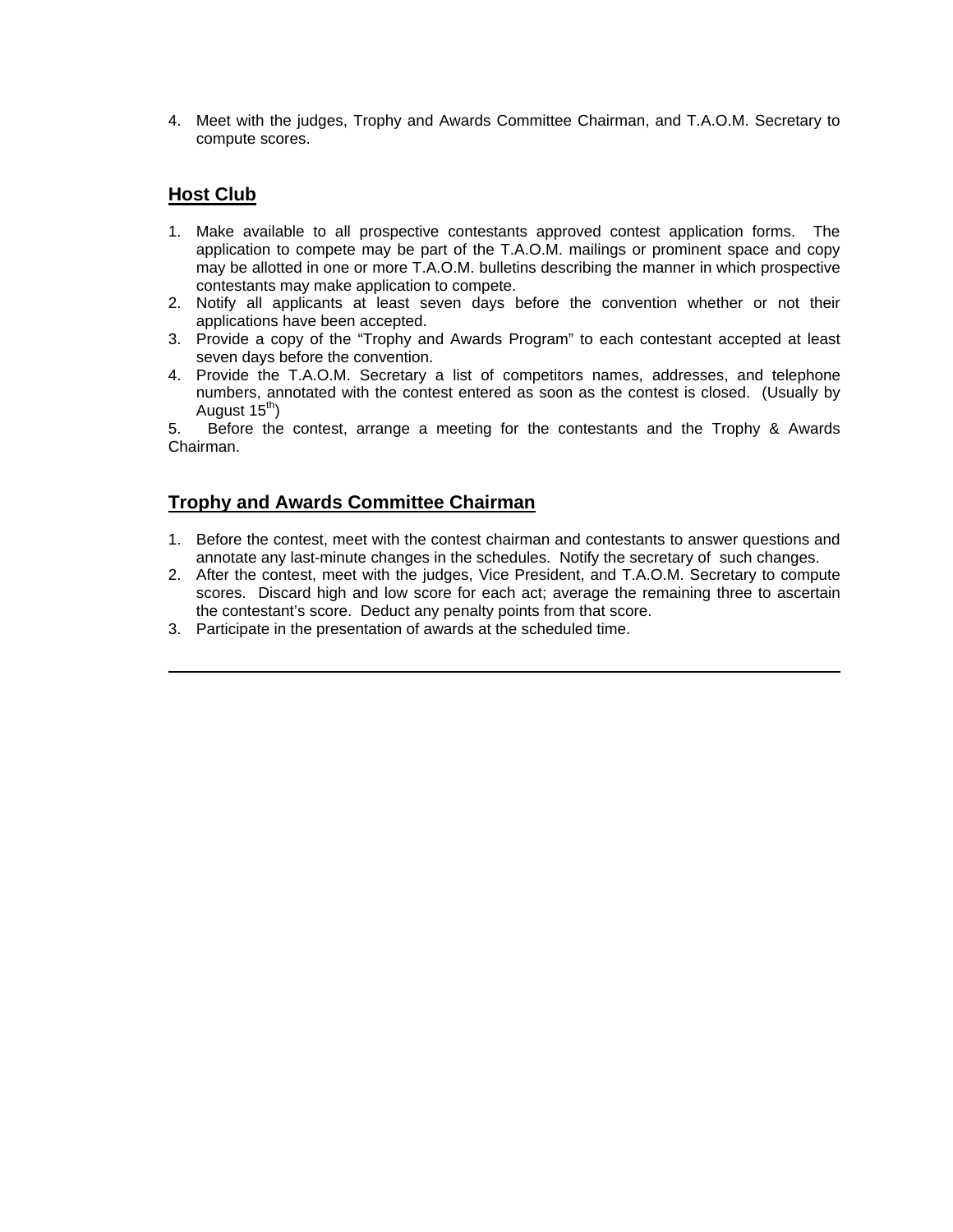## 7. BACKSTAGE

It is so easy to hand the usher your ticket, take your seat, enjoy the evening theater magic show, and then walk away after the show without ever realizing the intricacies of what happened backstage. It is also so easy to be critical that the light was not right, or that the music was too loud, or that someone missed a sound cue. It would be good for all of us as magicians to realize that the world of technical theater is quite complex and very demanding. Include with this the fact that most magic convention evening shows are put on without a dress rehearsal, it is incredible that most evening theater magic shows come out as good as they do.

The key to making what goes on backstage is the Stage Manager. He is in complete control of calling cues, working with sound, lights, set-up, tear-down, the curtain, changes in cues, the union crew, making sure the performers have a dressing room and even making sure the floor is swept between acts. His job is to make sure the theater shows are run professionally and smoothly. This person does not have to be a member of the stagehands union. It is best if this person knows the Stage Manager's job, has experience in this area, and is knowledgeable about the needs and requirements of magic.

**BACKSTAGE:** Is in charge of the theatre stage for all stage shows (evening shows and stage contest show). He executes all stage shows as Stage Manager, collaborates with the union stage crew to determine lowest budgets and minimize overtime, and works as the liaison between the union stage crew and the performers of each show. The Backstage Chairperson should also have a copy of the contract used to secure the facilities, stage crew, and insurance for the performance venue.

In 1988, Fort Worth executed its contract with the Tarrant County Convention Center over three years prior to our 88 convention. The fee to use the theater was \$1,600. Six Hundred dollars was paid at the time the contract was executed, and the remaining one thousand dollars was paid immediately prior to the theater use. This amount does not include the amount paid to the union stagecrew.

When stagehands are a union crew, generally they must be hired separately from the theater contract to work the lightboard, followspots, sound system, and other backstage equipment. Usually a separate contract in addition to the auditorium rental contract must be executed with them. They have specified rates, minimum amounts of hours they will work, and maximum shifts before they go into overtime (unionized). They also have minimums concerning the number of personnel that must be called for any given show. At the Fort Worth 1988 convention, the total stage crew bill was \$4,617.65. In addition, Fort Worth had to hire convention center security and provide insurance.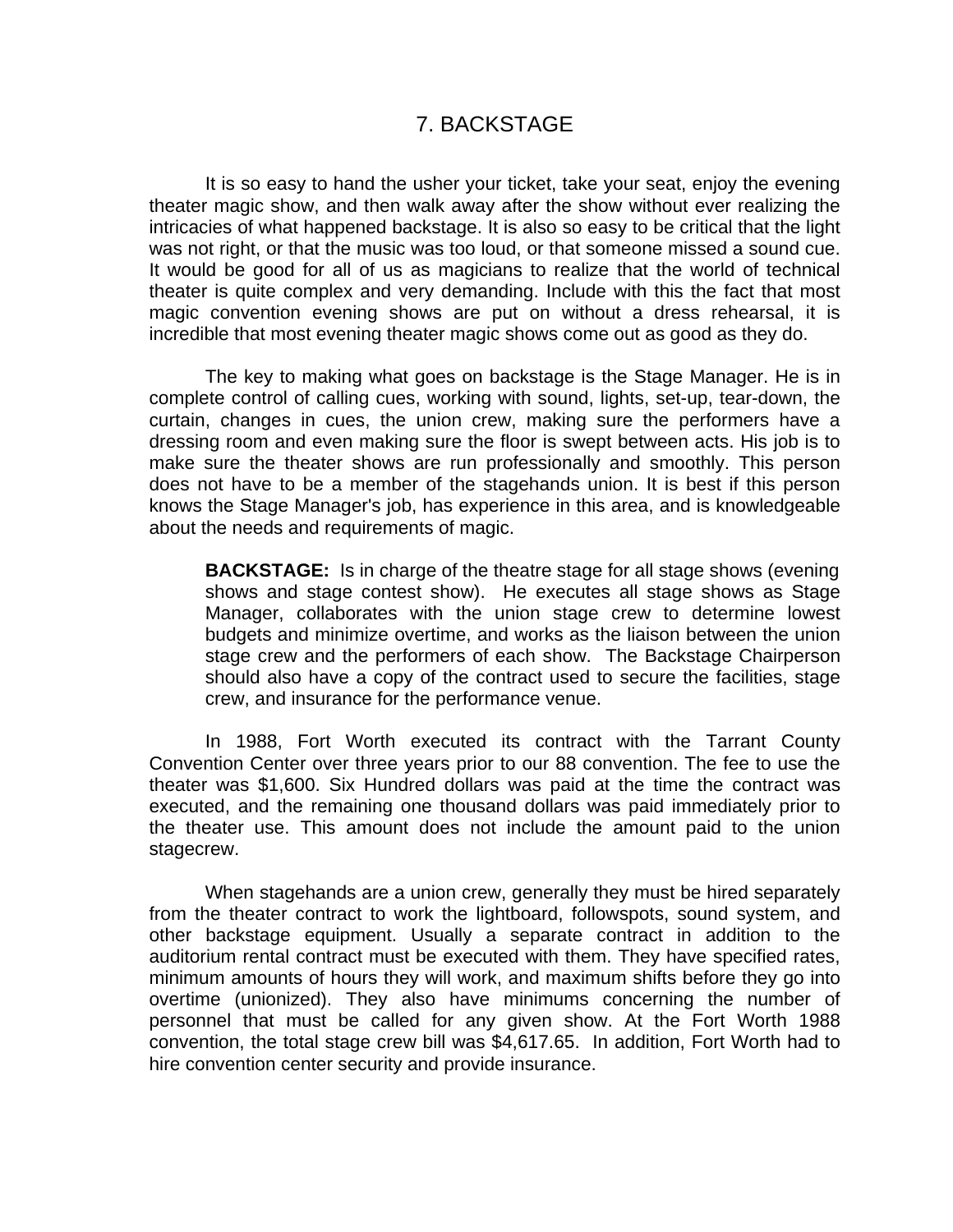Concerning insurance, the contract executed by Fort Worth in 1988 with the convention center specified that they were to be furnished with a certificate of liability insurance at least ten days prior to the event in the amount of \$500,000 and \$125,000 property damage, listing them as the insured. To this end, Fort Worth obtained a general liability policy from Alexander and Alexander Insurance located at One Tandy Center here in Fort Worth. The policy was titled "Social Gatherings and Meetings on Premises Not Owned by Insured." It was underwritten by Scottsdale Insurance Company of Scottsdale, Arizona and cost us \$526.10. It is wise to check with the administrators of the theatre facility you are renting to recommend an insurance supplier that they have dealt with in the past and are comfortable with in providing coverage for their facility.

See Also the chapter on LIABILITY

Notations should be added here on how to deal with the Fire Marshall.

From Bruce Chadwick SAM Stage Manager August 2001

## GENERAL STAGING SPECIFICATIONS SOCIETY OF AMERICAN MAGICIANS (SAM) CONVENTION THEATRE SHOWS

**CREW:** Generally the theatre shows of the Society of American Magicians Convention can be effectively executed with a skeleton crew: Lights, Sound, Spotlight(s), Grand Curtain and/or Rail. We welcome the doubling up of crew responsibilities where appropriate. We will work in accordance with your rules and regulations. We do request that all stage personnel be in place at least ten minutes prior to the scheduled starting time for each show.

**HEADSET**: We request that **all stage crew members** be on headset and in communication with our Stage Manager at all times.

**STAGE MANAGER CONSOLE:** During the shows, our SAM Stage Manager will need to work on-stage, in the wing, at some sort of stage manager's console where he can cue directly via headset the stage crew. Please provide the console with **a good reading light** (white is preferred, but amber or blue gel is ok if it is needed) and a **podium or stand microphone** so that he can also make offstage announcements and voice-overs to the audience though the house sound system. Our Stage Manager will also need **good backstage sound foldback** to effectively hear the Master of Ceremonies and performers.

**SHOW STARTS:** All shows will start at the scheduled times unless there is a hold established by Producer R. G. Smith or Stage Manager Bruce Chadwick. Generally the house will open 30 minutes prior to show time. Our Stage Manager will call for the house to open at the appropriate time.

**DRESSING ROOMS:** We would like to use as many of your individual dressing rooms as available. We will use your greenroom or gang type dressing room if necessary. A changing room or booth located on either wing of the stage is useful but not necessary. Please label and reserve the dressing room closest to the Stage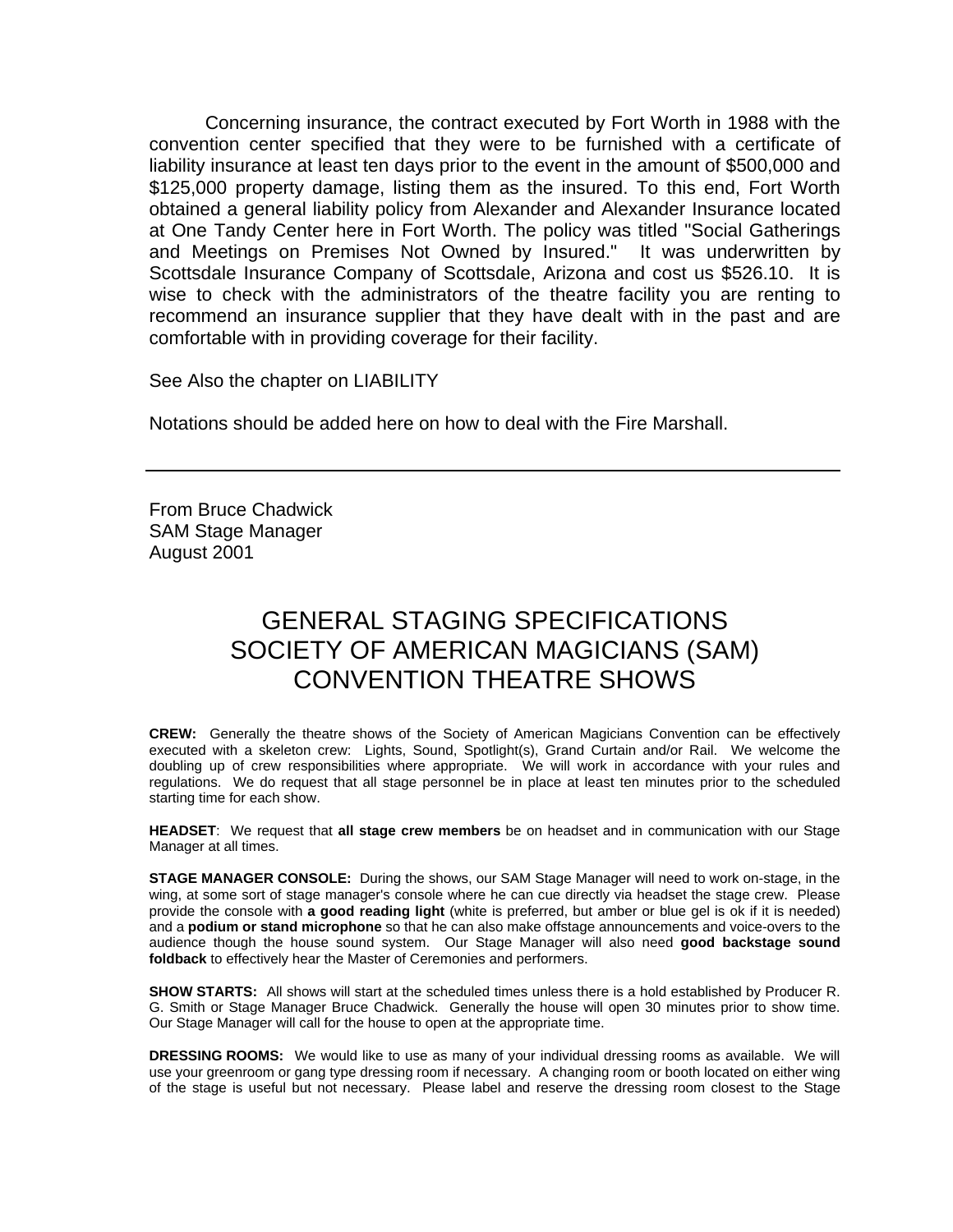Manager's console for use by each of our Masters of Ceremonies. If available, prop tables located on the wings of the stage are also useful.

**STAGE RESPONSIBILITY:** We will endeavor to direct all questions regarding the use of your theatre facilities to you and your stage crew. Additionally, we request that any questions you have be directed to our Stage Manager. If performers ask you questions, please answer questions the performers ask you, but please clarify with our Stage Manager any matter of significance before executing a performer's request. When our Stage Manager is not in the theatre, you are the ultimate stage authority between the performers and your theatre facility. Please do not allow anyone backstage before scheduled rehearsal times unless Bruce Chadwick or R. G. Smith has arranged with you otherwise. Please notify our Stage Manager of your rules, regulations, work schedules and required work breaks prior to the use of your facility. Please inform our Stage Manager of local fire codes, location of fire extinguishers, etc. In case of emergency, please take command of the situation. Your authority will be respected at all times.

**REHEARSAL TIME:** All rehearsal times will be established prior to the conventions by Show Producer R. G. Smith. These times will remain as scheduled unless re-negotiated by Mr. Smith in conjunction with your theatre crew leader.

#### **LIGHTS**

**GENERIC CUES:** Our philosophy in working magic conventions is to establish before the performers arrive a series of 8-10 generic stage lighting cues. These cues will deal with areas and color. Generally we are willing to take advantage of the lights, positions, and instruments already hung in your theatre before we ever arrive (if any). We will have a minimum amount of time to hang and focus lights and therefore a general light plot is advantageous for us.

Rather than ask performers what their lighting requirements are, our procedure is to show performers the lighting cues/lit areas that are "available" and then ask them which of the cues they want to use. Our experience is that this saves a lot of headaches for everyone concerned.

**SPECIALS**: On rare occasion, a performer may require that special lights or lighting instruments be hung to meet their illusion criteria. If this need is critical to their particular act and cannot be satisfied any other way, we will comply with their request. Generally R. G. Smith will notify you prior to a given rehearsal day that such requests will probably be asked. Generally we do not make it known to performers that we are willing to hang and adjust lights to meet specific needs. We must deal with multiple performers for each show, each show is comprised of a different set of performers, and limited tech rehearsal time defines these parameters.

**AREAS:** We welcome the use of your "house lighting plot" (if any) where your lights approximate our basic needs.

- 1) Curtain Warmer: One or more instruments which project a nice glow on the closed grand curtain.
- 2) Centerstage Apron Light: Light centerstage (midstage and downstage of the grand curtain).
- 3) Full Apron Light: A well-lit apron.
- 4) No color pink or straw lights in each of the three basic stage areas: CS, SL, SR
- 5) Blue lights in each of the three basic stage areas: CS, SL, SR
- 6) Combinations of the above area.

Note:

**HOUSE LIGHT REQUESTS FROM THE PERFORMERS**: If a performer suddenly calls for house lights (generally to bring a spectator up out of the audience), the light board operator should take his own cue to bring up house lights. Our Stage Manager will endeavor to give such cues over headset, but sometimes if the performer fails to inform us that he will request house lights, our stage manager may miss his cue. Inform our Stage Manager over headset as you execute houselights.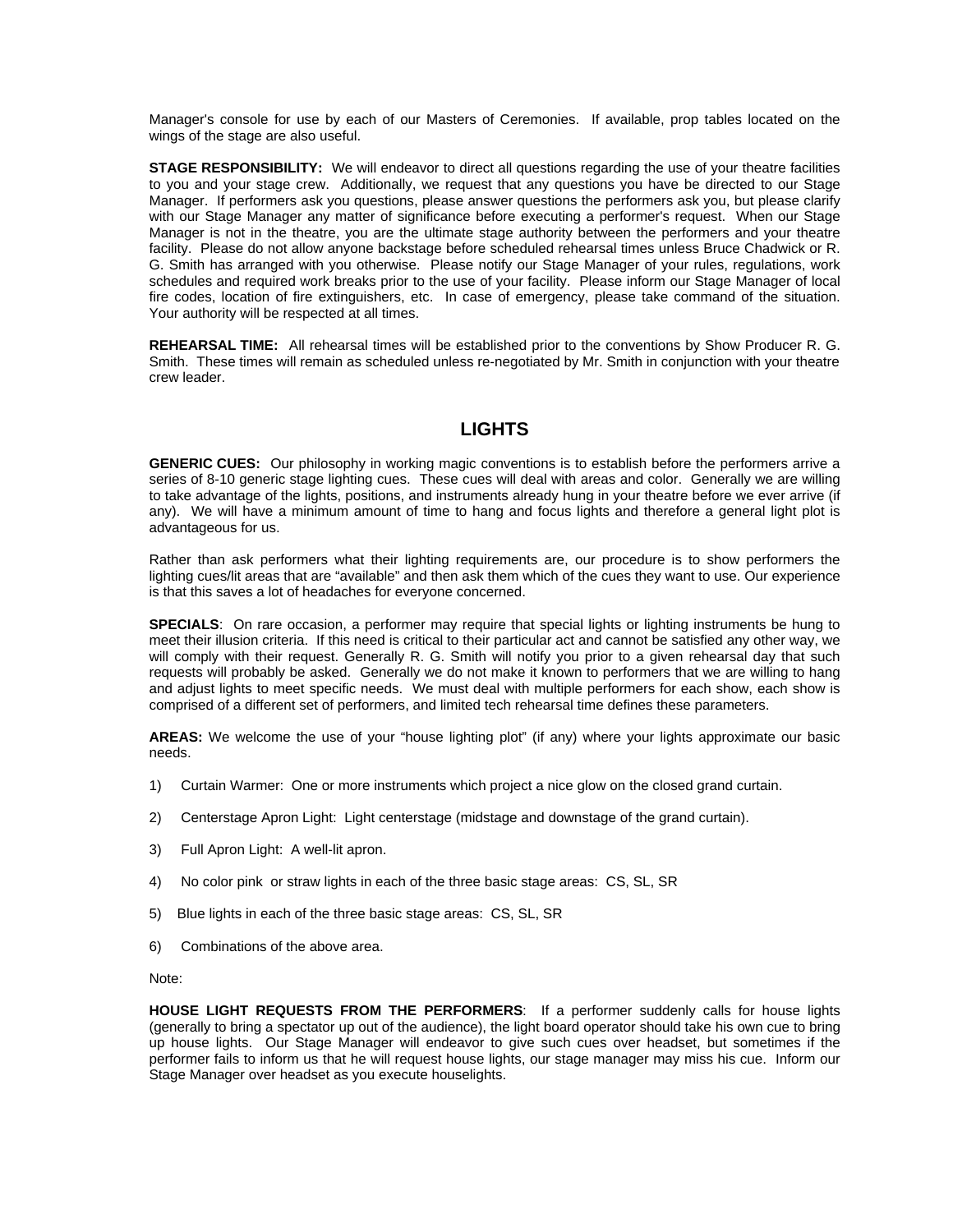#### **FOLLOWSPOTS**

Generally we will use two followspots. Each spotlight should be prepared with at least steel blue, red, and pink gels. On headset, our Stage Manager will refer to the stronger spot as spot number one, and the weaker spot (if any) as spot number two. Unless noted otherwise, both spots will remain on the magician at all times. The spotlight operators should be on headset at all times.

#### **SOUND**

**BOARD LOCATION:** We *requre* that sound control to be located in the house where the sound technician can hear what the audience hears and regulate sound levels. Any complaints about sound level should first be directed to our Stage Manager.

**TAPES:** Most performers will use recorded cassette tapes as background music for their acts. We request that performers put each of their cues (where applicable) on separate cassette tapes. Sometimes performers will have regular CD's and mini-disks. Some performers may have mini-disk players in the event that the theater is not equipped with such.

**CUEING:** Our Stage manager will assume the duties of talking directly to each performer and taking from them their audio tapes, labeling the tapes properly, and cueing each tape up in the performer's presence using a small cassette recorder which our Stage Manager will bring for this purpose. Your Sound Technician can expect that each tape will be cued exactly so that when the tape player button is pushed, your Sound Technician should immediately hear audio. We would appreciate it if your Sound Technician would bring the performer's tapes backstage immediately after the show and return them to the performers.

Our Stage Manager will also get all sound cues directly from the performers. He will then call over headset all sound cues. We understand that it is difficult for a sound technician to wear a headset while running a sound board. Still, it is very important that your Sound Technician be on headset to hear our Stage Manager's sound cues.

**MICROPHONES:** We request that there be *four microphones available* for each show. Ideally we request that *two of the mics be on stands* (removable hand-held). These two mics should be located on the stage; one on the right wing area and one on the left wing area, each having enough cable to reach the opposite side of the stage. We prefer unswitched mics so that your Sound Technician has the power to make the mics hot.

We also request the use of *one wireless lavaliere mic* if possible. We would also like to be able to use *one stage manager's console microphone* so that our Stage Manager can do offstage pre-show voice-overs, etc. (See *Stage Manager's Console* above).

**NOTE:** Please provide the stage manager console and the performers with adequate onstage foldback.

#### **CURTAINS**

**FREE PIPES:** If possible, we will probably require several free pipes or batons where we can fly performer's scenery. Rarely will a performer have any type of scrim, backdrop, or other rag scenery. When there are items to be hung, they are generally small scenic properties and special hardware for the rigging of illusion effects. Fortunately only a few performers (if any) will have scenic hanging situations.

**GRAND:** We prefer that there be a grand drape where the Master of Ceremonies (MC) can walk between the proscenium and the grand curtain to enter and exit the stage. Generally the MC will work off the side of the stage where the Stage Manager's console is located (generally Stage Right). The grand can either travel or guillotine. We require that a stage crew member be available at all times to open and close the grand drape (the Rail Operator if appropriate). This operator must be on headset or otherwise be able to hear clearly the cues of the Stage Manager. This grand curtain will open and close a number of times during each show**.** *Please do not close the grand curtain at the end of an act until cued by the Stage Manager to do so.*

**OTHER CURTAINS:** As far upstage as possible (but still allowing for room for performers to get across the stage behind the curtain), we need a backdrop. This curtain will remain stationary throughout all of the shows.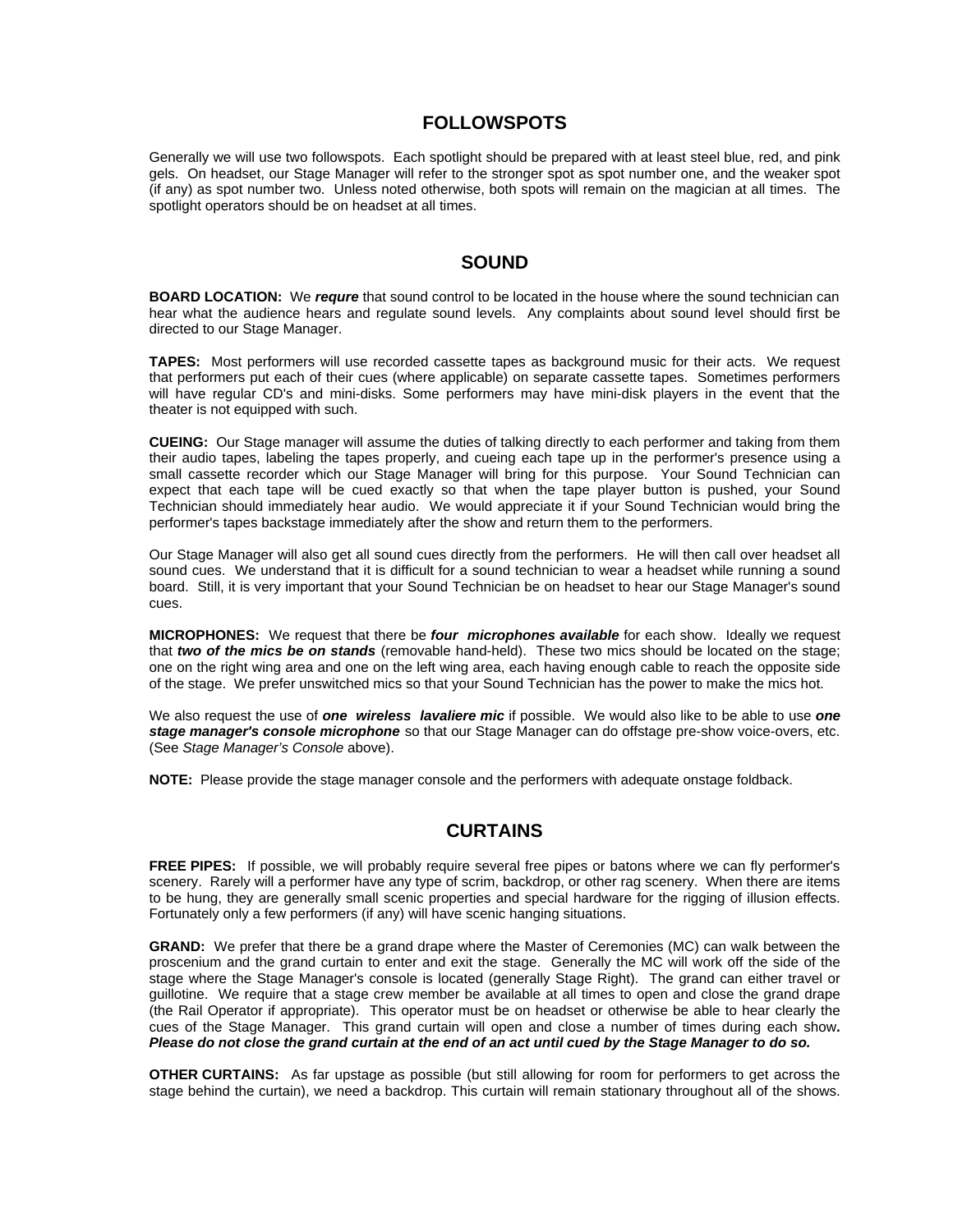Also if possible, we would like to use a midstage curtain (travel or guillotine). Please trim the stage with legs and teasers as appropriate.

For questions regarding backstage technical matters contact:

Bruce Chadwick SAM Stage Manager PO Box 12345 Fort Worth, TX 76110 USA Phone 817-927-0581 Fax 817-927-1804 E-Mail: mail@magicbybrucechadwick.com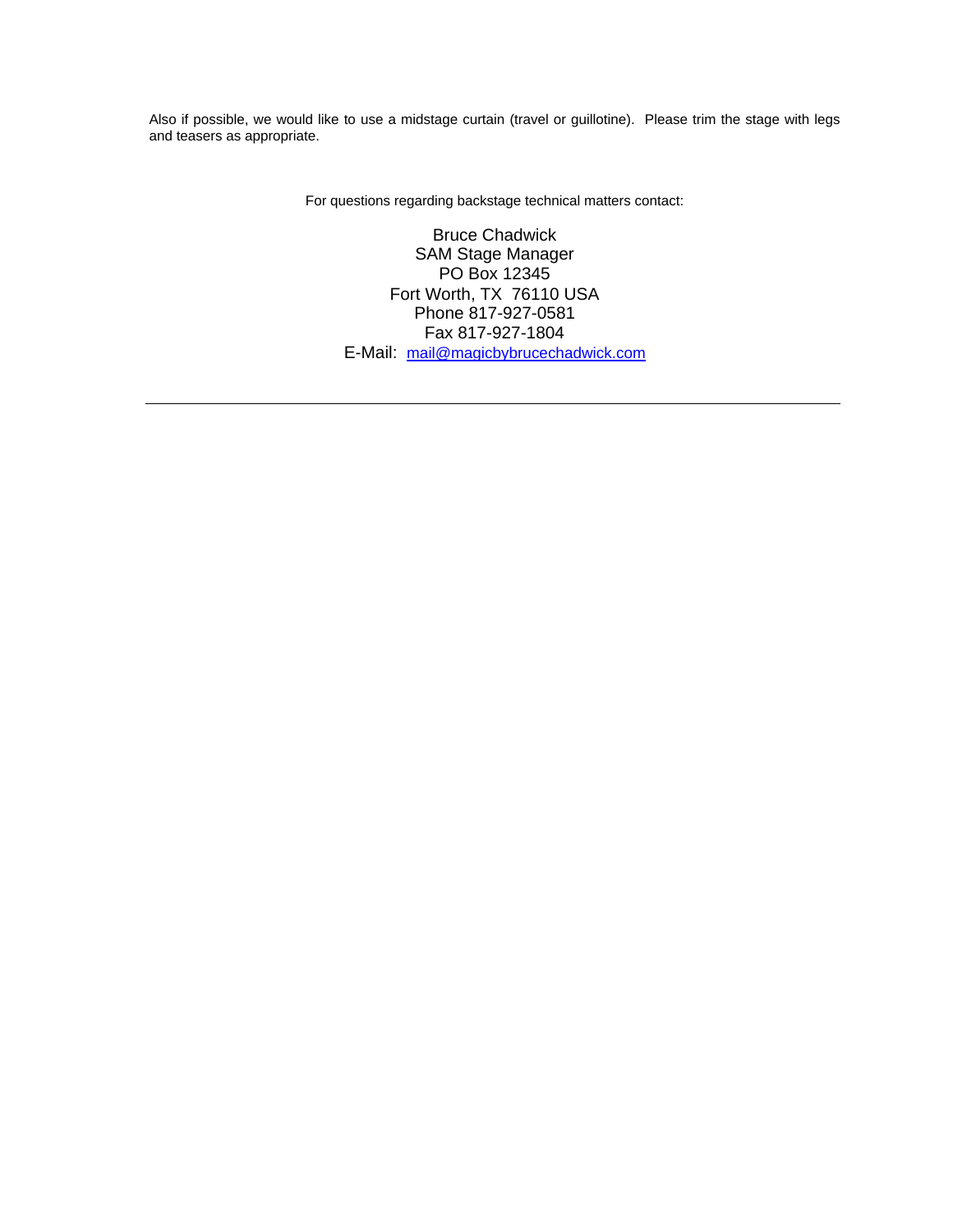### 8. PROMOTIONS

The world of promotions usually carries a dual role. First are promotions to inspire magicians to come as registered attendees to the convention, and second are promotions to inspire the public to purchase tickets for each of the three evening convention shows. Without proper promotions, your convention will be a failure.

Promotions to inspire magicians to come as registered attendees to the convention can include:

Multiple mail outs to the TAOM membership.

Flyers given away at various magic shops.

Information sent to Texas magic clubs for publication in their monthly newsletters.

Advertisements placed in MAGIC, LINKING RING, and GENII magazines.

Advertisement placed in the previous year's TAOM convention souvenir program.

A Flyer and Convention Registration Blank placed in the December mailing of the TAOM roster immediately prior to the convention.

Information and a Convention Registration Blank place in [www.taom.org](http://www.taom.org)

**PROMOTIONS:** Works closely with the Souvenir Program Committee and the Ticket Sales Committee so that the convention is properly covered with newspaper, radio, television, and other media coverage, stressing emphasis on pre-convention coverage to aid ticket sales. He is also in charge of advertising the convention to magicians and potential magic attendees, including display advertising in magic periodicals, flyers placed in the December mailing of the TAOM roster immediately prior to the convention, and all pre-convention mailouts mailed to potential convention attendees. He is also in charge of poster production and distribution, the creation of a graphic logo for the convention, and all other aspects of advertising to promote the convention event.

Most conventions tend to have some sort of logo drawn by a graphic artist that individualizes their particular convention. Fort Worth usually uses Louis Daniel, professional artist in illustration and design, and member of the Fort Worth Magicians Club.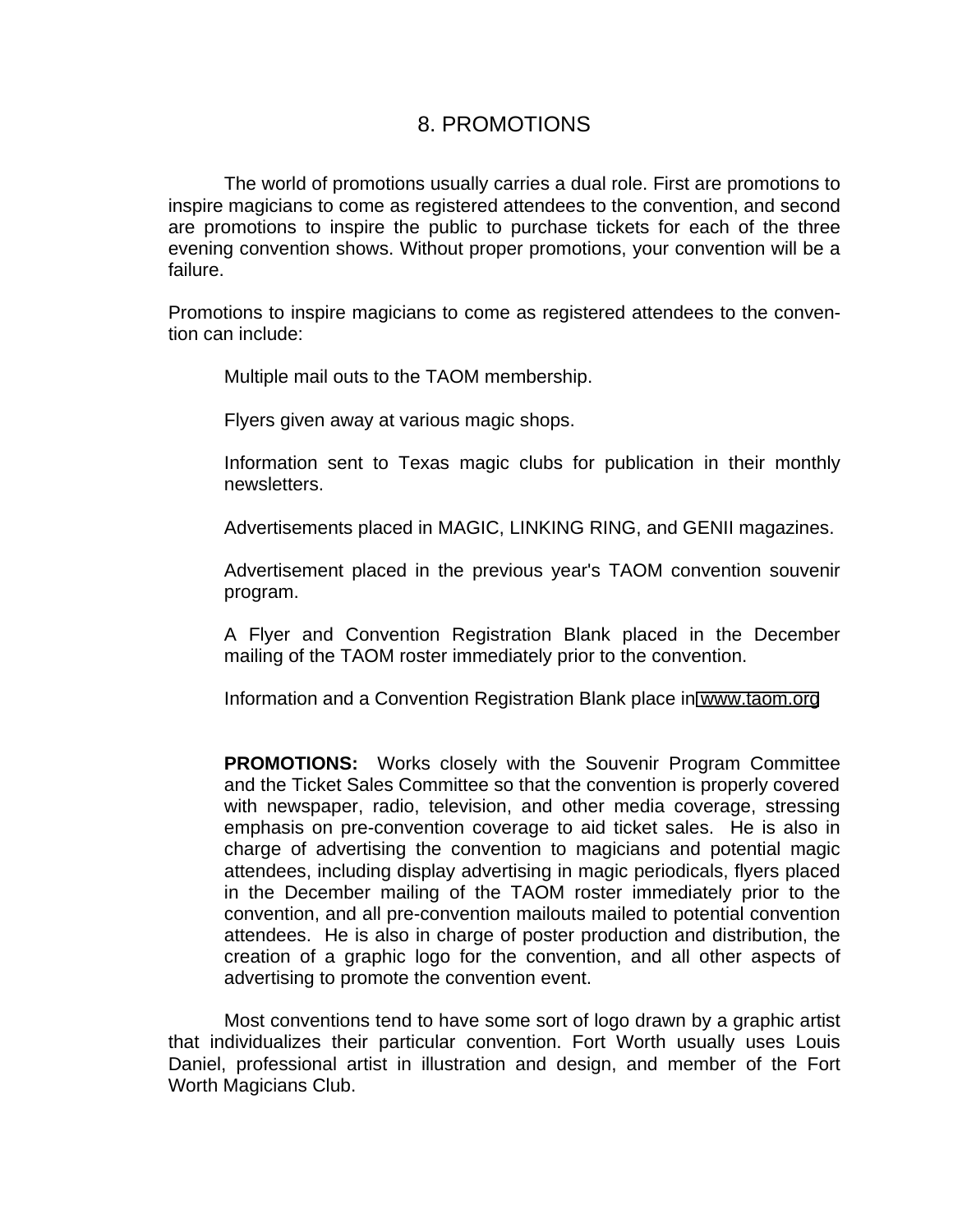Louis Daniel is the person who designed our current TAOM logo. It would recommend to any city that is preparing to host a TAOM convention that they contact Louis to get good clean copies of our logo for use in creating their own advertising pieces. Louis' phone number is (817) 334-0039.

Don't advertise any performer's name until you have a signed contract with that performer!

Include with the December TAOM Roster Mailing a hotel registration postcard or information how a person can make hotel reservations at the convention hotel. Your convention hotel will usually be willing to provide these free of charge. If the hotel has an 800 toll free telephone reservations number, make sure it is included.

Publicity photos that you get from the performers can be used in the souvenir convention program can be used in promotional flyers and in periodical advertising. Conventions can be also dedicated to particular magicians who have done much to promote the art of magic.

In 1988 Fort Worth used three flyers to promote the attendance of registered magicians at their convention; the December Christmas mailing, and two flyers mailed during the summer months.

The TAOM Secretary can provide the membership roster in a database format, or the roster can be photocopied off onto moisture/adhesive sensitive paper, or labels can be produced. If timing is important, all mailings should be sent via First Class Mail.

Posters can be used to promote lay public attendance at the three evening shows. Single color or two color posters can be easily printed onto 11" x 17" card stock. These posters can be used to canvass your city. Copies of the poster can be posted in magic shops to perhaps catch the interest of the semi-interested magic clientele. The printing cost for 1000 of these posters will be almost the same as for 500.

The hardest aspect of the posters is getting them posted. They are used primarily as a window card to be placed in front windows of stores, on bulletin boards in the break rooms of companies, and at any location where there is high walk-in traffic such as convenience stores.

With 1000 posters, however, the job of posting the posters is not a job for just one person. The posters should be placed no earlier than three weeks prior to the convention, and no later than one week. Local club members can be elicited to help post. A sign-up sheet can be used at host magic club meetings to get club members committed. By listing the fifteen places they would post a poster on the sheet, and by signing it and returning to me at the end of the club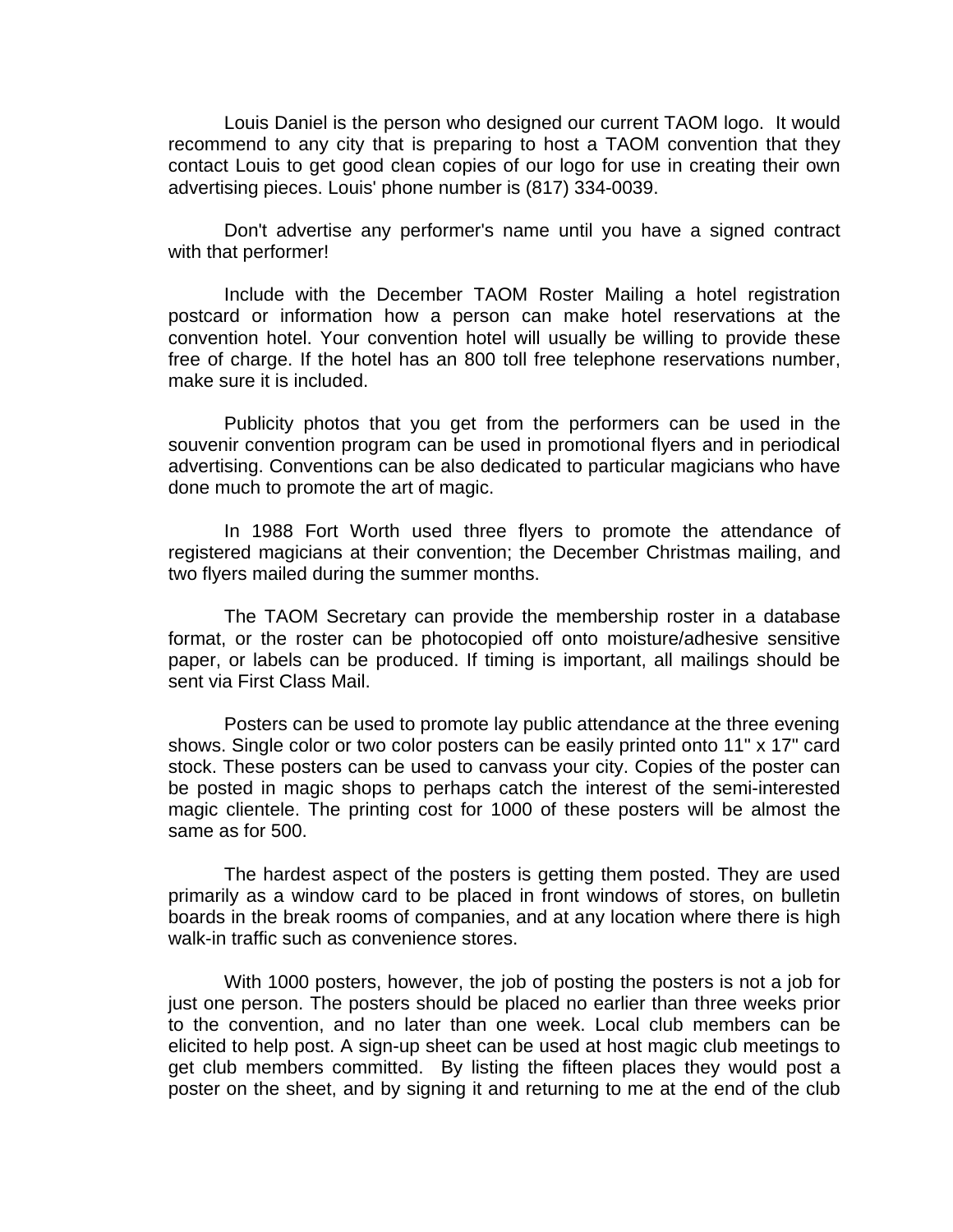meeting where it was initiated, it can motivate club members to help. The club should also provide rolls of cellophane tape. If all else fails, your club can hire a couple of college-aged individuals to put up remaining posters.

Full page advertisements are most effective in magic periodicals. Full page ads are not much more expensive than half page advertisements and they are much more visible. Advertisements in the magic magazines for the three months immediately prior to a convention are the most effective.

 Do not advertise performers who are not contracted for the convention! When advertising in magic magazines, one must also plan ahead so that the ad reaches the periodical before their deadline, which is usually one month prior to when you want the advertisement to appear.

A "department number" following registration mailing addresses in each advertising flyer and, mailings is way to measure which advertising sources is most effective, useful information for planning the advertising strategies of future conventions.

For most conventions, over 50% of the registrations will come during the month of August and at the convention in September.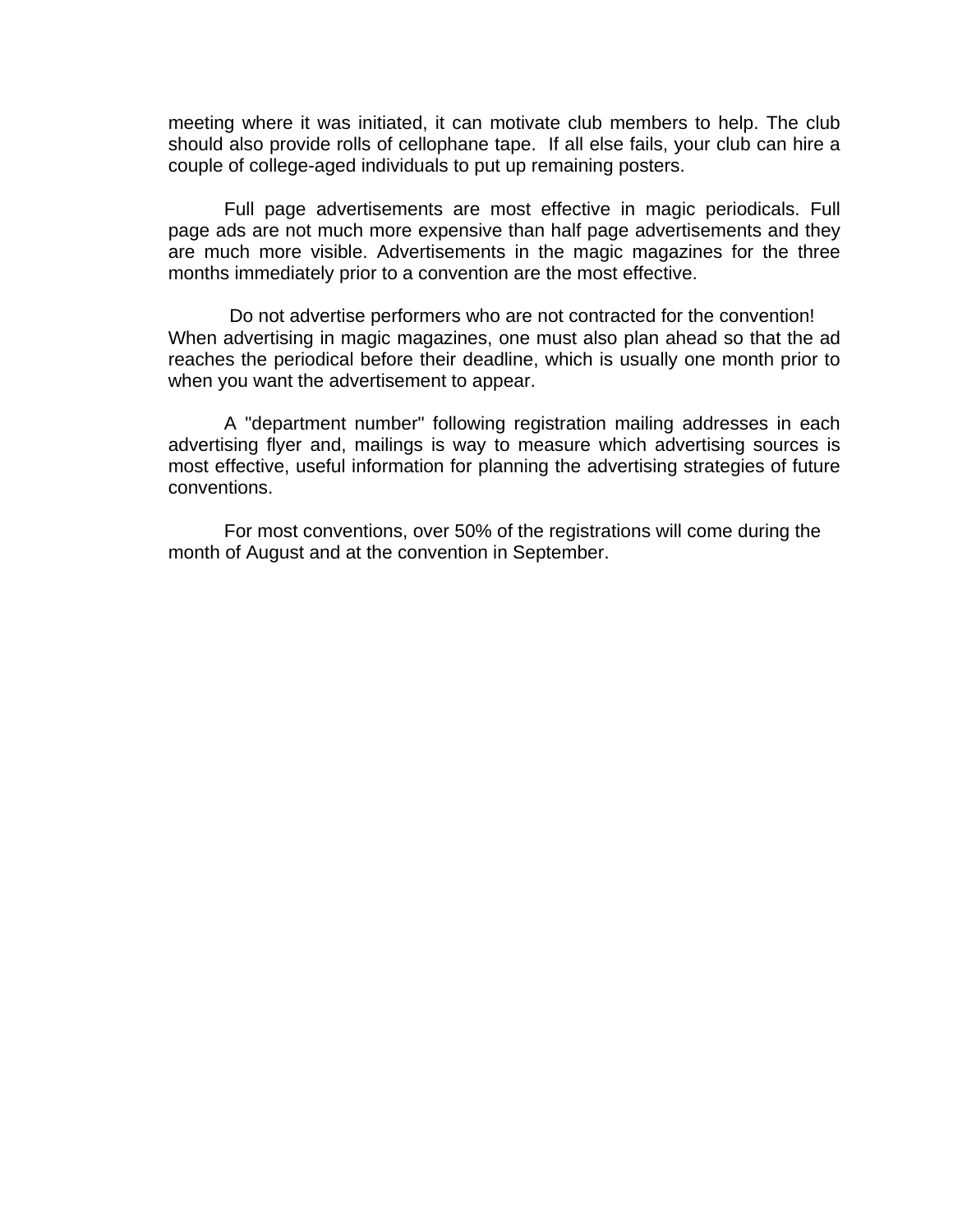#### 9. LECTURES

After the Talent Chairman has contracted a particular lecturer, the Lecture Chairman should contact the performer and introduce himself. The Lecture Chairman should get information from the lecturer to use in creating an introduction. The lecturer may also need local host club help to sell their notes and effects at the end of their lecture.

**LECTURES:** Works with the Talent Chairman to secure lecturers, sees to the individual needs of each scheduled lecturer, contacts each lecturer prior to the convention to let them know he is their contact person, and meets them at the beginning of the convention to answer any questions they may have. The Lecture Chairperson also introduces each lecturer before his/her lecture, provides each lecturer with one or two helpers to help the lecturer sell his lecture notes and magic wares, makes sure the lectures start on time, and is the ultimate person-in-charge of the lecture hall during each lecture.

You will not have a problem finding lecturers for your convention. Most of your evening and close-up show performers lecture, and most dealers have a lecture. Everyone wants to lecture. It is the way whereby reputations are enhanced and it is a way for the performers and dealers to make additional money.

Lecturers should not be paid at magic conventions if they are performing on one of the evening shows or are a dealer. Lecturing at conventions is an honor and privilege. Lectures are very profitable when the lecturer sells his notes and magic goods.

The Lecture Chairman is not the one responsible for hiring the lecturers! This is part of the job of the Talent Chairman. The Talent Chairman hires the performers and uses the lure of lecture spots and dealers space as negotiating tools to get the best talent for the convention. The Lecture Chairman's job is simply one of administration and communication.

Most lecturers sell lecture notes and magic effects to attendees. A special table should be set up for them either near the lecture platform or at the back of the room. It is best if their table is at the back of the room rather than at the front because if you have two lecturers back-to-back, the swarm of people at the front of the lecture hall can cause a hindrance to the second lecturer setting his props and starting his lecture on time.

In addition to a lavaliere type microphone mentioned above, some lecturers require a stand microphone. It is a smart move to have both microphones handy anyway. Sometimes wireless lavaliere type microphones go dead. The wired stand microphone will come to the rescue. Lecturers may also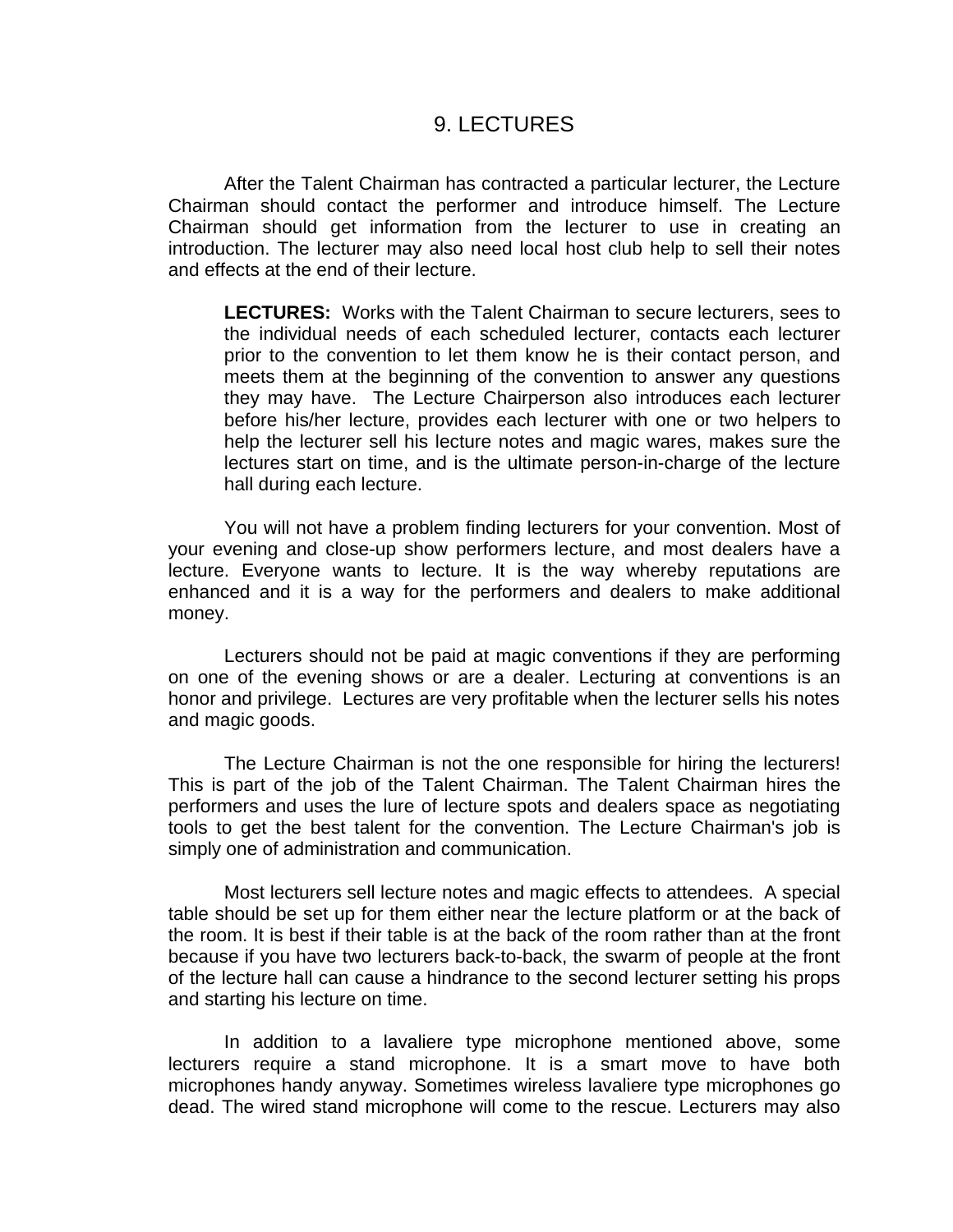need certain chairs and tables onstage. Again it is the lecture chairman's job to see that the needs of each lecturer are met.

Consider using the closed circuit television system in the lecture hall. A home video camera mounted on a good tripod and broadcast through two or more big screen televisions is an inexpensive but very useful endeavor. Home appliance rental places will rent televisions inexpensively for an entire week and they will also deliver them to the convention site and pick them up afterward! Also with the advent of inexpensive video projectors, an even larger image can be produced onto projection screens. Don't overlook these wonderful tools that can certainly enhance any lecture!

It is important to work with your Hotel Chairman to make sure hotel sound equipment and lighting is in place. The microphone (usually a lavaliere microphone and a stand microphone) in the Lecture Hall should be put under the Lecture Chairman's charge. Additionally some lecturers may require the use of a cassette deck so that music can be heard.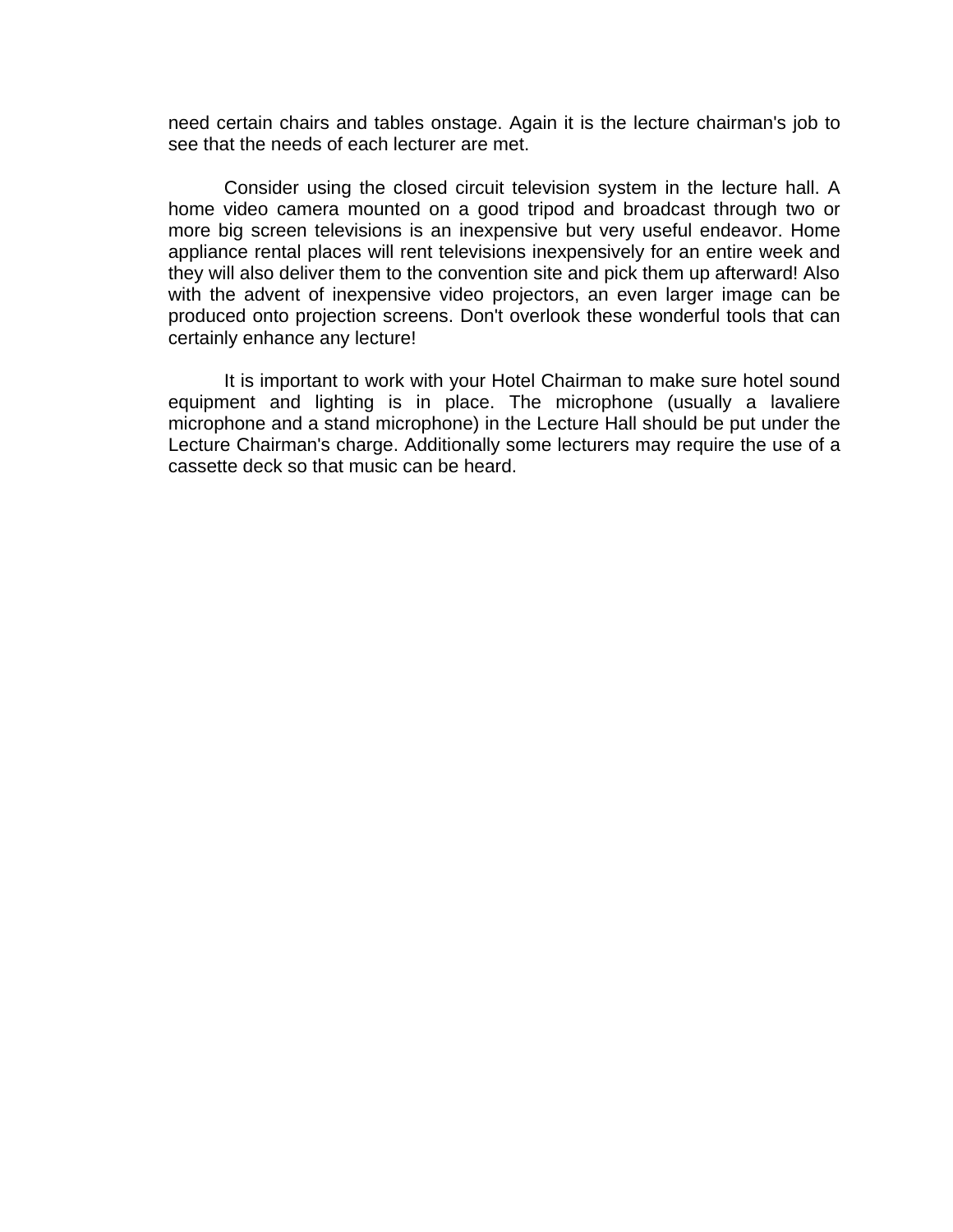### 10. TICKET SALES

It is not possible to put on a TAOM convention that is financed only by the *registration money* generated from its attendees. Inflation, the prices that performers must charge for their performances, and the costs of the other things necessary to put on a well-done TAOM convention now exceeds what any TAOM convention can ever hope to bring in financially from convention registrations.

Other sources of revenue for TAOM conventions include dealer fees, advertising space sold in the souvenir program, and the advance received from the TAOM also come into play. The other source of income readily available to TAOM conventions is money generated from ticket sales, the sale of tickets to the lay public who hopefully will come to one or more of the convention theater shows. The big budget TAOM conventions get most of their revenue from these evening show ticket public sales.

Generally a host club rents an auditorium, pays for its stage hands and security, secures an MC and hires performers, and sometimes even has tickets printed. As has been mentioned elsewhere, most TAOM conventions draw between 600-800 registered attendees. Most theaters hold upwards to 3000 people. What sense does it make to have 2000 or more empty seats?

TAOM conventions have perfect way to make money; simply fill the auditorium with ticket buying lay customers. Any TAOM convention that does not profit, especially when it an abundance of theater seats not filled by magicians, just simply did not spend enough time promoting its ticket sales to the general public. It is possible to raise enough revenues from public ticket sales that a convention will make a profit even if no magicians come as registered attendees.

Laymen like magic shows. Unlike many magicians, they laugh, applaud, and "ooh and ah" the performers. Laymen are real people who respond like real people. With the number of laymen in the audience outnumbering the magicians in attendance, their magnetic enthusiasm can carry the aurora of audience rapport to unfathomable heights.

**TICKET SALES:** Works to sell all unoccupied theater evening show seats to the lay public through individual ticket sales and block ticket sales, and works closely with the Promotion Committee and the Souvenir Program Committee. The chairperson is also in charge of printing the evening show general admission tickets. He is also in charge of the theatre box office the nights of the evening shows to make sure it is manned with personnel who will sell tickets to the public for each evening theatre show. He makes sure that all moneys received from ticket sales are immediately turned over to the Treasurer.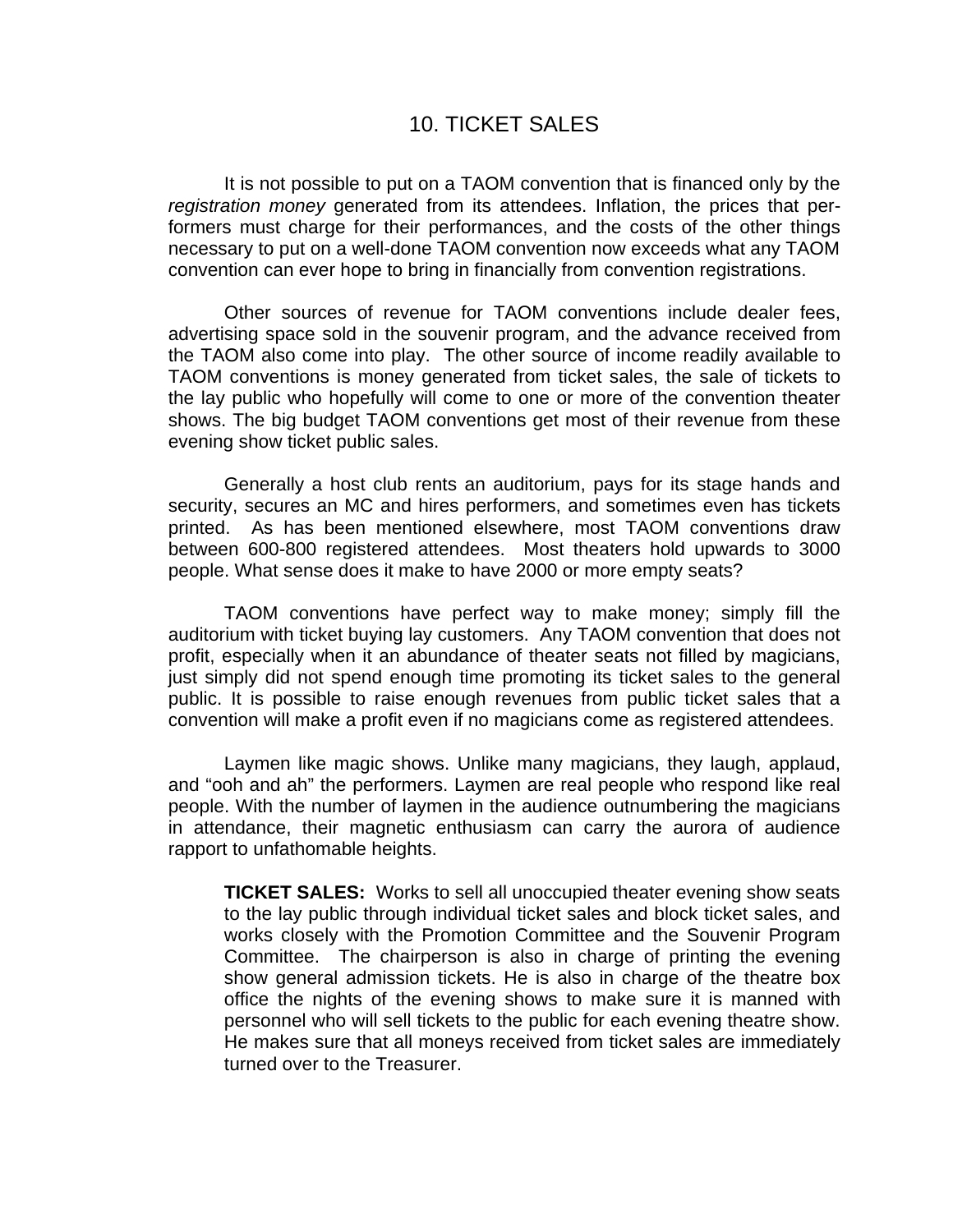The auditorium can be broken up into \$8, \$10, and \$12 seats and sell them to the public and to corporations for each of the three evening stage performances. There are two avenues to selling tickets to the public: sell blocks of tickets to businesses and organizations, and selling individual tickets to whoever will buy them.

The Saturday morning stage contest is another show to sell, an additional way of generating revenues. The Saturday morning tickets can be sold for \$4 or \$5 per ticket, general admission. These tickets can be sold at a 50% discount to non-profit groups such as the Boy's Clubs, Scouts, and so forth, and they can mark them up 50% to generate funds for their organization. The contest show can also be promoted in toy stores, with club members performing in the stores perhaps on a Saturday morning, and giving tickets away to children only (mom and dad buy your own!) with the store having purchased the tickets at a discount.

Evening show tickets can be sold through Ticketron or other ticket resale outlet. Tickets can be used as giveaways on local radio stations.

To divide your auditorium up into sections and then charge different amounts for each section (more of course for the better seats) you might check with the theater to see if they have suggestions on how to divide the theater. Additional information can be gleaned from organizations such as the local symphony orchestra who use the auditorium frequently. Their system of dividing up the auditorium will probably be refined because of their frequent use of the auditorium

In Fort Worth in 1988 based upon the \$8, \$10, and \$12 price structure, the potential income per night was \$16,750, and for three nights the potential was \$50,250. These figures did not include 800 seats per night we set aside for convention registrants, nor do these figures reflect the possible sales for the Contest Show. Note also that the upper balcony seats were priced at \$8, \$6, and \$3 per seat.

A discount fee structure for companies and organizations who buy 100 or more tickets can be constructed. Video tape footage (such as that from performer's promotional video tapes) can be used as sales tools to promote ticket sales.

Literature should be created to convey in written form your ticket offer to companies. The flyer should emphasize employee benefits.

In selling block tickets to companies, one should not attack their advertising budgets, but rather their employee recreation budgets. Corporations can be honored by listing them in your Souvenir Program. Since the TAOM is a non-profit corporation, companies can write their purchases off as donations, or wite their expenditures off as advertising. Convention program advertising can be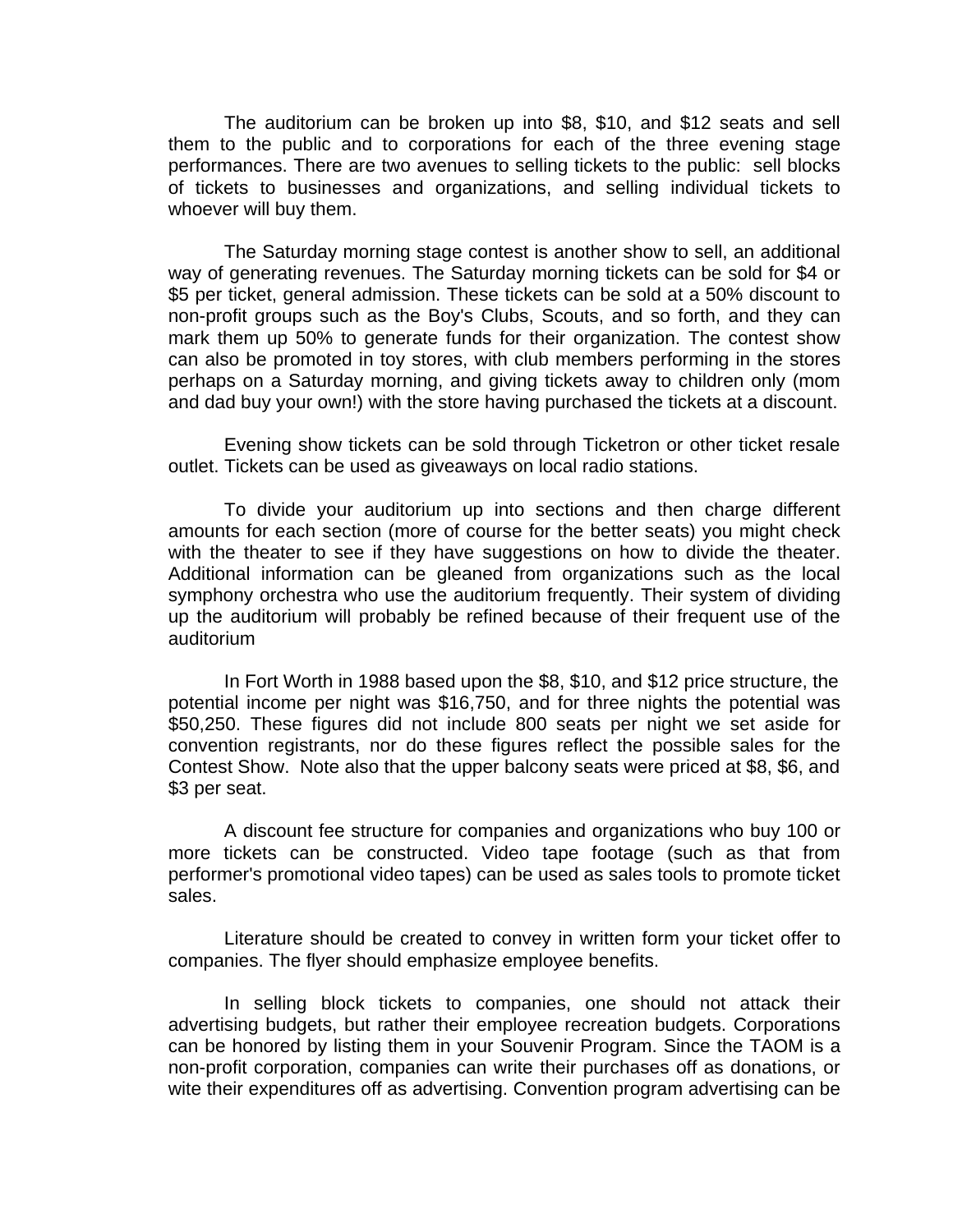given away to corporations that buy larger blocks of tickets, sort of an additional incentive for them to purchase block ticket amounts.

Your Chamber of Commerce may have guides with the addresses and phone number of the major employers in your city. It is an inexpensive guide and can give you a jump start as you begin to contact companies to sell them blocks of tickets.

More affluent magic club members might think about buying blocks of tickets to give to friends and associates. Close-Up magicians can be used during a reception or party in the evening theatre "Green Room" before one of the evening shows.

In dealing with larger companies, posters can be placed in their employee break rooms, on their bulletin boards and other designated places. Tickets can also be consigned to companies through their employee relations departments where employees can buy tickets at special employee discounts.

Don't overlook the possibility that an entire evening show can be sold to a particular corporation and that particular show can be dedicated to the corporation. The corporation can buy the empty auditorium seats the auditorium for its employees or donate them to non-profit groups, or for specific causes, and so forth. Companies can be reminded that this would be fully deductible because it is a form of advertising and can come out of their advertising budget.

A tremendous publicity blitz instigated the week before the convention will insure good ticket sales to the lay public. Newspaper advertising, special articles written in the local newspaper as human interest stories, and discount newspaper sponsored coupons can all contribute to the success of ticket sales. Local television stations can provide you with public service announcements. The convention center marquee can also promote your evening .

You will not have to pay amusement tax if you are a non-profit corporation. This will give yu local club a good incentive to bring up-to-date your non-profit status.

Tickets to the evening shows can be consigned to your local magic shops and they should be made available at the door the nights of the evening shows.

Concerning the printing of tickets, an array of various ticket printing companies are listed in the Theater Crafts Directory of Manufacturers and Suppliers. Many of the companies will send you samples of their tickets along with other general information. Fort Worth has had good experiences with Weldon, Williams, and Lick in Fort Smith, Arkansas. Their tickets are offset printed rather than computer generated.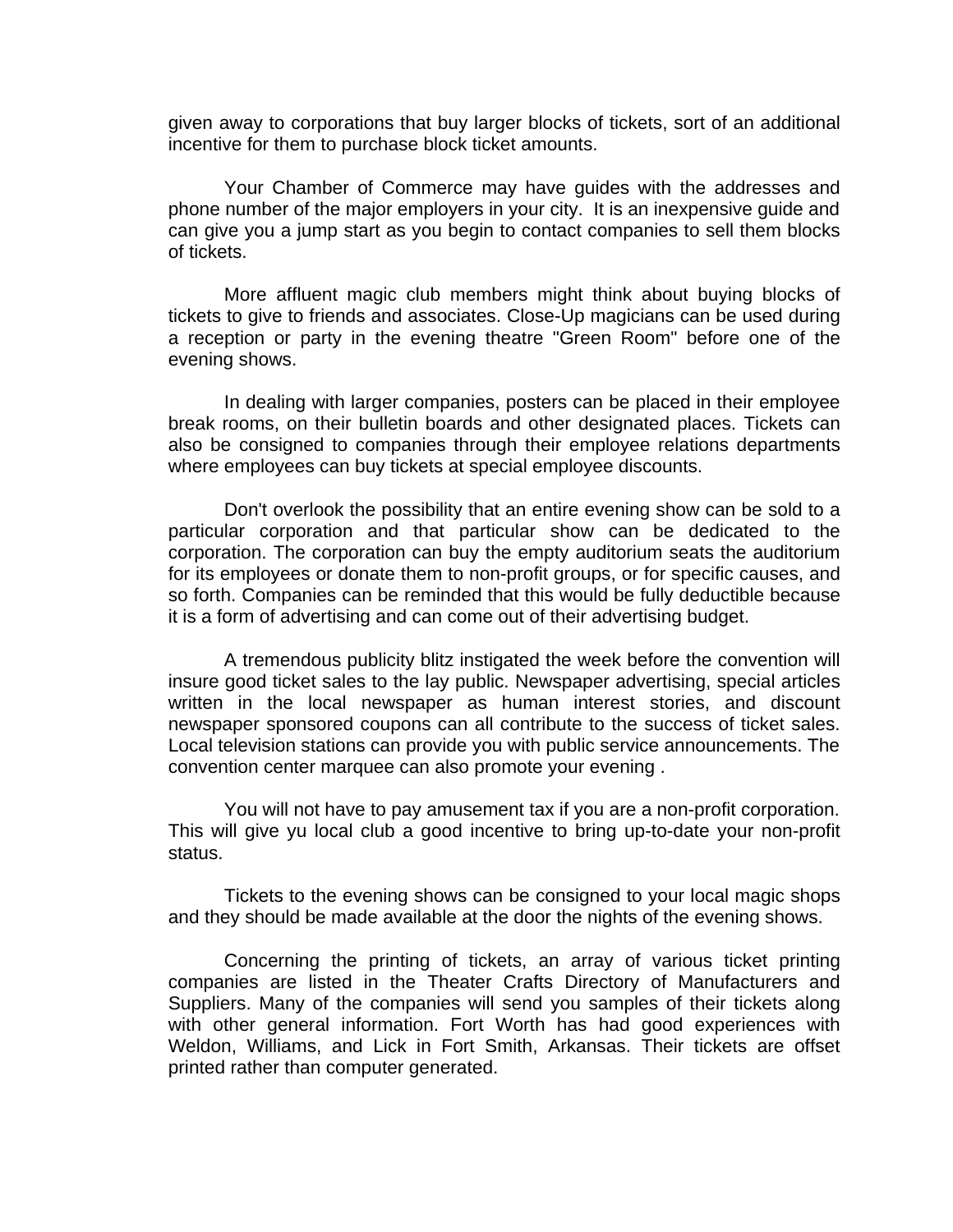Ticket companies will generally created you a ticket proof if you ask for it. Information needed during the ticket ordering process include ticket prices, dates, times, place of the shows, ticket colors, and quantities. Concerning colors of the tickets, it is best to give each show a specific ticket color such as Red, Blue, and Yellow for each of the three evening shows, and gray for the general admission Saturday morning Contest Show.

If you can find them, professional ticket sales companies can also be used to sell your theater evening show tickets. Many of these companies use telemarketing campaigns and most of them are quite successful in their sales approaches.

When you offer ticket discounts, you need to make sure you offer the discounts consistently. Newspaper coupon discounts must match the other ways a person can purchase discounted tickets such as through their company.

When talking to a corporation about ticket sales, it is important to reach the "right person." This is the person who has the authorization to write a relatively small check for up to about \$1,000 without a lot of company approval. Also host club members that have access or inroads to the management of big corporations should be the person to contact that company regarding ticket sales.

In light of the fact that most tickets sold to the general public for the three evening shows will be sold at the box office the day of the shows, the idea of providing assigned seat ticket sales to the general public is not a good one. Long lines might form at the box office and this will keep your shows from starting on time. Also there will probably be a lot of confusion and frustration in the box office trying to keep up with assigned tickets. It is better if tickets sold to laymen in the box office immediately prior to a show be general admission (sit wherever he or she wants to sit) for a certain section of the auditorium. For instance, the ticket might say "Ticket good for any seat available in rows P through ZZ.."

To keep the magicians happy, convention attendees should have assigned seats (no printed tickets for magicians, but rather their seat numbers printed on their badges).

You might consider letting magicians enter the auditorium through special entryways reserved only for them, with the general public being admitted through other auditorium doors. This might minimize confusion with seating the lay public and keep them out of reserved (the magician's) seats. The sections reserved for magicians could also be roped-off to further prevent potential problems.

Magic club volunteers can man the box office. The House Chairman should have the responsibility for making sure that the box office is manned and operates smoothly.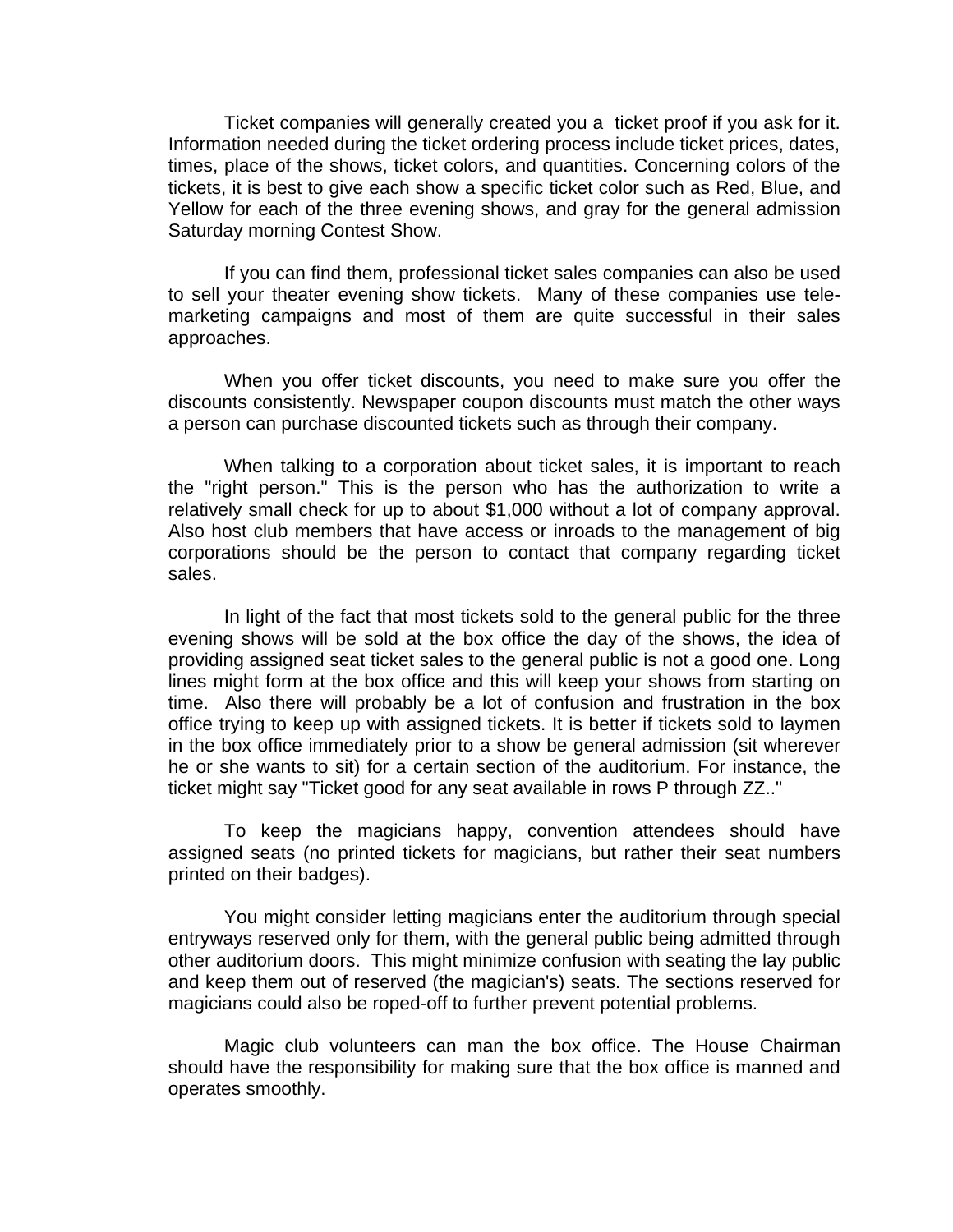#### 11. HOUSE

**HOUSE:** Secures ushers for the evening shows and oversees all ushering procedures. He also oversees the printing of flyers for each evening show (designating the performers for the particular show, and the facts that no flash photography or audio or video recording devices are allowed) and provides them to his ushers for distribution to the audience as they enter the theatre for each of the evening shows. He is also in charge of securing individuals to sell Convention Souvenir Programs to the lay public in the lobby of the theatre prior to the start of each evening show, and then is responsible for immediately turning in to the Treasurer all moneys received from these sales.

The House Chairman should contact the evening show theater management and get any information they have about how they usually work ushers. Some theaters provide ushers for a minimal charge. Sometimes union theater ushers must be hired as dictated by the contractual agreement to use the theater facility. Sometimes hiring ushers is an option and the choice will have to be made therefore whether or not to use ushers.

It is helpful if the House Chairman acquires a ground plan of the theater and building and studies it thoroughly so that he can accurately answer attendee's questions during the convention. He should know what the theater's policies are regarding emergencies such as fires or other reasons where the building might need to be evacuated quickly. Generally the theater staff (probably the union steward) will take over in the event of such emergencies. The House Chairman should know how to contact an ambulance in the event of a medical emergency.

If the decision is made to use printed flyers (also called playbills or handbills), ushers can hand these out to the theater audience as they enter the auditorium. For multiple shows, such as in the case where three different shows are in the theater for Friday, Saturday, and Sunday nights, consider printing each flyer on a different color of paper stock for each performance to facilitate keeping the flyers separated.

Note that the flyer should have printed on it "Program subject to change without notice" and "No flash photography, and no unauthorized audio or video taping permitted during shows," very important informational items that always need to be related to theater audiences. Flash photography is very disturbing to other audience members seated in a darkened theater house, and most performers do not want their act taped.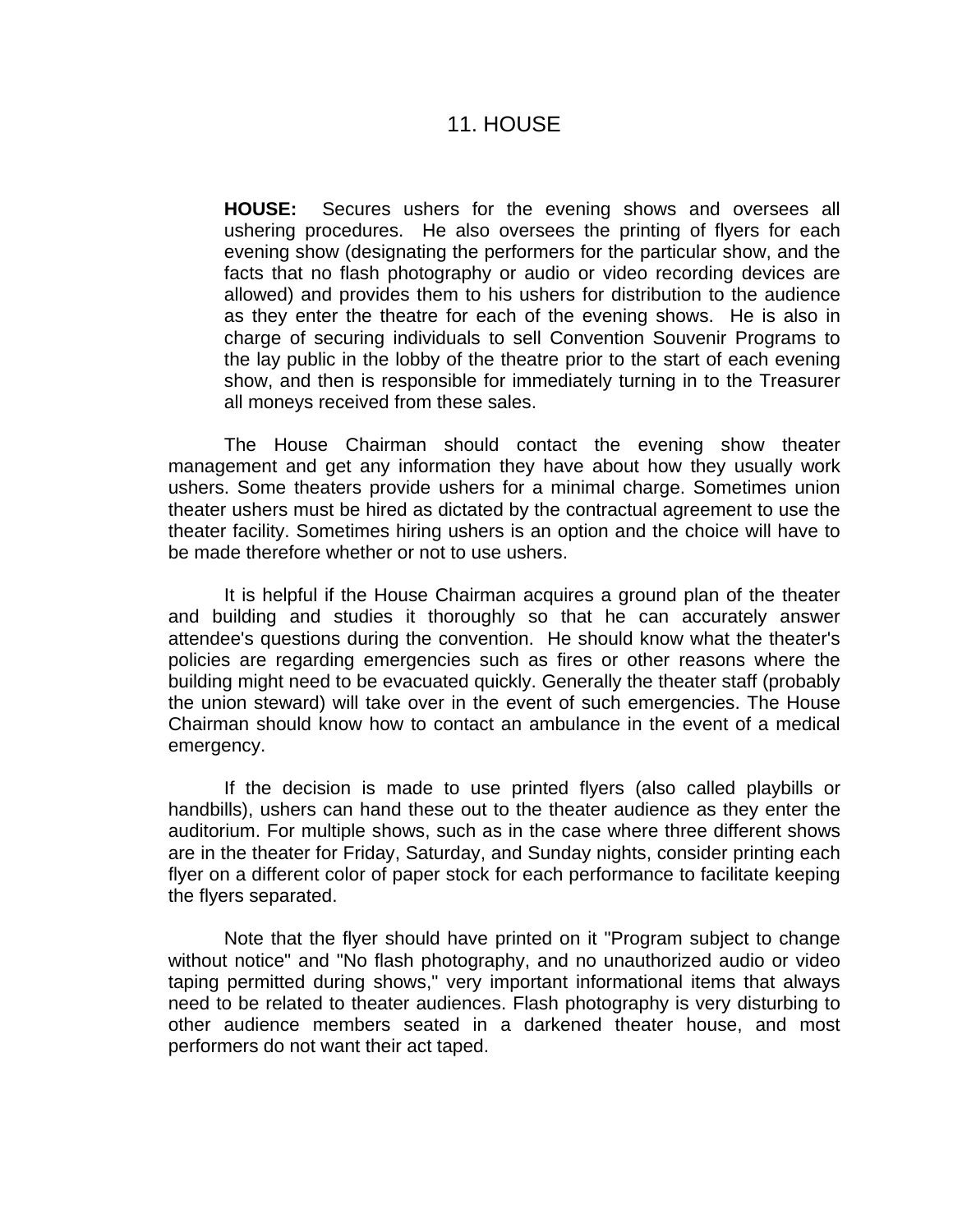Volunteers can be used as ushers. Local magic club members are great for this task of course. A simple sign-up sheet can be used at one of the local magic club meetings prior to the convention. Consider also the use of clowns from the local clown alley, and people from service organizations such as debutantes, and so forth.

If Souvenir Programs are going to be sold to the public as they enter the theater, volunteers for this job must be lined-up as well. The sale of souvenir programs is a simple way to generate funds with relatively little effort. Usually there is an excess amount of Souvenir Programs left over after the convention attendee's souvenir packets are stuffed. It is also easy for the printer to print two or three hundred extra of these programs at minimal charge. The rule is to simply plan ahead.

The House Chairman should be informed if the "Green Room" is being used as a hospitality room for pre-evening show parties or for special guests and dignitaries. He should also work closely with the Ticket Sales chairman to make sure his efforts are coordinated with the sales of tickets immediately prior to the evening shows. It is best to find a gracious "people person" to be your House Chairman.

From Paul Siegel Dallas 2000 TAOM Convention Souvenir Program Chairman September 12, 2000

Playbills should contain the specific date and location of each performance. Similarities may exist, and this will help identify each as a unique event. The performance, as well as the names of the performers in the order of their appearance should be display in an easy to read manner on this document. Also included, should be exclusionary notes - such as "no cameras", "use of pagers", etc. By limiting the scope of this item to simple print production a significant savings can be obtained.

Editor's Note: Some conventions that choose to use playbills or handbills use a half-sheet approach (half of a sheet of letter-sized paper). This allows for two playbills to be printed on each sheet of letter-sized paper. The paper is cut in half of course (making the handbill size "baronial," 8-1/2" x 5-1/2").

Editor's Note: Some conventions have gone to a system of listing the performers in no particular order on their playbills or handbills so that the order of the performer's appearance on a particular show can be changed as needed. When this approach is used, the performer's names (and sometimes a thumbnail of their publicity photo) are usually arranged in a montage on the playbill so that the bill does not "promise" a particular performing order. The Dallas TAOM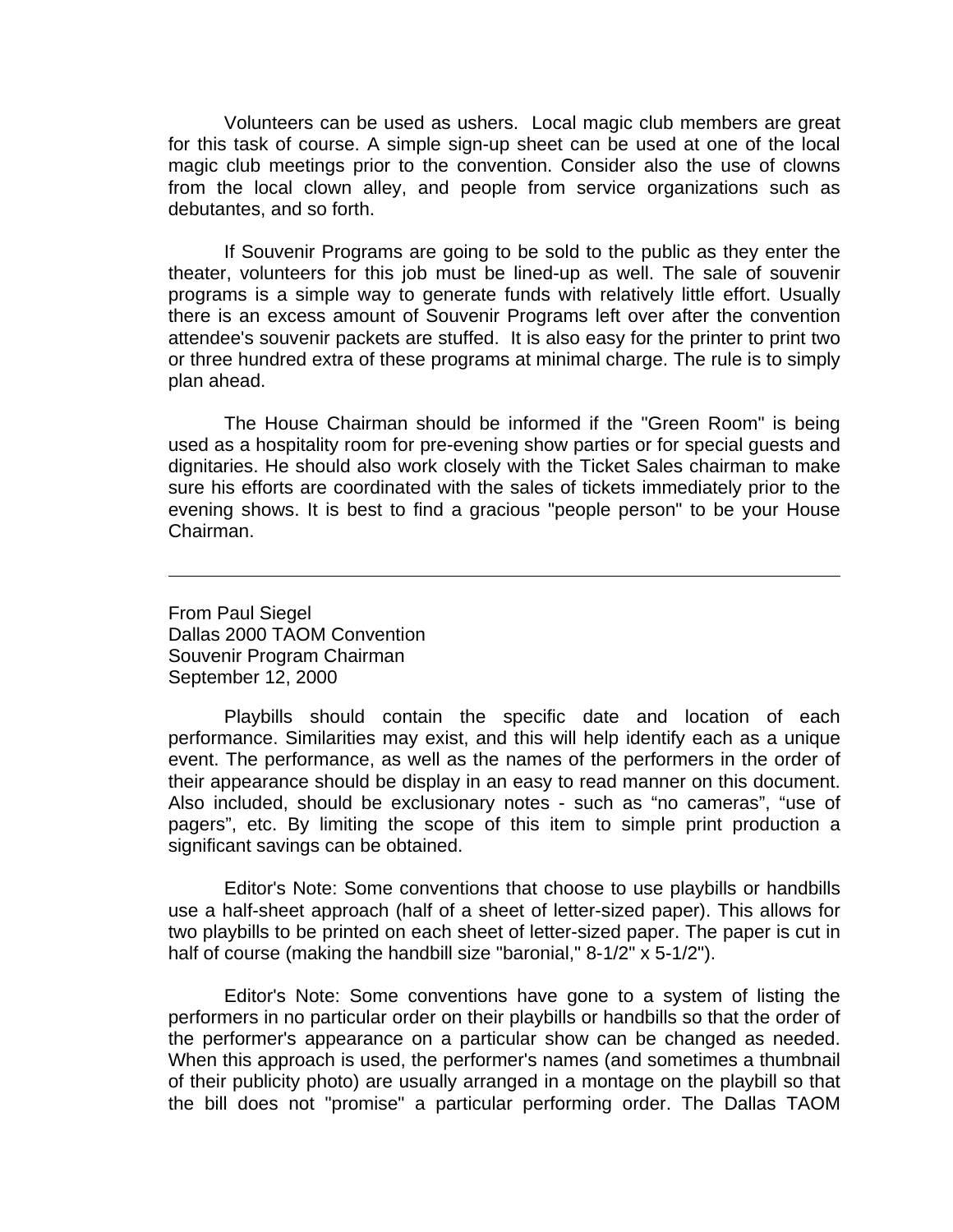Convention for instance used the same show at the Majestic Theater for the Friday and Saturday evening shows (one half of the registered convention attendees each attending one of the two shows to "empty-out" theater seats that could be sold to the lay public). After the Friday night's show, the evening show was rearranged for the Saturday night's performance to provide better flow and continuity. The same performers performed of course, but the new arrangement provided for a better show feel.)

Harold Pulcher Dallas 2000 TAOM Convention House Chairman November 1, 2000

I think you have captured all that I have to input. Wish I could've been more help. I am glad someone is putting this sort of stuff together. It will be a great help to folks in the future.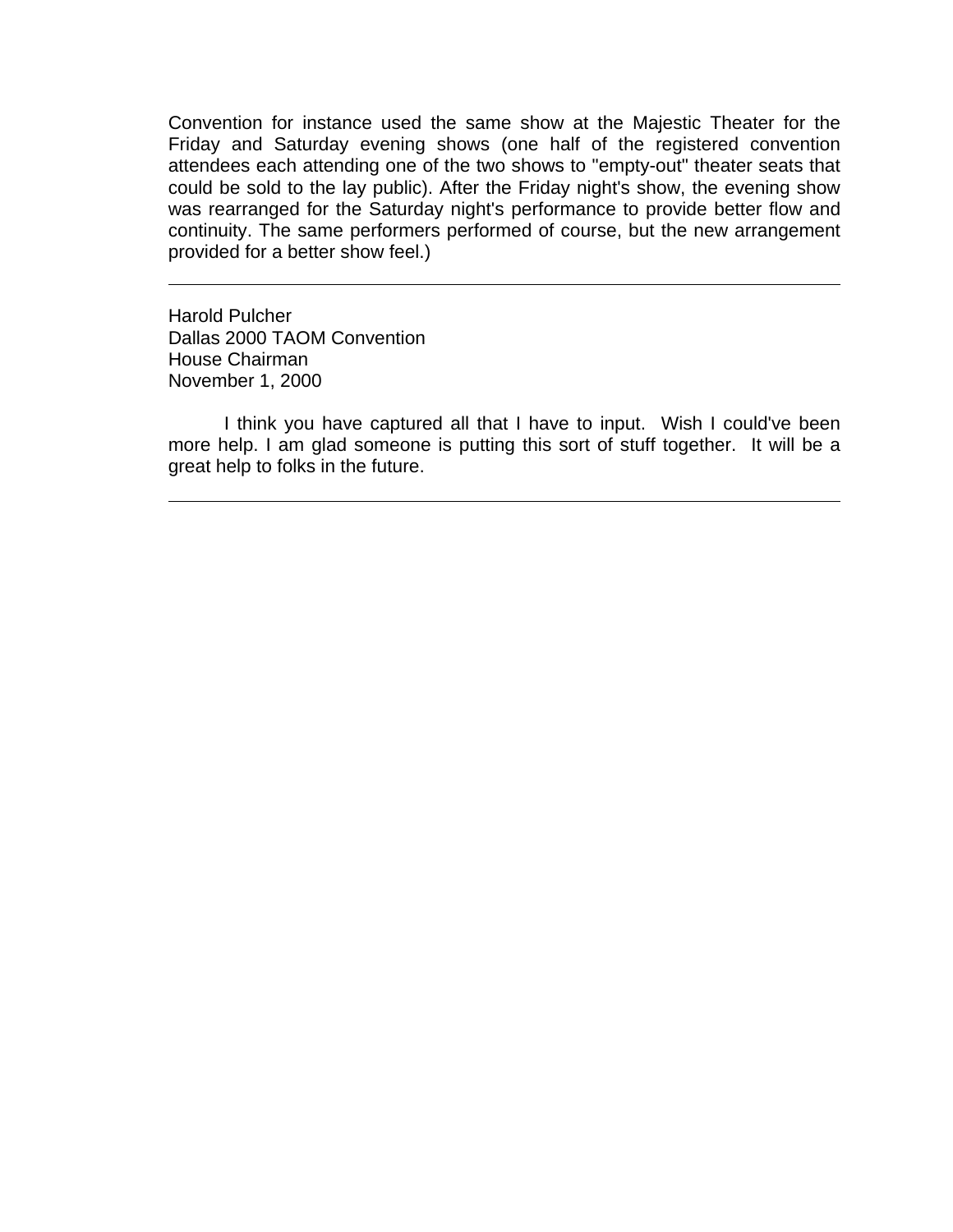If you can find a hotel for your convention that is either adjacent to or in reasonable walking distance to the convention center theatre, you've got it made. Next find a good Hotel Hospitality chairman.

**HOSPITALITY:** Works as a liaison between the convention hotel, performers, and conventioneers. He is the contact person if needed regarding any hotel/attendee problems that may develop. He secures hotel equipment and operators where needed (including lecture hall backdrop pipe and drape scenery), sound system, lights, and closedcircuit video projection. He makes sure such equipment is properly set-up. He also makes sure the hotel has proper set-up tables and chairs for the various convention events. He also works with the TAOM President to secure the convention hotel. The chairperson is also in charge of the hospitality room at the convention. This chairperson is responsible for working with the Talent Chairman regarding all comp hotel rooms given to performers, convention attendees and convention dignitaries, and keeps up with the hotel room master account and hotel comp room list He arranges for and keeps up with the house physicians cell and/or pager numbers. He should also work with the Dealer Chairman to make sure the dealer's room has security for all hours whether the dealer's room is open or closed. The Hospitality Chairman is also responsible for arranging special handicap services such a signing for the deaf during all convention activities and shows.

Make sure the hotel's room registration system works and make sure their room registration phone 800 number works. Test the hotel periodically posturing yourself as a registrant who wants to make a reservation for the convention. Hotels are notorious for botching up their reservations systems. It is amazing that they sabotage the very business they are in! Hotels and hotel staffs usually go through many changes from the time you first contract with them to the time you actually use their facilities.

Get a contract with the convention hotel and make sure everything you can possibly think of is in the contract. Make sure the contract is specific about room rates (and the rates based upon the number of people staying in the room), what the hotel will provide or not provide free of charge in the way of meeting rooms, registrations area, dealers room and so forth. Also make them delineate the number of complimentary rooms you will receive, cut-off dates when attendees will no longer be able to make reservations, information about reduced parking rates, and so forth.

Most hotels will negotiate with you and give you the Presidential Suite and a number of free rooms in relationship to rooms occupied. You can also negotiate for low rate "staff rooms," rooms you can use primarily for talent and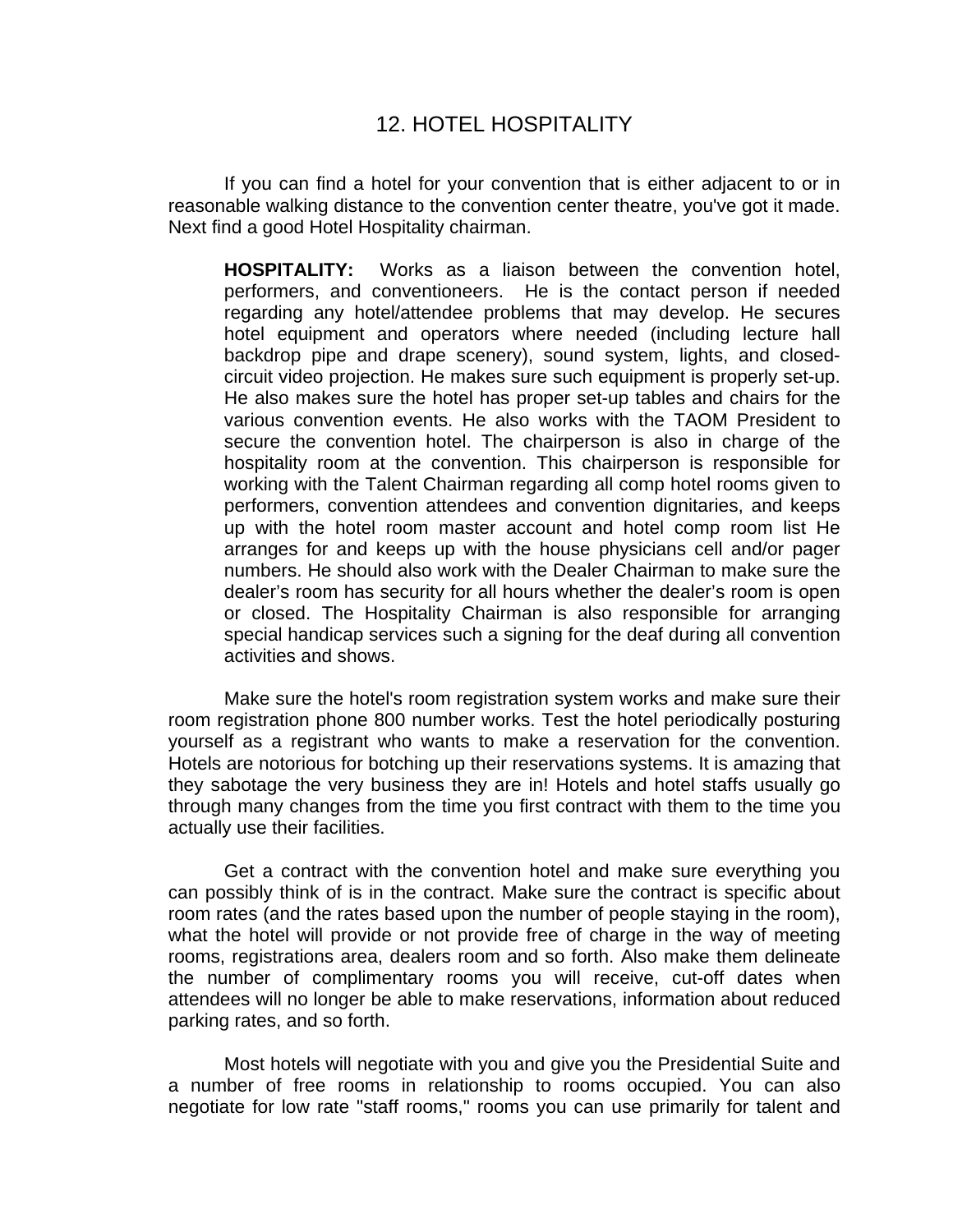VIP's. You will probably have of fill out and submit a credit application with the convention hotel. Be prepared.

Convention attendees usually secure their reservations at the convention hotel in one of two ways, either by telephone or mail. You hotel probably has a toll free phone number that goes direct to their hotel reservation system. Include this phone number in all your advertisements. Include the hotel's address to facilitate reservations made by mail. Get driving directions and make sure they are available somehow to convention attendees who are driving to the convention site. Most hotels can provide you with reservation postcards and these can be included in the December TAOM roster mailing, and in your other mass mailings to the TAOM membership at large.

It is up to the President of the TAOM whether or not to call for a mid-year meeting. For the past several years, this meeting has been held during the lunch time in Fort Worth at the Lone Star Magic Auction. A President may opt to call a mid-year meeting in the host city at the convention hotel. If so, negotiate the free use of this meeting room in your hotel contract.

Arrange for food buffets or other ways convention attendees can get food quickly and easily. Food service problems are traditional at TAOM conventions. Since the convention falls on Labor Day weekend, hotels tend to be understaffed. Also arrange for water stations in the lecture hall and dealer's rooms. This is a welcome touch for most convention attendees.

The Hotel Hospitality chairman needs to became familiar with the layout of the convention hotel, especially where activities to be held, the times for these activities, and how each room should be set-up and arranged. He needs to make sure each room is labeled properly so that attendees will know where each activity will be held. If meeting rooms have them, use the door label holders that are part of the hotel. which we could have used if we had known about them prior to the convention.

Close-up rooms should be labeled "Close-Up Room 1 of 4" and so forth. This notation not only designates the room as a close-up room, but it also reminds convention attendees that three other close-up rooms are available. In addition to each of these signs, printed maps showing the locations of all the close-up rooms should also be posted with each of the "Room 1 of 4" signs.

Audio-visual equipment usually can to be provided by the hotel AV company. They may tell you that all AV equipment used in the hotel must be rented from them, but this is usually not true. Again negotiate this in the hotel contract. If you want to bring in outside sound systems, lights, video projectors, big screen televisions or the like, make sure there are provisions in the hotel contract that say you can bring into the hotel and use this outside equipment.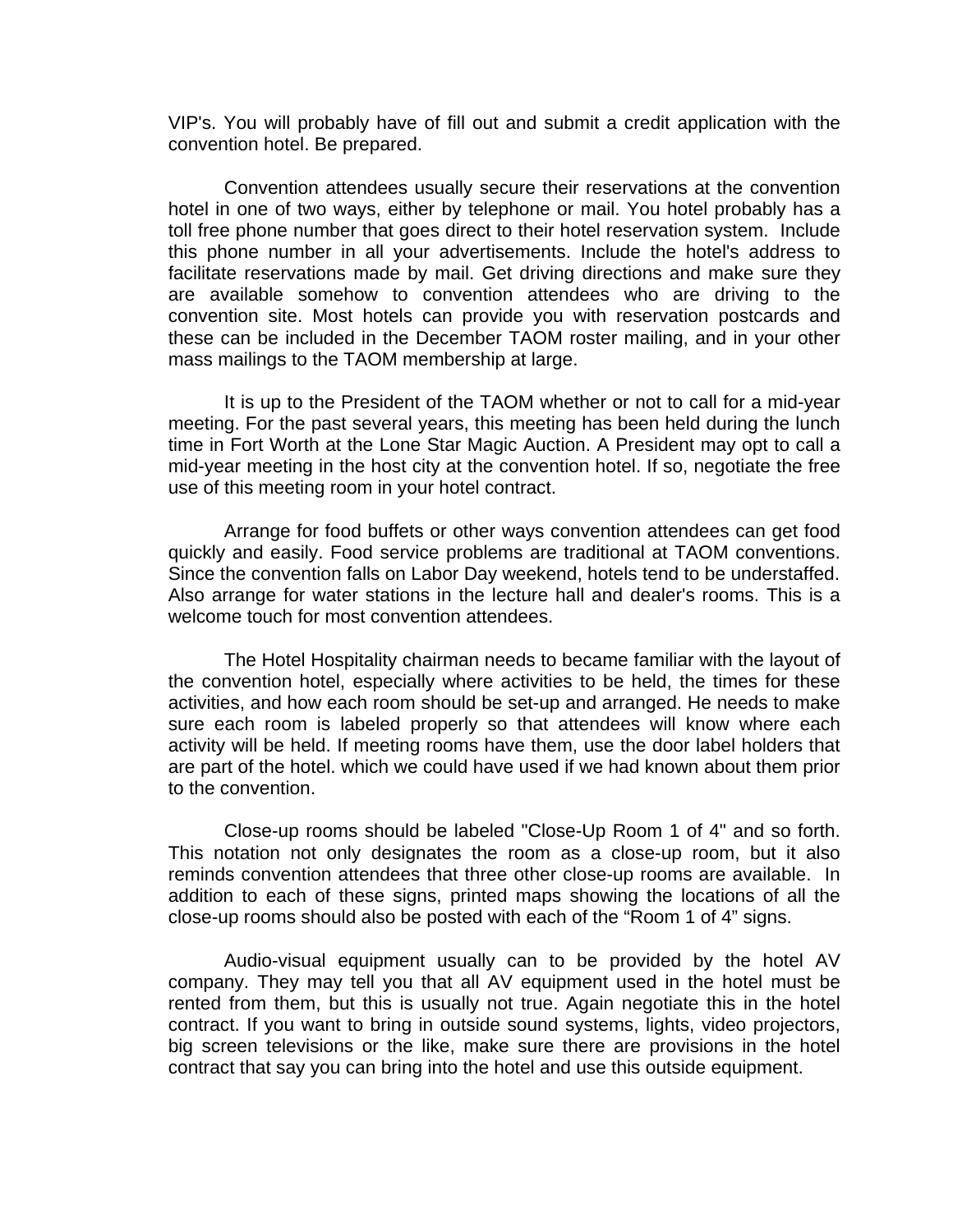It is best if the lecture hall has two microphones, a stand microphone as well as a lavaliere microphone. If shows are to be held in the lecture hall, then sound playback equipment must also be provided.

The Hospitality Chairman should also make sure sound, lights, platforms, and pipe and drape scenery are secured and are set-up properly before each event where the equipment will be used.

Be sure to inform performers and convention attendees how they can get to and from the airport to the convention hotel, especially in regards to shuttle services.

Arrange for signing for deaf at the convention activities. Use a call board located at or near the convention registration booth so that messages can be left for the attendees. Use the board to post a map of the hotel showing where various activities will be held. Attendees can also see publicity clips about the convention that have appeared in the newspaper.

From Paul Siegel Dallas 2000 TAOM Convention Souvenir Program Chairman September 12, 2000

Signage -- An effort to direct registrants to specific areas of interest during a convention should be attempted. By using signage (adaptable to any particular set of circumstances) adequate information may be made available for times or events that could otherwise be overlooked. The use of signage may aid in the controls that sometimes appear to be of a burdensome nature.

From Scott Wells Dallas 2000 TAOM Convention President April 2001

This Convention Guide suggests that the Hospitality Chairman be in charge of securing the Audio/Visual needs. This area has become more important as our convention numbers have grown and people in the back of the room need to see and hear what's going on up front. In this regard, I appointed a chairman to oversee the A/V committee.

**AUDIO/VISUAL:** Responsible for providing, setting up, and staffing all A/V facilities at the hotel and theatre, if necessary. Works with Hospitality Chairman to coordinate negotiations with the hotel and providing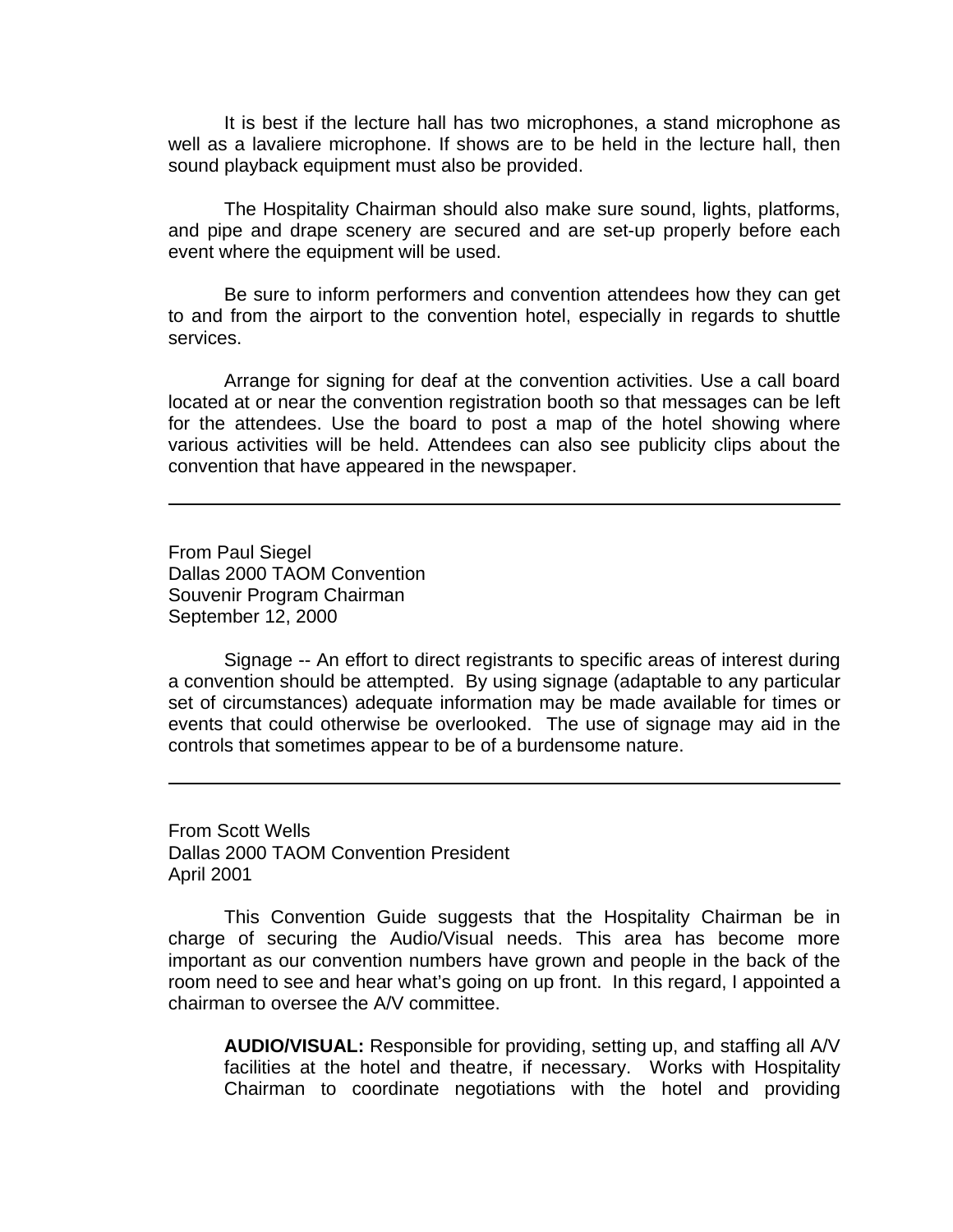competing bids for adequate facilities. Works with Close-up, Talent, and Lecture Chairmen to determine their A/V needs.

Furthermore, the Hospitality Chairman should have the additional responsibility of negotiating convention rates with the hotel.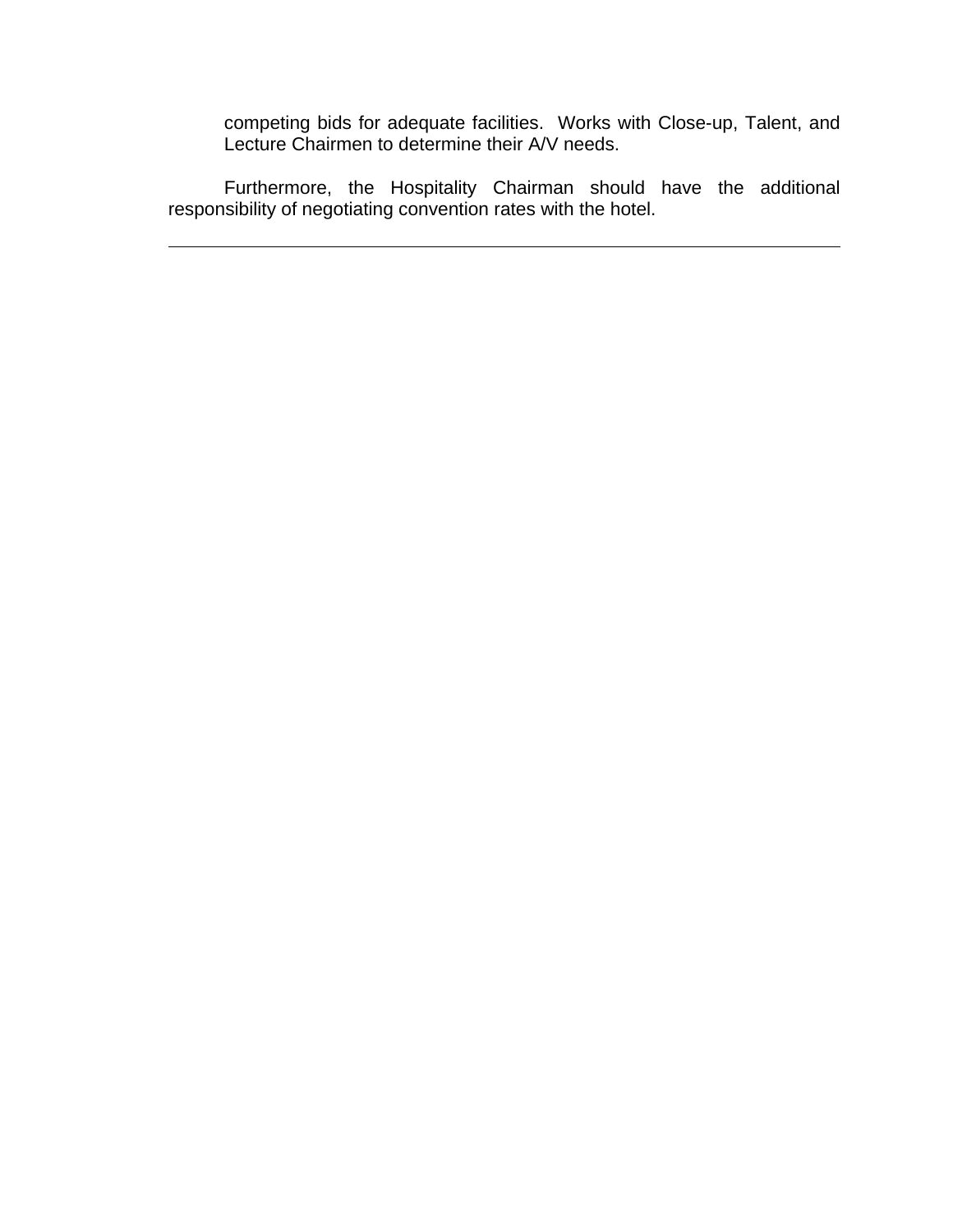### 13. SOUVENIR PROGRAM

The souvenir program is perhaps one of most unique keepsakes that comes out of a magician's convention. The program not only gives basic information about the convention but it also provides advertising, gives salutes to special people, and presents other general items that may be of interest to conventioneers.

**SOUVENIR PROGRAM:** Oversees the layout, publication, printing, and distribution of the convention souvenir program. This chairperson also oversees and promotes the sale of all souvenir program advertising space to supporting businesses, block ticket sales purchasers, magic dealers, etc. He either collects moneys directly from the purchasers of advertising and immediately turns it over to the Treasurer, or makes sure the Treasurer has promptly sent them an invoice. The chairperson provides the souvenir programs directly to the Registration Chairperson and helps the chairperson insert them into the registration packets. He also provides the House Chairperson with ample extra copies of the program for sale in the lobby of the theatre to the general public the nights of each evening show.

Putting together a TAOM convention souvenir program is a hard job. With modern computers and desktop publishing capability, it is much easier now than it used to be. Believe it or not, your biggest challenge in putting together a souvenir program will be assembling information and selling advertising space.

If your convention planning committee chooses to do so, you can honor particular magicians and dedicate your convention to them. Be sure to honor them pictorially as well as in print. Ask club members and dealers to give tribute to the magician to be honored by purchasing advertising space in the program to salute this "great man (or woman) of magic." If you can't think of anyone to dedicate your convention to, the editor of this guide is always willing to volunteer.

The souvenir program is an excellent way to bring in extra money for the convention when it comes to selling advertising space. Make your advertising space in the program moderately priced. If it is inexpensive, more people will buy and you will make more money. A program page sized piece of paper that shows the various sizes of advertising spaces and their costs is helpful to visually communicate the space available. Charge more for the back of your souvenir program. Advertise to the TAOM membership at large through your mass mailings that ad space is available in the program. Of course don't forget to contact local business and individuals and try to get them to buy ad space as well.

Some individuals have suggested that a professional company be used to produce the program for the convention. This company would produce a certain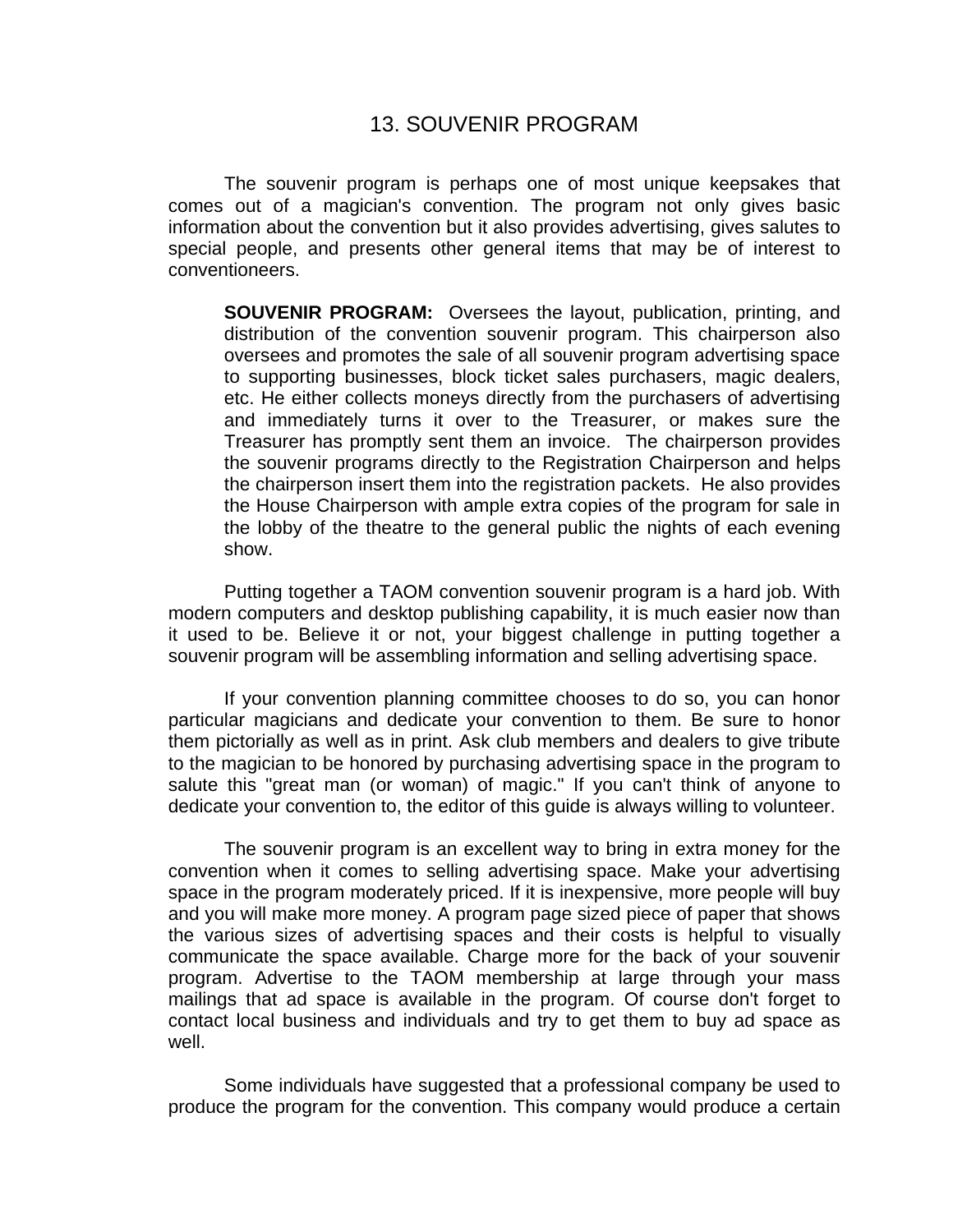number of programs free of charge (including printing). In turn they would receive as their payment a portion of revenues generated from the sale of advertising space. In theory the result would be a very professional looking program with little effort on the part of your club.

TAOM souvenir programs have come in an array of styles and print quality. There has been a trend over the past few years to make these lettersized. Most are printed on a quality grade of glossy paper. Be sure to find a good printer who will give you a fair price. Most programs are black and white, with some sort of two or three color cover. If there is a graphic artist in your club, he may be the perfect choice for your souvenir program committee. Certainly at least, someone with artistic ability should be the final editor of your souvenir program.

It is helpful if you designate the number of your convention. Please don't call your convention the "50<sup>th"</sup> because that has already been taken three other times! Check chapter seven of this guide and see what number your convention will be. Don't argue about the numbering system. It was unanimously adopted by the TAOM Board of Directors that:

The  $50<sup>th</sup>$  convention was held in Lubbock in 1995 The 51<sup>st</sup> convention was held in Houston in 1996 The 52<sup>nd</sup> convention was held in Fort Worth in 1997 The 53<sup>rd</sup> convention was held in San Antonio in 1998 The 54<sup>th</sup> convention was held in Austin in 1999 The  $55<sup>th</sup>$  convention was held in Dallas in 2000 The 56<sup>th</sup> convention will be held in Corpus Christi in 2001

If you get your convention number wrong, the TAOM Historian has unanimous approval from many in the TAOM organization to put a contract out on your life!

Your Souvenir Program might include any of the following:

- 1. A short history of the TAOM
- 2. A list of the TAOM officers, representatives, and the names of host clubs
- 3. Information on the convention's founder Herman Yerger
- 4. A list of past presidents
- 5. A welcome from your convention President
- 6. A list of your convention committee staff
- 7. A list of the honorary members of the TAOM
- 8. A dedication page dedicating your convention to someone in magic
- 9. A copy of the convention schedule
- 10. Information about the hotel and locations of the various events
- 11. A page dedicated to each show indicating talent, line-up, etc.
- 12. Pictures and biographies of the performers and lecturers
- 13. Information about Youth Activities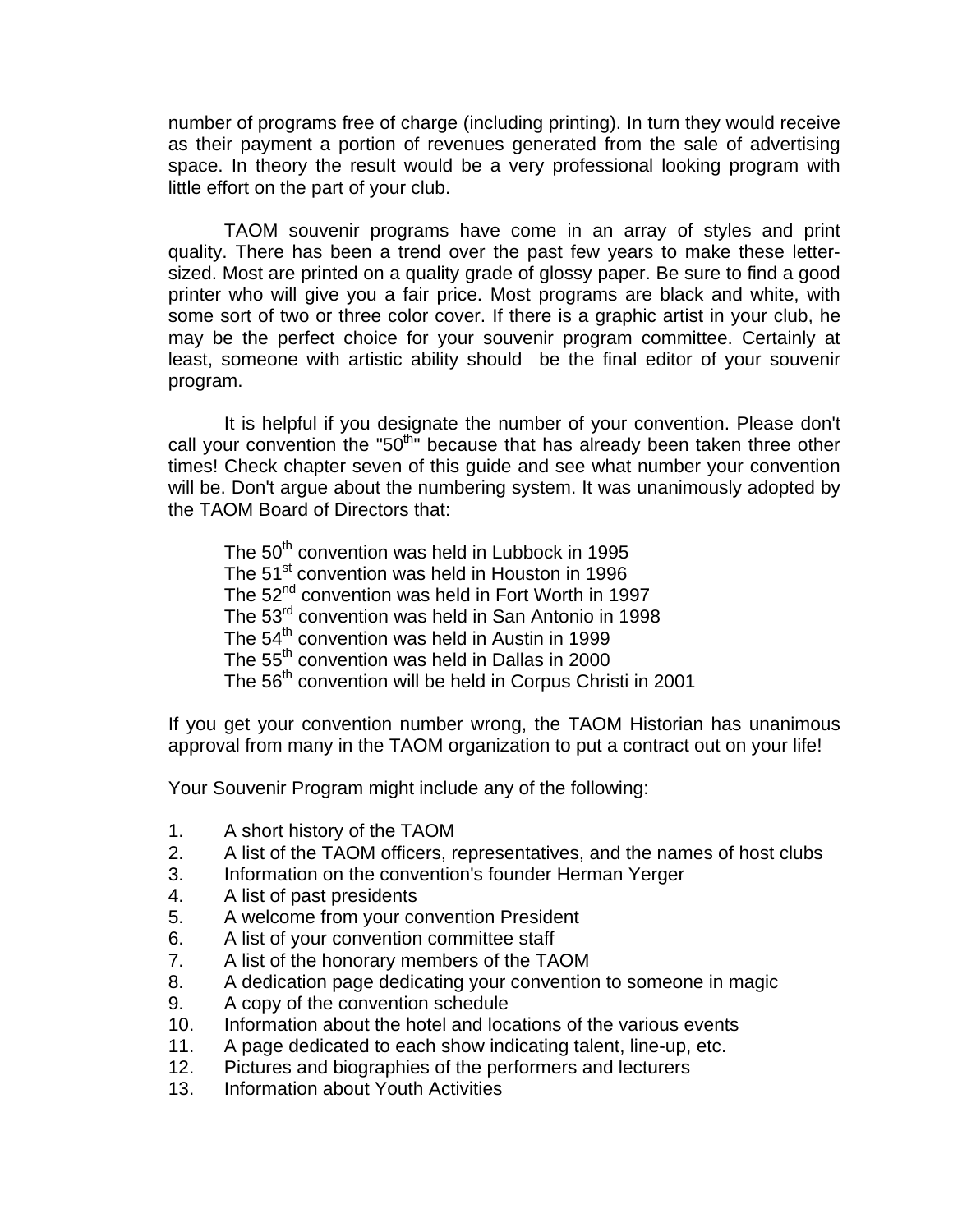- 14. A description of the lectures
- 15. Information about special "non-magic" events for convention attendees
- 16. A map of the downtown or convention area showing the theater location
- 17. A "Where to Eat" guide
- 18. A special advertisement regarding next year's convention
- 19. An autograph page
- 20. Display Advertising
- 21. And anything else you can think of! Be creative!

From Paul Siegel Dallas 2000 TAOM Convention Souvenir Program Chairman September 10, 2000

The most important thing that any of the committee chairmen can do is be dedicated to completing the job they start. In essence each chairman must be dedicated to missing the very convention they are preparing. The most important part of any convention is the satisfaction and the enjoyment of each participant.

Also equally important is support from your club. I will not dwell on either one of these subjects, for each sponsoring club must deal with the realities of the convention that they are preparing. Some of the "pitfalls" will be quite evident to each club and may not be shared by any other club that precedes or follows that particular convention.

The proceeding should be included in any guide that is printed. Although these points are most obvious, sometimes the simplest of details don't seem to be understood by the very people that have assumed the responsibility for completing them.

From Paul Siegel Dallas 2000 TAOM Convention Souvenir Program Chairman September 12, 2000

In the case of TAOM 2000 (at Dallas) the sale of advertising space was a separate chair and function. The Print Chair DID NOT oversee and promote advertising space, but rather controlled the content (of each advertisement) and appearance (for format and uniformity). It may be that some future Print Chair may wish to assume this particular duty as they define and assume these responsibilities. Since the proposed guide is a "living" historical document, the following items should be included for future reference.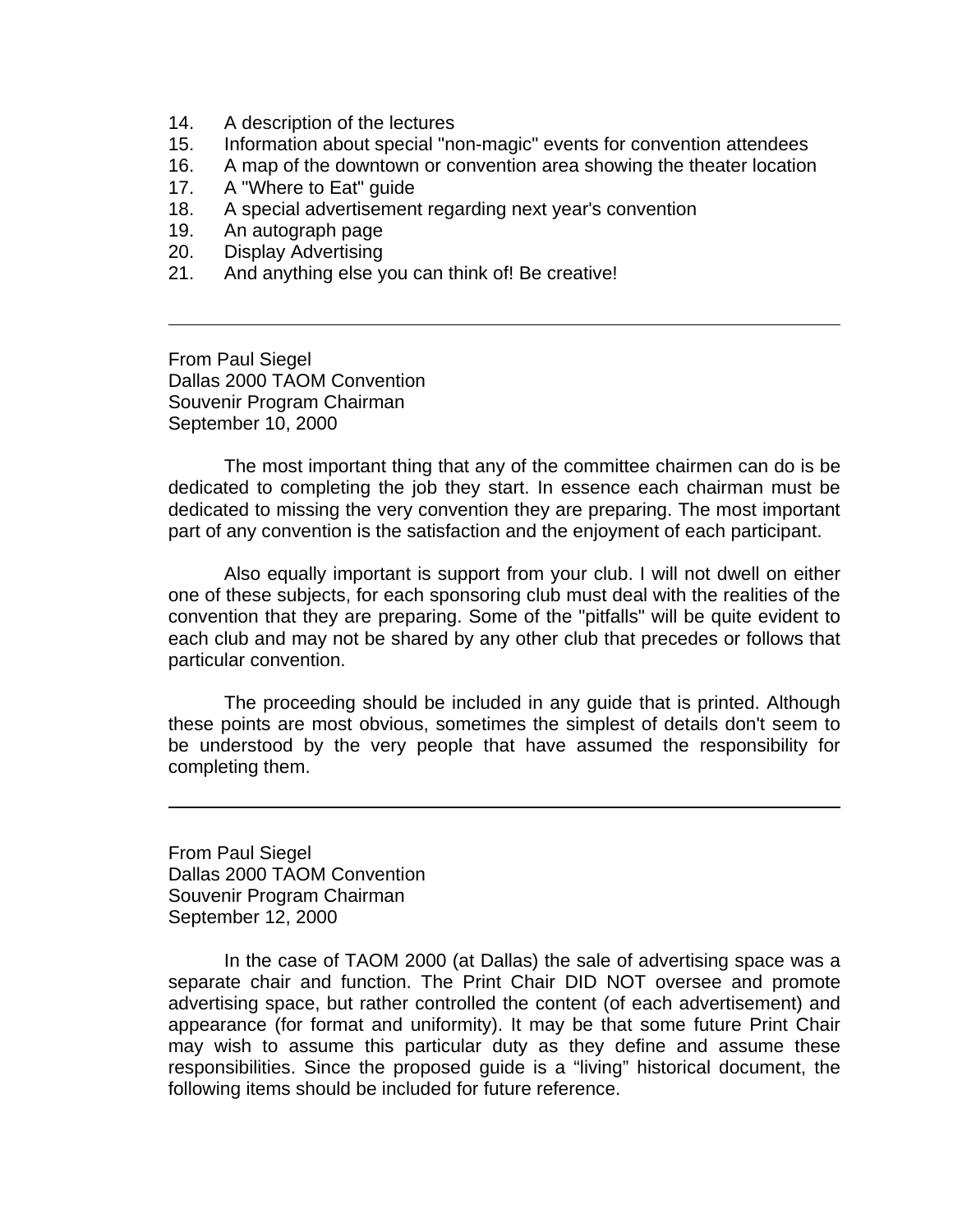A "Chain of Contributors" (actual contributor by name) including their name, address, and e-mail location should be included with each entry, so that at any time these people could be contacted for their individual and personal viewpoints.

Although, it is suggested that some "Professional Company" be used to produce the Souvenir Program, this very action might be counter productive to the overall effort and possibly not be cost effective. By use of an "outside source" the club will possibly be incurring a debt responsibility that is or cannot be defined unless it is defined to and by some contractual stipulations. This may be difficult to define in the early stages of planning, and most likely will change as the total requirements near fruition.

Furthermore, the TAOM Secretary should be contacted to see it there are any outstanding legal requirements that might affect the production, distribution or sale of this particular publication. (Editor's Note: Currently the TAOM non-profit corporation is a separate entity from any magic club hosting the TAOM convention. The host club is completely responsible for any legal requirements and liability regarding the production, distribution, or sale of souvenir programs. All liability, tax or otherwise, is the sole responsibility of the host club and not the TAOM non-profit corporation).

There are a number of variables that control the design of this publication. A conscious effort must be made to decide which is the more important (to a host club) --the "content" or the "advertising." As previously discussed, various articles, anecdotes and information could be used to "flesh out" the proposed document. Care should be taken to give credit to ALL references and material that may be taken from other magic sources or publications. Copyrighted material should only be used with the copyright holder's permission.

If an effort is made to display a large amount of advertising, this act may yield some desired revenue for the host club, but in the process may "cheapen" and "degrade" the final appearance of the publication. In the process the final document will have little or no real historical value.

Convention Identification -- The Print Chair should work with the conventions President and Planning Committee to establish some convention identification. This "logo" can be used on all printing, media releases, stationery and badges.

Lastly, the if the Print Chair is unfamiliar with the printing industry, he must try and make a comparison between materials and processes. Some materials (for example "enameled paper") have a "higher cost" than some "offset papers". By careful selection of materials and controls of the printing process a significant cost reduction can and should be attained. The Print Chair should deal with a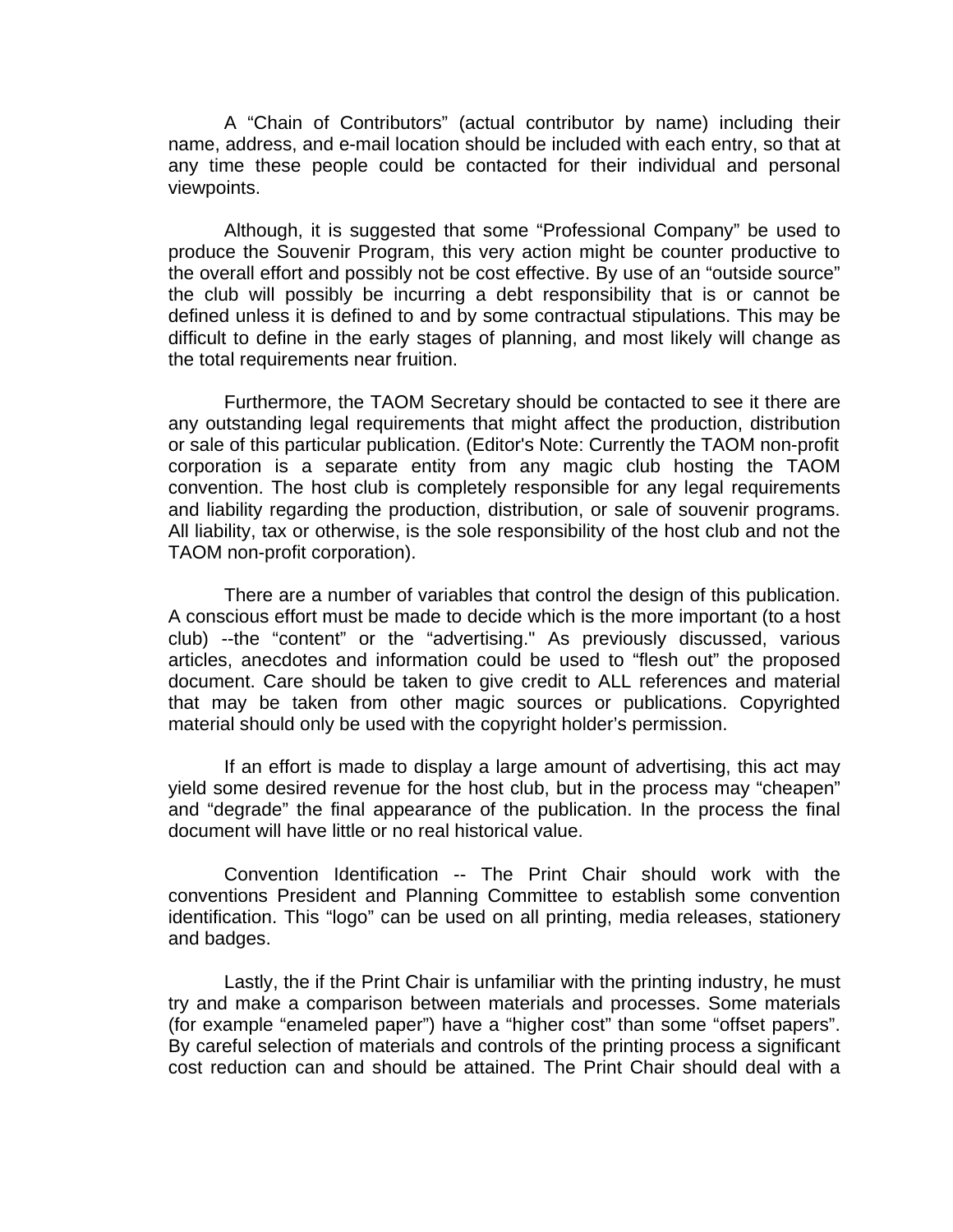printer that is willing to explain ANY process, and the costs involved. If necessary it may be wise to search the market for comparative bids on a common project.

Editor's note: Paul's notes contained additional information that was not specific to the job of Souvenir Program chairman. This information has been placed elsewhere in this TAOM Convention Planning Guide under the appropriate category.

From Scott Wells Dallas 2000 TAOM Convention President April 2001

The Convention Guide refers to the Souvenir Program Committee handling just the program. In Dallas, we found it important that a Printing Committee should incorporate the Souvenir Program as part of its overall responsibility.

**PRINTING:** Works with the appropriate chairmen to assures that printing is completed for the following: signs for dealer room, signs for close-up, lecture, contest, and registration rooms, tickets, souvenir program, playbills, mailouts, flyers, promo, and advertising pieces, booklets for talent (see Talent Handler description), and any other printing that is required. If the chairman of this committee is different from the Souvenir Program chair, then the Printing Chairman should closely coordinate schedules with that committee.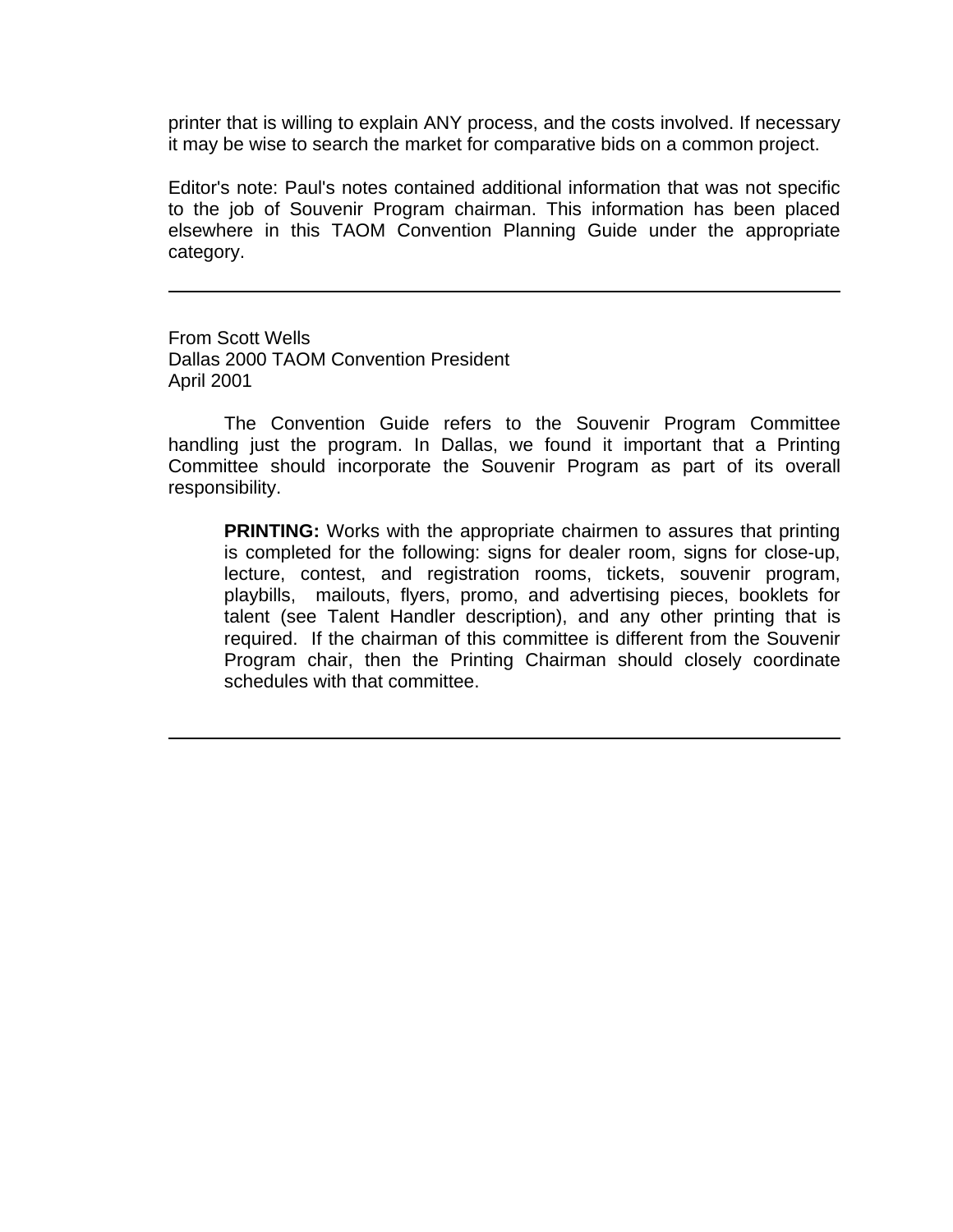### 14. CLOSE-UP

The Close-Up Chairman is responsible for making sure the professional close-up and contest close-up shows go according to plan.

**CLOSE-UP:** Responsible for the execution of the professional close-up shows (in conjunction with the Talent Chairman). He arranges for emcees in each of the close-up rooms, makes sure each room is set-up properly for each show (that is, tiered seating, table for the performers, etc), and makes sure each room is labeled properly (i.e., Room 1 of 4, etc, and a map on each room label showing the locations of the other available close-up rooms). The Chairman should work closely with the Contest Chairman to see that the needs of the close-up contest are met.

In a way, professional close-up shows and close-up competition at magic conventions is comical. Most in magic will agree that real close-up magic is magic performed intimately for two or three spectators. At magic conventions, even with the use of a number of close-up rooms, the "close-up" magic is often performed for groups of 25, 50, 75 or even more. Unfortunately there isn't really any other choice at magic conventions but to do the best you can. Since the audiences can't be made intimate, the goal should be to make sure everyone watching can at least see and hear the performer.

Traditionally at magic conventions there are two ways of doing this. One is to have each performer perform in a number of small meeting rooms. Basically the conventioneers stay in the rooms and the various performers rotate from room-to-room performing for the convention attendees. This means that performers must perform a number of times in several different rooms. Usually the audiences are sitting in a couple of front rows of seats and the rest of the audience is seated in tiered seating. The hope is that everyone can see.

Despite best attempts, most of the time people still won't be able to see. Sight lines will be bad for someone. People will have trouble seeing over the shoulders of the person seated in front of them. The performers will use small props such as coins and cards and the people seated at the back of the room will have a hard time seeing the small items. Sometimes they won't be able to see what card has been selected simply because of the distance. One might liken it to trying to read a newspaper from across the room!

The second approach is the approach that was used in Milwaukee for the 2000 Society of American Magicians convention. Working in conjunction with Convention Chairman Brad Jacobs and Show Producer R. G. Smith, we decided to have the professional close-up show and the close-up contests in the lecture hall. A small card-sized table was used and this was placed on a 12" tall platform approximately 8 x 12 feet square. A video projection system was used to enable the entire lecture hall audience to see. The camera used was a studio grade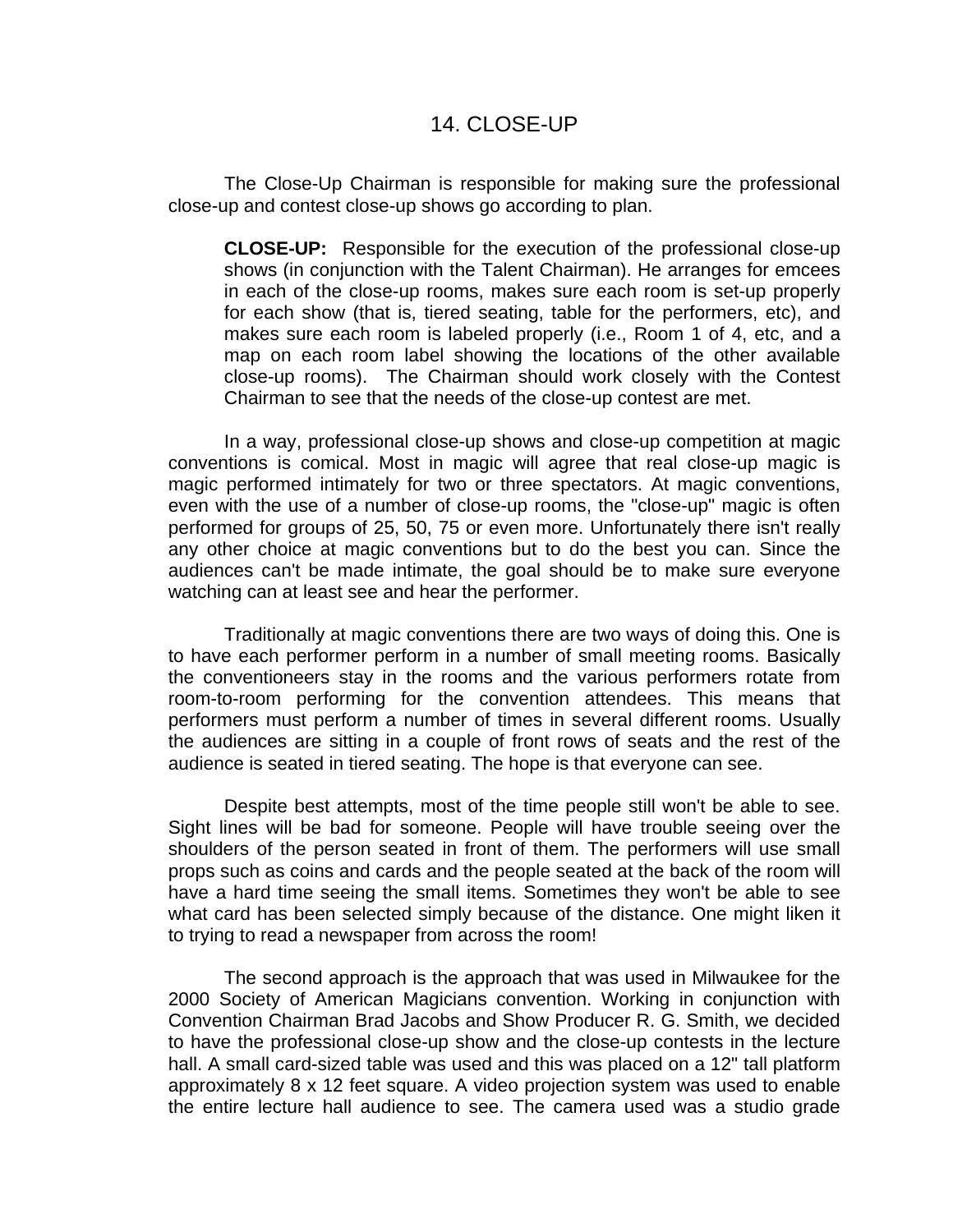camera that produced a quality line feed that was split off to two independent video projectors. The projectors projected the video image onto large video projection screens. One screen was located at the far right of the platform performing area and the second screen located at the far left of the platform area. In addition, each performer used a wireless lavaliere type microphone so that the entire audience could hear.

Was it successful? I think so. The performers only had to perform once and the audience seemed to gel better as a larger audience. Every performer received good applause and every audience member could see the performer thanks to the two large video screens.

Certainly other magic conventions have used video projection systems for the lectures, but it is seldom used for close-up. The audience members that were arranged around the platform area received the same "close-up feel" that they normally would have experienced in a small close-up room. The rest of the audience received a combination of visual close-up thanks to the video as well as a unique feel of being able to watch close-up performers at a distance.

Whichever route is taken, video or close-up rooms, platforms for tiered seating, performance platforms, sound system reinforcement, and video projection equipment must be acquired. Most TAOM conventions will probably rent this equipment. Check around for the best prices before you rent.

Make sure the hotel contract has a clause in it that allows outside lights and spot lights to be brought in and used in the hotel if needed. Particularly make sure you can bring in outside sound systems and audio-visual equipment. Also make sure the contract says you can use your own equipment operators. You might also want to bring in platforms, pipe and drape backdrop systems, and so forth. If there is not something in the hotel contract regarding these concessions, you might be forced to only use hotel equipment, forced to rent only hotel audiovisual equipment (which is usually very expensive), and you may be forced to hire union labor.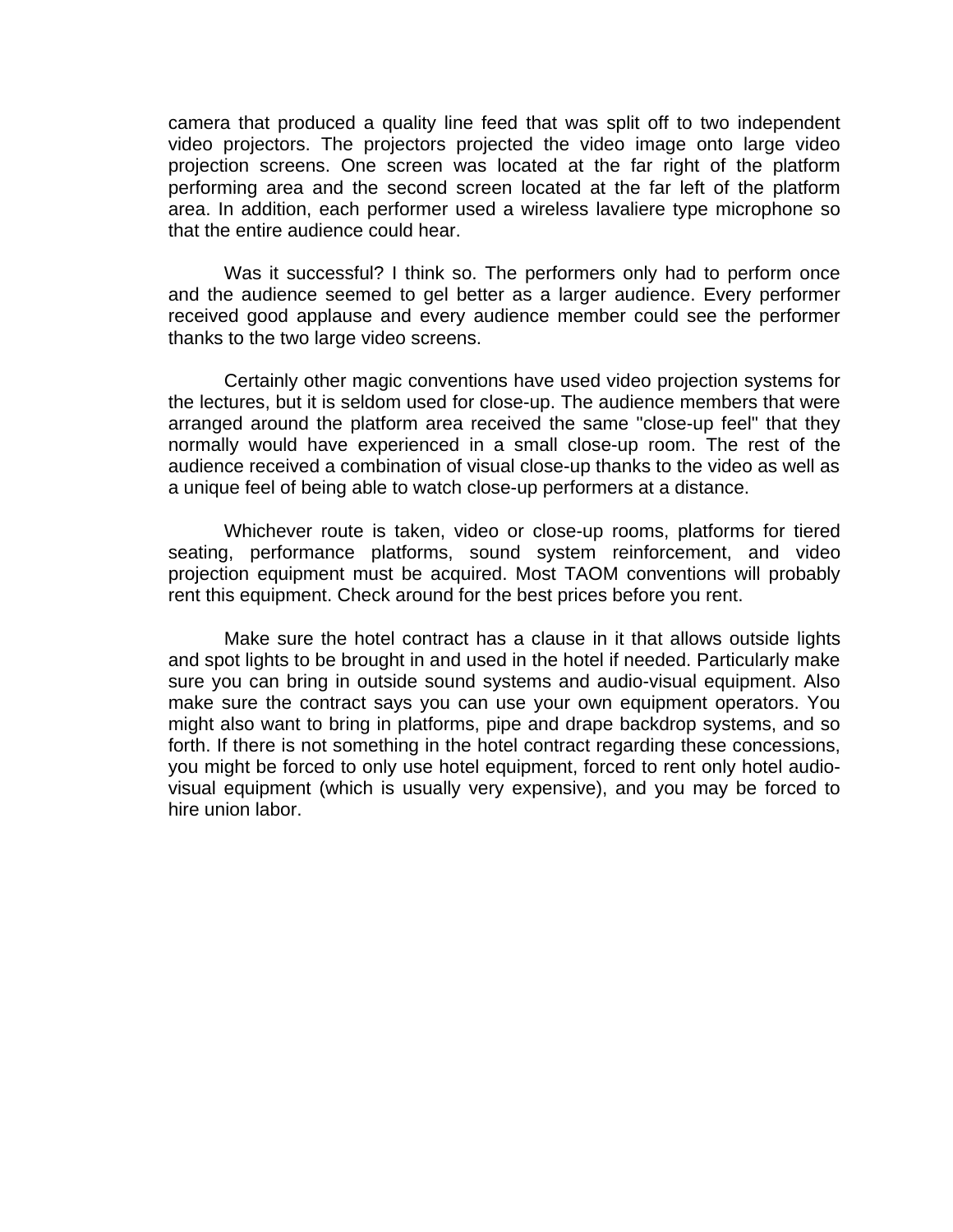### 15. TRANSPORTATION

**TRANSPORTATION:** Responsible for anything dealing with the transport of performers and their cargo to/from the airport. He is to line-up handicap assistance hotel vans for people that need help being transported to/from the hotel. He is to arrange for and coordinate with busses in the event that convention attendees need to be bussed to/from the convention hotel to/from the theater for the evening shows. He might also be the person in charge of coordinating or arranging for limo and van shuttle services.

Impress your VIP personalities and performers by picking them up at the airport in a limousine. Bob Utter worked out a special deal with Carey Limousine Service at the 1988 TAOM convention. Carey would made round trip runs to the airport for \$25 each. Different individuals of the Fort Worth Magicians Club donated the \$25 dollar amounts. These individuals also rode with the limo for their particular run.

Be sure to inform performers and convention attendees how they can get to and from the airport to the convention hotel, especially in regards to shuttle services.

Work with the Talent Chairman and work-up a transportation schedule for the performers who have cargo that needs to be transported to and from the airport. See if one of your club members has a cargo van that can help haul cargo to and from the airport.

You will also need to arrange for transportation of you talent and their equipment to and from the hotel and theater the day of their evening performances. You might also inform yourself about public parking, parking lots, what to do if a performer has a truck or car and trailer that needs parked.

From CaptMica (Mica Calfee) Dallas 2000 TAOM Convention Transportation Chairman September 11, 2000

Transportation chairmen should be knowledgeable about the local transportation options for convention attendees. If there are streetcars, buses, light rail or free shuttles to shopping or eating areas, these things can be made known. Such information could be placed in the convention packet. If possible the transportation chairman could make arrangements with the local merchants for free transportation. The West End Marketplace offered to provide such a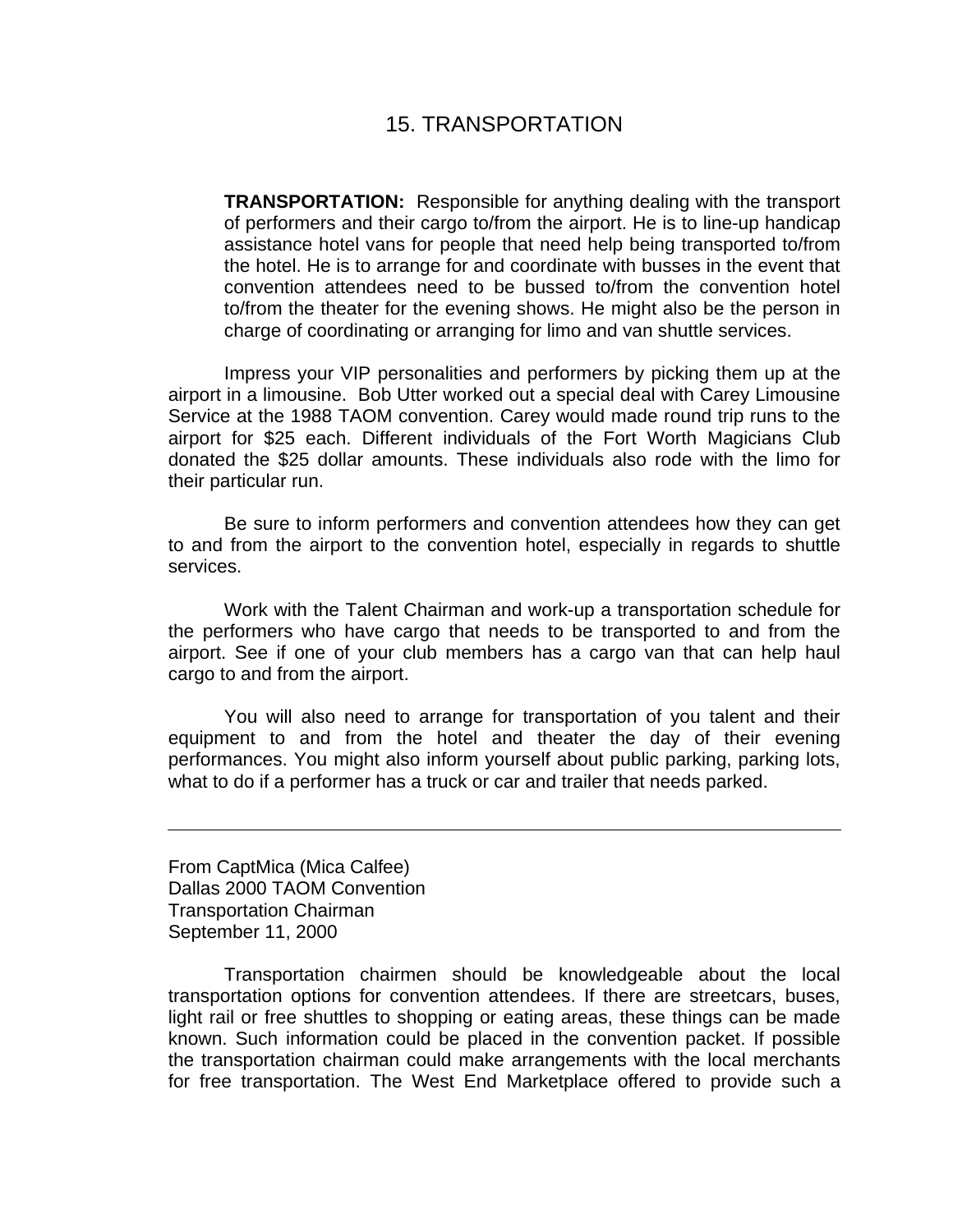service for the Dallas convention but the offer fell through when the shopping center went up for sell.

If the transportation chairman chooses to have a team of people volunteer to transport performers, there should be at least one volunteer for every two performers/groups. With the same person(s) to transport each performer to and from the airport, rapport is also established. The transporter and the performer can double-check the times and airports together. This gives both confidence. Several of the people who helped with this years transportation called or emailed me to thank me for allowing them the opportunity to visit with the performers.

To assign a single volunteer to two or more performers is too difficult. When it comes to returning them to the airport, the possibility of a conflict is too great. When making assignments, consider the times for both the arrival and departure. There will also be those entertainers who will need only one way transportation. Some will arrive with friends but will depart on separate flights. Some will only need transportation from the airport.

Keep in mind that there will be schedule changes right up to the last day of the convention. People will decide to change flights in order to go to a different location or ride with a different person. People will miss flights coming in and vehicles will break down causing the need for people to be picked up or returned to the airport.

From Scott Wells Dallas 2000 TAOM Convention President April 2001

The Transportation Committee arranges for pick-up and drop-off for the talent, but it needs to be taken one more step. A Talent Handler Committee should be responsible for following the talent throughout the convention and attending to their needs. One thing we incorporated in Dallas was providing each performer with their own personalized spiral-bound notebook containing information such as what events they were scheduled to do, a copy of their contract, etc.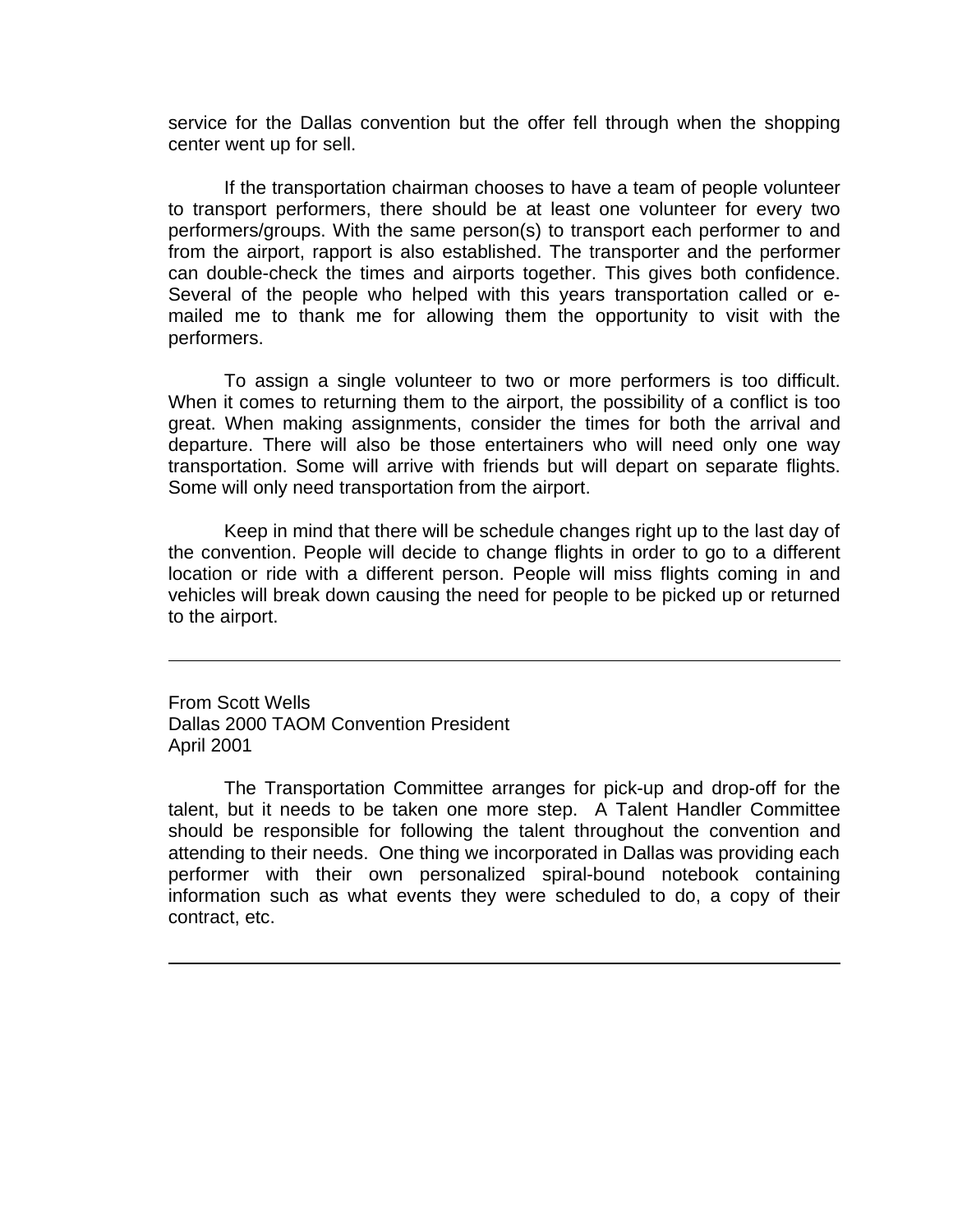## 16. YOUTH ACTIVITIES

**YOUTH ACTIVITIES:** Responsible for planning and executing activities for youth at the magic convention. The chairman is also responsible for enlisting all the help needed during a convention to run such activities. The chairman must coordinate his efforts with the President so that youth activities do not interfere with the main body of scheduled convention activities. As well, such activities should be planned so as to not take the youth away from other regularly scheduled activities that they might enjoy. The chairman must work closely with the Talent Chairman and the Souvenir Program Chairman so that hired talent for the convention might be used and communication about such activities can be properly published.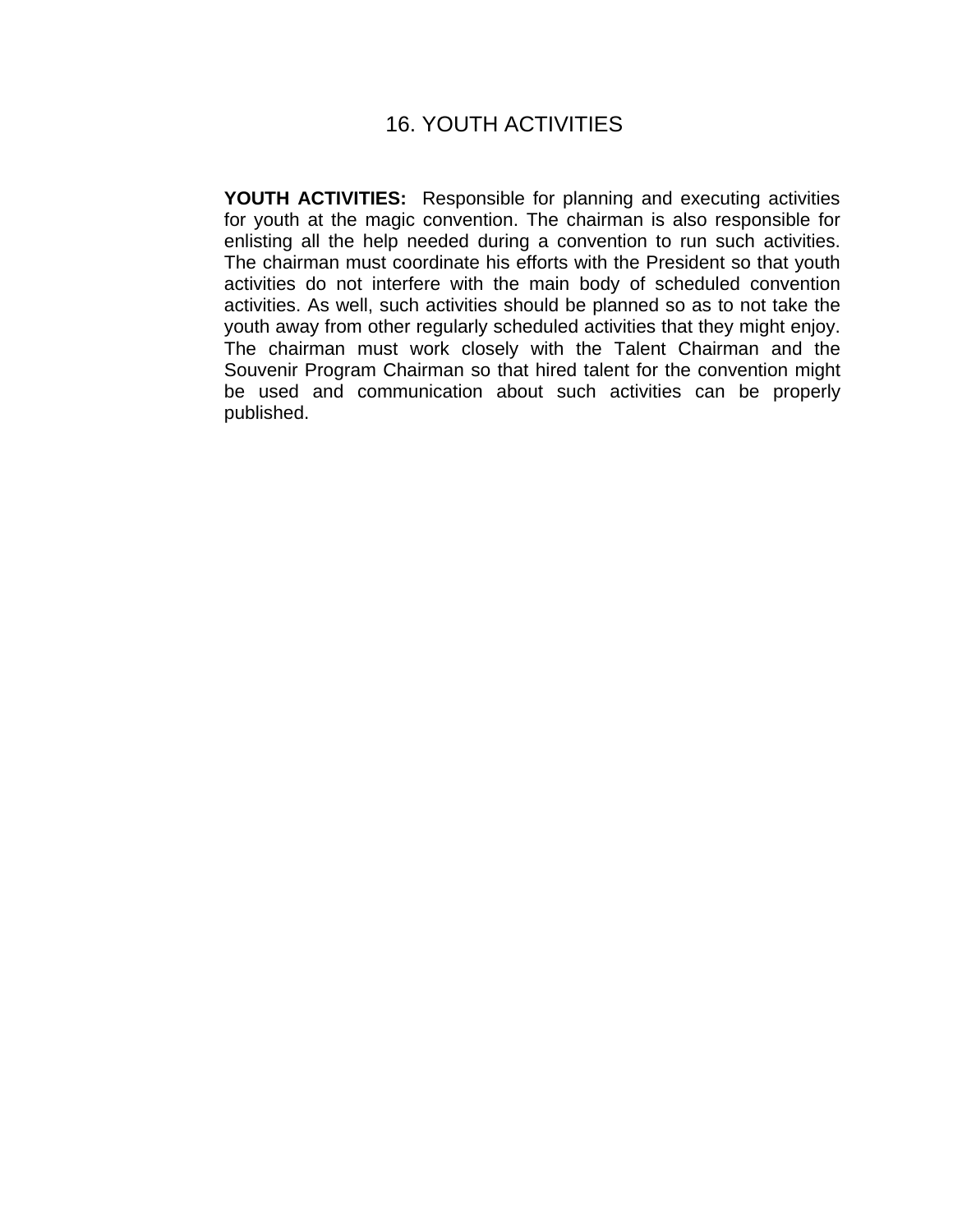### 16. OTHER COMMITTEES

The list of TAOM convention planning committees as has been presented in this guide is only a model on how to organize volunteers as you execute your convention. The list is not intended to be complete, nor should it be considered inflexible. The list may or may not work for your particular host club depending upon the number of people available to help you host your convention, their abilities, and willingness to participate. The model should be tailored to meet the needs of your convention as you see fit.

From Scott Wells Dallas 2000 TAOM Convention President April 2001

The Convention Committee Profiles seem quite complete; however, we found in Dallas that there needed to be additional committees to handle the work of our convention. It is recognized that some hosting clubs may not be have neither enough voluntary support nor expertise to properly staff all of the committees. In that case, it would be proper to have the same individual(s) chair multiple committees provided that a) they want to do it, b) they feel qualified to do it, and c) they have time to do it. Some committees require a lot of planning up front with little to do during the convention. Other committees will require their work to take place during the convention. Chairmen can easily serve dual roles in these cases.

When soliciting committee chairmen at your club meetings, it's important to recognize that some have more experience or interest in one area or another. It's better to solicit their voluntary help rather than have a disgruntled volunteer who feels "stuck" in a committee they don't enjoy. It's important to recognize that you have advisors and help outside your club, too.

Don't feel that you must call upon just those from within your club. In our growing technological world, you can easily solicit assistance for any committee from within the entire T.A.O.M. organization. Even the President doesn't need to reside in the same city if you fully utilize the electronic facilities at your disposal (i.e. e-mail, fax, telephone, etc.) Convention committee chairmen can come from other cities if you can't find enough assistance from within your club. For example, in Dallas we used Trixie Bond from Houston as our chairman of the Non-Magicians Event and it worked out quite successfully.

A Computer Support Chairman needs to be in charge of the variety of things required for efficient communication and to facilitate the multitude of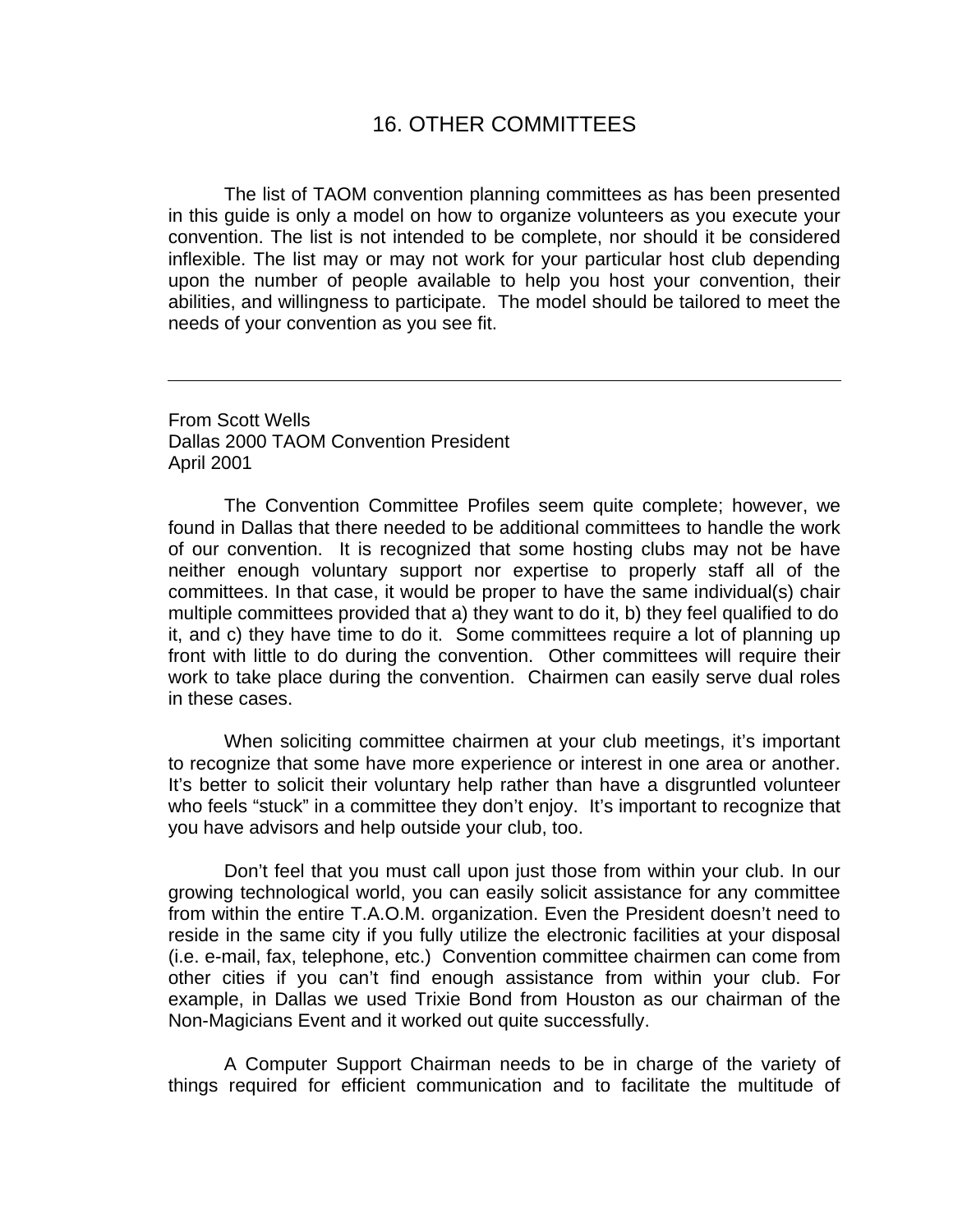computer-related needs onsite for the convention (i.e. registration, digital photo uploads to website, etc.).

**COMPUTER SUPPORT:** Responsible for working with T.A.O.M. webmaster, providing convention updates, support for any computer needs (software, hardware, answers, technical advice) before, during, and after the convention sets up, and provides ways and means to electronically simulcast convention activities.

We tried in Dallas to add something new which was a daily printed update that we were going to call "The Flash Paper." Time and personnel prevented that from coming to pass, but it is something to consider for future conventions. Our thought was to involve the Youth with this activity which would give them a learning experience, something else to do at the convention, and allow them to interview the talent, take pictures, write articles, format the newsletter, etc. If this idea is carried forward and the youth do pick up this task, then it needs to have adult supervision and guidance.

**FLASH PAPER EDITOR:** Responsible for preparing, printing, and distributing a morning "flash" sheet each day of the convention. "Flash" sheet to include reviews of previous night's shows, close-up shows, dealer items, tidbits of news and gossip heard around the convention, contests (who was in them, etc.), schedule of events for this day, and other material deemed suitable for reporting. Writes and/or gets articles submitted by others. Works with Computer Support and Printing Chairmen to get Flash Paper published each day for delivery before the first event of the following morning.

Although not generally well attended, there needs to be a non-magicians event planned which should be headed by an individual with a flair for planning parties and events and interested in doing something special utilizing the local color.

**NON-MAGICIANS EVENT:** Responsible for providing an event/activity for the non-magician guests for one morning/afternoon. Works with Treasurer to ascertain budget versus associated costs.

Registrants need to know that they are at a magic convention from the moment they walk in, so it's important to have the hotel lobby and/or the registration area decorated with some sort of festive decorations indicating that they are in the right place. There should ideally be decorations throughout the convention rooms where activities take place.

**DECORATING:** Responsible for arranging backdrops, curtains, plants, music, etc. in lecture rooms, contest rooms, close-up rooms, hospitality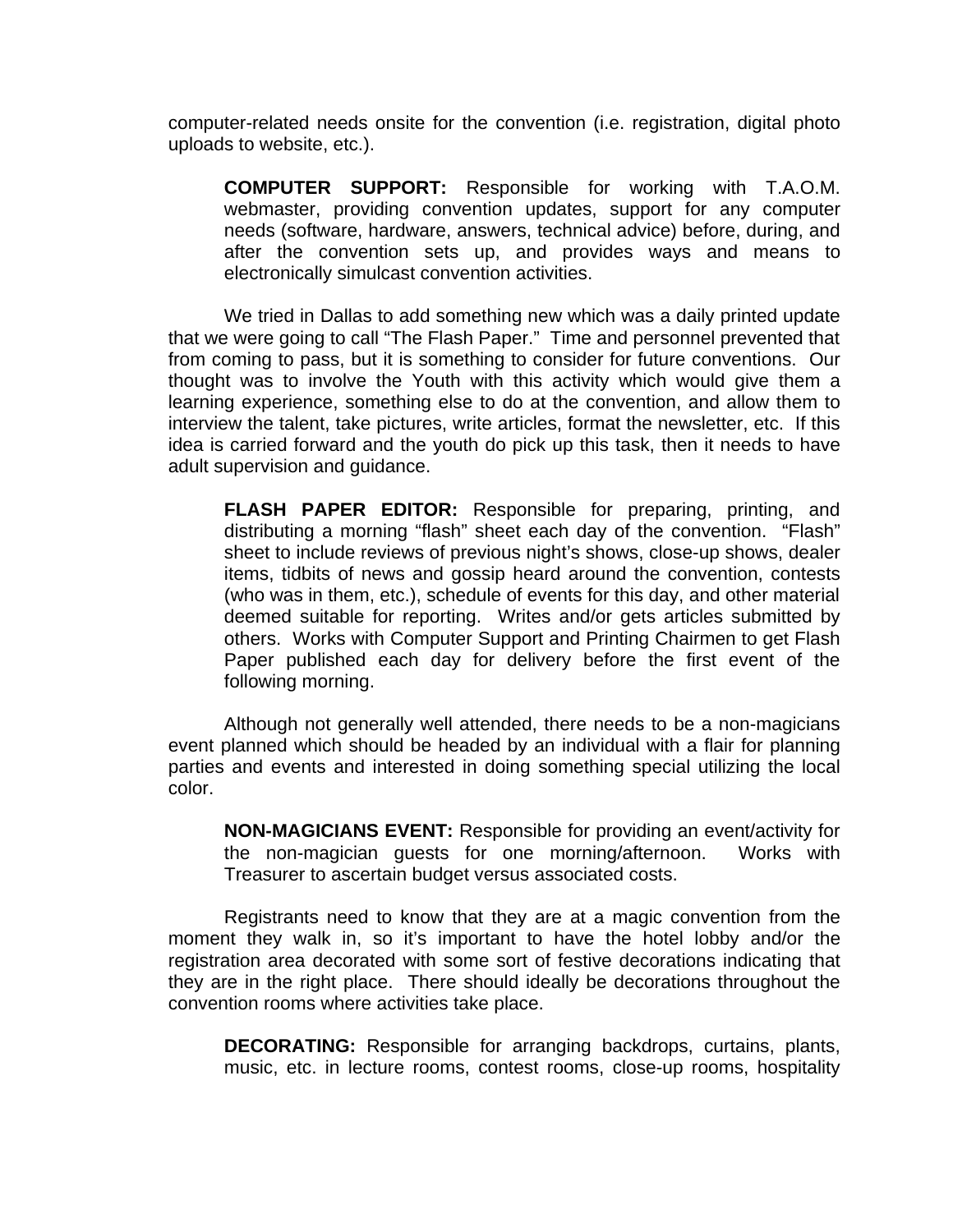rooms, registration area, and wherever else necessary. Works closely with Hotel Hospitality Chairman.

Finally, one can't be everywhere or see and do everything. So, a Plenipotentiary Chairman acts not only as Protocol Chairman but also as the one who looks at the overall convention to see if there are any details being omitted or problems that need to brought to the attention of the President.

**PLENIPOTENTIARY:** This is a "catch all" position for extra duties as needed either not covered by one of the above, or to help out should a committee chair person fail or become impaired. It is important for this person to be fully up to date with all committees and in complete sync with the president. This is VITAL role. The Chairman of this committee also acts as Protocol Chairman for the convention. Such duties should include: identifying magic and civic luminaries in attendance, making sure that the President is aware of their presence, helping with any private parties (i.e. President's party) to make certain no one is inadvertently omitted, makes sure the VIP's are taken care of (good seats at theatre, transportation provided, coordinate VIP treatment with hotel, etc.)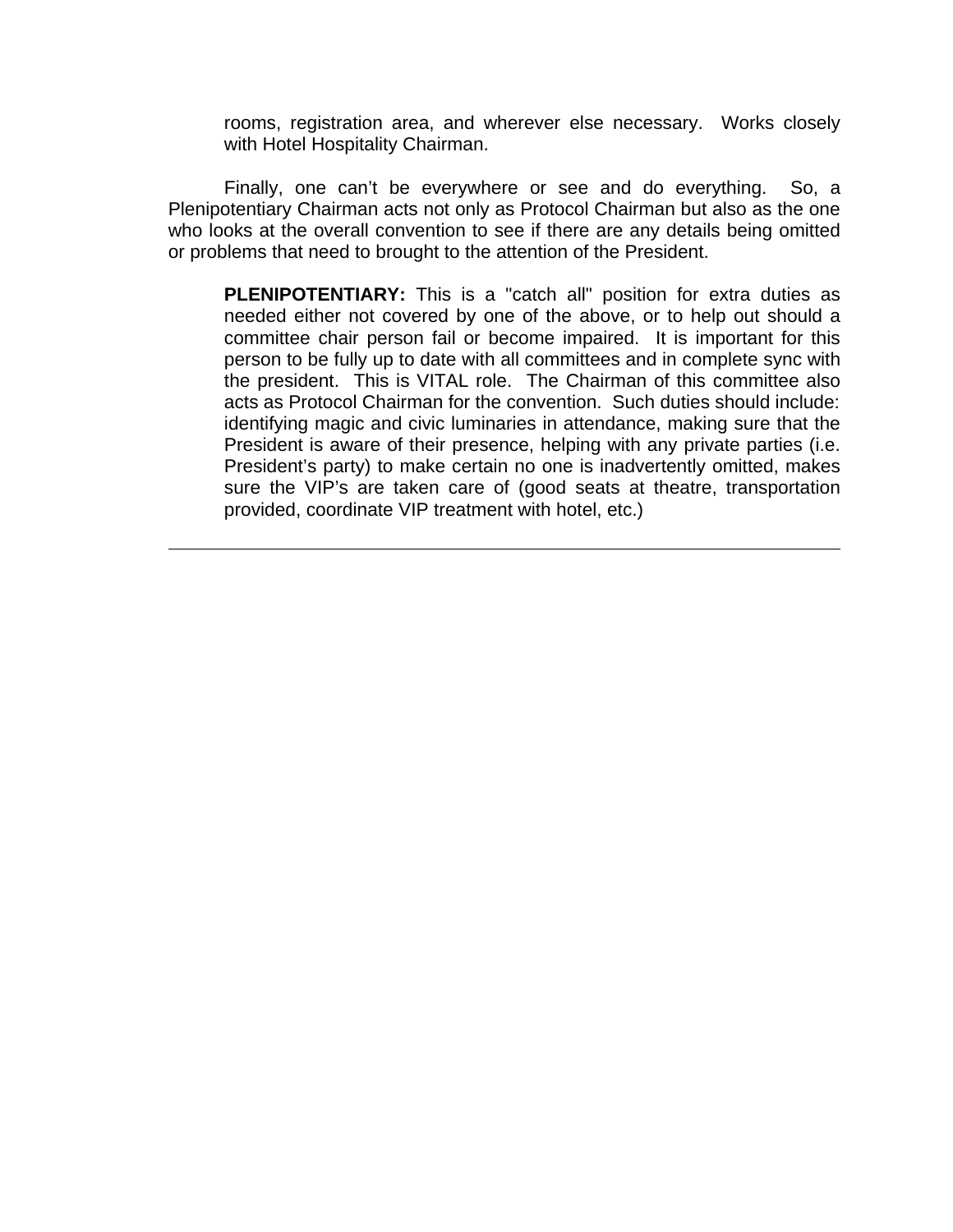## **CHAPTER FIVE**

# **LIABILITY**

By David Hira August 2000

Whenever TAOM activities take place in a hotel and/or theater, the owners of the establishments will require liability insurance in varying amounts. The purpose of this insurance is to indemnify the owner(s) in the event of an accident. Should any participant related or not related to the convention suffer any injury, the insurance would provide for treatment and/or other liabilities suffered instead of the property owner. The insurance is for the EVENT, not necessarily for an individual property. However, it includes the properties in which the events are held.

Insurance for the past TAOM conventions have been obtained for around \$600.00 for the entire weekend. However, premiums will vary from city to city depending upon coverage required.

One Insurance Contact, which provided insurance for the '97 convention in Fort Worth, can be contacted at:

Everman Insurance 2914 S.E. Loop 820 Fort Worth, TX 76140 293-4747 or (Metro) 817-572-1731

Note:

It is hopeful that the TAOM organization will be able to obtain a "blanket" insurance policy that will cover each city for the future. Bob Utter is working on this at present.

Editor's Note: The representative at Everman Insurance was Shela Graham and the cost was \$577.50 for \$1,000,000 General Liability Insurance.

Regarding Dallas trying to acquire theater insurance for their 2000 convention:

Chuck Lehr wrote:

Were we Surprised! Know anyone in the insurance business? An unforeseen expense for the TAOM2k is General Liability Insurance to cover us when we are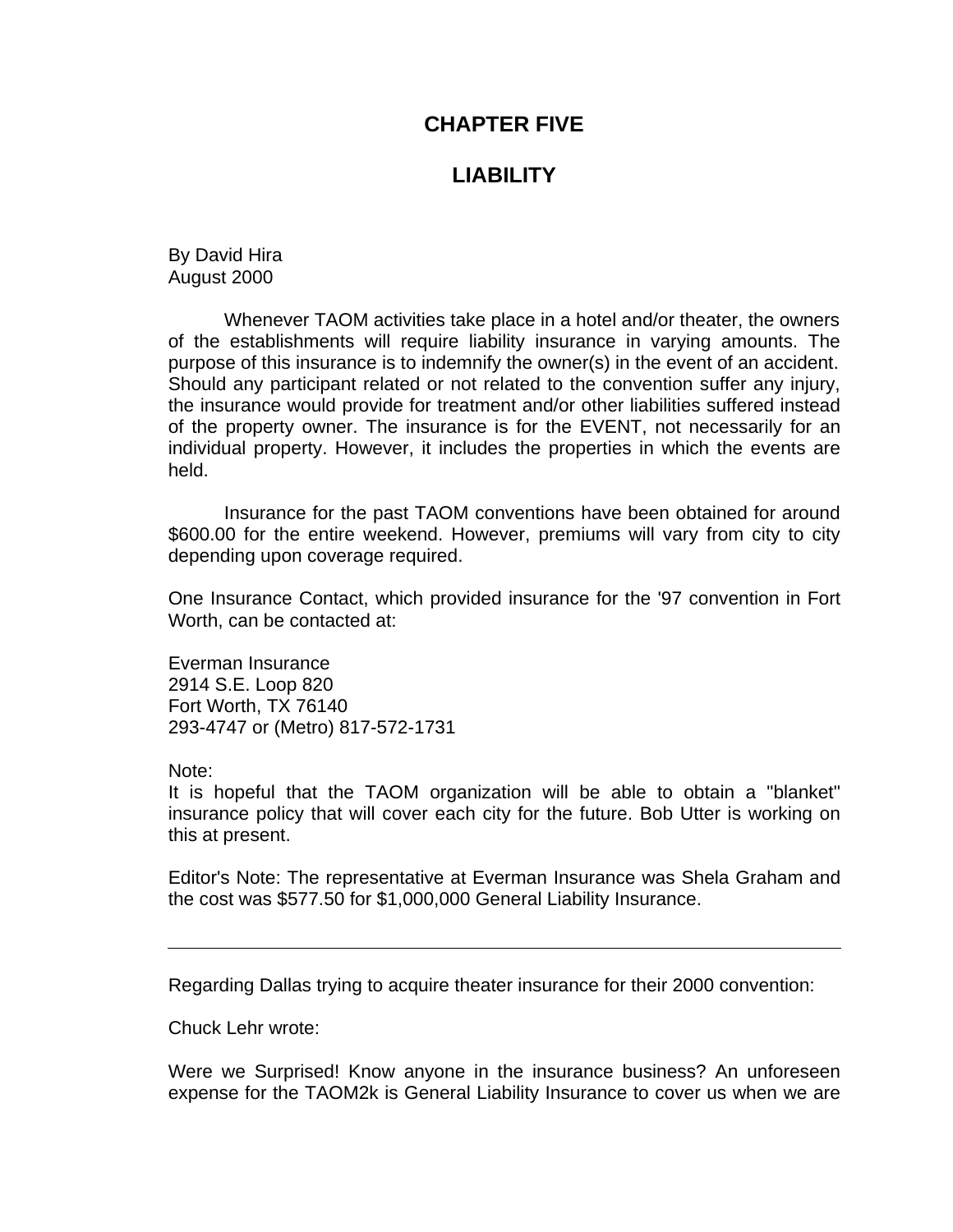at the Majestic Theater. We have no problem at the hotel, but the theater requires we have a rather large General Liability Policy for the three days we are there.

So we checked with an insurance agent who advertises "Special Events." When we got back up off of the floor, Scott (Wells) suggested we poll our club members to see if anyone is in -- or has a contact in -- the insurance business. This is to help us determine if the price we were quoted is in the ballpark of reason, or perhaps you know someone who could get us a better deal? If you can help, email me at Klownchuck@aol.com or call me at 972-226-1313.

Appreciate your help.

From: Scott Wells, Dallas' 2000 Convention President To: Chuck Lehr:

Please forward your information to Bruce for his project. Also, Bruce, another helpful suggestion I received was to align ourselves with a non-profit organization and ask for them to add us on as a rider to their general liability policy. Since we are already working with the Make-A-Wish Foundation, that could have been an avenue, but our time was growing short and we needed to make a quick decision. In hindsight, we (I) should have gotten this taken care of about six months prior to the convention. Another suggestion was similar . . . request the hotel to add us on as a rider to their policy. Both of these suggestions were taken from real-life experiences and have worked. In our case this year, we only needed a policy for the theatre to cover us for \$1MM. The hotel did not have a requirement for any amount.

Finally, the other suggestions I had were pointing me towards a guy who advertises in the Linking Ring each month and also to get blanket coverage offered by the SAM.

I hope this helps.

Yours, Scott Wells President - TAOM 2000

From: Chuck Lehr RE: Theater Insurance for the Dallas 2000 TAOM Convention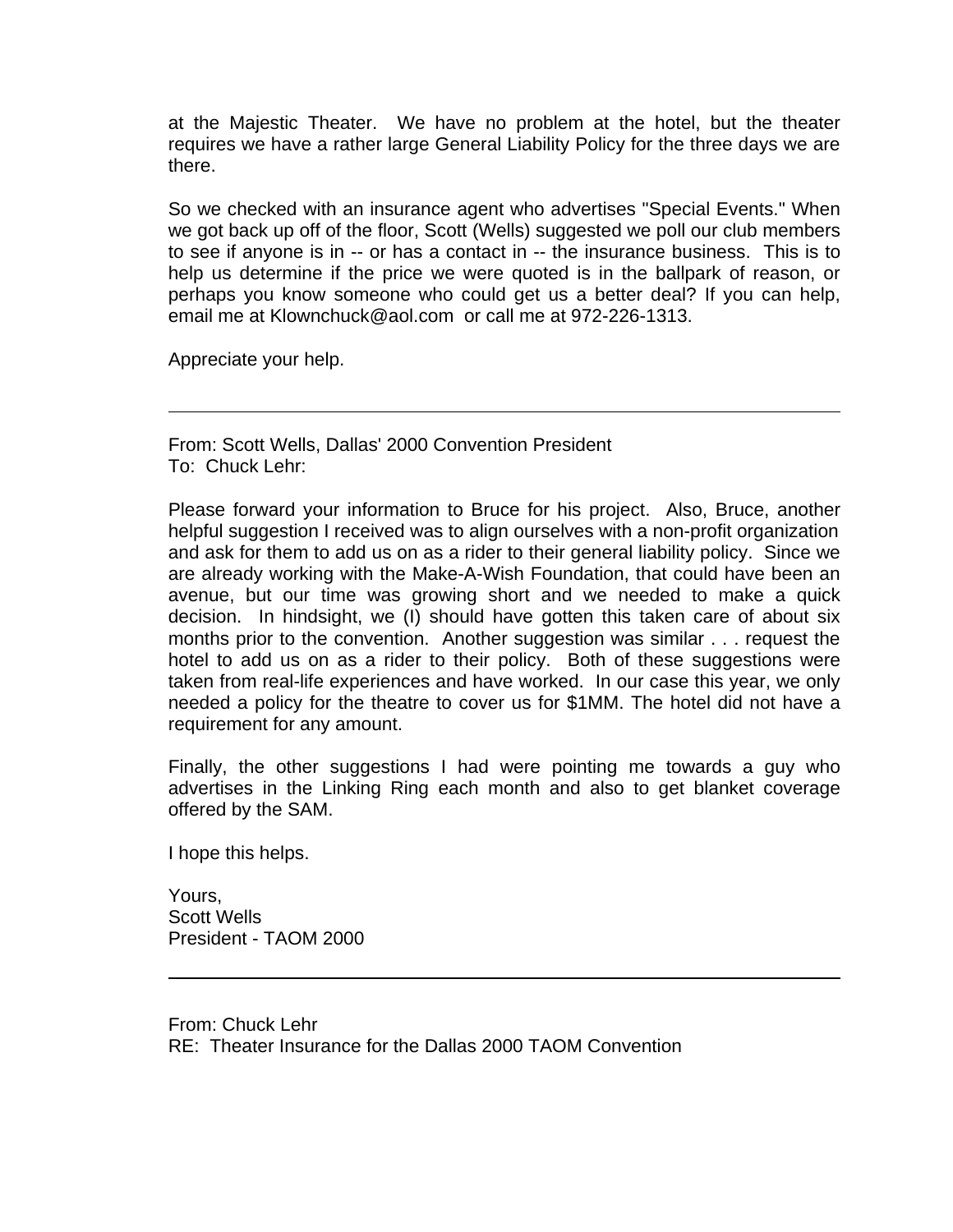It is a loooooong story, but after getting all kinds of quotes from all different kinds of agents.. the quotes being 1800, 1500, 1200, 900.. and my favorite \$525.

All of the other people who gave me the other quotes said, "Grab the \$525. You can't do better." So that is what I finally did. I am now waiting for him to fax me the contract so I can sign it. It is a bargain.

Comment: Pretend we got Make-A-Wish to add us to their insurance and we did have an accident and it cost their insurance company a lot of money. Can you imagine what that would do to their loss ratio? They would be years paying higher premiums to make up for the higher loss ration. That is why I was against this avenue. If their insurance person was dumb enough to do this -- he would hurt the Make-a-Wish foundation for years to come.

## **INCORPORATION PROCEDURES**

### **FOR TAOM MEMBER CLUBS**

by Judy Donaldson

Incorporation of your magic club limits its liability to the club's assets. Each member of an unincorporated club is liable, individually and severally, for any debts or damages the club might incur. Therefore, it is highly recommended that all member-clubs of the Texas Association of Magicians incorporate. Your club is eligible for non-profit corporation status if no part of its income is distributed to members, directors, or officers.

The State of Texas does not provide forms for such filing. General information about non-profit corporations is available at: [http://www.sos.state.tx.us/function/forms/202.pdf.](http://www.sos.state.tx.us/function/forms/202.pdf) (Example A of this chapter).

Example B contains the Articles of Incorporation used by Austin Ring 60 to become a non-profit corporation in Texas. Three members of Ring 60 signed as incorporators, although one person can legally incorporate. Ring 60 chose to list all the members of the Board of Directors, although only three are required.

Two copies of these Articles were mailed with a check for \$25.00 to Secretary of State, Statutory Filings Division, Corporations Section, P. O. Box 13697, Austin, TX 78701. In less than three weeks, the Secretary of State returned a file stamped copy of the Articles, letters of approval, and a charter number for the corporation. (Examples C and D)

Incorporation as a non-profit corporation does not qualify a club for sales tax exemption. To be eligible for sales tax exemption, you must apply to the IRS for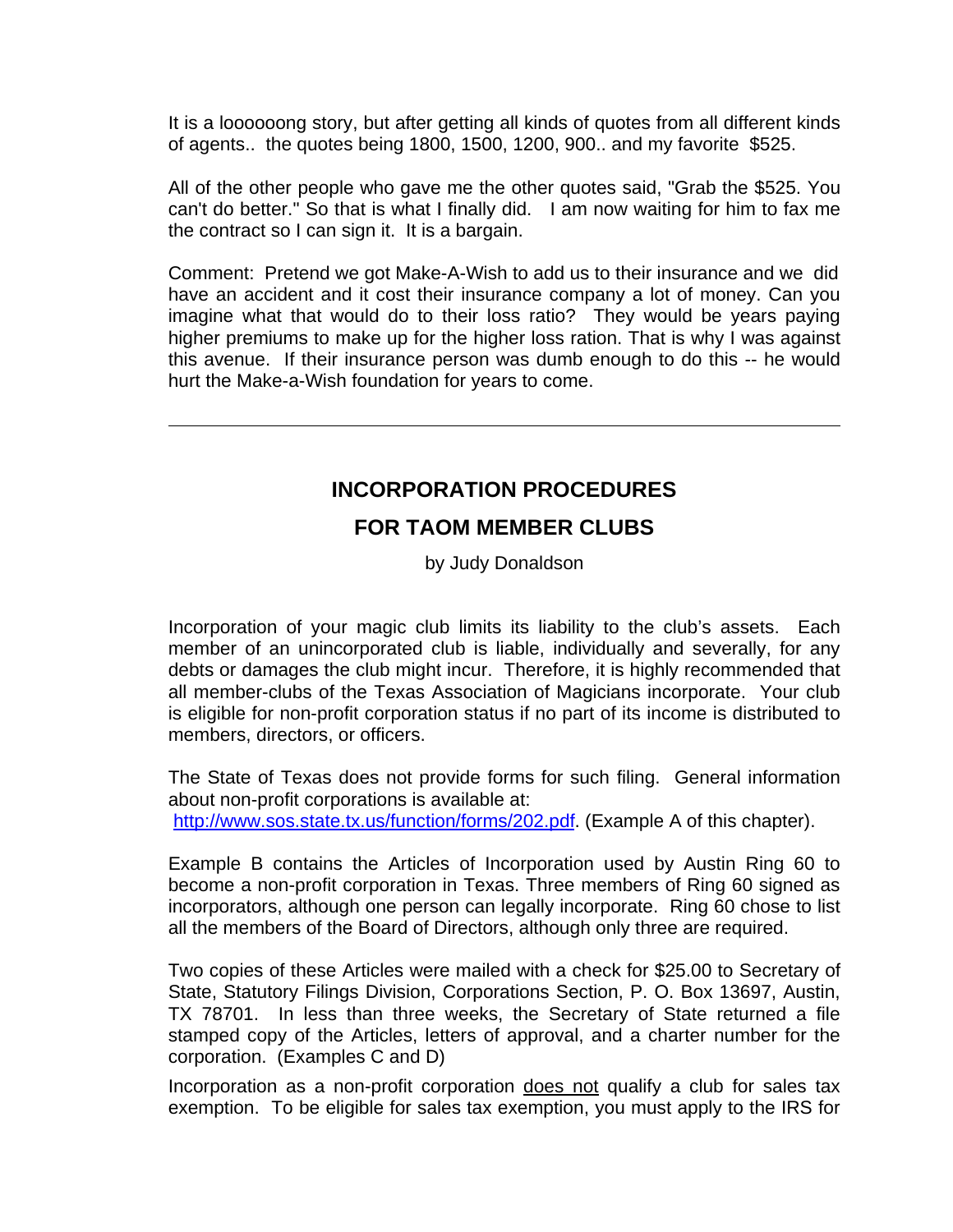501-(c) status, a complicated and possibly expensive undertaking that would be beneficial only if your club purchases a great deal of retail merchandise.

A few weeks after you receive the approved Articles of Incorporation, you will receive a letter from the Tax Policy Division of the Comptroller's office explaining (using the term loosely) franchise tax. Further franchise tax information is available at [http://www.window.state.tx.us/taxinfo/franfaq.html.](http://www.window.state.tx.us/taxinfo/franfaq.html)

Incorporation as a non-profit corporation does not qualify a club for exemption from the annual franchise tax levied by the State of Texas on non-profit corporations. However, your club will pay no franchise tax and will be eligible to file a "no tax due" form annually unless its assets are \$150,000.00 or more. You will also receive a letter and form from the Texas Workforce Commission. It will not pertain unless your club pays wages to one or more employees.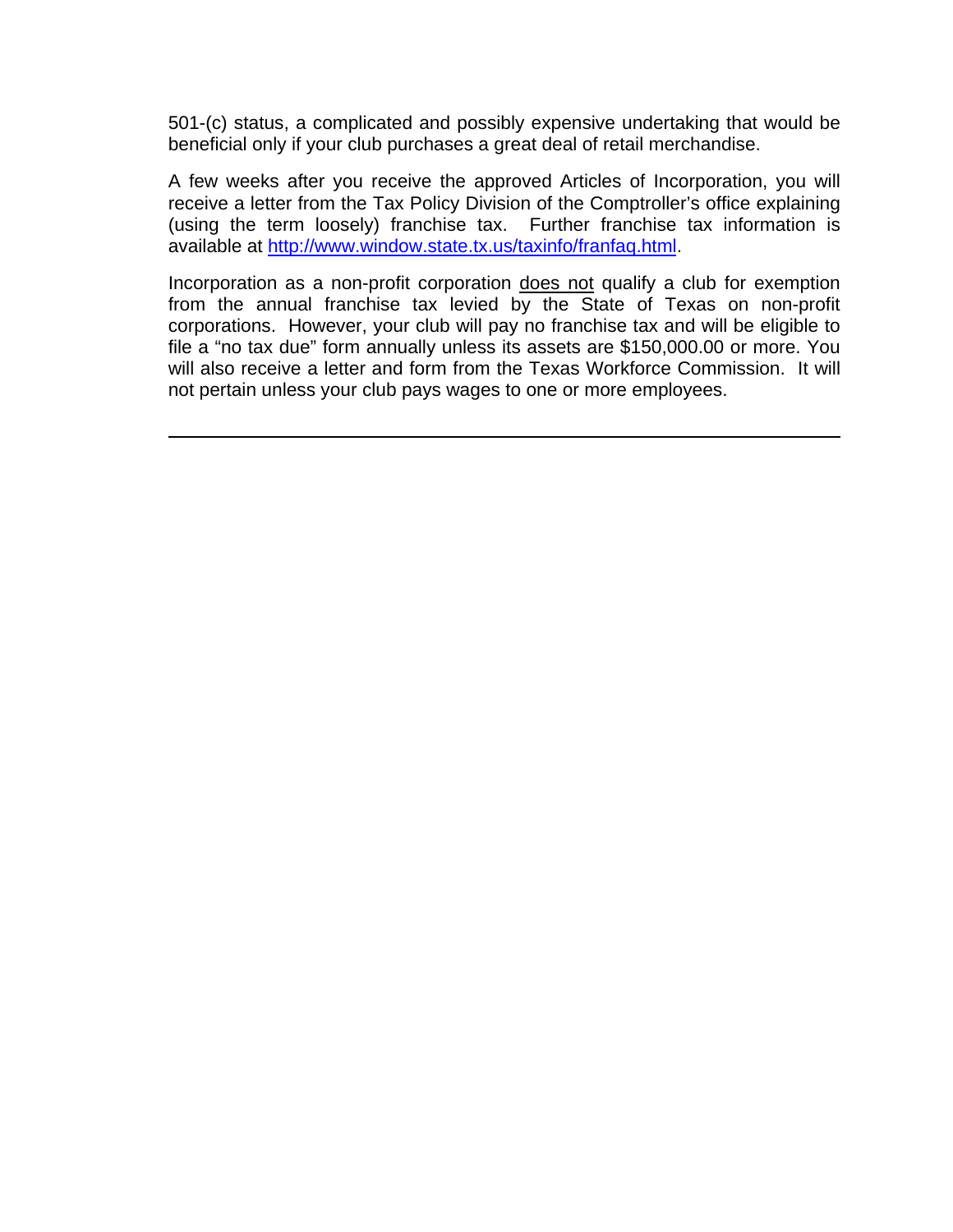# **CHAPTER SIX**

# **TAOM CONVENTION NUMBERS, YEARS, PRESIDENTS, AND LOCATIONS**

| Conv<br>Nbr | Conv<br>Year      | <b>President</b>                      | Location                  | <b>Bulletin(s)</b> | Program<br><b>AdvertiseAdvertises</b> |                |
|-------------|-------------------|---------------------------------------|---------------------------|--------------------|---------------------------------------|----------------|
|             | 1943 Mother's Day |                                       | Austin                    |                    |                                       |                |
|             | 1944 Labor Picnic |                                       | Austin                    |                    |                                       |                |
|             | 1945 Labor Picnic |                                       | Austin                    |                    |                                       |                |
| 1           | 1946 Labor Picnic | Herman Yerger                         | Austin                    |                    | 1                                     |                |
| 2           | 1947              | Herman Yerger                         | Fort Worth                |                    | 2                                     | 1              |
| 3           | 1948              | Ralph De Shong                        | Houston                   |                    | 3                                     | $\overline{2}$ |
| 4           | 1949              | Jas. A. Bowlin                        | Dallas                    |                    |                                       |                |
| 5           | 1950              | <b>Ed DeWees</b>                      | San Antonio               |                    | 5                                     |                |
| 6<br>7      | 1951<br>1952      | Dr. Carl L. Moore<br>A. R "Ren" Clark | Austin<br>Fort Worth      |                    | 6<br>7                                | 7              |
| 8           | 1953              | Tommy Bearden                         | Houston                   |                    |                                       |                |
| 9           | 1954              | Royal Brin, Jr.                       | Dallas                    |                    |                                       |                |
| 10          | 1955              | L. Louis Harrop, M.D.                 | Corpus Christi            |                    |                                       | 10             |
| 11          | 1956              | C. Allen Sears                        | Austin                    |                    |                                       | 11             |
| 12          | 1957              | W. C. Stubblefield                    | Fort Worth                |                    |                                       | 12             |
| 13          | 1958              | James Daniels                         | San Antonio               |                    | 13                                    |                |
| 14          | 1959              | <b>Ed Watkins</b>                     | Dallas                    |                    |                                       |                |
| 15          | 1960              | Thomas B. Martin                      | Houston                   |                    |                                       |                |
| 16          | 1961              | W. Doug Grounds                       | Corpus Christi            |                    |                                       | 16             |
| 17          | 1962              | <b>Allen Sears</b>                    | Austin                    |                    |                                       |                |
| 18          | 1963              | Robert O. Utter<br>Ed DeWees          | Fort Worth<br>San Antonio |                    | 19 (Env) 19                           |                |
| 19<br>20    | 1964<br>1965      | Dr. John H. Gladfelter                | Dallas                    |                    | 20                                    |                |
| 21          | 1966              | <b>Frank Clauder</b>                  | Houston                   |                    | 20 (Badge)                            |                |
| 22          | 1967              | Gene Looper                           | Corpus Christi            |                    |                                       |                |
| 23          | 1968              | <b>Wilbur Kattner</b>                 | Fort Worth                |                    |                                       |                |
| 24          | 1969              | Dean Duncan                           | San Antonio               |                    |                                       |                |
| 25          | 1970              | Harold Thomas                         | Dallas                    |                    |                                       | 25             |
| 26          | 1971              | <b>Walter Blaney</b>                  | Houston                   |                    |                                       |                |
| 27          | 1972              | John L. Howell                        | Abilene                   |                    |                                       | 27             |
| 28          | 1973              | Nolan Manly, Jr.                      | Fort Worth                |                    |                                       | 28             |
| 29          | 1974              | Robert C. Ford                        | San Antonio               |                    |                                       |                |
| 30          | 1975              | Dr. Ralph A. Marcom                   | Dallas                    |                    |                                       | 30             |
| 31          | 1976              | Ed Campagna                           | Houston                   |                    | 31                                    |                |
| 32<br>33    | 1977<br>1978      | <b>Bob Emery</b><br>Roger Crabtree    | Austin<br>Fort Worth      |                    | 32<br>33                              | 33             |
| 34          | 1979              | <b>Frank Ramirez</b>                  | San Antonio               |                    | 34                                    |                |
| 35          | 1980              | <b>Noel Coward</b>                    | Dallas                    |                    | 35                                    |                |
| 36          | 1981              | Frank C. Price                        | Houston                   |                    |                                       |                |
| 37          | 1982              | Gerald Edmundson                      | Fort Worth                |                    |                                       |                |
| 38          | 1983              | Kent C. Cummins                       | Austin                    |                    |                                       | 38             |
| 39          | 1984              | <b>Steve Norman</b>                   | Abilene                   |                    |                                       |                |
| 40          | 1985              | Alex D. Gutierrez                     | San Antonio               |                    |                                       | 40             |
| 41          | 1986              | <b>Bob Karlebach</b>                  | <b>Dallas</b>             |                    |                                       |                |
| 42          | 1987              | J. D. "Tex" Babin                     | Corpus Christi            |                    |                                       |                |
| 43          | 1988              | <b>Bruce Chadwick</b>                 | Fort Worth                |                    | 43                                    | 43             |
| 44          | 1989              | Douglas Kornegay                      | Houston                   |                    | 44                                    |                |
| 45<br>46    | 1990<br>1991      | Chuck Lehr<br><b>Bill Faulkner</b>    | Dallas<br>Tyler           |                    | 45 (nickle)                           |                |
| 47          | 1992              | Joe Douglas                           | Corpus Christi            |                    | 47                                    |                |
| 48          | 1993              | Raymon Galindo                        | Austin                    |                    | 48                                    | 48             |
| 49          | 1994              | Charles E. Golla                      | San Antonio               |                    |                                       | 47             |
| 50          | 1995              | <b>Bill Mayes</b>                     | Lubbock                   |                    | 50                                    | 50             |
| 51          | 1996              | Terry Campagna                        | Houston                   |                    | 50                                    |                |
| 52          | 1997              | David Hira                            | Fort Worth                |                    | 50                                    | 50             |
| 53          | 1998              | George Blackburn                      | San Antonio               |                    |                                       |                |
| 54          | 1999              | Peter the Adequate (Hinrichs)         | Austin                    |                    |                                       |                |
| 55          | 2000              | <b>Scott Wells</b>                    | Dallas                    |                    |                                       |                |
| 56          | 2001              | Don Stiefel                           | Corpus Christi            |                    |                                       |                |

Prepared by Bruce Chadwick, TAOM Historian, August 2000, PO Box 12345, Fort Worth, TX 76110, Phone 817-927-0581, mail@brucechadwick.com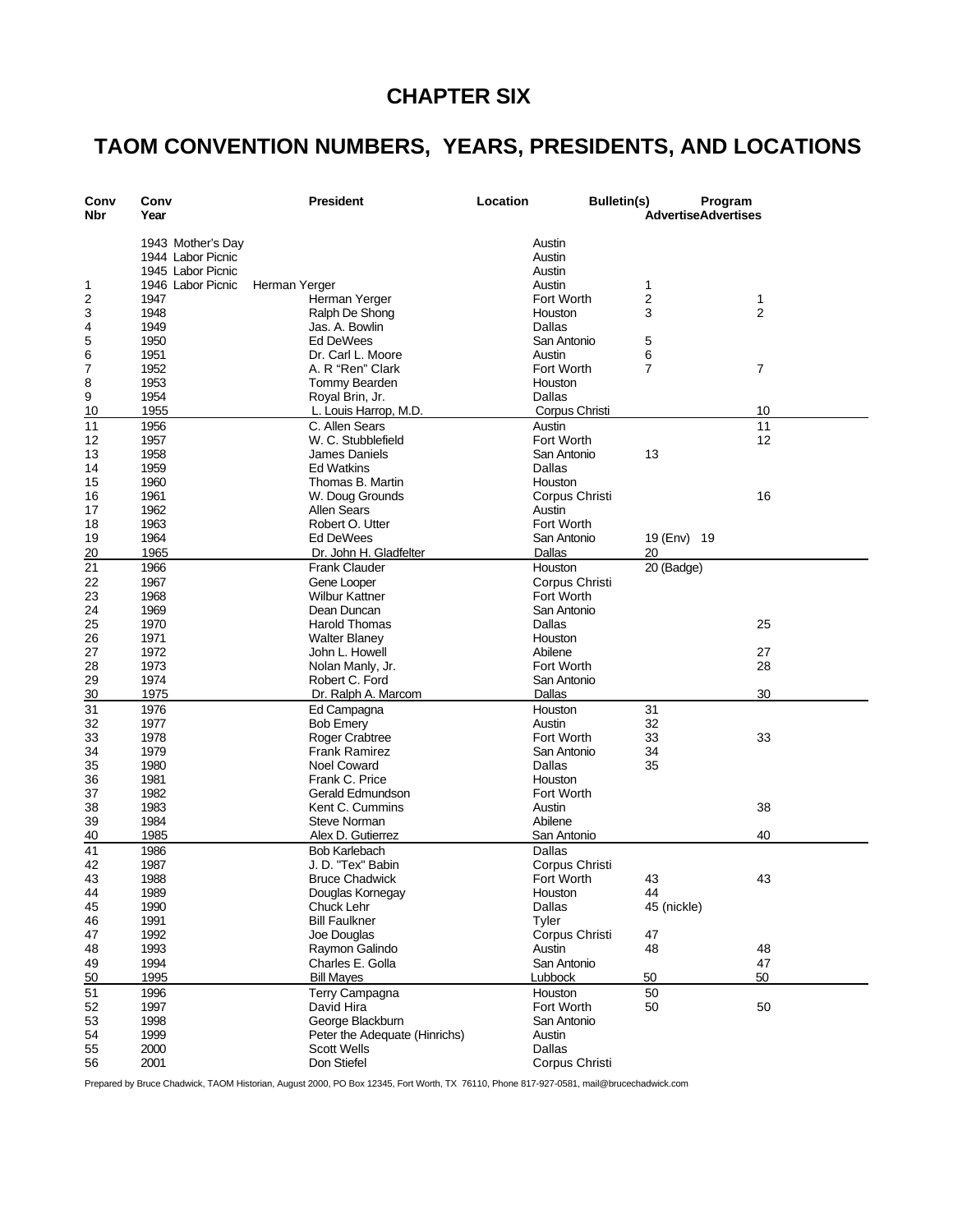# **CHAPTER SEVEN**

# **Excerpts from TAOM History: 50 Years and Counting!**

## **by Bruce Chadwick, TAOM Historian**

As the Fort Worth IBM Ren Clark Ring 15 hosted the 1997 Texas Association of Magicians convention, much emphasis was placed on celebrating fifty years of TAOM history. This estimation is certainly correct, for the TAOM has been around for at least 50 years and perhaps longer, depending on how you count.

#### HERMAN YERGER

The historical archives of the TAOM provide a wealth of information about the origin of the organization. All accounts herald Herman Yerger of Austin, Texas as the founder of the Labor Day weekend magic gatherings that became the TAOM organization and annual conventions.

According to the first TAOM newsletter that was published and distributed shortly after the 1946 Austin magic gathering by Secretary M. S. Mahendra, Yerger was a most enthusiastic practitioner of the art of magic.<sup>1</sup> Born on March 22, 1894 in Brooklyn, New York, Yerger and his wife Emilie operated a tent show, played schools, vaudeville, and carnivals.

A former tight wire walker, Mahendra writes that a fall paralyzed Yerger and left him confined to a wheel chair for life.<sup>2</sup> There are other accounts which explain his paralysis however. In the Summer of 1996, Claude Crowe, editor of the "Texas Magic Collectors Newsletter" (Volume 2, Number 2) states that:

Herman himself had no problem telling friends what actually happened. He was stabbed in the back of the neck by a husband jealous of his wife's attentions to Herman (though he would sometimes deny that the husband had reason to be jealous). Apparently he made a complete recovery from the attack but, as time passed, he began to lose the use of his legs and kidneys. Eventually, X-rays revealed that a piece of the knife blade had broken off in the attack and remained lodged in his spine. He was soon confined to a wheelchair as his condition continued to deteriorate.<sup>3</sup>

Despite his handicap, Yerger continued to live life with zeal. He would later write, "My formula is simple. First, I refuse to admit that my physical defects are overwhelming, they are something to be lived with, compromised with, and conquered. I realize that the

<sup>&</sup>lt;sup>1</sup> T.A.O.M. Official Organ Texas Association of Magicians, first TAOM newsletter which was published and distributed shortly after the 1946 Austin gathering. See Appendix A.

 $2$  Ibid.

 $^3$ Texas Magic Collectors Newsletter, Claude Crowe, Editor, Volume 2, #2, Summer 1996. A revised version of the historical text of this newsletter is reproduced in full. See Appendix B.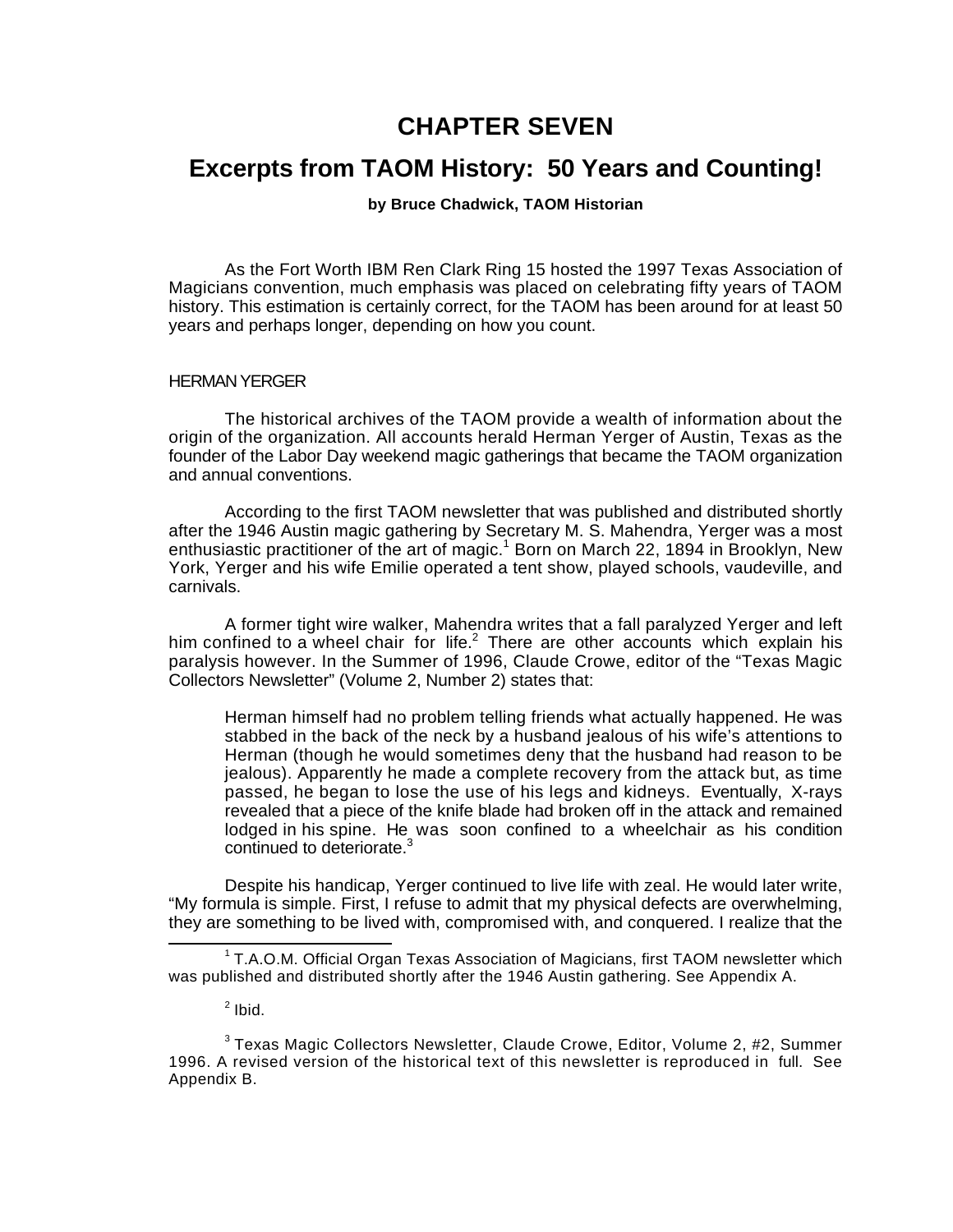man who buried his one talent buried something of himself also. Therefore I try to make the best of my talents, especially the ability to think for myself."  $4$ 

Even with the confinements of his disability, Herman would continue to perform and be enthusiastic about magic. As Claude Crowe has written,

. . . he continued to perform from the chair, playing throughout Texas and often performing a "Buried Alive" outdoor promotion with his first wife. Herman was a good performer with an aura of mysterioso that would stand him in good stead when he turned to crystal gazing (although Whitney the Magician with whom Herman often appeared, and father of Delora Whitney, said of his card work, "When he held a break it stood out like a valentine card in a pinochle deck").<sup>5</sup>

Sometime during the 1930's Yerger retired from performing professionally and began operating a drug store of sorts at 1011 Red River Street in Austin, Texas. Although not a pharmacist, he sold herbs, potions, and other over-the-counter remedies to his clients, provided readings, and maintained living quarters in the back of his establishment. On a May Saturday in 1943, Yerger suggested to Ray Santee who was visiting from San Antonio, that if the next day he would bring up some of the San Antonio magicians and bring the beer, Yerger would barbecue for them. A total of ten magicians, six from San Antonio and four from Austin, all members of I.B.M. Ring 18, convened in Herman's backyard for a day of food and magic. The only problem with this Sunday gathering was that it was also Mother's day.

#### THREE PICNICS AND THE TAOM

According to Ray Santee who was at the first Mother's Day backyard gathering, Yerger and the other San Antonio Ring members decided on another meeting for Labor Day 1944 so that "more magicians could be in attendance."<sup>6</sup> The location of this first "official picnic" was to be Herman's lodge, property Yerger purchased on Onion Creek about six miles south of Austin. There Yerger erected a club house, some concrete picnic tables, an open air stage, and a barbecue pit. Mahendra, Moore, DeWees, and Yerger got together and made up a list of magic friends and sent out invitations. A flyer was prepared to advertise the event as "Herman's Magic Show and Picnic, featuring Texas Top Notch Magicians and Prestidigitators."<sup>7</sup> Magicians from Austin, San Antonio, Fort Worth, Dallas, and Houston attended the Sunday and Monday, September 3 and 4 event. Of the 169 persons in attendance, 71 of the guests were non-magician friends of Yerger.

A second picnic followed in 1945 with 112 people in attendance, and a small fee of \$5.00 per person was instituted. During this picnic, M. S. Mahendra, Ed DeWees, Ralph DeShong, Dr. Carl Moore, Ren Clark, Henry Schmidt, Jim Bowling, and a few others met and formed a committee to move the gatherings into a state magician's association. At this 1945 picnic, Doc Mahendra was asked to serve as acting president of the organization, Ren Clark was selected to prepare a constitution and by-laws, Henry Schmidt was asked to be secretary, and Ed DeWees was asked to select a slate of officers to be presented to the

<sup>&</sup>lt;sup>4</sup> Frontispiece from the "TAOM Silver Anniversary Convention" booklet for the September 4-7, 1970 Dallas, Texas TAOM Convention. See Appendix C.

<sup>&</sup>lt;sup>5</sup> 1996 Texas Magic Collectors Newsletter. See Appendix B.

<sup>&</sup>lt;sup>6</sup> 1994 San Antonio TAOM Convention Souvenir Program.

 $7$  See Appendix D.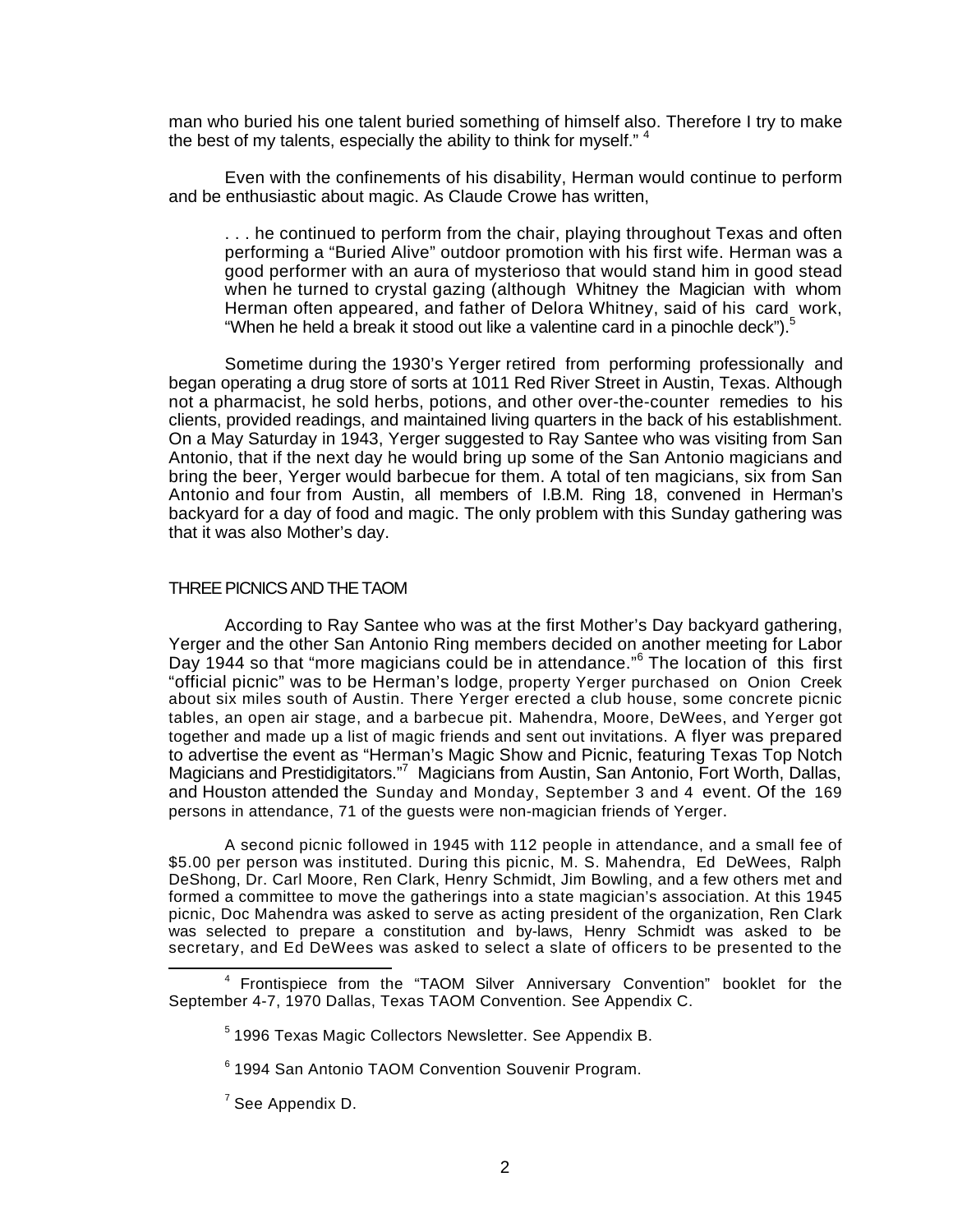1946 gathering. Yerger was opposed to the idea of such an organization as early as 1944, but eventually warmed up to the idea during the months that followed the 1945 gathering, and especially after it was proposed to him by Ed DeWees that he be the first president of the organization.

Ed DeWees was one of the representatives from the San Antonio IBM Ring 18 who signed the original 1946 TAOM Constitution and By-Laws on behalf of his club. In 1975, he wrote a letter to Colonel J. L. C. Beaman to explain his recollection of how the TAOM organization came into existence, and to counter some of the insinuations that any particular person was the "sole founder." DeWees records that he was privileged to have first hand information regarding the organization of the TAOM.

Dear Colonel,

I'm certainly sorry to learn about your impaired vision and hope that you may find ways and means for improvement in the days ahead.

Now about the early days of TAOM and those who had to do with its organization. I have thought about writing about those early days, especially since 1973 when a history was put together by someone in Dallas and then received considerable criticism from Ren Clark. I'm sure they each honestly believed they were correct, but neither of them had the first hand information available that I am privileged to have.

This letter may give more information than you asked for, but since you have addressed the subject to me, I'm going to use your request as motivation to write a true, documented history of those early days leading to the organization of TAOM. Now at the outset let me say in no uncertain terms that no single individual can by any stretch of the imagination make claim as "the" organizer of TAOM.

In 1940 the San Antonio Ring 18 was chartered. Since Austin, Texas, did not have a Ring or Assembly, persons living in Austin and known to have an interest in magic were invited to join. The most active members in Austin at that time were Herman Yerger and Dr. Carl Moore.

Most of Ring 18's monthly meetings were held in San Antonio. However, several were conducted in Austin. Through the years starting in 1941, a close relationship was formed between Herman Yerger, Doc Mahendra, Carl Moore, and Ed DeWees. We visited each other's homes, talked magic, and exchanged ideas.

It was out of these frequent get-togethers that Herman came up with the idea of enlarging these groups and often invited not only Austin and San Antonio Ring members but other friends in magic throughout the state. Out of these small gettogethers a larger group evolved in 1944. This was Herman's party and he was to pick up the "tab" for the beer and barbecue. Doc Mahendra, Carl Moore, Ed DeWees, and Herman Yerger got together and made up a list of magic friends and sent out invitations. The first conclave was launched and held over Labor Day weekend in the year 1944. Ed DeWees had each person attending to sign his or her name in a register, and he has this book of names in his possession (see photo copy of this book). This first conclave was such a success that Herman and others of us immediately began making plans for a 1945 conclave. A printed invitation was sent out (a photo copy is enclosed). A small group of us in Austin and San Antonio got together with Herman and convinced him that since so many invitations were being sent for the 1945 conclave, we thought it only proper that those attending should pay a small fee of \$5.00 per person. Herman did not want to charge the fee, but we finally convinced him that this was the proper thing to do. Ed DeWees again registered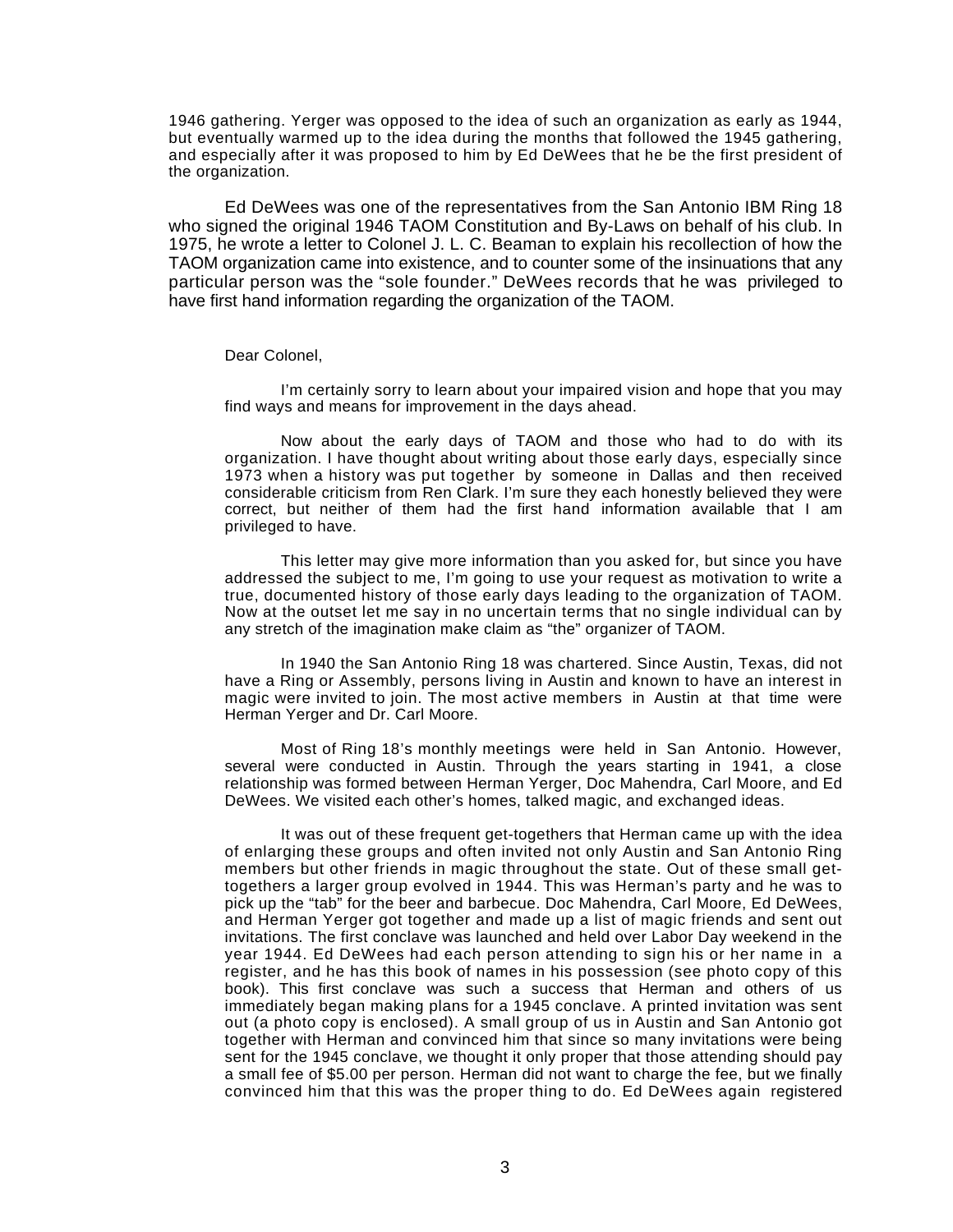everyone attending and collected the \$5.00 per person. Ed has the original list of those attending and a record of payment (see photo copy).

The 1945 conclave was again a great success, but there were a few incidents that occurred which made for considerable unpleasantness for some of the wives. Now just a few words about those unpleasant events. Herman more or less gave a blanket invitation for all his Red River friends and customers to attend his magic conclave and enjoy free entertainment, beer, and food. There were 169 persons, counting men, women, and children at the 1944 conclave; of this number, 71 were Austin people who had no interest in magic, some of whom proved very undesirable, as they did heavy drinking, not only beer but hard liquor, used foul language, and some of the women were reported to be prostitutes.

Wives of some of our magic members as well as some of us men didn't think this good for magic. The same type of visitors again appeared at the 1945 conclave. It was at this time that Mrs. Ed (Adelaide) DeWees and Mrs. Ralph DeShong approached Doc Mahendra and Ed DeWees and told them that if they didn't do something about keeping this element of people out of the conclave, they would not attend any in the future. Doc and Ed didn't want to offend Herman, for these "visitors" were his friends and customers and we knew he did not want to form a Texas organization; Doc, Ed, and Carl Moore had suggested that right after the first (1944) conclave, and Herman did not want it. He felt this was his party and he wanted to keep it his; therefore nothing was done about organizing. But in 1945, when these two women approached Doc and Ed, the men felt action had to be taken. Doc and Ed called into session with the Ralph DeShong, Dr. Carl Moore, Ren Clark, Henry Schmidt, Jim Bowling, and possibly one or two others that I don't remember. In any event we decided to go ahead and start an organization of Texas magicians. Herman was not included since we already knew of his objections. While Carl Moore was present, he wasn't in favor for he was afraid he might hurt Herman's feelings. None of us wanted to hurt Herman, but we felt the ball was rolling for magic in Texas and that we should go ahead with the hope of changing Herman's way of thinking.

At this small meeting mentioned above, Doc Mahendra was asked to serve as chairman of the organization. Ren Clark was selected to prepare a constitution and by-laws, Henry Schmidt to record our action as secretary, and Ed DeWees was asked to select a slate of officers to be presented to the 1946 conclave. He was also to talk to Herman and try to get him to give up his Labor Day party and turn it into an association of Texas magicians. During the following months prior to the 1946 conclave, Ed DeWees had many sessions with Herman and finally convinced him that the best interests of magic in Texas would be served by the formation of an association. His original idea of a few friends in magic getting together each year had grown too big and too expensive to be handled by one man. Ed DeWees asked Herman if elected to serve as the first president. This made Herman very happy; since he agreed to serve, we could go ahead "out in the open."

At the 1946 conclave we printed a program (see attached). At the business meeting, Doc Mahendra served as chairman, as it might be said temporary, or acting president.

Note: I am enclosing a photo copy of the first issue of TAOM official organ. This will give you the best material available about the mechanics of our organization. Now to summarize as Ed DeWees sees it.

As mentioned at the outset, no one person can make claim as the founder of TAOM. It was a progression of events directed by a few dedicated magicians that put it together over a period of some five or six years. It is always dangerous to list names for fear of overlooking someone. Now that TAOM is some thirty years old and has achieved such success, I am certain that there are many who would be glad to lay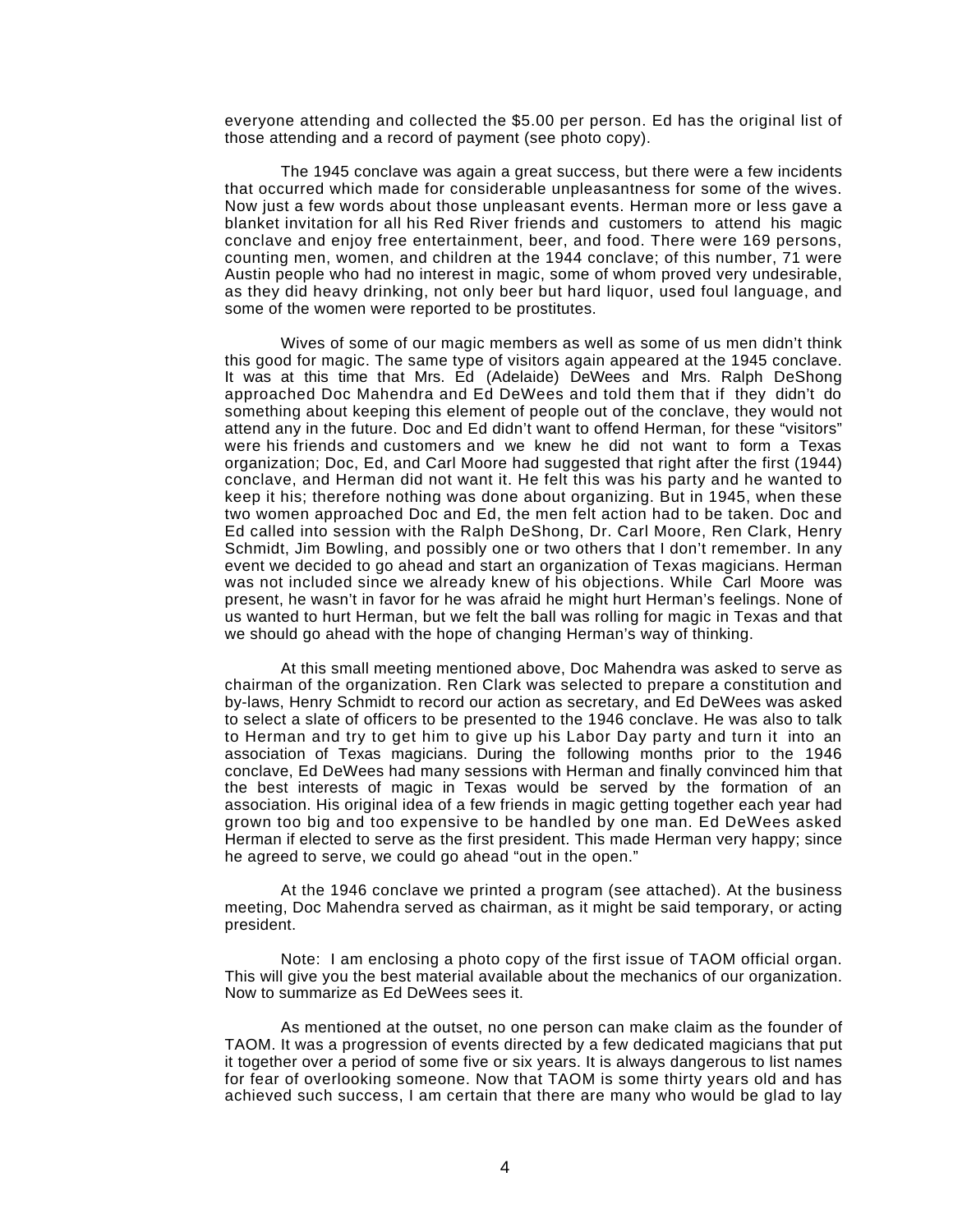claim to its origin. However, since I have in my possession the early records leading up to the organizational meeting in 1946, I am listing the names of those who can rightfully be named as the founders of TAOM -- Doc Mahendra, Ed DeWees, Dr. Carl Moore, Ralph DeShong, Ren Clark, and Herman Yerger. All of these men except Ed DeWees and Ren Clark are deceased.

You may want to put some of this material on your printing press and have it ready for the 1976 convention in Houston.

> Sincerely, (signed) Ed DeWees<sup>8</sup>

The Texas Association of Magicians was organized at the third Labor Day weekend picnic gathering, at the Stephen F. Austin Hotel in Austin, Texas on Sunday morning September 1, 1946. The first "T.A.O.M. Official Organ" newsletter contains "Minutes of the Meeting, Texas Association of Magicians, Austin, Texas September 2, 1946."<sup>9</sup> These minutes are designated as the second business session of the TAOM, the meeting being called to order in the Mural Room of the Stephen F. Austin Hotel, Austin, Texas at 11:00 A. M. on Sunday with acting President M. S. Mahendra presiding.

The newsletter is not accurate in stating that the second business meeting was on Sunday September 2, because September 2 was a Monday. The printed convention program stated that Saturday August 31 was a night-before party, a "Magicians Meeting to discuss matters of General interest to Texas Magicians" was scheduled at 10:30 AM on Sunday September 1, and a "Magician's Business Meeting and selection of the 1947 Conclave City" was scheduled for 10:30 AM on Monday September 2. Apparently the Sunday morning meeting when the TAOM was declared into existence was the first TAOM business meeting. The minutes found in the first TAOM newsletter for "Sunday September 2, 1946" should have been listed for the Monday second business meeting.

The first order of business for this second business meeting on Monday September 2 was a report by Ren Clark, chairman of the Constitution and By-laws Committee. Ren read the tentative draft that he and his committee had prepared. It is noted that attorney Sproesser Wynn helped revise the constitution and put it into proper legal language. The minutes do not reveal if Ren's committee was comprised of other individuals other than himself and Wynn.

After the initiation fee of \$2.50 and \$1.50 first year's dues was set, DeShong moved the adoption of the Constitution and By-Laws, it was seconded by several and then was carried by a unanimous vote.

Ed DeWees asked that the meeting be temporarily adjourned so that the representatives of the various Rings and Assemblies could name their respective representatives or governors to the TAOM. The meeting was then resumed and the results were as follows:

S.A.M. No. 13, A. Robert White S.A.M. No. 19, James Bowling

<sup>&</sup>lt;sup>8</sup> Letter written by Ed DeWees to Colonel Beaman, October 7, 1975, and composed on stationery from the First Presbyterian Church, San Antonio, Texas. A copy of this letter was forwarded to this author by Fred Story of Tulia, Texas.

<sup>&</sup>lt;sup>9</sup> See Appendix A.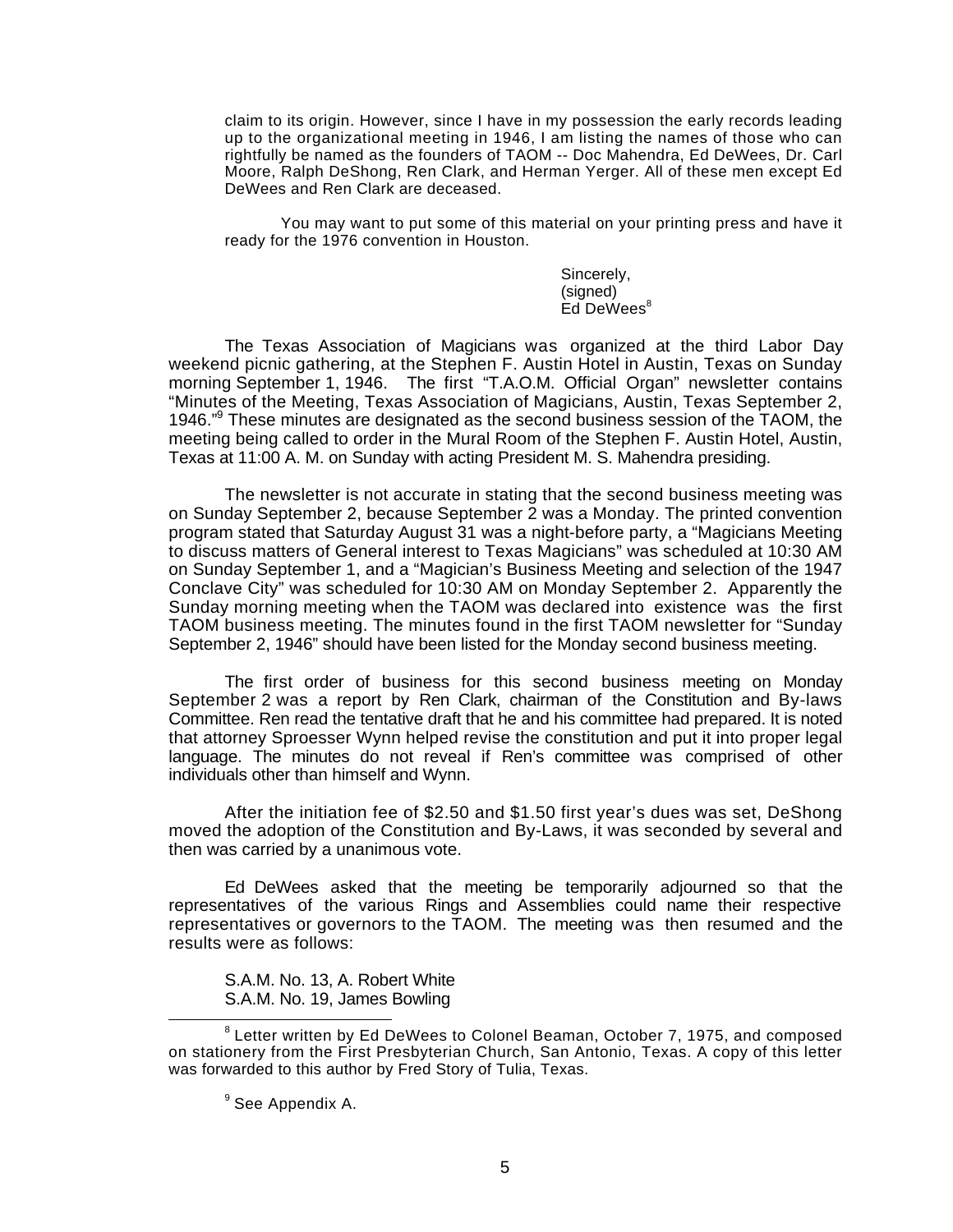I.B.M. No. 15, Ren Clark I.B.M. No. 18, Herman Yerger I.B.M. No 34, H. H. Gaddis I.B.M. No. 39, John Dunlop

Next this Board of Governors met and elected the following to serve until October 1, 1947, or until their successors were duly elected and installed:

President: Herman Yerger Vice-President: Ralph DeShong Secretary: M. S. Mahendra Treasurer: Glen Y. Davidson

It was emphasized from the onset that the TAOM was to be controlled by the Board of Governors, with each Governor being selected by the members of his or her Ring or Assembly. The Governor in turn would then represent his club in all matters requiring executive action.

For a person to become a 1946 charter member of the TAOM, the person had to first be in good standing with one of the approved magic clubs in Texas. Next the prospective member would fill out an application and submit it to the Treasurer along with a \$2.50 initiation fee and \$1.50 for first year's dues. The application was then passed by the TAOM Membership Committee for approval and it was also submitted for approval to the prospective member's Ring or Assembly Secretary. It was emphasized in the first TAOM bulletin that a person could be a charter member of the organization if their application was received (and presumably also accepted by the TAOM) by November 1946. According to the second bulletin (noted as Volume 1, Number 2) published in December 1946, 118 people made application to become charter members of the Texas Association of Magicians.<sup>10</sup> In the third bulletin (Volume 1, Number 3) published in July 1947, four additional names were listed and Secretary Mahendra specified that they should be added to the roster in bulletin number two. This made a total of 123 charter members.<sup>11</sup>

### WHEN WAS THE FIRST CONVENTION?

The TAOM archives are clear that the first 1944 and second 1945 Labor Day weekend picnic gatherings were exactly that, gatherings of magicians and friends over Labor Day weekend and hosted by Herman Yerger in Austin, Texas. The question comes regarding the 1946 gathering, whether or not it was just a third picnic, or the first convention of the TAOM. The printed flyer or program used to publicize the 1946 gathering used the title "TEXAS MAGICIAN'S CONCLAVE."<sup>12</sup> It is clear that at the Stephen F. Austin Hotel in Austin, Texas on Sunday morning September 1, 1946, shortly after 10:30 AM, the Texas Association of Magicians came into existence.

<sup>&</sup>lt;sup>10</sup> See Appendix F.

<sup>&</sup>lt;sup>11</sup> See Appendix G.

 $12$  See Appendix E.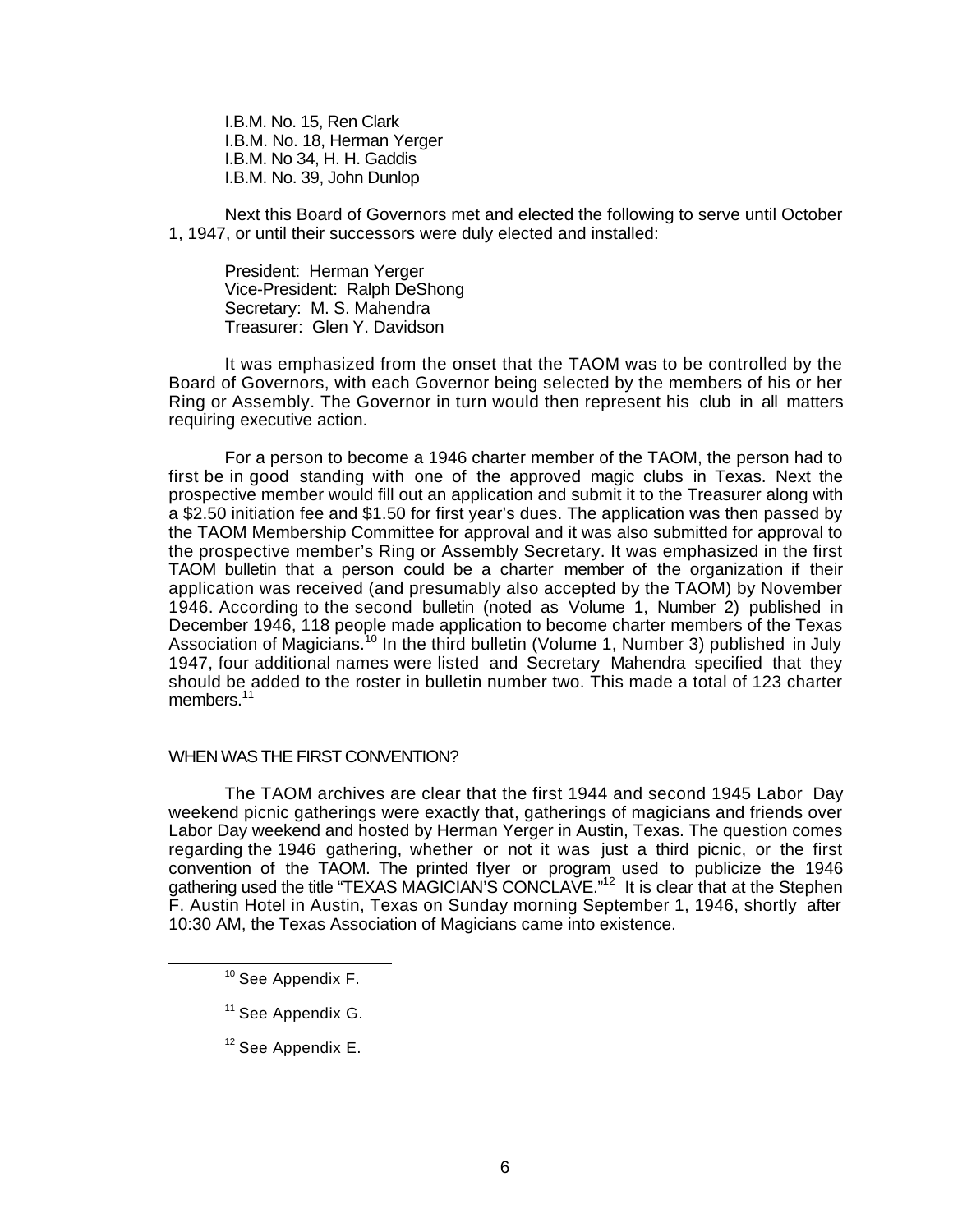A short synopsis of the TAOM beginnings appeared in the 1947 Fort Worth TAOM Convention Souvenir Program. This synopsis (or parts thereof) is used in many bulletins and souvenir programs of subsequent TAOM conventions:

#### HISTORY OF THE TEXAS ASSOCIATION OF MAGICIANS

The Texas Association of Magicians was first conceived at Austin, Texas during the Labor Day Conclave of 1946. The idea of such a Conclave first started with Herman Yerger when he built a theatre and lodge for the use of magicians and their friends and invited them to be his guests on Labor Day of each year.

In the beginning this was a small gathering and Herman furnished food and refreshments for everyone while his guests supplied most of the entertainment. All of this started three years ago. Then the attendance grew so large as to make it impossible for one man to assume such a heavy task.

It was at that time that I.B.M. Ring No. 18 of San Antonio assisted Herman in 1946 by sending out invitations, planning shows, etc. Members of Ring No. 18 and well-known leaders from other Texas Rings and Assemblies then suggested that a state organization be formed with the express purpose of exploiting a Labor Day Magical Conclave in Texas.

Accordingly, A. Ren Clark, the present leader of the largest magical organization in the World--the International Brotherhood of Magicians--with the legal assistance of Sprosser Wynn--T.A.O.M.'s legal advisor--drew up a Constitution and By-laws for the new organization. These were presented by M. S. Mahendra, then President of I.B.M. Ring 18 to about one hundred magicians assembled in Austin at Herman Yerger's lodge. They were duly adopted and officers and directors elected. Herman Yerger was given the honor of being the first President--Ralph DeShong of Wichita Falls, Vice President--M. S. Mahendra of San Antonio, Secretary--Glenn Davidson of Houston, Treasurer and thus began the Texas Association of Magicians composed of all accredited magic clubs of the State of Texas.<sup>13</sup>

It is important to note that the Fort Worth 1947 convention program does not specify that the convention was the first TAOM convention. However, Fort Worth did distribute a earlier promotional flyer which invited attendance to the "1st Annual TAOM Convention."<sup>14</sup> The 1947 Fort Worth TAOM convention was definitely the first convention to be advertised solely under the Texas Association of Magicians name.

The 1947 Fort Worth TAOM convention would probably be considered the first TAOM convention if it were not disputed by Doc Mahendra, the first editor of the TAOM periodical. In his fourth TAOM bulletin (Volume 1, Number 4) dated November 1947, Mahendra lists a roster for the Fort Worth TAOM convention and titles it the "2nd Annual Convention, Ft. Worth, Texas."<sup>15</sup> Elsewhere the bulletin recounts the success of the 1947 Fort Worth TAOM gathering and states "Well its now all over and a matter of magic history, but those who attended the second TAOM Convention will long remember the outstanding shows, general good fellowship and meeting the grandest bunch of magicians anywhere in America." Also in this bulletin, under the heading "Financial

<sup>&</sup>lt;sup>13</sup> 1947 Fort Worth TAOM Convention Souvenir Program, See Appendix H for reproductions of the front cover and the history page of the program.

<sup>&</sup>lt;sup>14</sup> See Appendix I.

<sup>&</sup>lt;sup>15</sup> See Appendix J.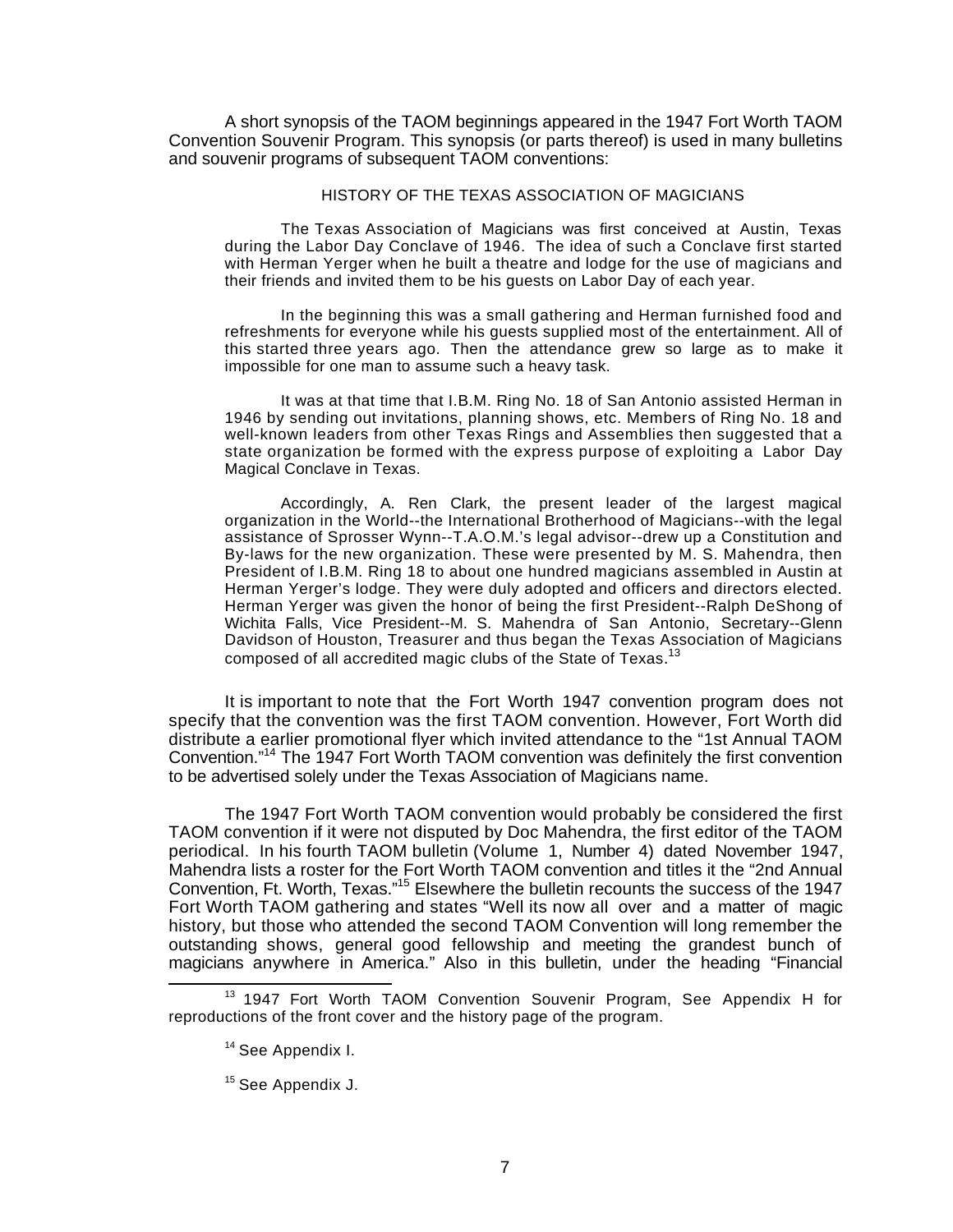Statement, T.A.O.M," the first sentence reads: "Our first Convention was held over Labor Day at Austin, Texas and this is when the TAOM was formed."

Mahendra remained numerically consistent in future TAOM bulletins. The TAOM bulletin (Volume 1, Number 5) dated August 1948 announced that the third annual TAOM Convention would be held Saturday, Sunday, and Monday, September 4, 5, and 6, 1948 in Houston, Texas.<sup>16</sup> Like Fort Worth however, Houston didn't adopt Mahendra's chronology. In their 1948 convention souvenir program Houston stated:

### HISTORY OF THE TEXAS ASSOCIATION OF MAGICIANS

A state wide organization of professional, semi-professional and amateur magicians. It is the result of a dream of Herman Yerger, first President of the T.A.O.M. who, after retiring from the life of a traveling magician and mentalist, settled in Austin, Texas, where he now resides. In 1944 Herman bought property near Austin, on which he had erected a club house, open air stage, barbecue pit, etc. for one purpose, and that being to have his magician friends from over the State attend his Annual Conclave, the first being held on Labor Day weekend 1944. Labor Day Conclaves followed in 1945 and 1946. Each year the crowd grew larger, so in 1946 prominent magicians of Texas urged Herman to agree to the organization of a State Association of Magicians was organized with Herman Yerger as First President, Ralph DeShong of Wichita Falls, Vice President, M. S. Doc Mahendra, San Antonio, Secretary and Glenn Y. Davidson of Houston as Treasurer, the last two named still hold these offices, with Ralph DeShong, President, and Jas. A. Bowling of Houston, Vice President. *First T.A.O.M. Conclave was held in the city of Fort Worth, and we WELCOME YOU TO HOUSTON for the Second Annual Conclave of the TEXAS ASSOCIATION OF MAGICIANS.<sup>17</sup>*

Additionally, the name badges for the Houston 1948 Convention were printed with the designation "2nd Annual Conclave."<sup>18</sup>

This didn't budge Mahendra however. The TAOM bulletin Volume 3, Number 1 for August 1949 announced that the fourth Annual TAOM Convention (1949) would be in Dallas, Texas.<sup>19</sup> The bulletin for August 1950 (Volume 4, Number 2) announced four days of convention, September 1,  $\tilde{z}$ , 3, and 4 and a headline which read "Announcing" Fifth Annual TAOM Convention At San Antonio, Texas."<sup>20</sup> Austin was the host for the "Home-Coming Meeting" 1951 TAOM convention, and Volume 5, Number 2 of the bulletin for August 1951 stated that it would be the sixth annual convention.<sup>21</sup> Austin concurred with the numbering system and sent out a letter to promote the sixth convention.<sup>22</sup>

- <sup>18</sup> See Appendix M.
- <sup>19</sup> See Appendix N.
- <sup>20</sup> See Appendix O.
- <sup>21</sup> See Appendix P.
- <sup>22</sup> See Appendix Q

<sup>&</sup>lt;sup>16</sup> See Appendix K.

<sup>&</sup>lt;sup>17</sup> 1948 Houston TAOM Convention Souvenir Program, front page, italicize by this author. See Appendix L for a reproduction of the program front cover.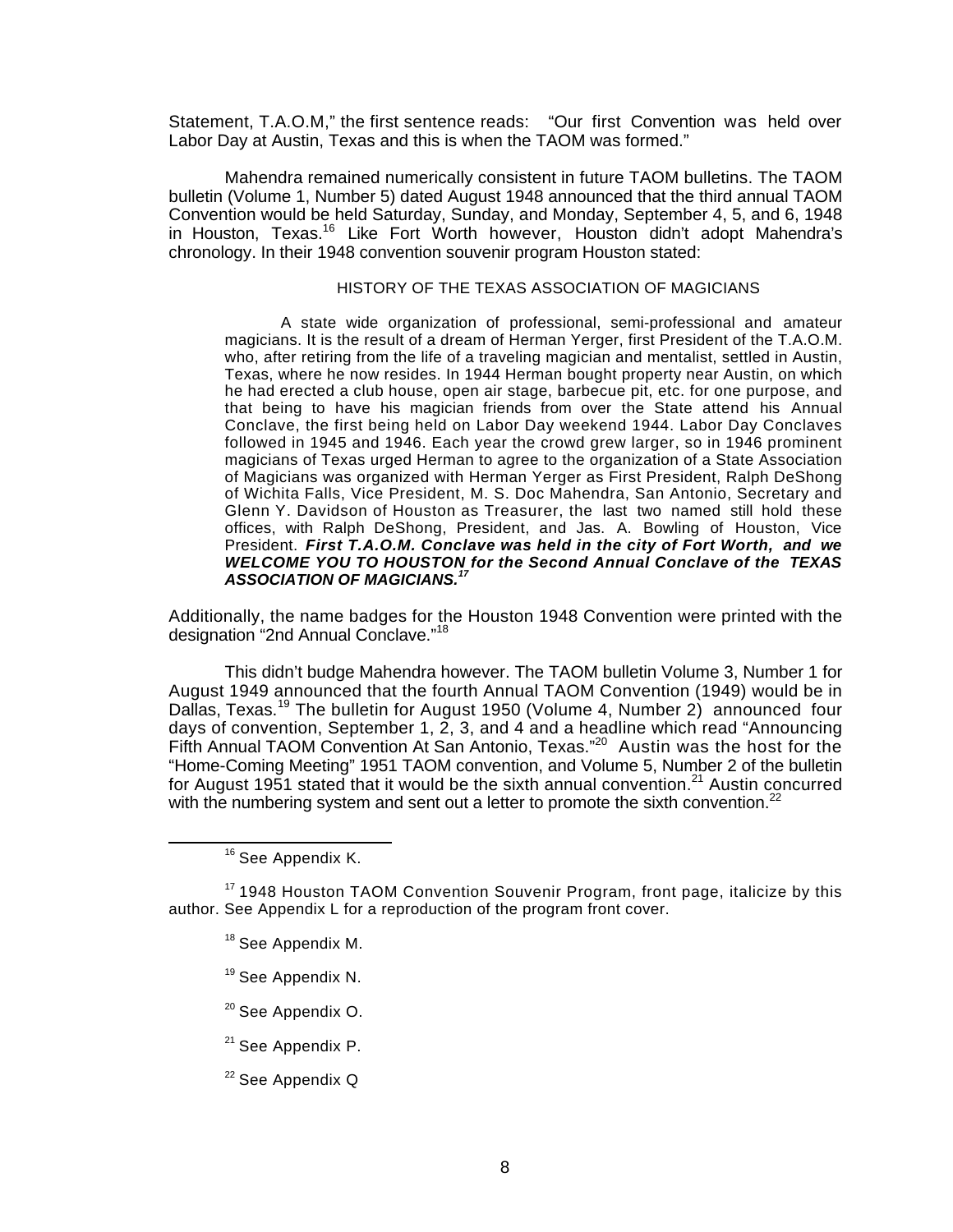The TAOM bulletin Volume 6, Number 2 for August 1952 announced that Fort Worth would host the seventh annual convention.<sup>23</sup> Whether it was out of acceptance or indifference, the 1952 Fort Worth TAOM hosts conceded to the TAOM bulletin's (Mahendra's) numbering system. Fort Worth's 1952 souvenir program labeled its convention as the seventh annual TAOM convention.<sup>24</sup> Fort Worth's adoption of the numbering system may imply a concession that the 1946 Herman Yerger lodge picnic was the first TAOM convention.

It is very important for historians to acknowledge that the newsletter convention numbering sequence that was in place by the 1950 San Antonio convention (convention number five) is the numbering system that the TAOM continued to use for the next fortythree years, through the 1993 Austin convention (advertised as convention number 48). If this numbering sequence is continued to the present, then the 1995 Lubbock convention was number 50, the 1996 Houston convention was number 51, the 1997 Fort Worth convention was number 52, and the 1998 San Antonio convention will be number 53. Again, this numbering system recognizes the 1946 Yerger Austin picnic as convention number one, the first convention of the TEXAS ASSOCIATION OF MAGICIANS.

The following is a list of the each TAOM Convention, the year it was held, the name of the president for the particular convention year, the location for the convention, and notations on the numbering system(s) used for each convention. Blank spaces indicate that either the host city/club in question did not number its convention, or that the current TAOM archives in possession of the TAOM Historian at the time this treatise was composed do not indicate a number.

| Conv<br>Nbr: | Conv<br>Year:                              | President:<br>for the  | Location<br>of Host<br>City/Club: | Convention<br><b>Bulletin</b><br><b>Advertised</b><br>Number: | <b>Host City/Club</b><br>Labeled their<br><b>Convention As</b><br>Number: |
|--------------|--------------------------------------------|------------------------|-----------------------------------|---------------------------------------------------------------|---------------------------------------------------------------------------|
|              | 1943 May Mother's Day<br>1944 Labor Picnic |                        | Austin                            |                                                               |                                                                           |
|              |                                            |                        | Austin                            |                                                               |                                                                           |
|              | 1945 Labor Picnic                          |                        | Austin                            |                                                               |                                                                           |
| 1            | 1946 Labor Picnic                          | <b>Yerger Elected</b>  | Austin                            | 1                                                             |                                                                           |
| 2            | 1947                                       | Herman Yerger          | Fort Worth                        | 2                                                             | 1                                                                         |
| 3            | 1948                                       | Ralph De Shong         | Houston                           | 3                                                             | $\overline{2}$                                                            |
| 4            | 1949                                       | Jas. A. Bowlin         | Dallas                            |                                                               |                                                                           |
| 5            | 1950                                       | <b>Ed DeWees</b>       | San Antonio                       | 5                                                             |                                                                           |
| 6            | 1951                                       | Dr. Carl L. Moore      | Austin                            | 6                                                             |                                                                           |
| 7            | 1952                                       | A. R "Ren" Clark       | Fort Worth                        | 7                                                             | 7                                                                         |
| 8            | 1953                                       | Tommy Bearden          | Houston                           |                                                               |                                                                           |
| 9            | 1954                                       | Royal Brin, Jr.        | Dallas                            |                                                               |                                                                           |
| 10           | 1955                                       | L. Louis Harrop, M.D.  | Corpus Christi                    |                                                               | 10                                                                        |
| 11           | 1956                                       | C. Allen Sears         | Austin                            |                                                               | 11                                                                        |
| 12           | 1957                                       | W. C. Stubblefield     | Fort Worth                        |                                                               | 12                                                                        |
| 13           | 1958                                       | James Daniels          | San Antonio                       | 13                                                            |                                                                           |
| 14           | 1959                                       | <b>Ed Watkins</b>      | Dallas                            |                                                               |                                                                           |
| 15           | 1960                                       | Thomas B. Martin       | Houston                           |                                                               |                                                                           |
| 16           | 1961                                       | W. Doug Grounds        | Corpus Christi                    |                                                               | 16                                                                        |
| 17           | 1962                                       | Allen Sears            | Austin                            |                                                               |                                                                           |
| 18           | 1963                                       | Robert O. Utter        | Fort Worth                        |                                                               |                                                                           |
| 19           | 1964                                       | <b>Ed DeWees</b>       | San Antonio                       | 19 (Env)                                                      | 19                                                                        |
| 20           | 1965                                       | Dr. John H. Gladfelter | Dallas                            | 20                                                            |                                                                           |
| 21           | 1966                                       | <b>Frank Clauder</b>   | Houston                           | 20 (Badge)                                                    |                                                                           |
| 22           | 1967                                       | Gene Looper            | Corpus Christi                    |                                                               |                                                                           |

<sup>23</sup> See Appendix R.

<sup>24</sup> See Appendix S.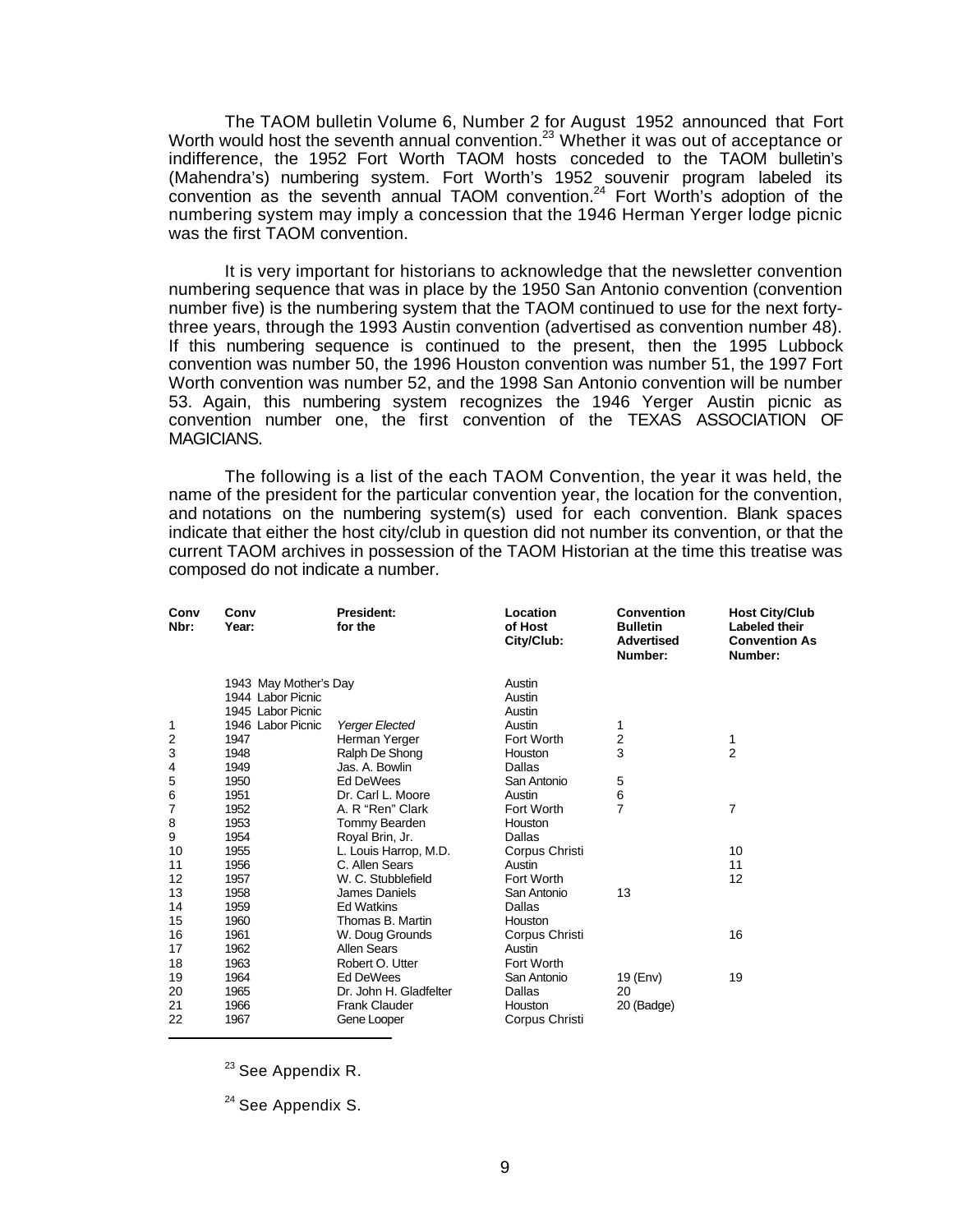| 23 | 1968 | <b>Wilbur Kattner</b>         | Fort Worth     |             |    |
|----|------|-------------------------------|----------------|-------------|----|
| 24 | 1969 | Dean Duncan                   | San Antonio    |             |    |
| 25 | 1970 | <b>Harold Thomas</b>          | Dallas         |             | 25 |
| 26 | 1971 | <b>Walter Blaney</b>          | Houston        |             |    |
| 27 | 1972 | John L. Howell                | Abilene        |             | 27 |
| 28 | 1973 | Nolan Manly, Jr.              | Fort Worth     |             | 28 |
| 29 | 1974 | Robert C. Ford                | San Antonio    |             |    |
| 30 | 1975 | Dr. Ralph A. Marcom           | Dallas         |             | 30 |
| 31 | 1976 | Ed Campagna                   | Houston        | 31          |    |
| 32 | 1977 | <b>Bob Emery</b>              | Austin         | 32          |    |
| 33 | 1978 | Roger Crabtree                | Fort Worth     | 33          | 33 |
| 34 | 1979 | <b>Frank Ramirez</b>          | San Antonio    | 34          |    |
| 35 | 1980 | <b>Noel Coward</b>            | Dallas         | 35          |    |
| 36 | 1981 | Frank C. Price                | Houston        |             |    |
| 37 | 1982 | Gerald Edmundson              | Fort Worth     |             |    |
| 38 | 1983 | Kent C. Cummins               | Austin         |             | 38 |
| 39 | 1984 | <b>Steve Norman</b>           | Abilene        |             |    |
| 40 | 1985 | Alex D. Gutierrez             | San Antonio    |             | 40 |
| 41 | 1986 | <b>Bob Karlebach</b>          | Dallas         |             |    |
| 42 | 1987 | J. D. "Tex" Babin             | Corpus Christi |             |    |
| 43 | 1988 | <b>Bruce Chadwick</b>         | Fort Worth     | 43          | 43 |
| 44 | 1989 | Douglas Kornegay              | Houston        | 44          |    |
| 45 | 1990 | Chuck Lehr                    | Dallas         | 45 (nickel) |    |
| 46 | 1991 | <b>Bill Faulkner</b>          | Tyler          |             |    |
| 47 | 1992 | Joe Douglas                   | Corpus Christi | 47          |    |
| 48 | 1993 | Raymon Galindo                | Austin         | 48          | 48 |
| 49 | 1994 | Charles E. Golla              | San Antonio    |             | 47 |
| 50 | 1995 | <b>Bill Mayes</b>             | <b>Lubbock</b> | 50          | 50 |
| 51 | 1996 | Terry Campagna                | Houston        | 50          |    |
| 52 | 1997 | David Hira                    | Fort Worth     | 50          | 50 |
| 53 | 1998 | George Blackburn              | San Antonio    |             |    |
| 54 | 1999 | Peter the Adequate (Hinrichs) | Austin         |             |    |
| 55 | 2000 | <b>Scott Wells</b>            | Dallas         |             |    |
| 56 | 2001 | Don Stiefel                   | Corpus Christi |             |    |

# REN CLARK: FOUNDER OF TAOM?

l

In 1952, the Fort Worth convention program brought to head a controversy that began brewing during the early days of the TAOM. This "Ren Clark Founder Controversy," a controversy that existed continually until his death, surrounded Ren Clark's claims that he was "the founder" of the TAOM.

The 1952 "7th Annual Convention" program contains a biography of A. R. (Ren) Clark and it states: "It was Ren who first suggested and promoted the founding of the Texas Association of Magicians, at one of Herman Yerger's annual Labor Day gettogethers. Therefore, it is fitting that the Texas magicians should honor one who has brought recognition to his state by his accomplishments in the magic world."<sup>25</sup>

This author was privileged to be personally acquainted with Ren Clark for many years. In questioning Clark about the beginnings of the TAOM organization, Ren Clark told this author rather emphatically that he founded the TAOM.

In 1970, the Texas Association of Magicians celebrated their Silver Anniversary Convention to mark the first 25 years of TAOM history. The Dallas convention distributed to each attendee a saddle stapled book which chronicled the TAOM convention from its beginnings. The author(s) dedicated a page or two to each convention, and included many photographs where available.

<sup>&</sup>lt;sup>25</sup> 1952 Fort Worth TAOM Convention Souvenir Program. See Appendix S.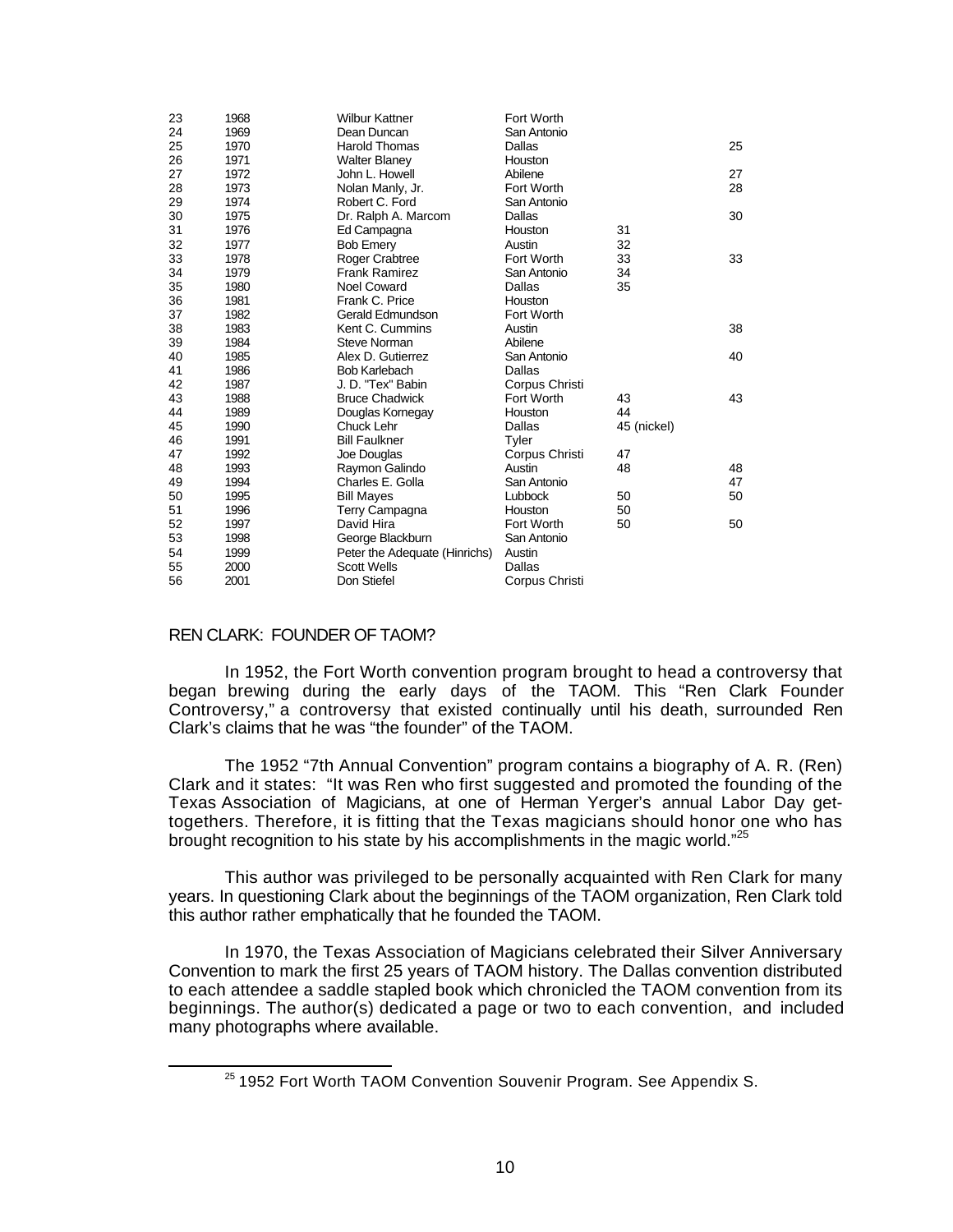The book did contain numerous inconsistencies however. For example, inside the front cover it read: "On a small ranch near Austin, Texas, Herman Yerger conceived the idea for the Texas Association of Magicians. At an informal picnic Herman presented his idea to a group of friends and from this casual meeting came the charter for the association."<sup>26</sup>

History is very clear that Herman Yerger did not want a Texas magic association. He wanted the picnics to remain as they were, his annual parties. It was only after Ed DeWees convinced Yerger to allow the Labor Day gatherings to be formed into an annual magician's association did Yerger concede to the idea. It should also be noted that the enticement DeWees used to help Yerger change his mind was the offer to make Yerger the first president of the TAOM. That is when Yerger in 1945 or 1946 accepted the idea for a state-wide magician's organization that became the Texas Association of Magicians.

The Dallas club did try to correct the silver anniversary chronicle. Attached inside the front cover of the program was a letter written by Paul Siegel. Dated August 9, 1970, the letter was addressed "To All T.A.O.M. Members."

The following additional data has been brought to my attention by Ren Clark and is included with this booklet in an effort to offer a complete document which would be of significant interest to anyone concerned in the founding of our organization.

1) Herman Yerger conceived the idea of a Labor Day Magical Get-Together and picnic, which started in September of 1944 and continued for three years.

2) Herman Yerger was the 1st President of the Texas Association of Magicians.

3) Ed DeWees and Doc Mahendra were two important individuals in helping Herman plan and carry out his magical get-togethers. These same individuals were founders of the TAOM, along with a few other individuals.

4) Ren Clark was the person who first conceived and suggested the idea of forming the T.A.O.M.

5) Ren Clark and Sproesser Wynn drew up the Constitution and By-laws for the T.A.O.M.

6) Among those who could be listed as the founders of T.A.O.M. are: Ren Clark, Ralph DeShong, Ed DeWees, Doc Mahendra and Herman Yerger.

I sincerely hope that these facts (as listed) have enabled you to complete your understanding of the founding of our association as we have come to know it.

> With Best Regards. (signed) Paul Siegel Editor T.A.O.M. History<sup>27</sup>

 $27$  Letter from Paul Siegel attached inside the front cover of the 1970 Dallas TAOM Convention Silver Anniversary book. See Appendix C.

<sup>&</sup>lt;sup>26</sup> 1972 Dallas TAOM Convention Silver Anniversary book. See Appendix C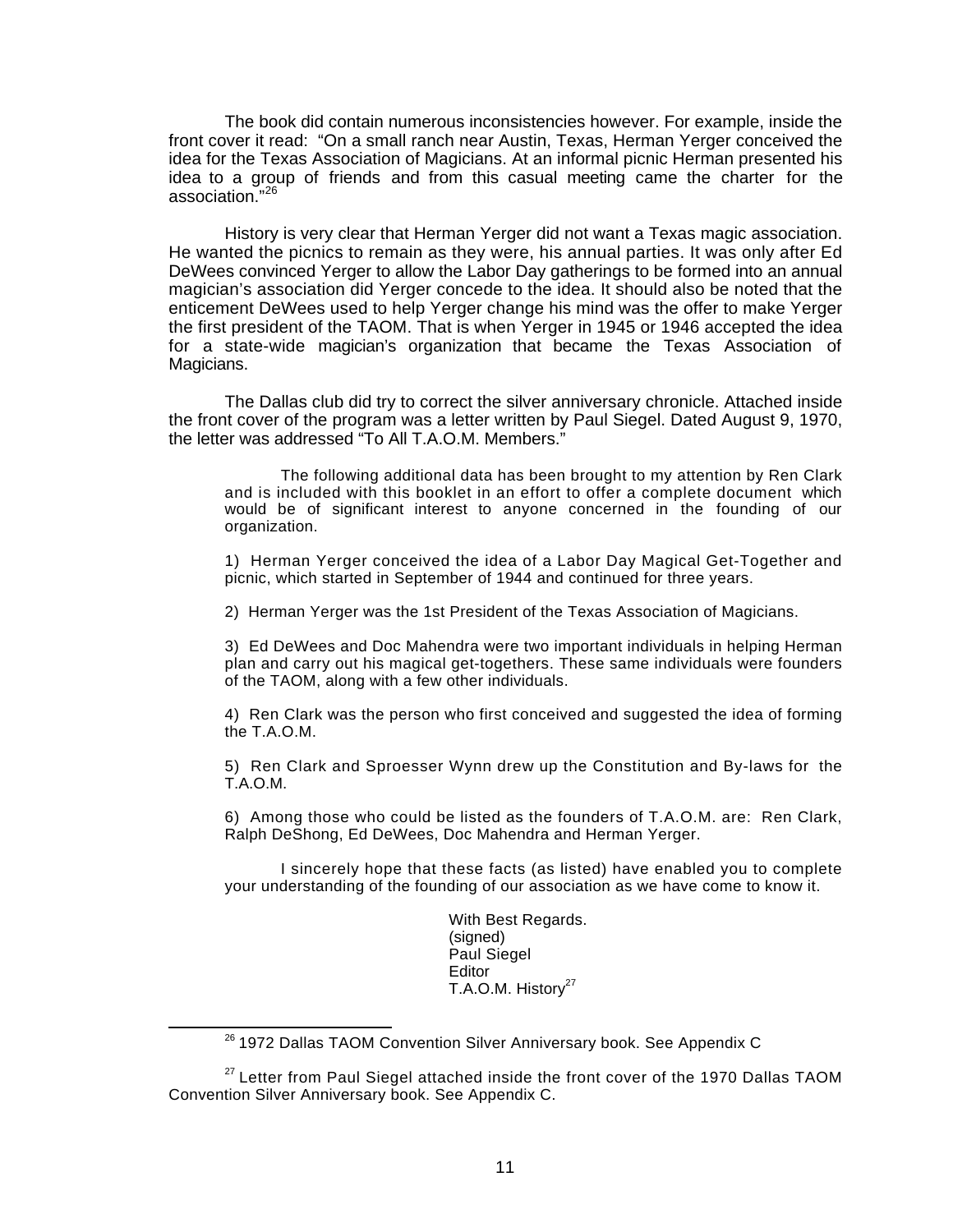The corrections were not emphatic enough for Ren Clark however. Ren would always claim that he and he alone was the sole founder of the TAOM. He would often label himself as "Ren Clark: Founder TAOM." To some, this was simply Ren indicating that he was one of founders of the TAOM, but this is not what he meant. When he was asked, Ren would state very plainly that he was THE founder of the TAOM.

Clark put his specific claims in writing numerous times. The TAOM constitution and by-laws were revised in 1975. On the cover page attached to the revised document Clark writes:

Herman paid for all costs - beer, liquor & food. About one-half, or slightly more, of those in attendance were magicians, and the balance were Herman's friends. Herman was a big hearted, generous person but he was a person of modest means and it could be seen that such annual gatherings in the future would be a burden that one person should not be expected to bear; so I got together Jim Bowling of Houston, Ed DeWees of San Antonio, Doc Mahendra of San Antonio, Dr. Carl Moore of Austin and Ralph DeShong of Wichita Falls and suggested the formation of the Texas Association of Magicians with Herman Yerger as our 1st president - and it was from this meeting that the association was formed.

What does the above have to do with the New Constitution and By-laws? NOTHING! Except that I wish to point out - that since I opened my big mouth and suggested the formation of the Texas Association of Magicians, as usual when such things take place, I was given the task of writing up the 1st Constitution and By-laws of the association.<sup>2</sup>

In 1978, Ren Clark wrote a short history of the TAOM which appeared in the 33rd annual convention souvenir program:

*On Sunday afternoon, September 2nd, 1945, Ren Clark called together for an informal meeting, Ed DeWees, "Doc" Mahendra, Dr. Carl Moore and Ralph DeShong. Ren suggested the formation of an association of Texas magicians* which would meet alternately in the major cities where there was an I.B.M. Ring or an S. A. M. Assembly. It was pointed out that this Conclave was larger than the first one and that the attendance would likely continue to increase each year and that it would be unfair for Herman to continue to bear the expense for the food and drinks since he was not financially able to do so. All agreed to this but at the same time, felt that this was a delicate matter and no one wished to hurt Herman's feelings; so it was decided to discuss the matter again the following morning at Dr. Moore's breakfast.

A second meeting was held Monday morning with those present on the previous day, together with the addition of Jim Bowling and one or two others. Some of the ladies came by and entered into the discussion and expressed their strong feeling that future meetings should restrict the Conclave to magicians and their families.<sup>29</sup>

Others do not agree to Ren Clark's claim. Ed DeWees' 1975 letter for example states, "I am listing the names of those who can rightfully be named as the founders of TAOM -- Doc Mahendra, Ed DeWees, Dr. Carl Moore, Ralph DeShong, Ren Clark, and Herman Yerger." Again note DeWees' letter for reference:

<sup>&</sup>lt;sup>28</sup> See Appendix T.

<sup>&</sup>lt;sup>29</sup> 1978 Fort Worth TAOM Convention Souvenir Program; history pages authored by Ren Clark. Italicize by this author. See Appendix U for a reproduction of these history pages.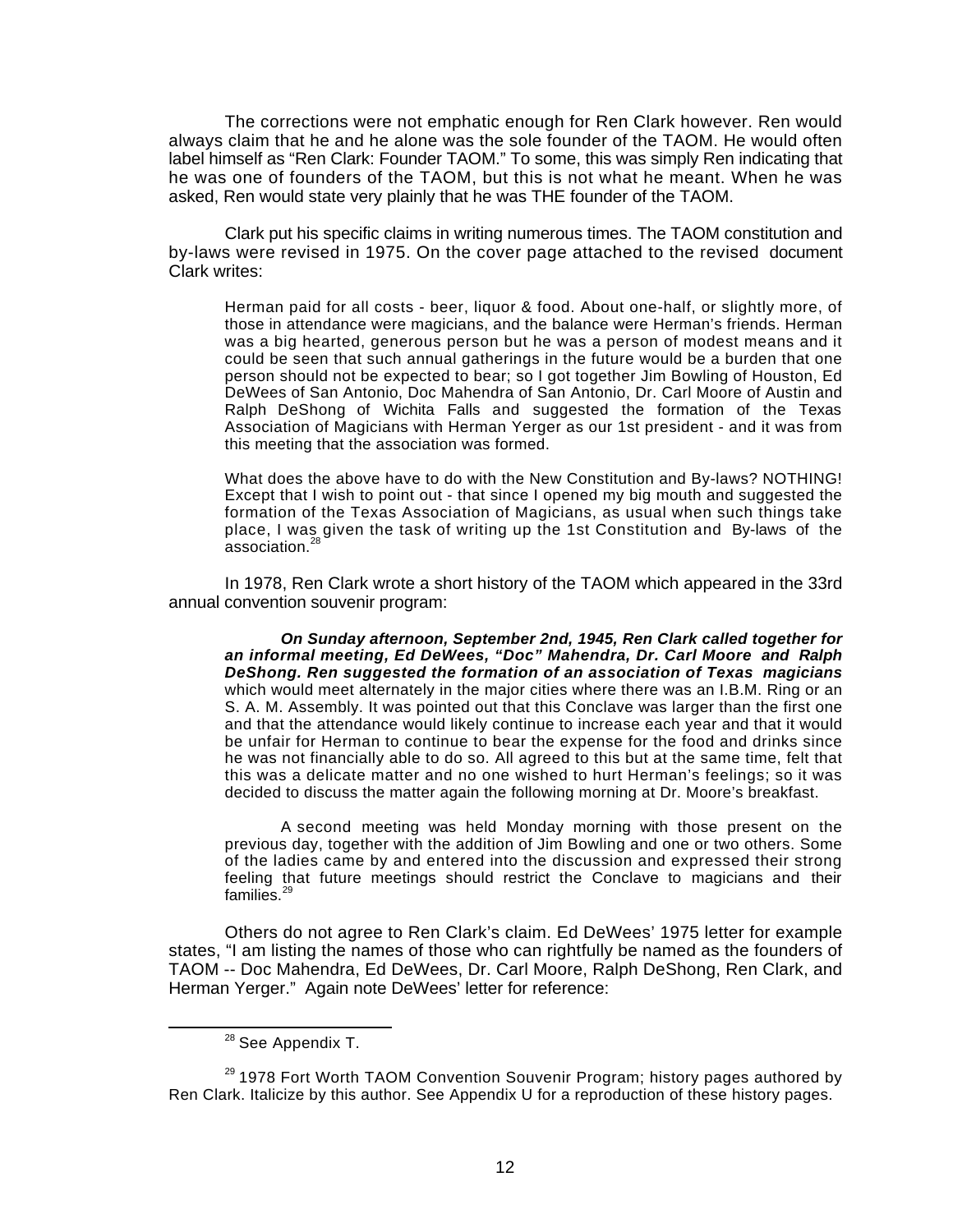Wives of some of our magic members as well as some of us men didn't think this good for magic. The same type of visitors again appeared at the 1945 conclave. It was at this time that Mrs. Ed (Adelaide) DeWees and Mrs. Ralph DeShong approached Doc Mahendra and Ed DeWees and told them that if they didn't do something about keeping this element of people out of the conclave, they would not attend any in the future. Doc and Ed didn't want to offend Herman, for these "visitors" were his friends and customers and we knew he did not want to form a Texas organization; Doc, Ed, and Carl Moore had suggested that right after the first (1944) conclave, and Herman did not want it. He felt this was his party and he wanted to keep it his; therefore nothing was done about organizing. But in 1945, when these two women approached Doc and Ed, the men felt action had to be taken. *Doc and Ed called into session with the Ralph DeShong, Dr. Carl Moore, Ren Clark, Henry Schmidt, Jim Bowling, and possible one or two others that I don't remember. In any event we decided to go ahead and start an organization of Texas magicians.* Herman was not included since we already knew of his objections. While Carl Moore was present, he wasn't in favor for he was afraid he might hurt Herman's feelings. None of us wanted to hurt Herman, but we felt the ball was rolling for magic in Texas and that we should go ahead with the hope of changing Herman's way of thinking. $30$ 

Whatever actually happened and whoever it was that actually suggested it, it is clear that the idea for a Texas magician's association came to fruition at the 1945 Austin picnic. History is also clear that Ren Clark, his committee, and attorney Sproesser Wynn (TAOM's legal advisor) prepared the constitution and by-laws that were revealed on Sunday September 1, 1946 and adopted at the second business meeting of the TAOM on Monday September 2.

Although we do not currently have any documentation to support the assumption, it may have been Ren Clark who coined the title the "Texas Association of Magicians." The title does not seem to appear anywhere in documentation until Ren Clark and his committee produced the constitution and by-laws.

Whatever Ren Clark's contributions to found the organization, he should always be remembered as being gracious to the TAOM. His contributions to the TAOM were immense. He was the General Convention Chairman for the first gathering of the TAOM outside of Austin, at the Fort Worth 1947 convention. He was one of TAOM's early presidents, 1951-52 when Fort Worth held its second TAOM convention (number seven). Finally, the incredibly generous endowment that he left the TAOM after his death is a monumental testimony as to how he felt about Texas' greatest magic organization.

### **CONCLUSIONS**

l

Anyone who has ever been associated with the Texas Association of Magicians can be proud of a fifty year plus history that has promoted the fine art of magic. It is impossible to list all of the individuals who given unselfishly to this fine organization. The TAOM annual conventions now rank among the best magic conventions in the world, and many contend that they are often better than the big IBM and SAM conventions.

There was much discussion among the leaders of the Texas Association of Magicians from about 1994 to 1997, to pinpoint a date to celebrate the organization's 50th anniversary. Based upon the organization's history, it is impossible to be emphatic about

 $30$  DeWees 1975 letter to Colonel Beaman. Italicized by this author. See pages 3-5 of this manuscript.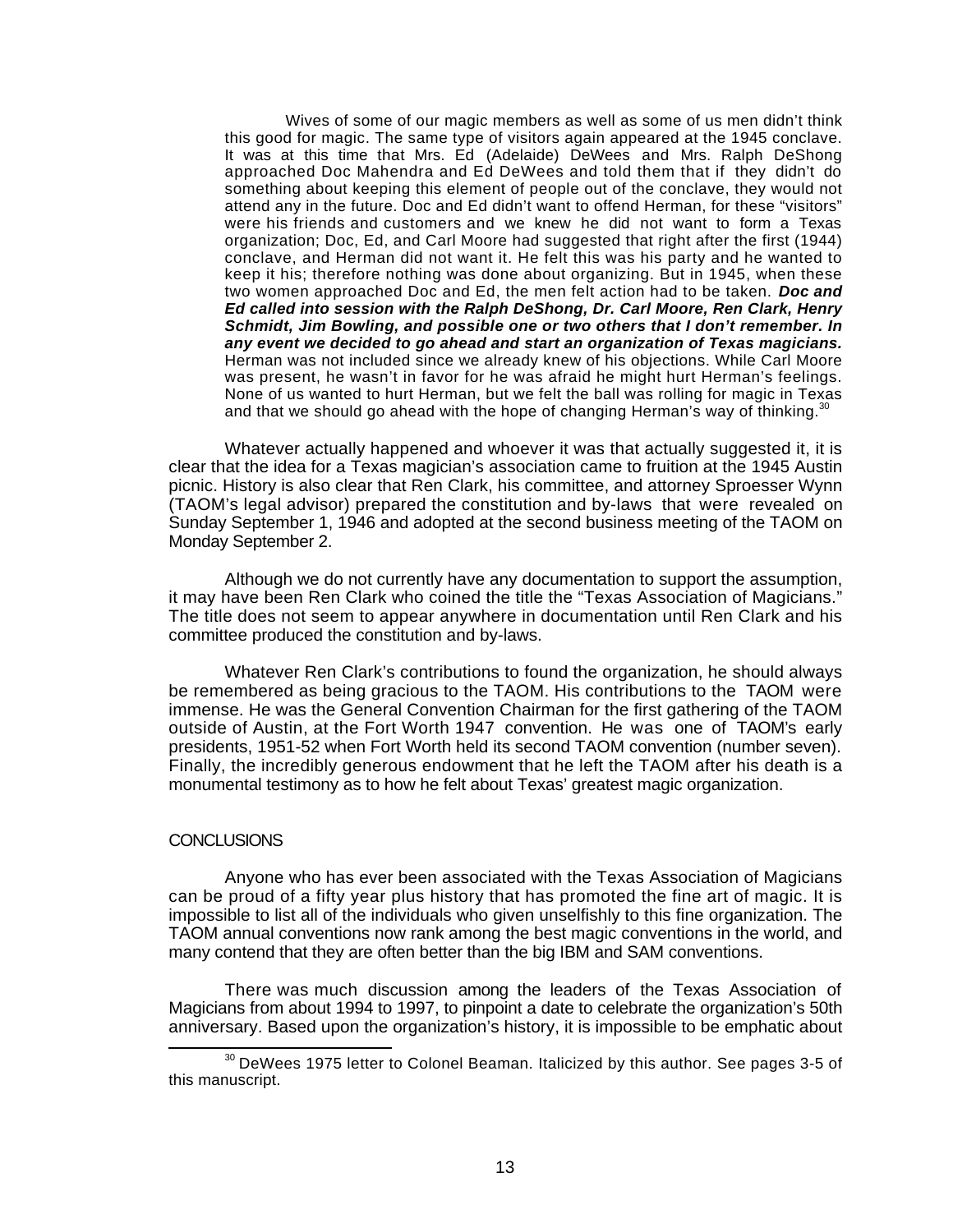a date. Any one of three years could be considered the 50th anniversary; 1995, 1996, or 1997. The TAOM archives support the following conclusions:

**For the 1995 Lubbock TAOM 50th convention:** The TAOM came into existence in Austin 1946. If this convention is counted as the first TAOM convention, Lubbock held the 50th convention of TAOM history in 1995. This conclusion supports the tradition convention numbering system.

**For the 1996 Houston TAOM 50th convention:** The first convention advertised solely under the TAOM title was held in Fort Worth 1947. Fort Worth called their 1947 convention the "1st TAOM Convention," and Houston the following year called their convention the second. If the 1947 convention was the first TAOM convention, the Houston convention in 1996 was the 50th annual convention of TAOM history.

**For the 1997 Fort Worth TAOM 50th convention**: If the 1947 Fort Worth TAOM convention was the first TAOM convention, exactly 50 years of TAOM history have passed since 1947.

**For the 1998 San Antonio TAOM convention:** If San Antonio recognizes the convention numbering sequence that was in place when they hosted the 1950 TAOM convention (advertised as convention number five) and recognizes that the numbering sequence was consistent through the 1993 Austin TAOM convention (advertised as convention number 48), then the 1998 San Antonio convention will be the 53rd annual convention of the Texas Association of Magicians.

Whatever the outcome of how future TAOM conventions are numbered, all members should keep in mind that it is not the small matters of date, time, and place that really matter. It is rather the fellowship, the enjoyment, the friendship, and the progress of magic that is central. In closing, perhaps no finer words can be said than those authored by Herman Yerger himself:

Some magicians go to conclaves to learn something new; some go to fatten their ego. After all, a conclave is the one place where magicians are assured of finding a group of like-minded people who will try to believe their tall tales--tales that would extinguish Diogenes' lantern and cause Baron Munchhausen to swoon. But those are minor reasons magicians go to conclaves. The real reason is the Damon-and-Pythias love and loyalty for each other.<sup>31</sup>

\* \* \* \*

**END NOTE:** For all future investigations regarding the TAOM convention numbering sequence, it should be duly noted that at the 1997 Fort Worth TAOM Convention Board of Directors meeting, following a brief explanation by TAOM Historian Bruce Chadwick concerning the ambiguity of the early TAOM numbering sequence, the board officially adopted Mahendra's convention numbering sequence. This official recognition adopts the understanding henceforth that the 1946 Austin picnic was convention number one and the 1998 San Antonio convention is convention number 53. It was further adopted by the board that all future conventions should thereafter be numbered consistently and

l <sup>31</sup> "Prologue by Herman Yerger," Conclave of Magic, published in THE LINKING RING, Volume 45, Number 2, February 1965, page 45.